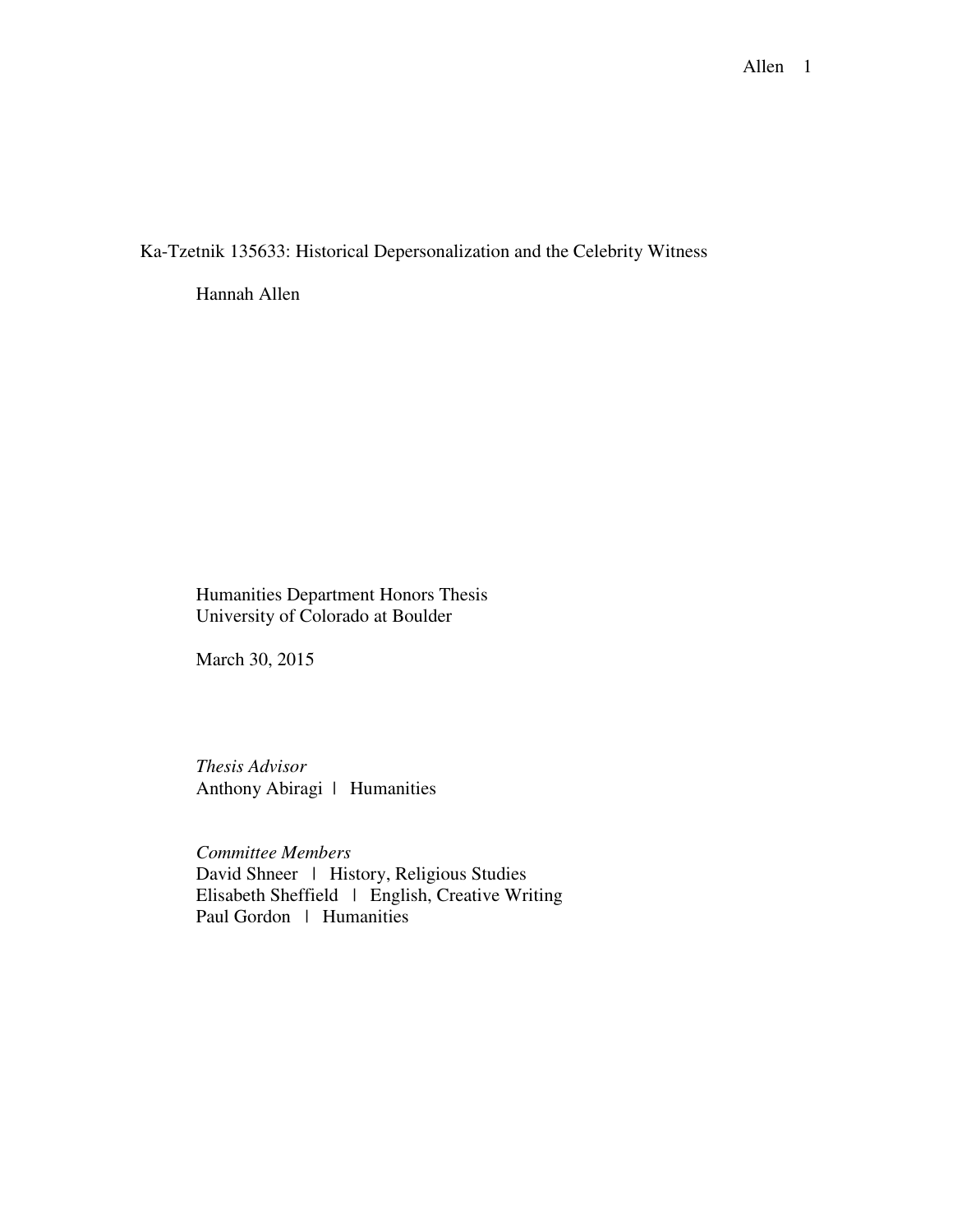## Table of Contents

# I. Introduction *4*

- II. "Planet Auschwitz" and the Bifurcated Self *8*
- III. Representations of Sexual Violence *41*
- IV. The Figure of the Mussulman and the Problem of Naming *68*
- VI. Conclusion *79*

## Bibliography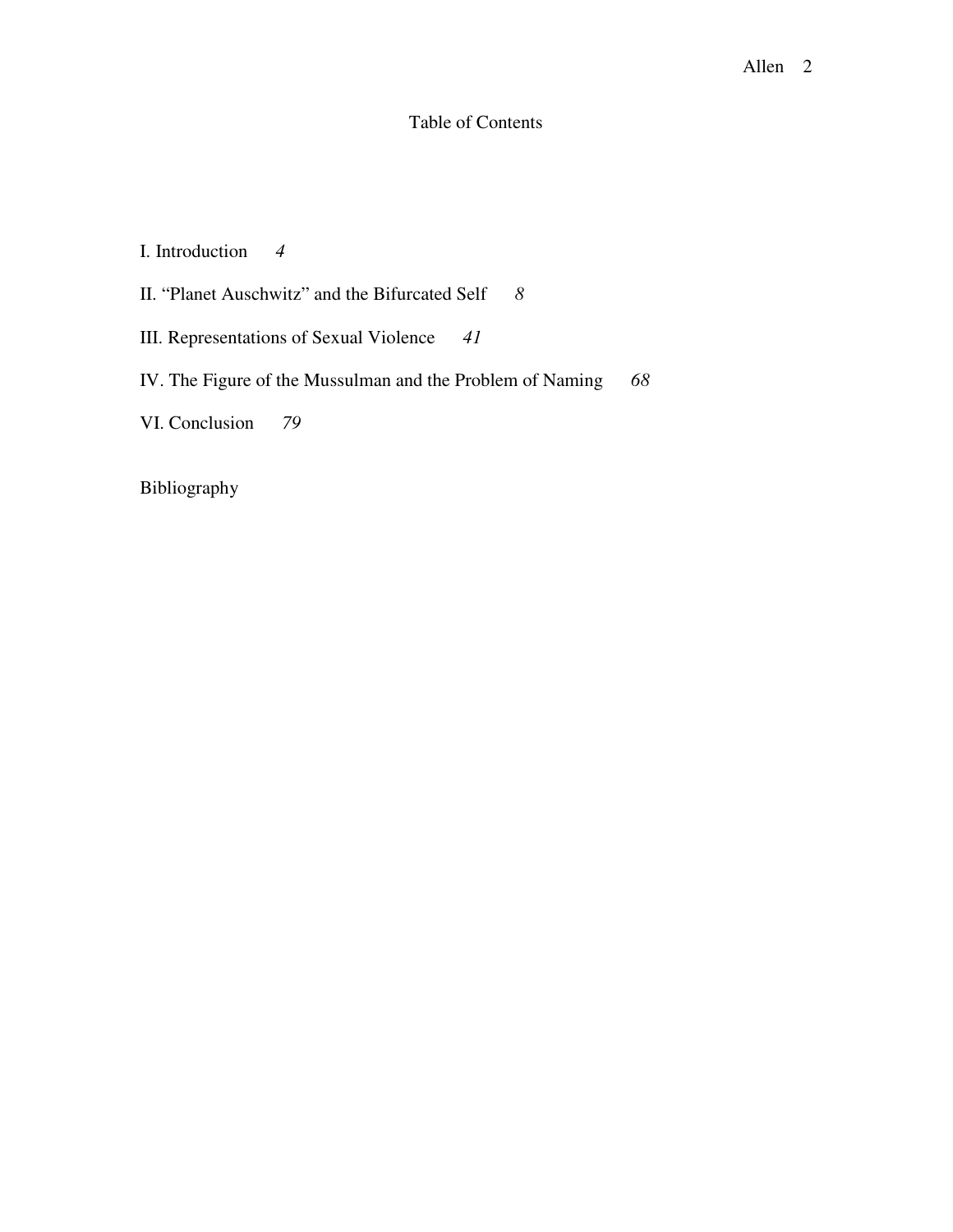I Heard Someone Say Paul Celan

I heard someone say there exists in the water a stone and a ring and over the water a word that lays the ring over the stone.

I saw my poplar go down to the water, I saw how her arm reached down to the deep, saw her roots pleading upward toward heaven for night.

I did not hurry after her, I only picked up from the earth that crumb that has the shape and loft of your eyes, I took from your throat the chain of remarks, which I laid round the table on which the crumb lay.

And saw my poplar no more.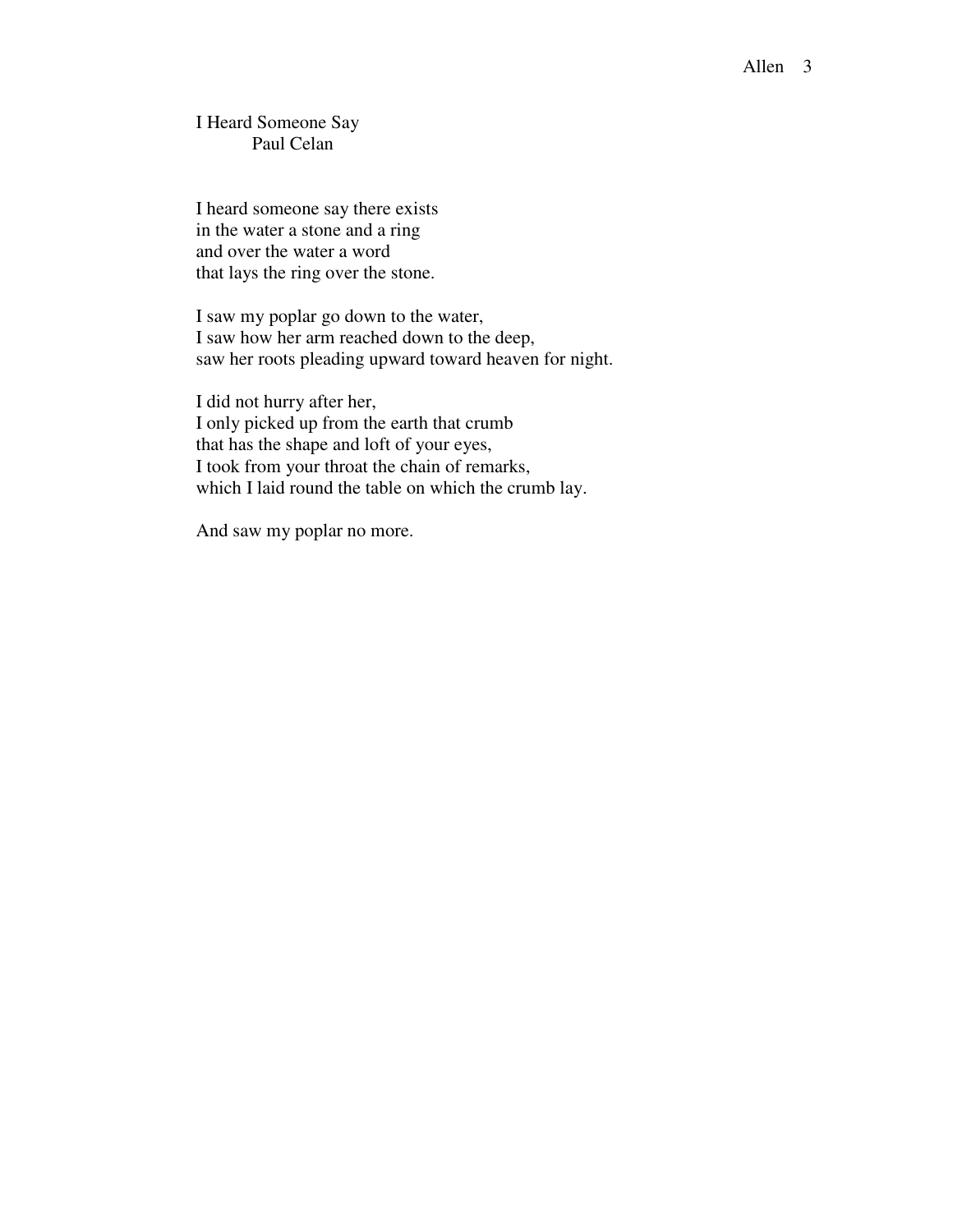#### I. Introduction

Of the many categories of media that attempt to represent the period between 1939 and 1945, the work of Ka-Tzetnik 135633 stands as perhaps the least likely and the least canonical entry point into the historical realities of what is commonly referred to as the Holocaust. Publishing under a pseudonym derived from the German acronym for camp inmates (KZ, for *Konzentrationslager*) followed by his tattooed serial number, 135633, the author was uniquely positioned to inform Israelis (including the children of many survivors, as well as those who were living in the Yishuv and not directly impacted by the *Sho'ah*) about camp experiences—with his first book appearing in 1946.<sup>1</sup> Over the next forty years, Ka-Tzetnik produced a total of six works that are commonly published in Israel as the sextet *Salamandra: A Chronicle of a Jewish Family in the Twentieth Century.<sup>2</sup>* Each book concerns a different aspect of Ka-Tzetnik's life during and after his time in Auschwitz, reenacted through his fictionalized persona, Harry Preleshnik, and two of the books allegedly focus on what he believes to have been the experiences of his younger siblings.<sup>3</sup> Despite the popularity of the books and the singular celebrity of their author in Israel, the books have proved immensely controversial among scholars and readers alike due to the perceived vulgarity and literality with which they represent camp

<sup>1</sup> Galia Glasner-Heled, "Reader, Writer, and Holocaust Literature: The Case of Ka Tzetnik," *Israel Studies*  12 num. 3 (Fall 2007): 111.

<sup>&</sup>lt;sup>2</sup> Omer Bartov, "Kitsch and Sadism in Ka-Tzetnik's Other Planet: Israeli Youth Imagine the Holocaust," Indiana University Press, Jan 31 1997, para. 9.

<sup>3</sup> Jeremy Popkin, "Ka-Tzetnik 135633: The Survivor as Pseudonym," *New Literary History* 33, no. 2 (Spring 2002): 343-4.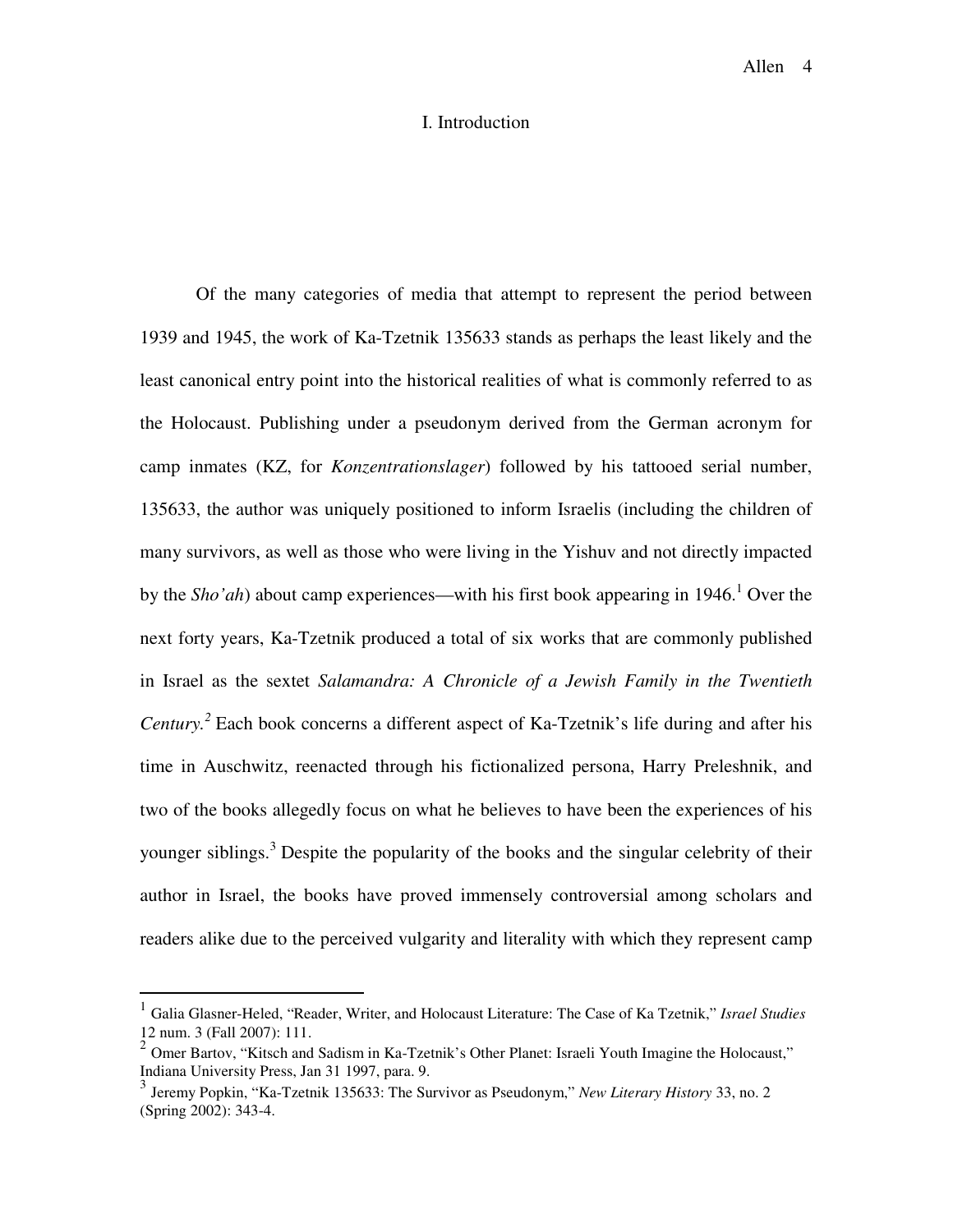experiences, their depiction of mental illness in relation to survival and trauma, depictions of Jewish complicity in the suffering of their fellows, and the centrality of sexual themes throughout the series.

Though largely criticized by scholars, Ka-Tzetnik's works occupy a unique space in the history of Holocaust literature. The books first appeared amid a "culture of silence" in Israel, during which many survivors chose not to speak publicly or even privately about their experiences within the camp system. As such, the first two books—entitled *Salamandra* and *House of Dolls—*proved to be formative of some early conceptions of the Holocaust experience by the children of survivors who did not discuss their experiences. The author of these books, which were not originally published as either fiction or memoir and seem to have been received as rather a mix of both, $4$  retained his anonymity under a pseudonym until 1961, when his appearance at the Eichmann trial in Jerusalem revealed him to be Yehiel De-Nur.<sup>5</sup> These aspects of De-Nur's elusive personal history, as well as the historical position of his books in time, preserve him as a point of interest in studying the Holocaust and its literature. As this essay will show, there is more even than that to distinguish De-Nur from many other writers of the period.

The historical and literary merits of the books have been largely contested, as this essay will show, and scholars have more or less dismissed them from the Holocaust canon. Despite this ostensible rejection, Ka-Tzetnik's sextet seems to have sustained popularity in Israel, and selected books have been translated from the Hebrew into

 4 Ibid., 345.

<sup>5</sup> Omer Bartov, "Kitsch and Sadism in Ka-Tzetnik's Other Planet: Israeli Youth Imagine the Holocaust," Indiana University Press, Jan 31 1997.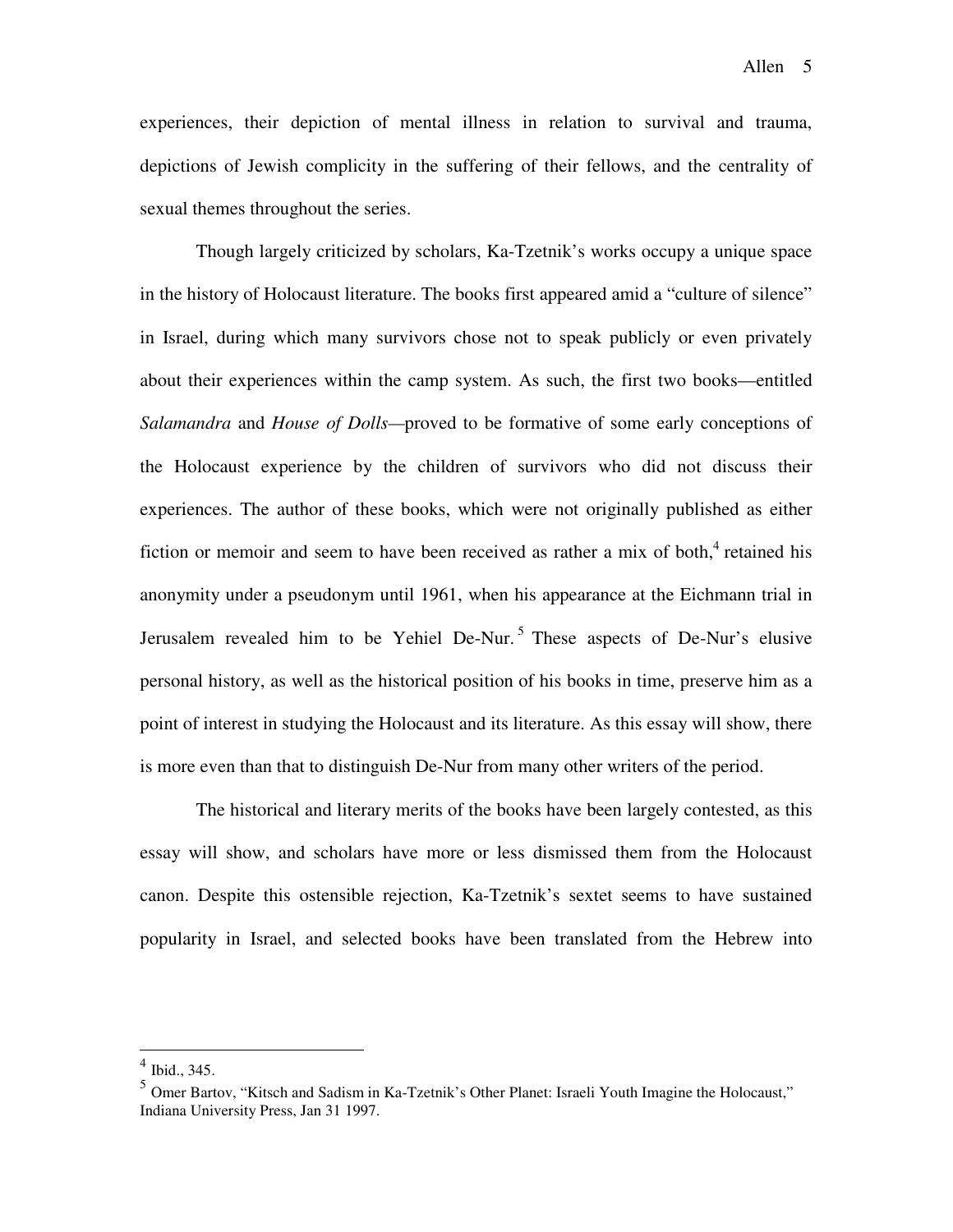English, Yiddish, German, Polish, Russian, Portuguese, Spanish, and Arabic.<sup>6</sup> Some scholars view his works, at worst, as pornographic kitsch that panders to young, excitable audiences at the expense of the reputation of survivors; others, at best, see him as a messenger attempting to represent his deceased family in the form of a literary memorial.

In order to unpack the complexity of the many subjects that converge around the figure Ka-Tzetnik 135633, this essay will attempt to address the books themselves (focusing on *House of Dolls, Piepel, Shivitti: A Vision,* and *Phoenix Over the Galilee* specifically), with an emphasis on the theoretical questions they pose and the historical impact of the books in Israel. The components of this investigation will include an analysis of the position of the author's identity as a framing mechanism for the reception of the books; an attempt to unravel the ontology of testimony and the role of the witness; a comparative look into various literary representations of the Mussulman; a discussion of the ways in which Jewish complicity is depicted and debated in Holocaust literatures; a reconstruction of the various forms of sexual violence that took place during this period based on historical documentation; and a discussion of the ways in which the books have been politicized in Israel. Each of these elements figure significantly into Ka-Tzetnik's works, but they also form some of the central questions of what is at stake in representing the Holocaust.

With all of these moving pieces, this paper will be anchored by the themes of dehumanization (the dismissal basic human needs and rights) and depersonalization (the subsequent loss of identity) throughout, and the range of consequences these can have on subjectivity, narrative constructions, and cultural conceptualizations of history. In

<sup>&</sup>lt;sup>6</sup> Omer Bartov, "Kitsch and Sadism in Ka-Tzetnik's Other Planet: Israeli Youth Imagine the Holocaust," Indiana University Press, Jan 31 1997.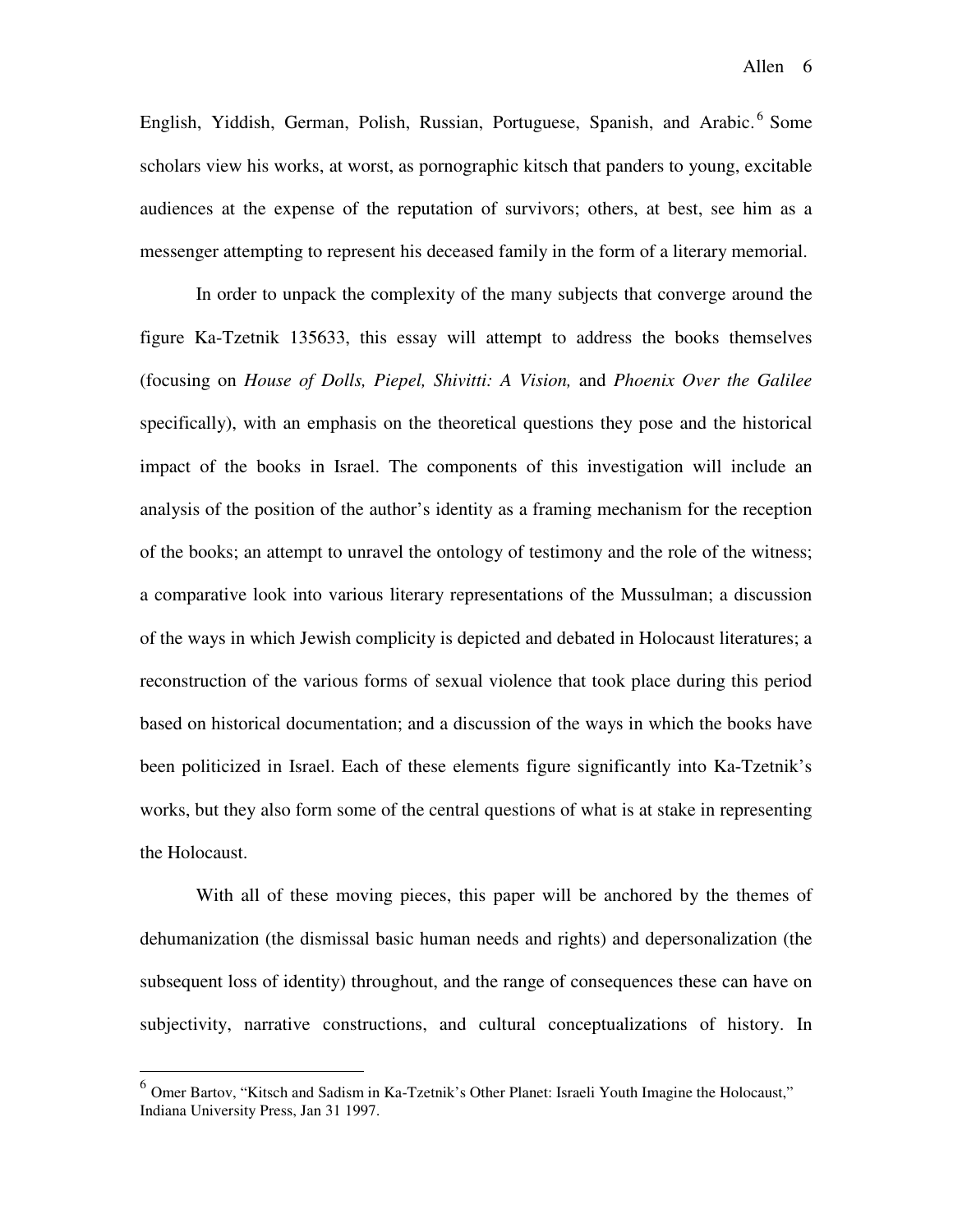opposition to the anonymization of victims, accounts, and narratives, this paper will argue for the preservation of the individual, named self against the generalizing emplotments of history that are pliable to the large-scale goals and tastes of nations. Using the work of Ka-Tzetnik as a central point of discussion, this paper will develop this position with an attempt to argue for the viability of the imagination as a tool for coping with trauma via the production of personal narratives, especially in the way that such subjective richness can provide fertile narrative grounds by which survivors could lay new roots in a modernized, volatile world. The exclusion of the personal, the subjective, from national emplotments of history risk that such widespread violence could occur again, in the sense that the reduction of the personal continues the way that violence has been justified by dehumanizing others. By acknowledging the individual traumas of the past, along with their philosophic implications, the human race acknowledges a global, nationless responsibility that everyone holds to ensure that genocide is never repeated.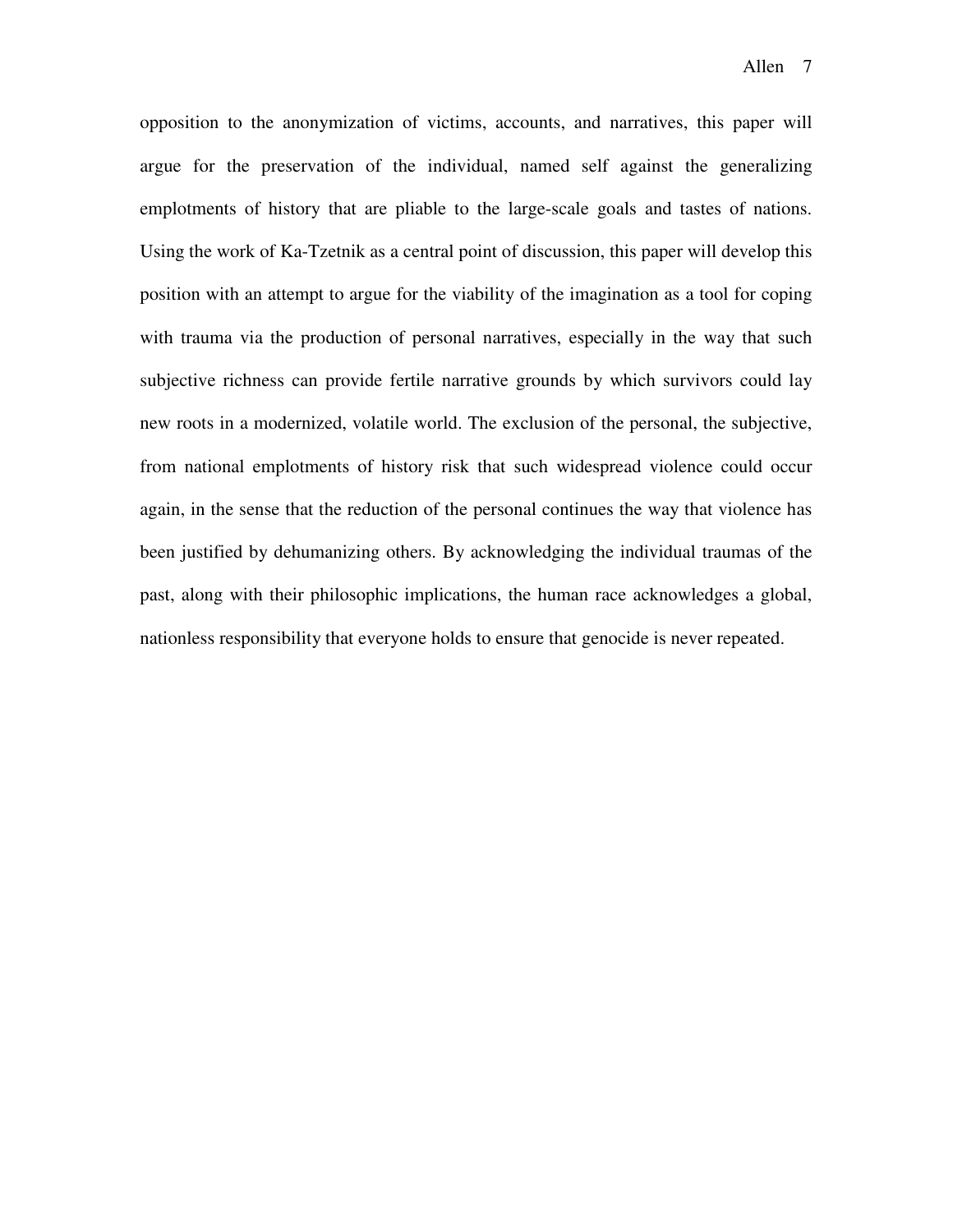#### II. "Planet Auschwitz" and the Bifurcated Self

 As an historical figure, Ka-Tzetnik himself poses many interesting questions about the nature of testimony and the position of the witness—pointing, in particular, to the inextricable nature of these supposed opposites. By the standards of conventional firsthand storytelling, his *Salamandra* sextet seems to reject many central tenets. When the books were published, they were not identified as either fiction or memoir, and the author views them as a "chronicle of the planet Auschwitz"<sup>7</sup> that speaks for the dead. Regardless of how they were marketed, the books appeared in Palestine (Eretz Yisra'el)<sup>8</sup> and, later, in the state of Israel, during a time when Holocaust narratives were not in large circulation for various political and cultural reasons. In their refusal to claim a single author, the books did not lose credibility among young Israelis but seemed rather to gain it due to the author's use of the KZ pseudonym followed by his tattoo number. This leads into further questions about identity, wherein the suspense around the author's personal identity was not resolved until 1961 when the author testified at the Eichmann Trial in Jerusalem and revealed himself to be Yehiel De-Nur. The revelation of Ka-Tzetnik's identity was coincident with, as Michael Levine has termed it, "the unprecedented advent

<sup>7</sup> Here Bartov quotes Ka-Tzetnik's own testimony, given on the witness stand at the trial of Adolf Eichmann in 1961. Omer Bartov, "Kitsch and Sadism in Ka-Tzetnik's Other Planet: Israeli Youth Imagine the Holocaust," Indiana University Press, Jan 31 1997, para 22.

<sup>8</sup> Within a Hebrew context, Palestine is referred to as Eretz Yisra'el (the land of Israel) prior to the declaration of statehood.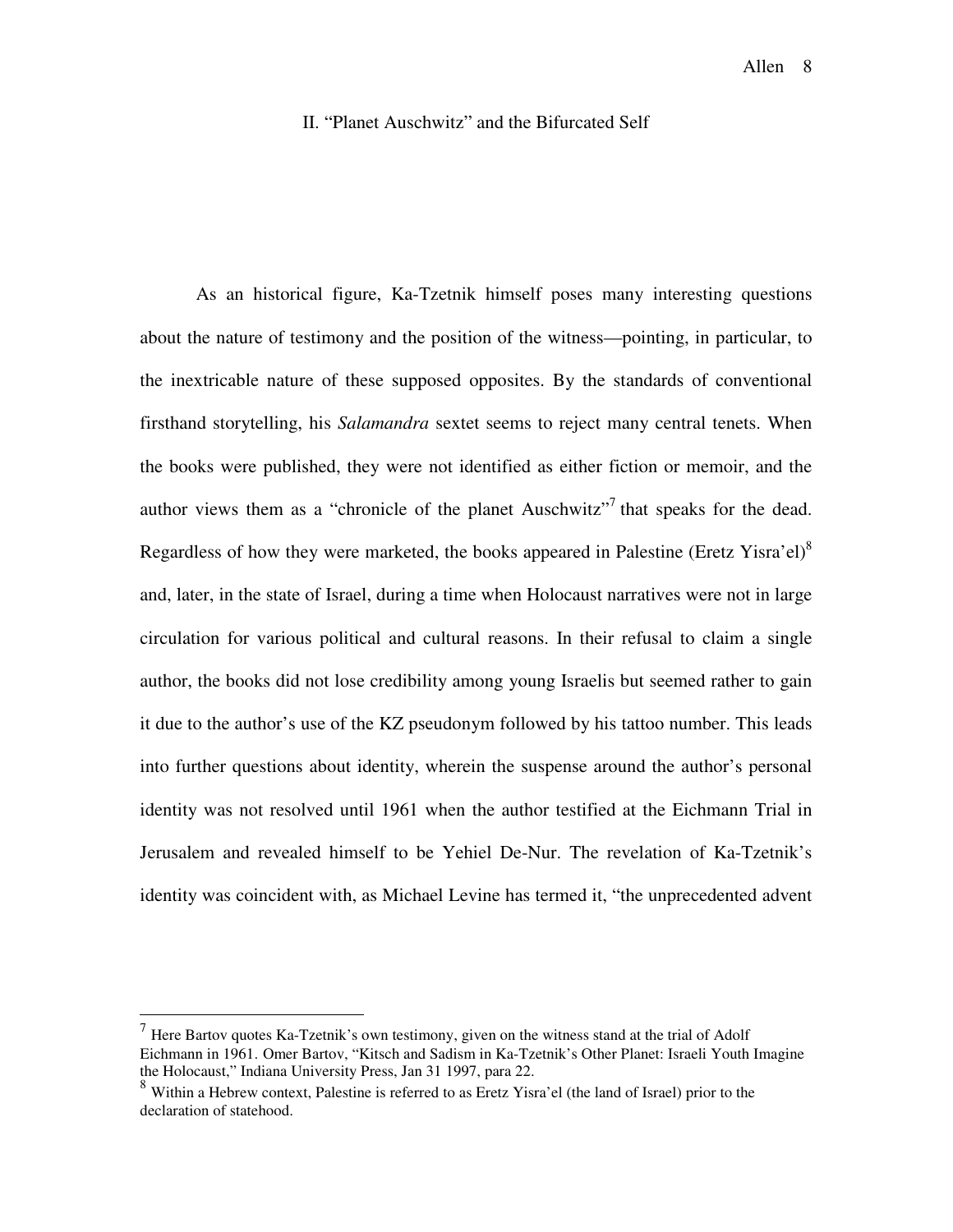of a legal narrative."<sup>9</sup> At this formative moment in Israeli history, as the world watched, De-Nur experienced the collision of his two identities (his pre- and post-incarceration selves); a confrontation with Adolf Eichmann, the man who personally sent him to Auschwitz; the enormous task of verbalizing legal testimony when he had before provided textual representations written outside of his own point of view; and, under the pressure of all of these factors, De-Nur ultimately fainted on the witness stand.

The aforementioned issues surrounding De-Nur's identity and position as a witness to genocide begs the further development of the relationship between fiction and testimony, showing that the two are not clearly distinct opposites but actually dialectical components of the same process of narrativization. As Yael Feldman has observed, "the opposition between documentary realism and mediated recollection, raw testimony and literary reconstruction, is not so final after all."<sup>10</sup> Taking this into account, this section will investigate the role of the imagination in the construction of testimony and the many ways in which the mind of the subject can interfere with (or assist in) the production of historical accounts. In De-Nur's case especially, such an investigation leads into a discussion of mental illness and of survivor's guilt in particular—culminating in an examination of the ways in which the imaginative reconstruction of past traumas can lead to personal healing and, perhaps, into large-scale healing by ensuring that the injustices of the past are never forgotten by modern citizens.

 Due to the authorial ambiguities described above, combined with his works' representations of sexual violence and Jewish complicity, many have contested the

 $\overline{a}$ 

<sup>9</sup> Michael G. Levine. *A Weak Messianic Power: Figures of a Time to Come in Benjamin, Derrida, and Celan* (New York: Fordham University Press, 2014), 35.

<sup>&</sup>lt;sup>10</sup> Yael Feldman, "Whose Story Is It, Anyway? Ideology and Psychology in the Representation of the Shoah in Israeli Literature," in *Probing the Limits of Representation: Nazism and the Final Solution*, ed. Saul Friedlander (Cambridge: Harvard University Press, 1992), 228.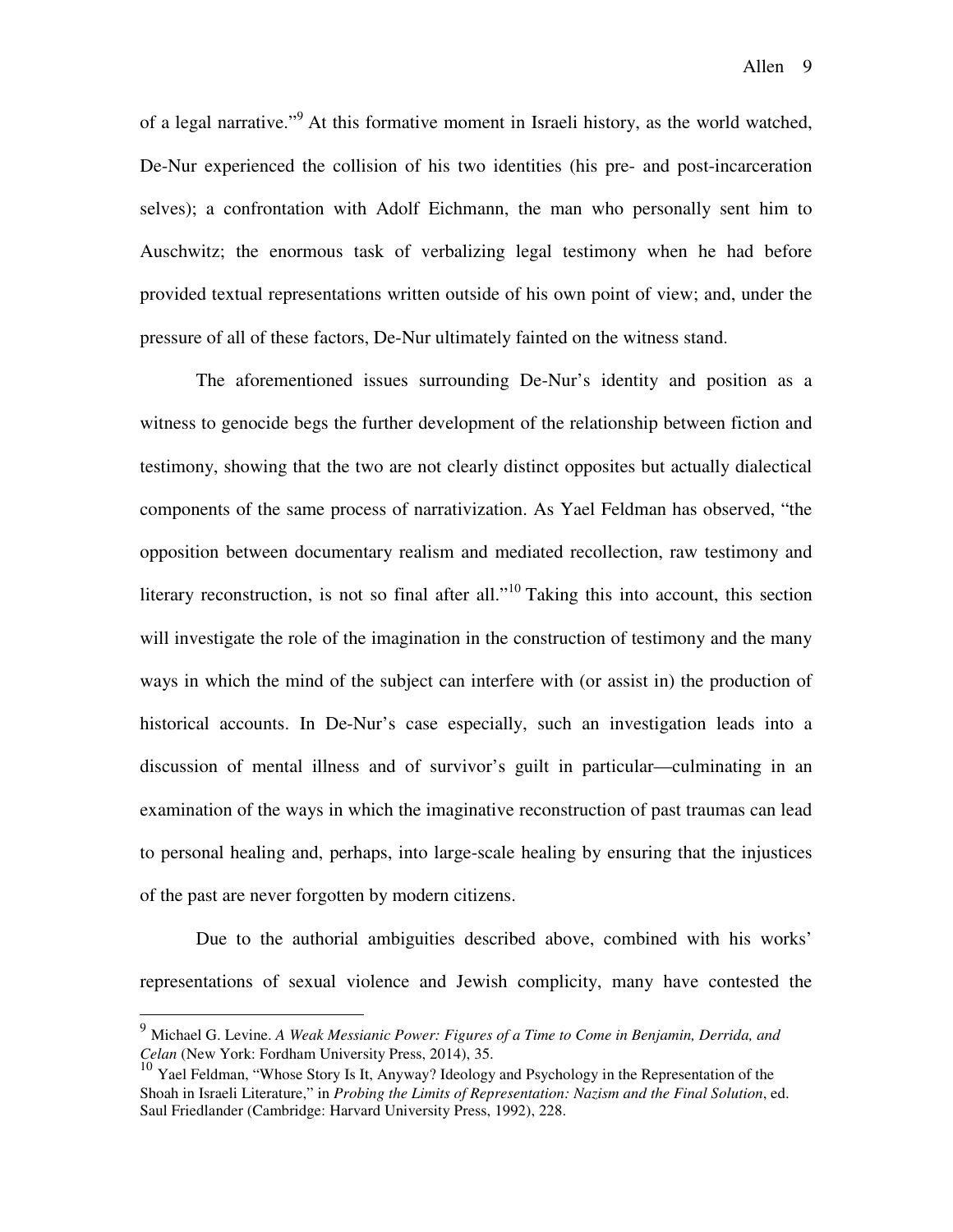viability of the works as appropriate (or accurate) entry points for modern readers to access the historical reality of the Holocaust. However controversial, the work of Ka-Tzetnik 135633 claims a unique position in the history of Holocaust literature. Following the liberation of the camps in 1945, displaced survivors across Europe were left with a limited understanding of who among them had survived, or didn't, and to where they should proceed. De-Nur was among this number, and spent an amount of time, like many others, recuperating in a Displaced Persons Camp (DP Camp) in Italy,  $\frac{11}{11}$  in which he likely heard the stories of other people in the Camp that were outside of his personal scope of experience, and which fed into his *Salamandra: A Chronicle of a Jewish Family in the Twentieth Century* works.<sup>12</sup>

The first installment appeared in Hebrew in 1946, but it was not until 1948 that Israeli statehood was declared and its doors officially opened to Holocaust survivors around the world. At this time in Israel, however, many survivors were reticent about their experiences and lived separately from the people of the Yishuv;<sup>13</sup> consequently, the publication of Ka-Tzetnik's works in Hebrew privileged them as Israeli-accessible representations of a Holocaust experience. Witness accounts of the Holocaust, either written or verbal, were rare due to the political position of Israel as a foundling state attempting to define itself in opposition to the traumas of the past. About the tenuous relationship between the Holocaust and emergent Israeli ideologies, Omer Bartov has observed:

 $11$  Milner, Iris. "The 'Gray Zone' Revisited: The Concentrationary Universe in Ka. Tzetnik's Literary Testimony," *Jewish Social Studies: History, Culture, and Society* n.s. 14 no. 2 (Winter 2008), 113.  $12$  Ibid., 114.

<sup>13</sup> The cumulative result of three *Aliyahs* (translating literally to ascensions), or migrations, to Israel beginning in the late 1800s, the New Yishuv is indicative of the Jewish population in Palestine (Eretz Israel) prior to the declaration of Israeli statehood.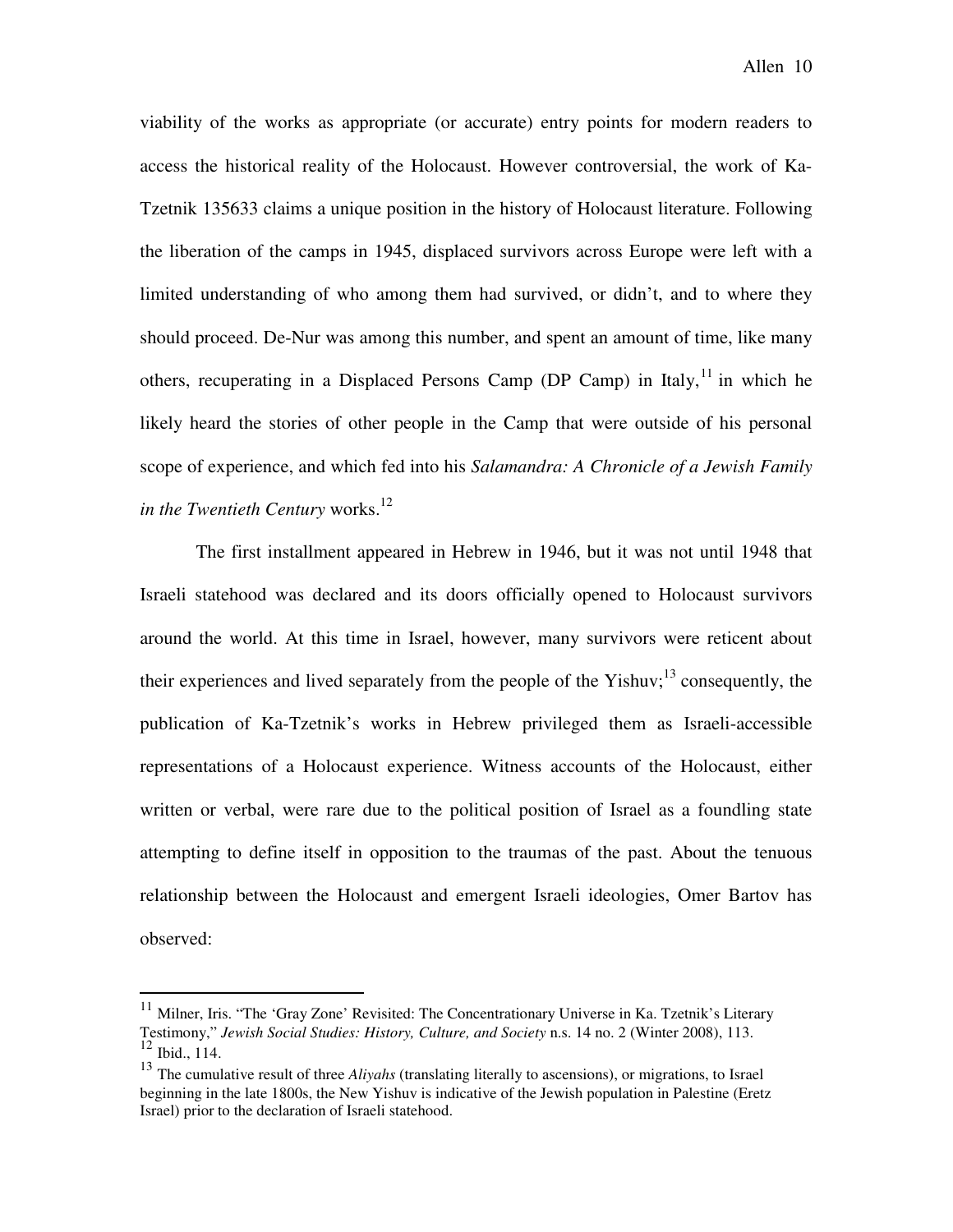Since the state of Israel was presented as the definitive and only possible answer to the (destruction of the) Jewish Diaspora, and because the new Israeli Jews armed, aggressive, and victorious—were depicted as the polar opposite of the defenseless, weak, and submissive Jewish victims of European persecution, identifying with one's ancestor's in Exile was ideologically a contradiction in terms, especially so far as young Sabras (Jews born in Israel) were concerned. (Bartov para. 11)

For young Israel, the very fact of recent victimhood had the potential to undermine the national position of heroism and strength. However, Ka-Tzetnik's books defiantly circulated among young readers especially, resulting in "the common view in Israel of Ka-Tzetnik as an icon of Hebrew-language representation of the Holocaust."<sup>14</sup> Publishing under the pseudonym Ka-Tzetnik 135633 seemed to only enhance his celebrity, rather than dissuade people of his credibility as a single author—especially given that his works appeared so soon after the liberation of the camps, with little time to gain enough information to possibly fabricate an experience from hearsay.<sup>15</sup>

On the whole, Ka-Tzetnik's sextet was not only among the first Holocaust narratives to appear in Israel, but also uniquely positioned to claim credibility as a universalized Holocaust narrative in his use of the KZ pseudonym, followed by his tattoo number. In this way, Ka-Tzetnik's retention of a pseudonym is seen as a faithful rendition of the Lager experience, in which real people were reduced to anonymous numbers that could be treated in any manner that served the advancement of the Reich. This may be seen as an act of solidarity and compassion that, as Jeremy Popkin has noted, is in keeping with the notion that "only the deliberate abandonment of any claim to personal

<sup>&</sup>lt;sup>14</sup> Omer Bartov, "Kitsch and Sadism in Ka-Tzetnik's Other Planet: Israeli Youth Imagine the Holocaust," Indiana University Press, Jan 31 1997, para. 1.

 $15$  Ibid., para. 25.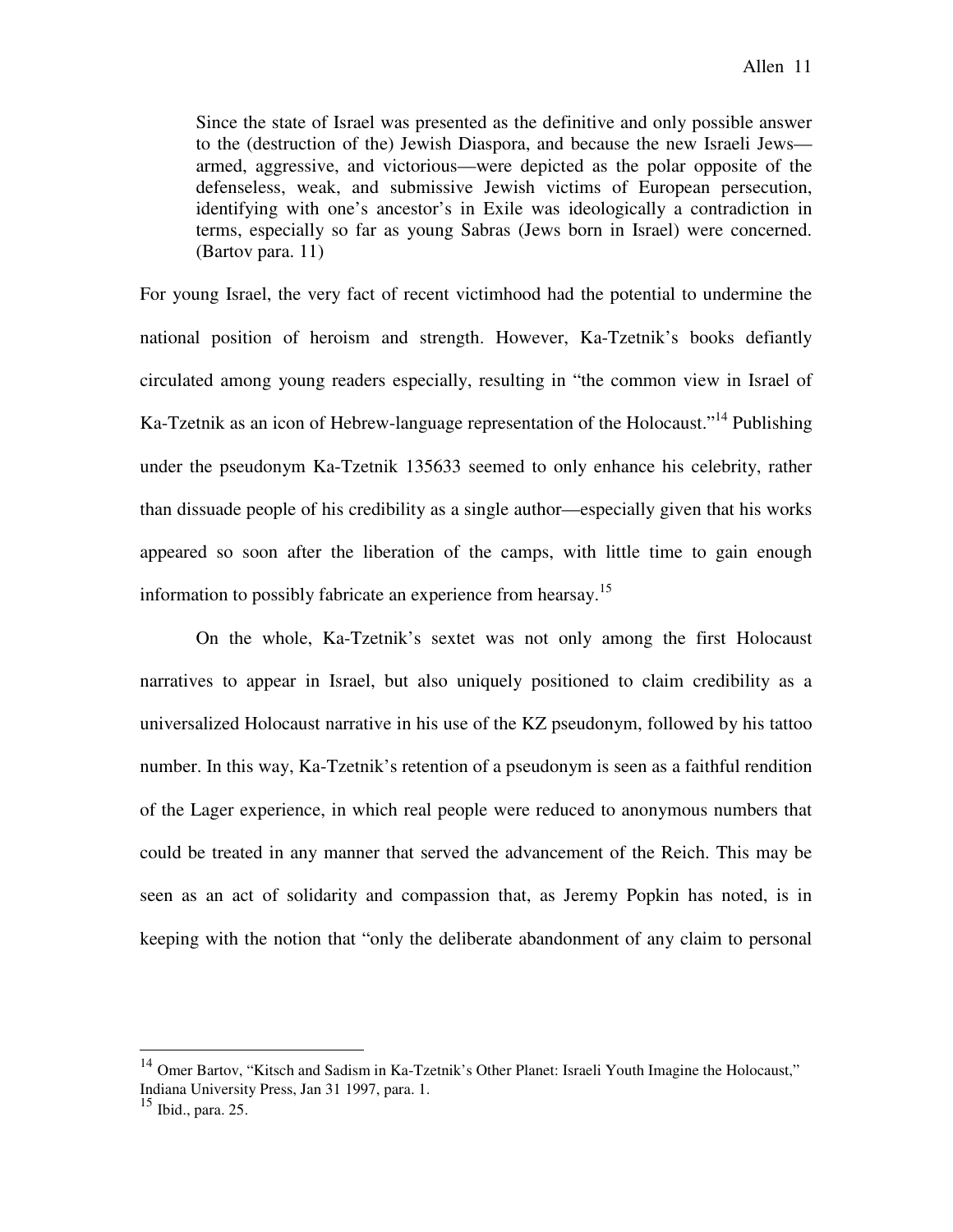identity can convey the truth of what Holocaust victims experienced."<sup>16</sup> By this line of thinking, the author's choice to remain anonymous was not meant to generate mystery around his works, but to accredit them to all those who experienced Nazi-enforced depersonalization in the camps.

 Other readers have not viewed Ka-Tzetnik's works so favorably. The first three books—*Salamandra, House of Dolls,* and *Piepel—*proved to be deeply polarizing for scholars and readers alike. One of the primary criticisms lodged against the books is the prevalence of sexual themes, particularly in the case of the latter two which depict, in particular, the institutionalized sexual abuse of children within the Lager system. Instead of considering the texts as breakthrough testimonies during a time of historical repression, Bartov sees the books as consciously engineered to garner attention and celebrity for the author, and their treatment of rape as a part of this mechanism:

In the 1950s and 1960s Israeli youngsters often read Ka-Tzetnik because he was the only legitimate source of sexually titillating and sadistic literature in a still puritanical and closed society, with the result that the Holocaust somehow became enmeshed in their minds with both repelling and fascinating pornographic images. (Bartov para. 2)

By this argument, Ka-Tzetnik's works have severely damaged public conceptions of the survivor at a time when such conceptions were precarious (and often suspicious) in the first place. By eroticizing the Holocaust and marketing it to young Israelis who had only a limited understanding of the historical reality of the Lager, Ka-Tzetnik may be seen as deliberately corrupting modern conceptions of the historical past. Given this perspective,

<sup>16</sup> Jeremy Popkin, "Ka-Tzetnik 135633: The Survivor as Pseudonym," *New Literary History* 33, no. 2 (Spring 2002): 354.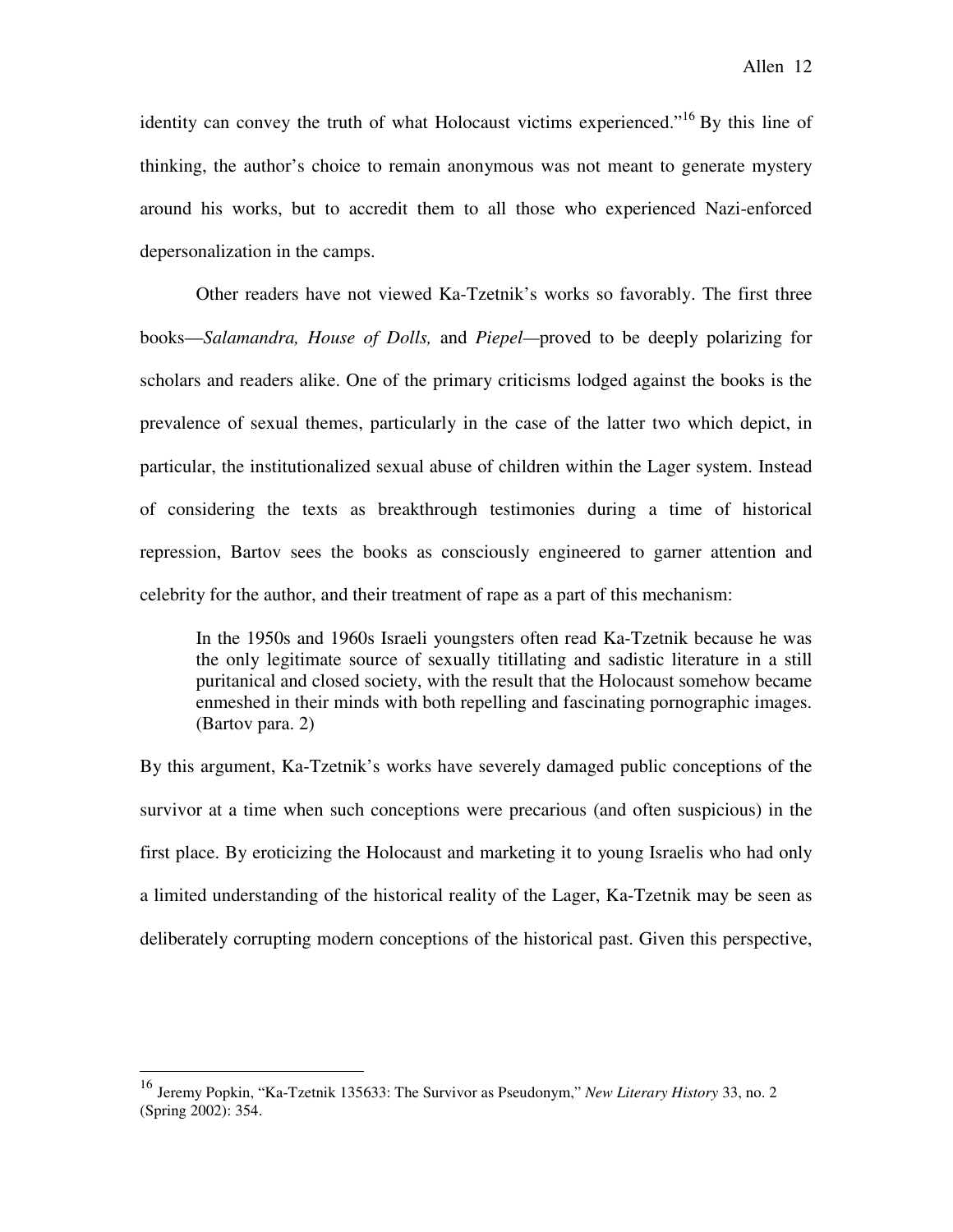Bartov's appraisal of the works as "kitsch" that is culpable of "contaminating survivors" is a conceivable one. $17$ 

Some have taken this line of argumentation further, positing that Ka-Tzetnik's work was not only disgraceful to the survivors, but also corruptive to the forming sexuality of Sabras in Israel. In 2007, an Israeli filmmaker named Ari Libsker produced a documentary, *Stalags*, that details the history of an underground literary genre that emerged in Israel in the early 1950s. This genre concerned itself with the writing of pornographic scenes occurring between a powerful, often blonde, Nazi woman and a Jewish man incarcerated in the camps. These scenes entail the torture and rape of the victim until, finally, the victim wins out and rapes and murders his captors. The proposed ramifications of this genre, in the early days of Israeli statehood, suggest that many Sabras (and, later, children of survivors) read these works during the "culture of silence" and accepted them as historical reality, possibly "[reinforcing] their fantasies about the terrible events… generated by the reluctance of adults and surrounding society to speak about the Holocaust." <sup>18</sup> A further proposed consequence of these works is that the burgeoning sexualities of these young Israelis were morally and psychologically influenced by the depravity that titillated them when no other pornographic materials were available.

In the trailer for *Stalags*, Libsker's documentary, a man is interviewed with his face blacked out onscreen and his voice distorted to hide his identity. The anonymous man claims that his father was a survivor, and had one of these novels hidden away in

<sup>&</sup>lt;sup>17</sup> Omer Bartov, "Kitsch and Sadism in Ka-Tzetnik's Other Planet: Israeli Youth Imagine the Holocaust," Indiana University Press, Jan 31 1997, para 33.

<sup>18</sup> Galia Glasner-Heled, "Reader, Writer, and Holocaust Literature: The Case of Ka Tzetnik," *Israel Studies*  12 num. 3 (Fall 2007): 121.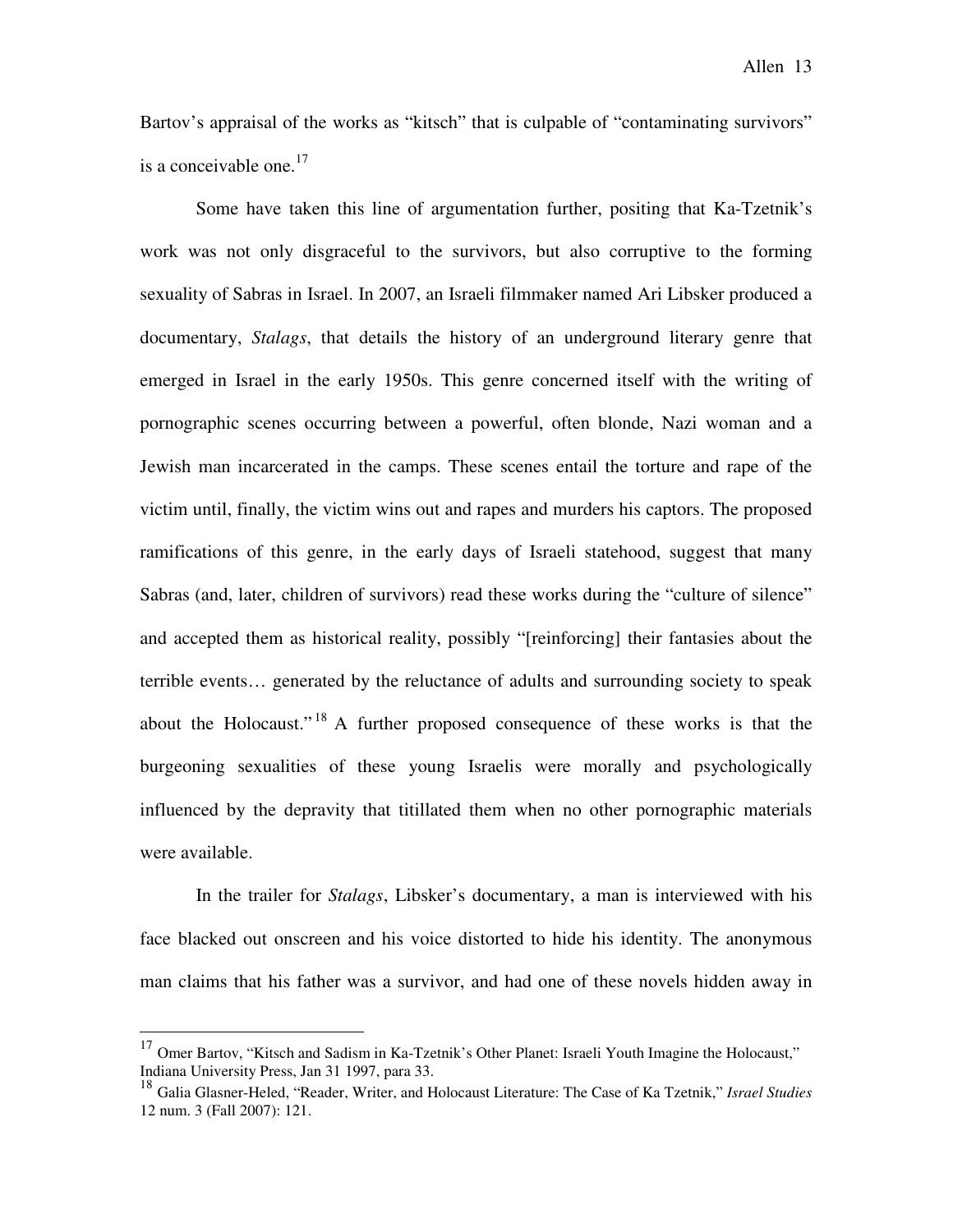their home. The man found it and read it during his pubescent years, causing, as he claims, aspects of the Holocaust and its torture systems in particular to become fetishized to a degree of obsession that lingers into the present day. Though a government task force recalled all the books and sought them out for destruction, the man in the trailer nonetheless drags out a stack of probably a hundred of these books.<sup>19</sup> These Stalags novels were, of course, dehumanizing accounts of events that did not occur, but Libsker cites Ka-Tzetnik's *House of Dolls* as the root cause for this genre, claiming that the book revealed that there was a market for exploitative Holocaust literature. However, the *Stalags* genre is notably distinct from *House of Dolls*, given that there are only two scenes sexually explicit scenes in the latter over the course of a full-length book; whereas the *Stalags* works focused on sexual and violent acts exclusively. Further, the role of fictionality in each of these seems to come from very different places: Ka-Tzetnik's voiced intention was to present his younger siblings' stories as he understood them, and the *Stalags* works seem to have been created merely to generate profit.

Others have viewed Ka-Tzetnik's inclusion of sexual violence as brave, asserting that the works take a stand for many victims whose testimonies were silenced. As is all too common cross-culturally, many survivors of sexual violence were reluctant to give testimony about their experiences, and, by this line of thinking, Ka-Tzetnik's books insist on the inclusion of rape and pedophilia in modern discussions of the Holocaust. Recalling that the works are intended to represent the experiences of his younger siblings, with whom he was never reunited after their separation in the ghetto, the idea that people could receive sexual gratification from his work must have been far from De-Nur's mind

 $\overline{a}$ 

 $19$  A full version of this documentary could not be obtained, but the trailer can be viewed by following this link, or by searching "Stalags Ari Libsker Documentary" on YouTube: https://www.youtube.com/watch?v=2htNs9d\_6q8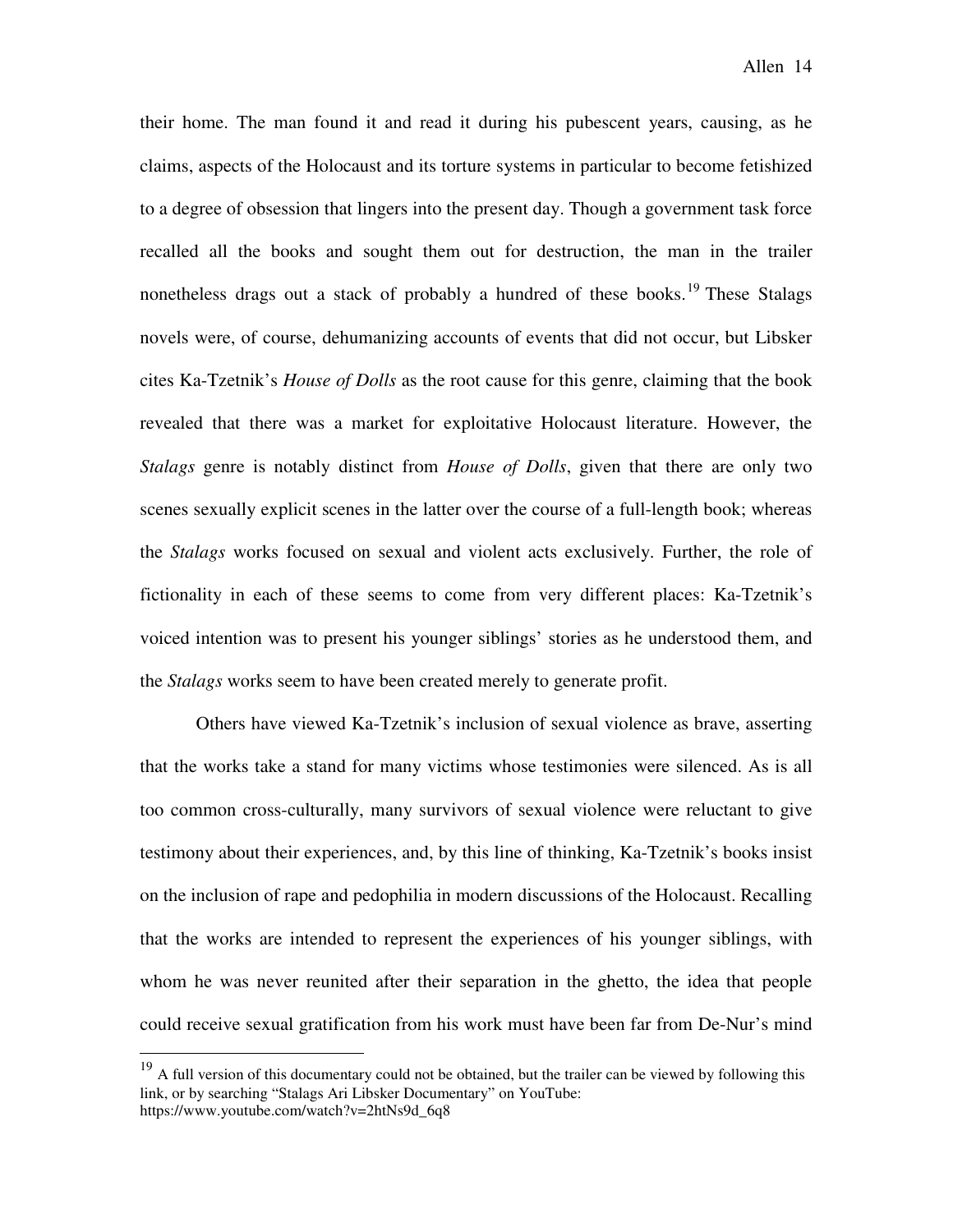at the time of writing (otherwise, he is worse even than Bartov condemns him for). Bartov describes the books as pornography and, as it turns out, the genre is a difficult one to define on a unanimous plane. As an attempt to create such a definition, aggregated from various sources, Miryam Sivan suggests the following:

…the creator's intent to endorse, condone, or encourage degrading or abusive sexual behavior; to degrade women for male sexual entertainment and gratification… to produce sexual feelings and actions in the consumer; to elicit the release in fantasy of a compelling impulse… Not one of these intentions is relavant to Ka-Tzetnik's *House of Dolls* or *Piepel.* (Sivan 208)

Though, naturally, elements of her definition are debatable, her point is well taken as it relates to De-Nur and the question of authorial intention. Though the personal subjectivities of writers are inaccessible to their readers, one can nonetheless gather from the author's statements that his intention was not to sexually arouse his readers, but rather to demonstrate the extremism of Nazi depersonalization tactics and tortures, and, likely, to produce in the reader the same degree of outrage and repulsion that the writer felt. As will be discussed in detail later on, De-Nur may have imagined the traumas of his siblings in sexual terms not only due to this expediency of emotion, but perhaps also due to mental illness and survivor's guilt.

 In an attempt to illustrate the kinds of explicit representations that would warrant such polarized perspectives, a few scenes stand out in particular. As has been mentioned, the second book of the sextet, *House of Dolls*, dramatizes the experience of a young girl who is forced to work in an Auschwitz brothel in service to the German soldiers. Prior to "Enjoyment Duty," the girls are forcibly sterilized in the so-called "Science Institute." Ka-Tzetnik describes the girl, Daniella's, post-surgical experience this way:

It wasn't until late in the day that Daniella felt the pain begin to let up. The savage fire which had been raging in her lower abdomen subsided somewhat. The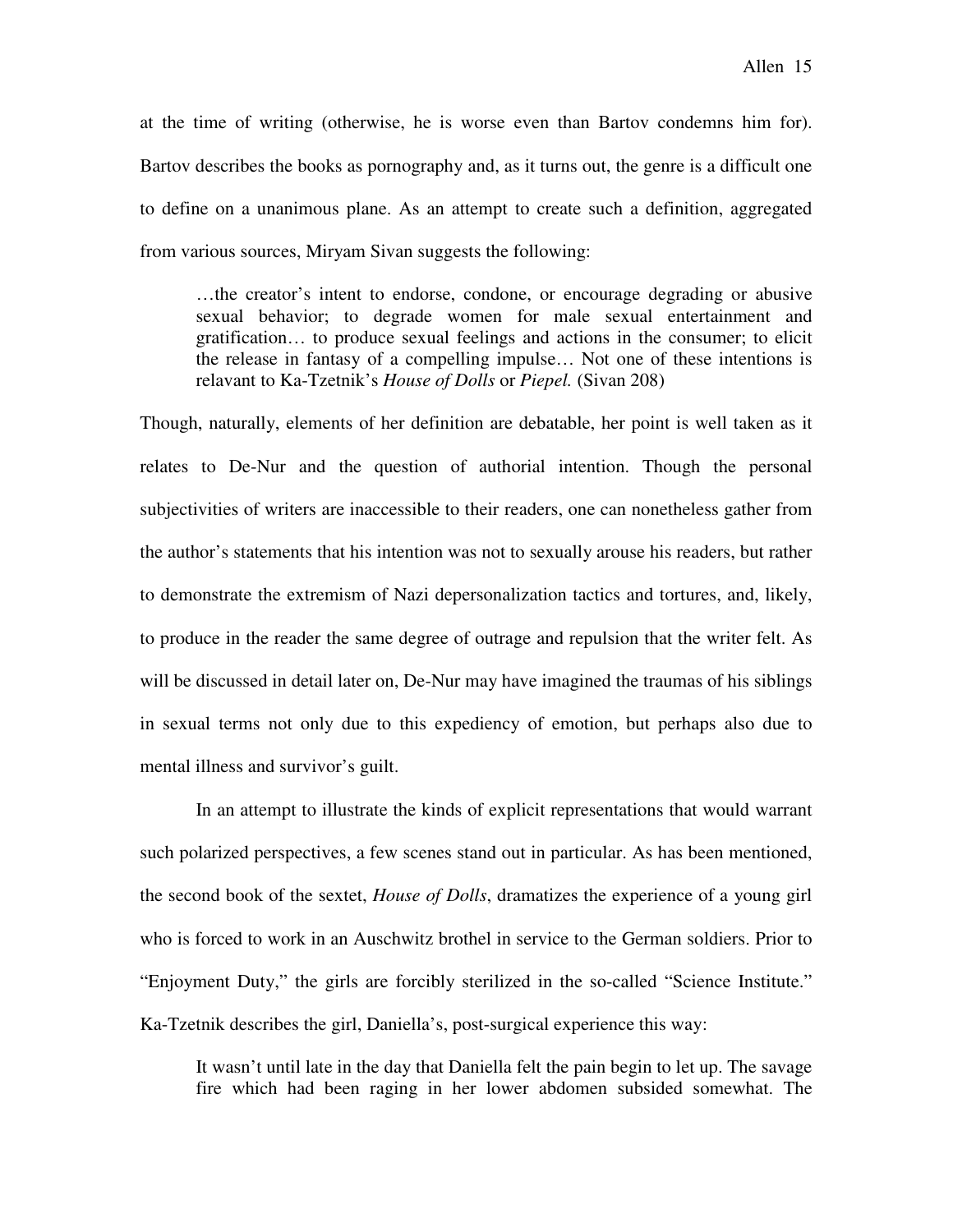scorching heat that had been through her vagina still fulgurated and lapped within her full strength. The focus of the pain—at first concentrated on one point where it drilled with a white-hot drill—dulled somewhat as the pain spread throughout the body. (Ka-Tzetnik 154)

In this passage, one may find evidence of Ka-Tzetnik's unflinchingly literal depictions of the physical conditions of the Lager—another criticism often lodged against the author. This is the only time in the book that the word "vagina" appears outright, and, notably, it is within a medical, as opposed to a sexual, context. In this description, the female body is presented as a particular site of Nazi violence, due to the way that the vagina is conceived of as an instrument for both the advancement and purification of the Reich as well as its undoing. As the next section will explore in detail, issues of Jewish procreation, and miscegenation in particular, were dealt with expressly in the Nuremberg Laws toward the end of preserving Nazi biopolitical positions. As we'll see later, the kind of sexual violence that Ka-Tzetnik renders in these works may not align exactly with historical reality; still, Ka-Tzetnik positions female sexuality here as yet another aspect of Jewish life that was exploited to benefit the Aryan agenda, in the form of the gratification of German soldiers.

 Although the passage mentioned above contains the only overt reference to female genitalia, sexual abuse and rape do not escape representation. Further in *House of Dolls,* Ka-Tzetnik describes Daniella's first term of "Enjoyment Duty":

*"German soldiers will teach you!"* Out of the loud debauchery rises the hoarse, heavy voice of the German croaking in her ear. Her eyes are shut. The voice has a rubicund, drunken face, a leather jacket: "13"… *"German soldiers will teach you!"* The face of the Neanderthal mummy is lying on her, pawing at her, licking her face. She lies bound as in a cage, knees astraddle, unable to move a limb. Can't escape. Sparks. (Ka-Tzetnik 168)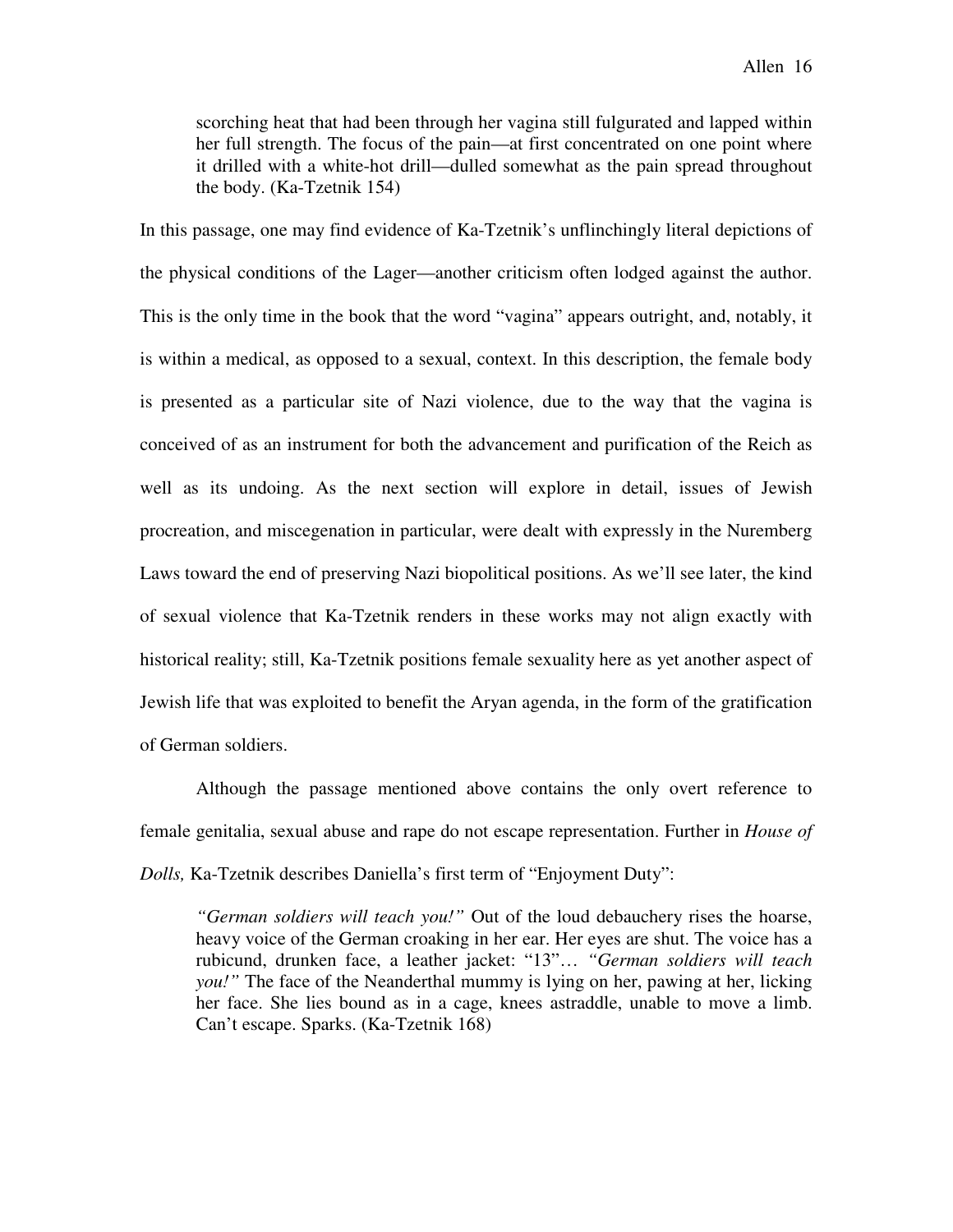In addition to containing Daniella's perspective, through the third person limited, this passage also contains another important voice: that of the Master Kalefactress, a female German criminal whose prewar prison sentence was redirected to a position of relative power in Auschwitz. This was a very common practice throughout the concentrationary system, as much of the existing societal infrastructure of the time (including the prisons) was repurposed to suit wartime scarcity as well as the ambition of Hitler's megalomaniacal construction projects (hence the call for *Labor Kommando*, and other forms of forced labor). Upon entering the Auschwitz brothel, the Master Kalefactress interprets the girls' fearfulness as vain shows of propriety, and consistently berates them with the warning, *"German soldiers will teach you!"* Here, the Kalefactress's words surface in Daniella's consciousness as she is raped—perhaps indicating the degree to which Lager depersonalization techniques have advanced in her psyche.

 The presence of empowered German criminals also plays an important role in Ka-Tzetnik's third work, *Piepel*, the story of a seven-year-old boy who is forced to work as both maid and sexual servant to the Block Guard of his appointed barrack. Criminals, historically, were frequently appointed as Block Guards, and, in *Piepel,* the guards pass the young boy, Moni, hand-to-hand in exchange for various goods from each other which, due to their privileged positions within the camp, only they are able to procure. In what is probably the most visceral and heart-rending scene in the book, Moni describes a night with the "Block Chief":

I knew that if it weren't for the fact that the Block Chief was all worked up just then, my eyes would never have opened again. He kept me alive just so he could shoot his load. And then, with the last ounce of strength in you, you try to keep the love-making going and to keep the Block Chief's mind off your life with all the love-tricks you learned in your year in Auschwitz… And again you tear open your eyes. Again your throat is in the clamp of the Block Chief's hands. Don't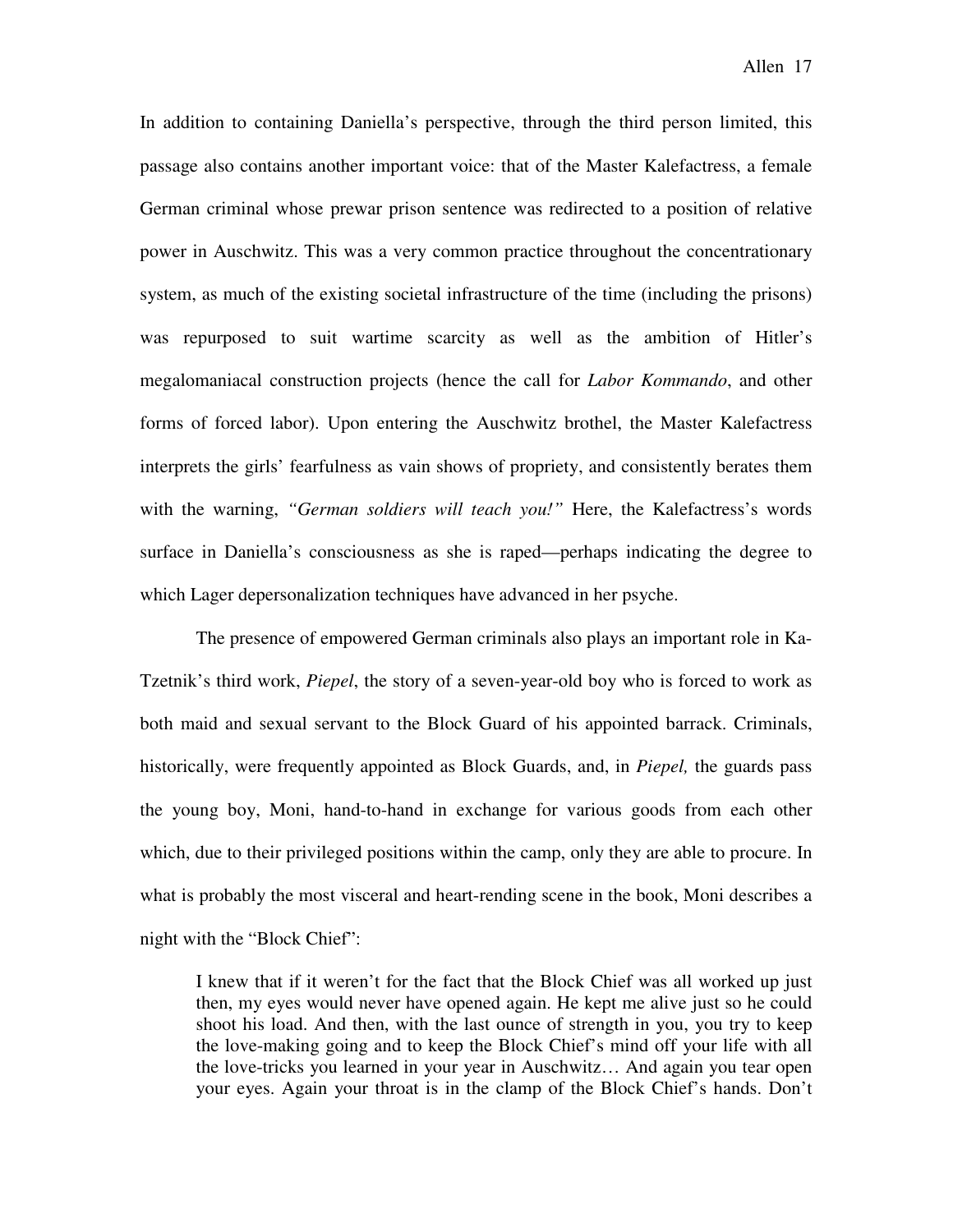*you* know what the Block Chief screams then? Is it only once that you've heard it? By this time you've stopped knowing what you're in for until the Block Chief has shot his load. Then you're torn between two fears: if you draw out the loveplay, you're terrified at the thought of dozing off in the middle; if you end the petting and fondling too soon, you're terrified at the thought that the Block Chief will croak you for it as soon as he's done. (Ka-Tzetnik 111)

Here, the departure from the first person into the second seems to indicate the way that Moni evacuates his own subjectivity as he is traumatized. This method of self-evacuation is present in both Moni and Daniella's depictions. Following her encounter with the "Neanderthal mummy," Daniella's mind proceeds into a series of flashbacks and vague introspections that do not directly relate to the trauma she is experiencing; similar to the way in which Moni's mind detaches from his first-person identity to consider the circumstances of an unfortunate other. Throughout *Piepel,* Moni manifests an imaginary friend that he can alternately admonish, comfort and pity; while Daniella's mind surges through fragments of memories and speech that attempt to explain her current situation. Both coping methods may be seen as associated with the author himself in his predilection for anonymity in the presentation of his texts, in the sense that both Daniella and Moni attempt to evacuate their own subjectivities in order to deflect some of the personally erosive effects of trauma.

Despite this similarity, the way that Moni's abuse is described contains many notable departures from the techniques used to describe Daniella's. In *House of Dolls,* the language is very formal and contains words such as "fulgurated" and "Neanderthal"; whereas the above passage from *Piepel* is rife with such coarse slang as "shot his load" and "love-play." One possible explanation for this may be that the books were published by different companies—though they were both translated by Moshe M. Kohn—and, unfortunately, the American market for Holocaust media does not display a remarkable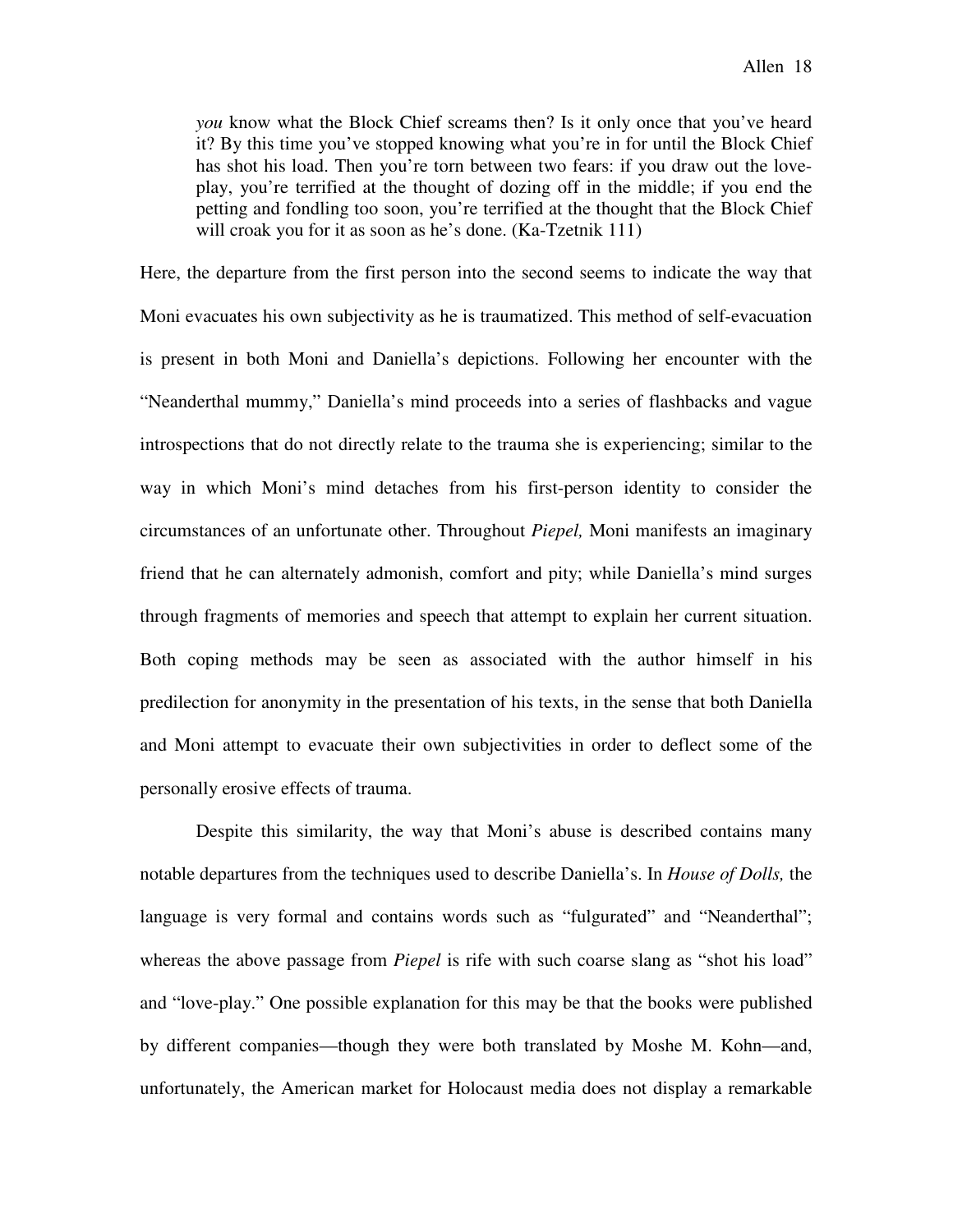taste for the philosophic or the artful. Given that *Piepel* was released after *House of Dolls*  (with first publications in English appearing in 1956 and 1961, respectively), it is possible that the latter publisher sought a wider market by amplifying the degradation of the events depicted. The first three works of the sextet, notably, seem not to have been translated by someone chosen by the author, as occurred with later works in the series, but rather by the publishing houses involved.

Another significant disparity between the styles of *House of Dolls* and *Piepel* is an obvious one: their difference of point of view. *House of Dolls*, the second novel of the sextet, is in third person, and renders Harry (Ka-Tzetnik's fictionalized persona) as a character in the narrative with whom she maintains a relationship in the ghetto, prior to her deportation to Auschwitz. During their time together in the ghetto, and even after a Nazi *Aktion* has separated them, the narrative alternately focalizes through Daniella and Harry's perspectives. *Piepel*, on the other hand, is written in first person and contains only a peripheral mention of Harry, as Moni is still too young to have very clear memories of his pre-incarceration life. Other than *Shivitti: A Vision,* the final work in the series and one that will be discussed at length later in this section, *Piepel* is the only book written in the first person and, arguably, may also be the furthest from the personal experience of the author. Without Harry's presence in the book, the first person seems only to be accomplished by the total removal of the author himself from the events described, and in this way Ka-Tzetnik is able to inhabit Moni's mind more fully than Daniella's.

The first novel, titled *Salamandra,* concerns the author's experience specifically, as depicted through his fictional persona, Harry Preleshnik. While aligning with what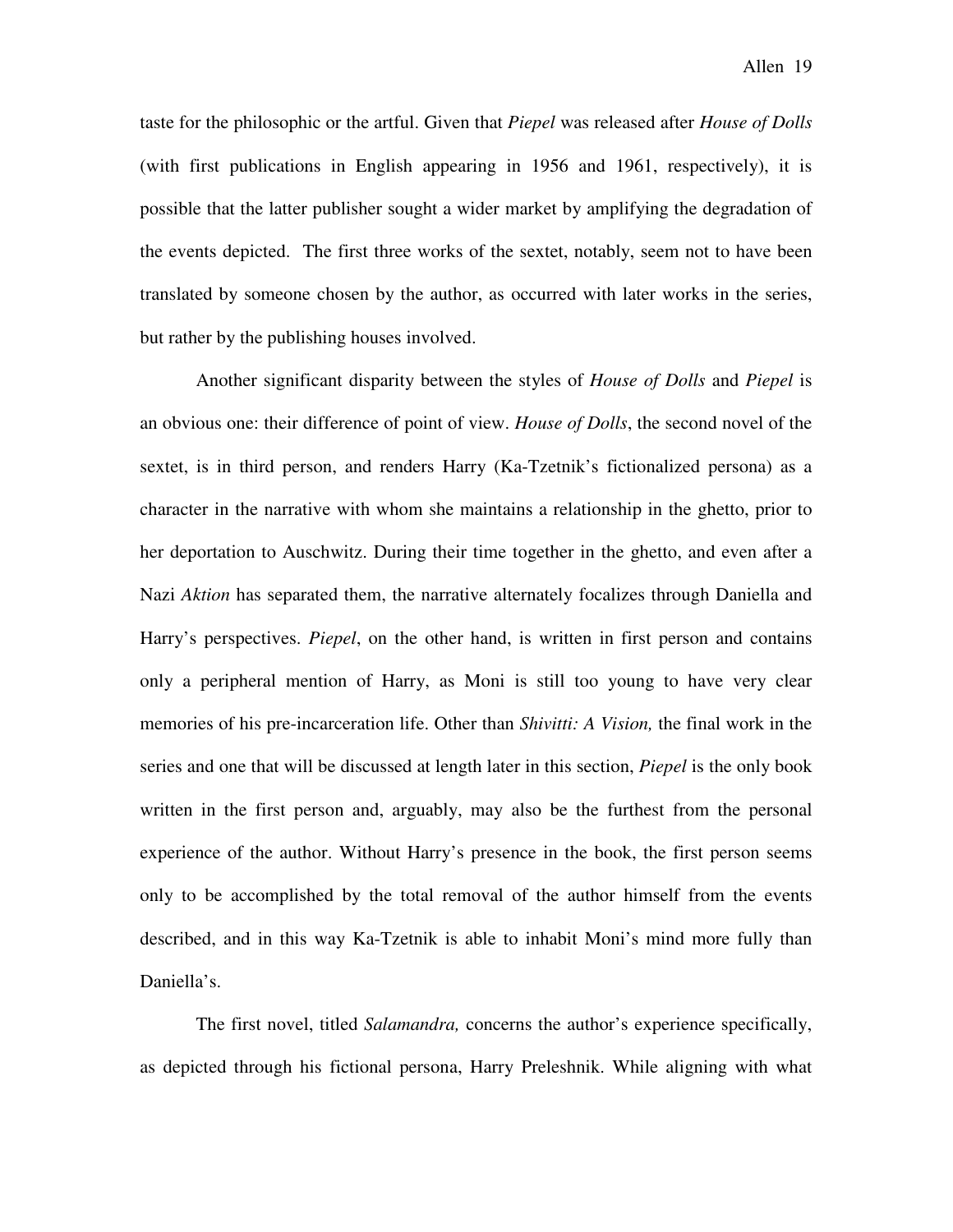little is known about the facts of De-Nur's personal experience in Auschwitz, *House of Dolls* and *Piepel* stand far outside of the author's conceivable scope of experience. Though he may have heard the stories of other survivors in a Displaced Person's Camp, De-Nur never saw his siblings again after they were separated in the ghetto and, further, the historicality of the conditions that Daniella and Moni experience in these books is dubious. Despite these layers of removal, the author continued to attest their absolute truth as the voices of the dead. Given these discrepancies, in combination with the possible damage the works may have done to the disparate population in early Israel, the dismissal of these works from the canon seems based on their incongruity with historical reality and their social impact upon publication. However, the works were written out of reverence for his family and as a way to mourn their destruction, and in this way constitute a form of personal narrative that engages the imagination in pursuit of healing. Possibly overwhelmed by his experiences, emotions, and suffering from Post Traumatic Stress Disorder, De-Nur may have imagined his siblings' suffering and torture in sexual terms due to the expediency with which such representations might raise a reaction in the reader—possibly one that is meant to match the extremity of feeling in the author. By externalizing these imagined narratives—though the author would never have described them as such—De-Nur presents a story to his larger community in the hope that it will be acknowledged, read, and integrated into the wider narrative of that community so that his family will not be forgotten. It is perhaps because they are narrative in form—and thus pliable to the subjective faculties of the imagination—that the author could glean meaning from them that might work his trauma into the greater narrative of his life and culture, after it has been blasted apart by trauma and separation. As such, the *Salamandra*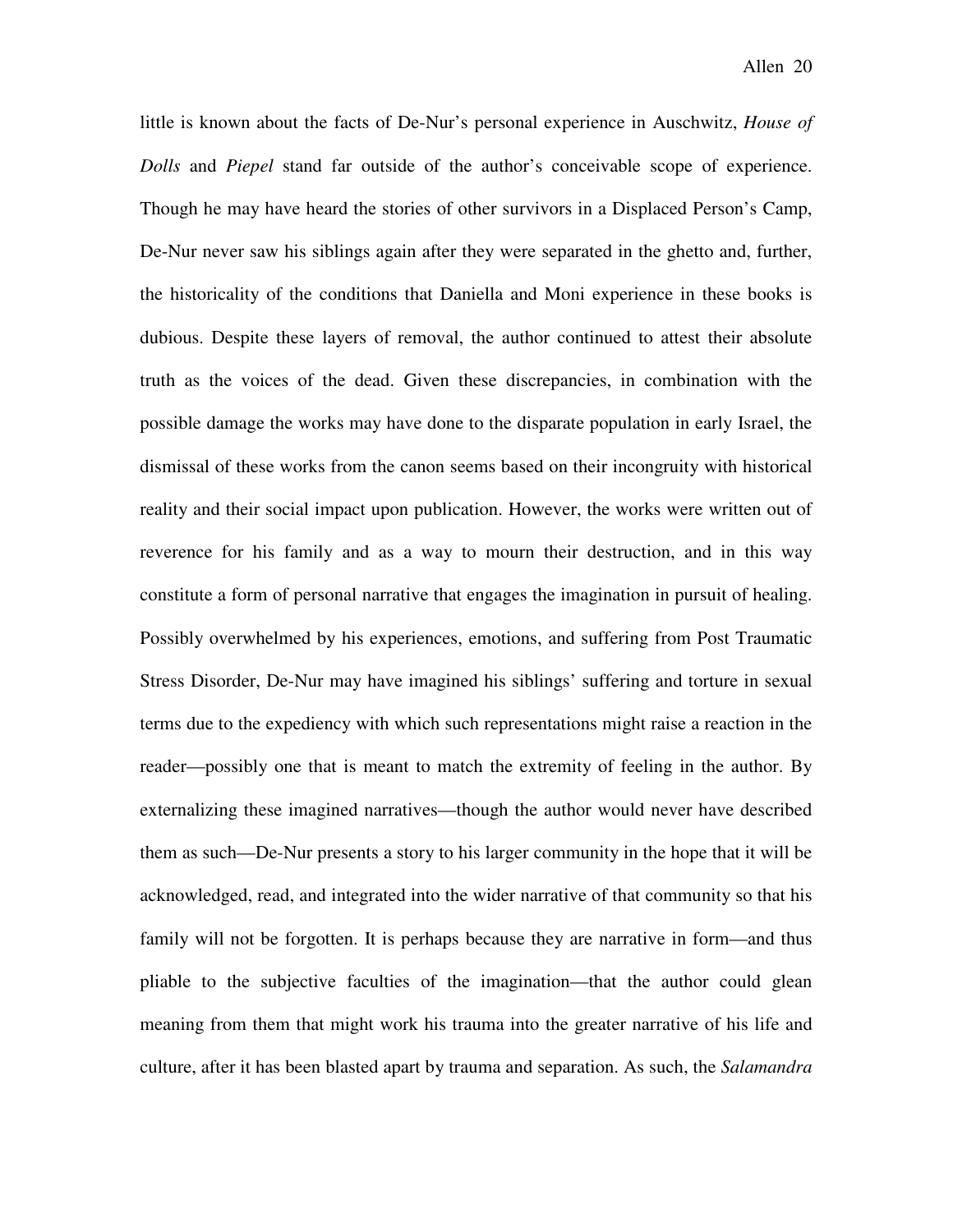sextet can be argued to constitute another form of historical knowledge, despite their fictionality, in the way that they reflect the grieving process of one survivor as he attempts to cohere a bifurcated self into a unified present tense.

 For many survivors of the Holocaust, the impulse to bear witness was intense and immediate. Though notably few accounts were published in Hebrew, as has been noted, many were published in Yiddish, French, English, and Italian. When so many people had been oppressed both physically and emotionally in the camps, the prospect of telling one's story earnestly to credulous listeners may have presented a first step toward healing. Susan Brison, a philosopher and trauma theorist, has written extensively about the long-term effects of trauma and near-death experiences (and about survivors of rape in particular), but her methodology is useful in a discussion of trauma generally. Brison argues that the license of survivors to mentally reconstruct their past traumas is crucial to "making them [the memories] less intrusive and giving them the kind of meaning that enables them to be integrated into the rest of life" (Brison 54). By claiming agency over one's traumas by deliberately remembering them, delivering them narratively and controlling the way in which the memories are mediated, one may gain back some of the trust they lost in the world when they experienced the trauma by reclaiming subjective agency. As Brison notes: "When trauma is of human origin and is intentionally inflicted… it not only shatters one's fundamental assumptions about the world and one's safety in it, but it also severs the sustaining connection between the self and the rest of humanity" (Brison 40). At its best, telling one's story and seeing it received by other people may regain some of that prior trust and inner stability, as well as mend some inner rift between the pre- and post-trauma self by creating meaning. In this way, narrativizing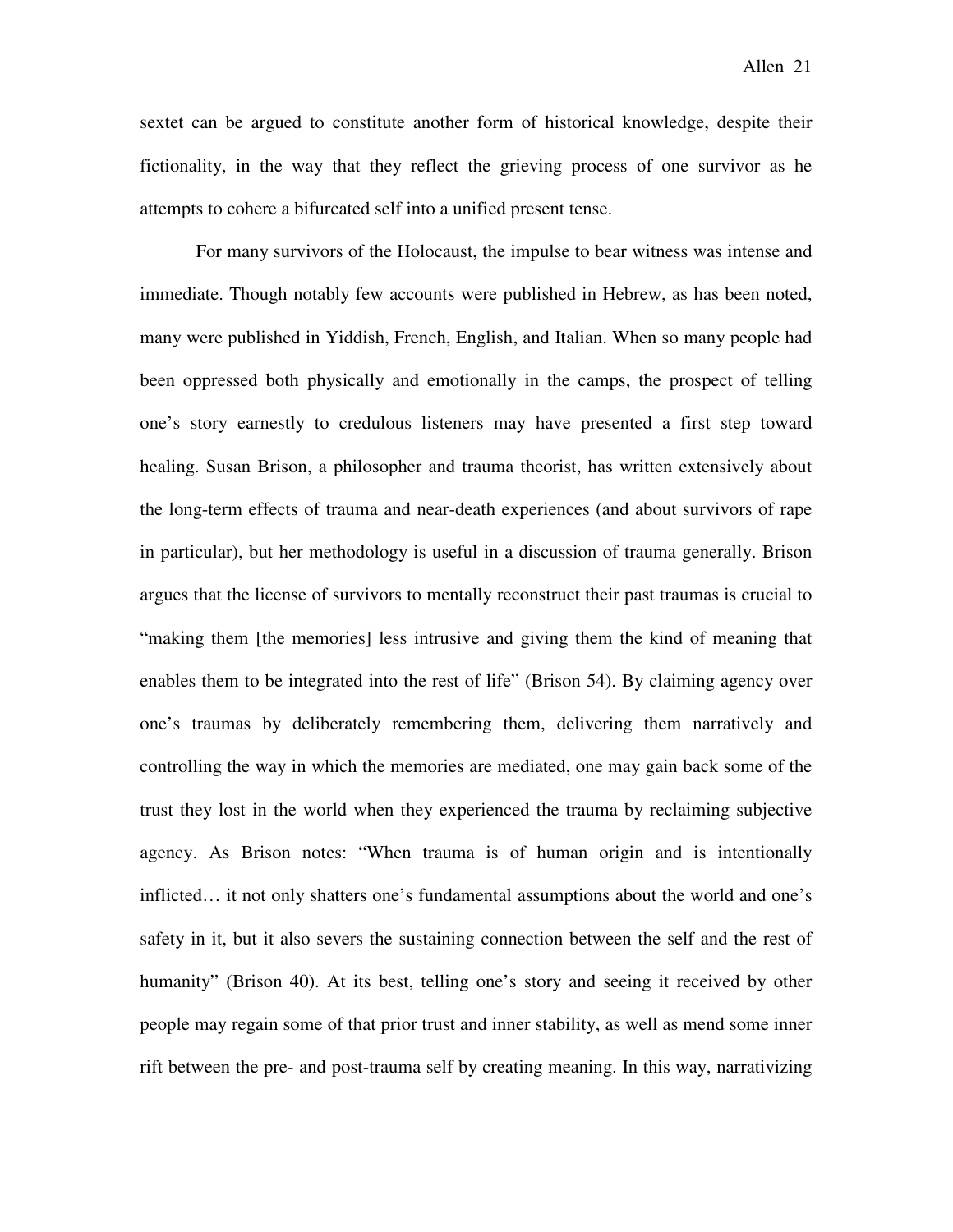trauma can serve a personal function for the survivor. As we'll see later on, the delivery of one's lived trauma in the form of legal testimony may take on both political and personal dimensions—particularly in the case of Ka-Tzetnik 135633, in his appearance at the Eichmann Trial of 1961 in Jerusalem.

 In order to demonstrate the urgency of the documentary impulse, quotes from a few survivors in relation to their narrative experience of memory seem pertinent. Each one seems to crystallize a different aspect of this impulse and, as such, warrant our attention. In his preface to *Survival in Auschwitz,* Primo Levi describes the need as he felt it in the camps and afterward:

I recognize, and ask indulgence for, the structural defects of the book. Its origins go back, not indeed in practice, but as an idea, an intention, to the days of the Lager. The need to tell our story to 'the rest', to make 'the rest' participate in it, had taken on, for us, before our liberation and after, the character of an immediate and violent impulse, to the point of competing with our other elementary needs. The book has been written to satisfy this need: first and foremost, as an interior liberation. (Levi 9)

By his invocation of "the rest," it is not clear if Levi means to imply other Jews who were not affected by the *Sho'ah* or if he means the rest of the world generally, and perhaps Europe in particular. What is clear, however, is that Levi's description conjures a certain barrier of experience between "the rest" and those he speaks for when he says "our" that may be bridged by the reciprocal processes of shared narrative. By speaking in the first person plural, Levi seems to imply the communal need to speak as individuals in the face of a depersonalizing environment. The conditions of this environment include the dismissal of basic human needs such as nutrition and hygiene, so it is interesting that Levi ranks the need for testimony among these primal functions and that the ultimate aim of this function is "as an interior liberation" in the sense that Brison denotes. By delivering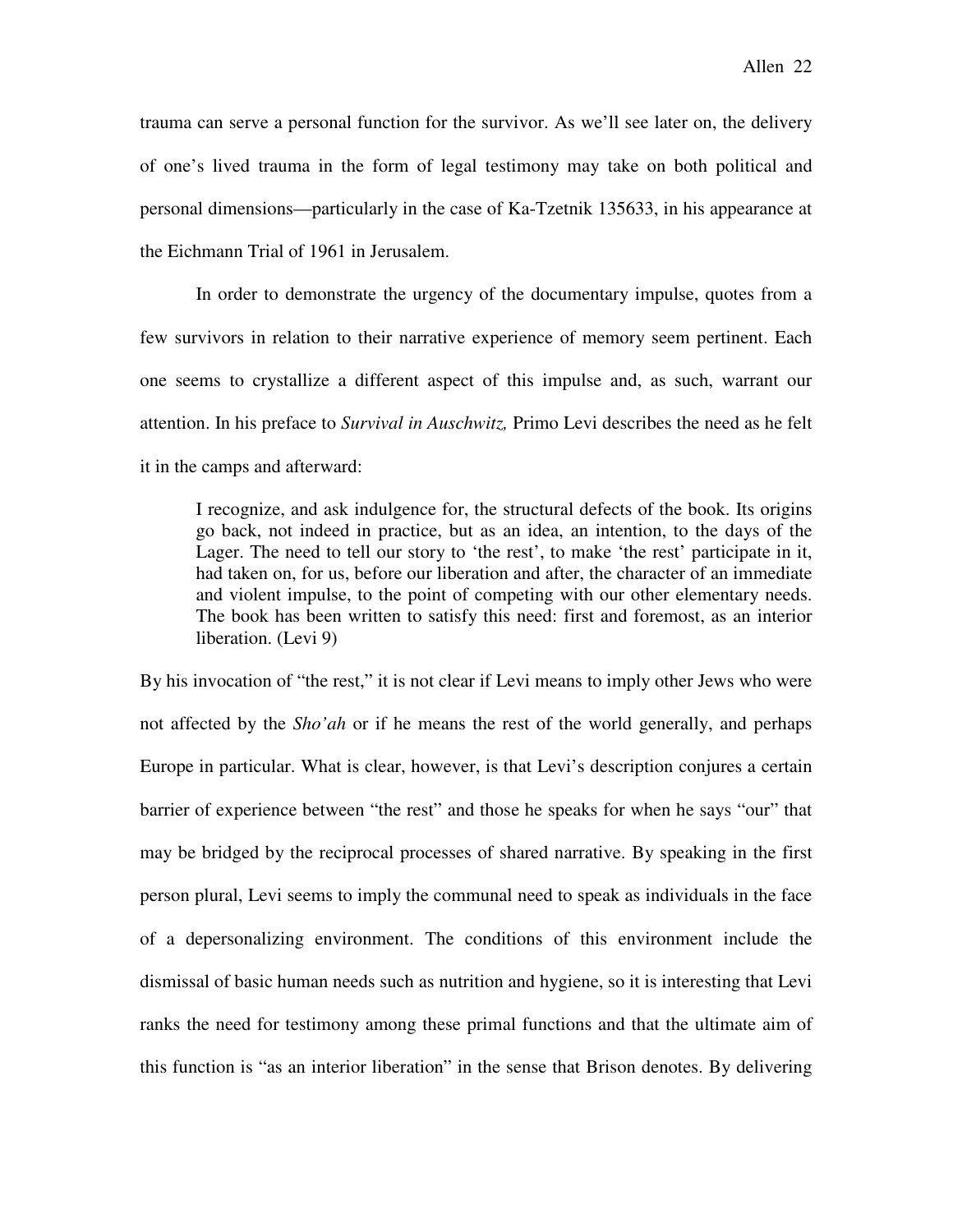one's personal story to willing recipients, one may be delivered from trauma by finding a new place in a world that had before denied their personal identities and histories, as well as their reality as human beings.

 This sense of advocating a level of humanity that has been oppressively denied appears in many survivor testimonies. Taduesz Borowski, a Pole who was incarcerated in Auschwitz, describes this denial as a "mockery" of basic human rights that, in so doing, warps the ennobled position of man into a justifiable slavery that plans the erasure of these slaves from public knowledge once they have served their purpose. It is against this possibility that Borwoski, remembering a time prior to the liberation when it was unclear as to who would win the war, proposes testimony as an important opposition:

Work, during which you are not allowed to speak up, to sit down, to rest, is a mockery. And every half empty shovelful of earth that we toss on to the embankment is a mockery.

Look carefully at everything around you, and conserve your strength. For a day may come when it will be up to us to give an account of the fraud and mockery to the living—to speak up for the dead. (Borowski 116)

Here, Borowski clearly cites an inability to exercise free will as a part of this "mockery," but seems also to indicate that forced participation in this dehumanizing scheme (i.e. the shovelfuls of earth likely representative of the covering of mass graves) stands as a further transgression against the will of man. In this quote as well as Levi's, one sees Borowski compelled toward a communalized point of view. The use of the word "you" may have been a silent reminder to the narrator himself, but may also have referred to the prisoners generally. Finally, when Borwoski cites the possibility "to speak up for the dead, " the narrator extends the position of the witness outside the scope of the immediate trauma, and places it within the larger narratives of history. By advocating for the dead, upon whose backs these labor projects were completed, the narrator combats the idea that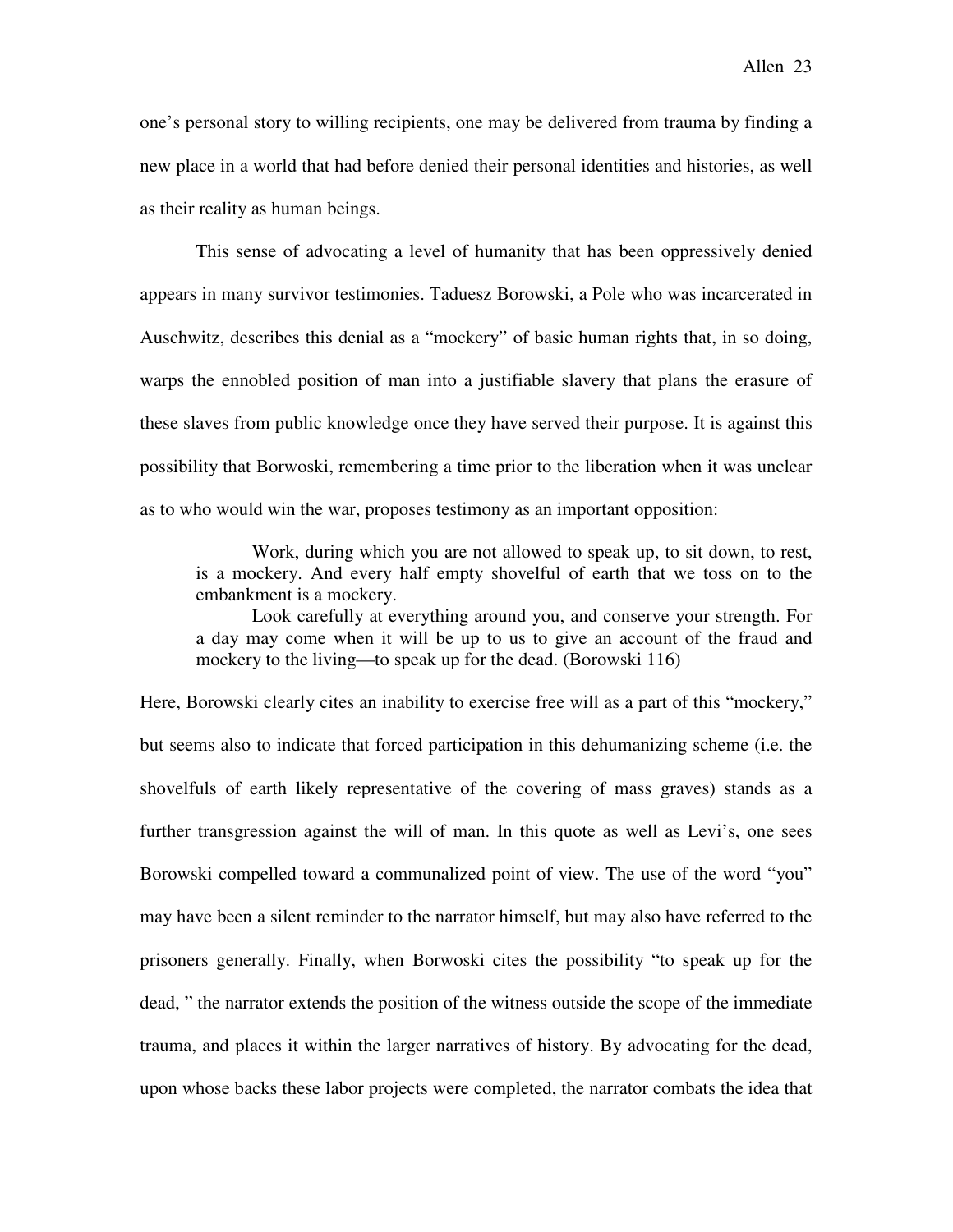the official history of this event will also contain the same degree of "mockery" and dehumanization.

 The predilection for a pluralized point of view seems rooted in the restorative powers of narrative, as mentioned above, but also seems to be rooted in the techniques of the Lager system that were designed to erode the subject's consistent sense of self, with a view to keeping these subjects pliable to the shifting tactics of the Reich as it saw fit. Such techniques may include, for example: the standardized, striped uniforms, the replacement of a subject's name with a number, the position of guards and officers throughout the Lager, the daily ritual of lining up for counting and appraisal during *Selektions*, and the constant threat of violence that could erupt at the least provocation. The aggregated psychological effect of these techniques may be part of the reason why so many survivors' testimonies tend toward the collective voice or the first person plural, in the sense that *Häfltinge* were all treated with these techniques that conflated individual diversity into a dehumanized position. It is in the face of this collectivization that many survivors attempted to preserve their individual selves. Continuing this thread, Robert Antelme, a member of the Resistance in occupied France and a survivor of Buchenwald, describes the moment when the SS called his name before conferring his number:

I shall forever be trying to reconstruct that same principle of identity the SS sought to establish yesterday in making me reply yes to my name to assure myself that it is indeed me who is actually here. But the evidentness of this fact will continually slip away, just as it slips away now. (Anteleme 34)

 Here, Anteleme clings to his name as a link to his pre-incarceration self, distinguishing himself from the "principle of identity" that sorts him as another number among many. In presenting testimony that is written from their own point of view and attributed to their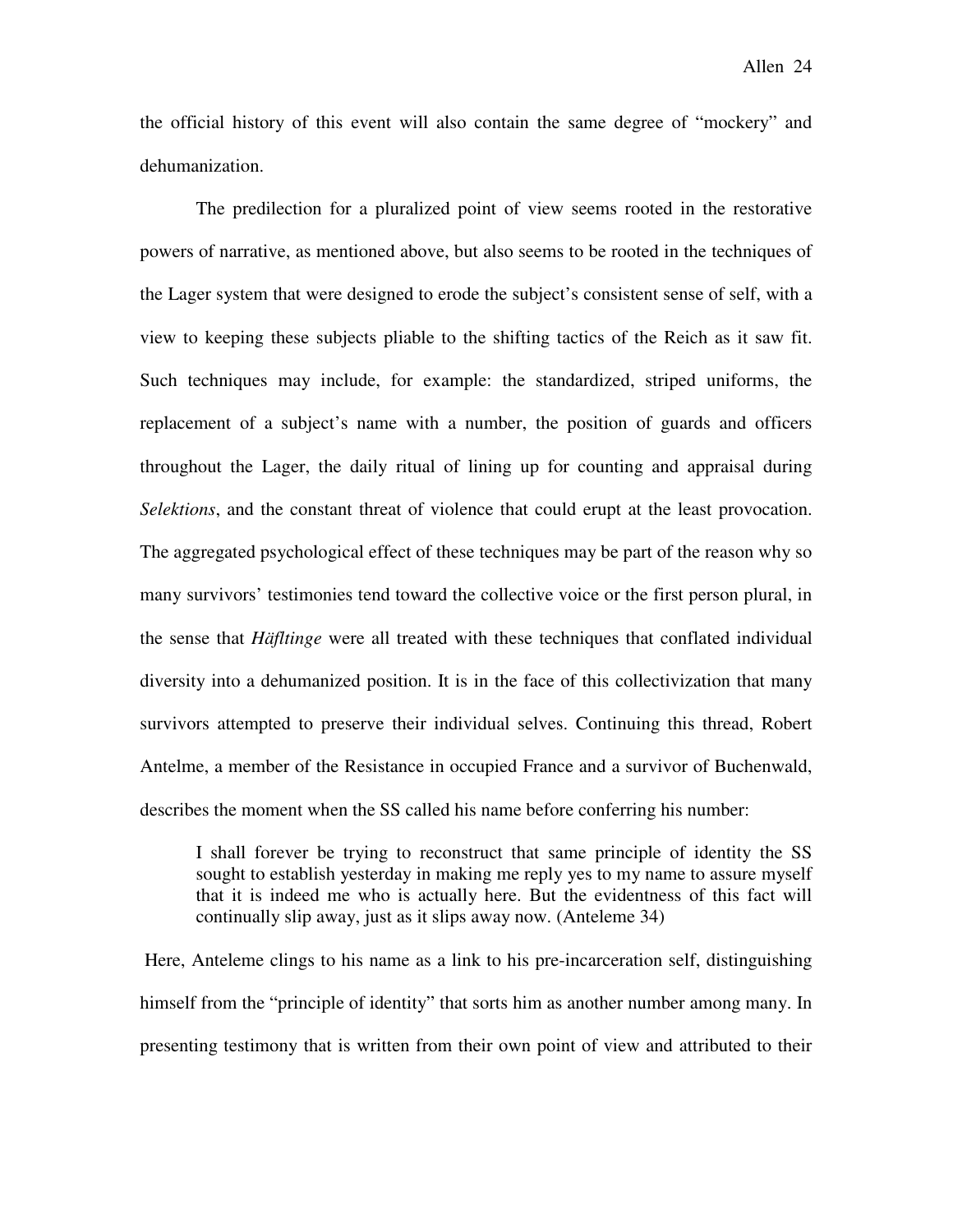own name, survivors participate in the world outside of the Lager on a public level and, thereby, renew their post-incarceration selves as individuals instead of as numbers.

In the cases of both personal and legal testimony, questions of subjectivity, mediation, and responsibility are always at play. Such questions take on particularly high stakes in representations of the Holocaust, when the circumstances and experiences conveyed may appear outside of the realm of human limits. In the foreword to his memoir, *The Human Race,* Robert Antelme writes simultaneously of the impulse to bear witness as well as the seemingly improbability of achieving it:

…but we had only just returned, with us we brought back our memory of our experience, an experience that was still very much alive, and we felt a frantic desire to describe it such as it had been. As of those first days, however, we saw that it was impossible to bridge the gap we discovered opening up between the words at our disposal and the experience which, in the case of most of us, was still going forward within our bodies… And then, even to us, what we had to tell would start to seem *unimaginable.* (Antelme 3)

In describing his experience as "still very much alive," Antelme invokes the incredible urgency of the documentary impulse. Then, post-liberation with the ability to narrate, the enormity of the trauma recalled engulfs the boundaries of language. Particularly in the case of camp survivors—who endured physical depletion to the point where many could not speak at all, and who lived among an incredible "confusion of languages" that did not always include one's own—the renewed ability to communicate freely would seem like an incredible advancement.<sup>20</sup> Nonetheless, by Antelme's account, attempts to constrain such overwhelming experiences to ordered, sequential language causes the memories to approach the "*unimaginable*." In this sense, the concept of the unimaginable is paired with the prognosis of the untellable, and this seems a strict condemnation indeed.

<u>.</u>

<sup>20</sup> Primo Levi, *Survival in Auschwitz* (New York: Touchstone Books, 1993), 38.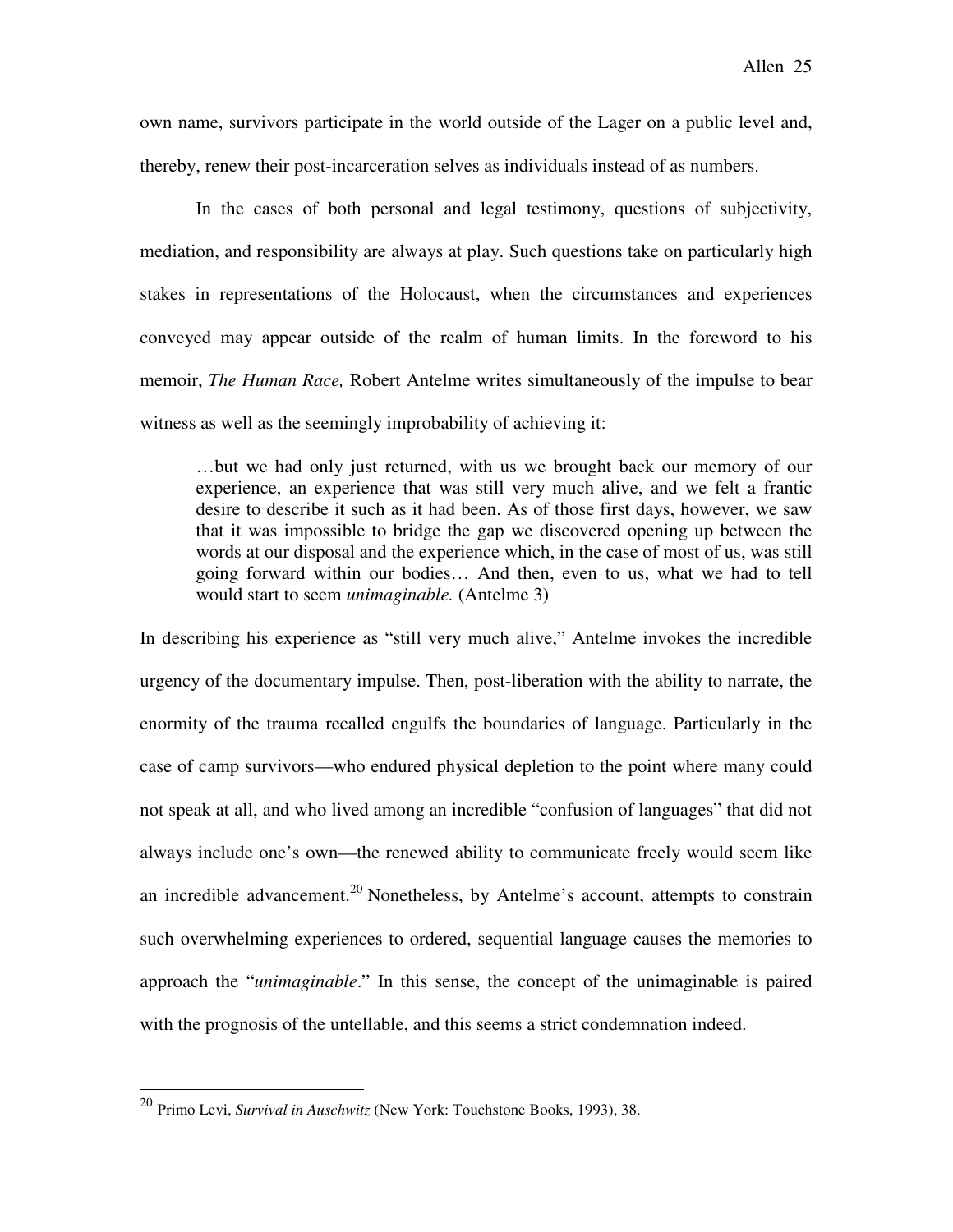Further in his foreword, however, Antelme goes on to describe the role that the imagination can play in the reconstruction of traumatic memories toward the aim of bearing witness:

 This disproportion between the experience we had lived through and the account we were able to give of it would only be confirmed subsequently. We were indeed dealing then with one of those realities which cause one to say that they defy imagining. It became clear henceforth that only through a sifting, that is only through that self-same imagining could there be any attempting to tell something about it. (Antelme 3-4)

Just after describing memories of Buchenwald as "*unimaginable*," Antelme refutes this dismissal by posing the imagination itself as a tool to assemble and narrativize traumatic memories. By deliberately reconstructing the traumatic past in their minds, the witness may find the ability to compartmentalize or organize their memories into a less overwhelming coherence and, thereby, to present them to the external world in a manner in which they will be received, understood, and believed.

Though debates about the ability of language to represent experiences that seem beyond human limits proliferate, including Adorno's famous dictum about poetry after Auschwitz,  $2^{1}$  the fact nonetheless remains that denying a survivor the possibility to narrate their own experiences due to the poverty of language stands as a theoreticallybased dismissal of the right of the survivor to bear witness—and, perhaps, thereby to gain some of the benefits that narrativizing memory may afford, as Brison has proposed. In his work, *Remnants of Auschwitz: The Witness and the Archive,* Giorgio Agamben has logically refuted the argument that language cannot satisfy the task of bearing witness to

 $21$  The prominent theorist and member of the Frankfurt School, Theodor Adorno, once said that it is barbaric to write poetry after Auschwitz—implying, for many, the impossibility of beautiful art for its own sake after such inhuman depths have been realized in human history. Adorno himself later reversed his statement. Miryam Sivan, "'Stoning the Messenger': Yehiel Dinur's *House of Dolls* and *Piepel*," in *Sexual Violence Against Jewish Women During the Holocaust,* eds. Sonja M. Hedgepeth and Rochel G. Saidel (Lebanon: University Press of New England, 2010), 212.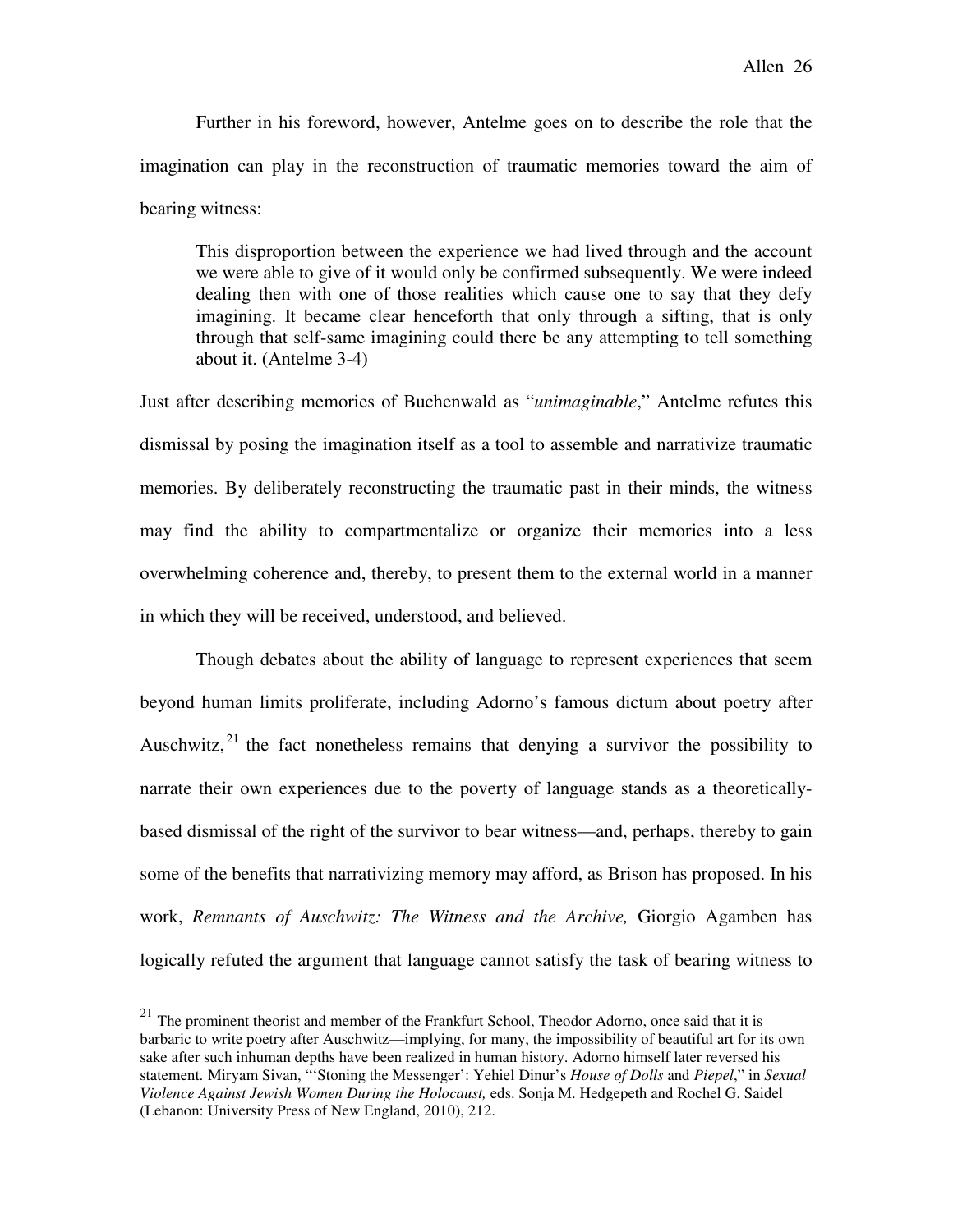the unimaginable: "On the contrary, only if language is not always already communication, only if language bears witness to something to which it is impossible to bear witness, can a speaking being experience something like a necessity to speak."<sup>22</sup> Here, Agamben contends that no experience comes linguistically encoded, and so with any testimony it is the job of the witness to arrange their experience meaningfully into sequential language. If experiences were already language, if testimony came without the mediation of the subject's mind, then there would be no need to speak at all—the testimony could testify for itself. Understanding the importance of personal testimony by Agamben's logic, it is possible to understand that the witness is not facing the impossible in the act of conveying their experiences, but actually answering the impulse they'd already felt to tell their own story in the way that they see fit. In this way, traumatic memories are not dormant things untouchable by language, but actually possibilities for healing that are animated by language with the intervention of the imagination.

By Agamben and Antelme's logic, the relegation of Holocaust experiences to the realm of the unimaginable consigns the possibility of meaningful testimony to silence and suppression. The loss of such testimonies would be two-fold, entailing not only the denial of a survivor's possible healing through storytelling, but also historical denial in the sense that lived experiences of the Holocaust would not spread from the mouths of those who experienced them but rather, and perhaps more dangerously, through dominant national presses that risk telling a sanctioned, universalized Holocaust narrative. In dismissing the personal, the subjective, from publicly recognized discussions of the Holocaust, society again imperils what was (and is) really at stake in genocide: individual people. However,

<u>.</u>

<sup>22</sup> Giorgio Agamben, *Remnants of Auschwitz* (New York: Zone Books, 1999), 65.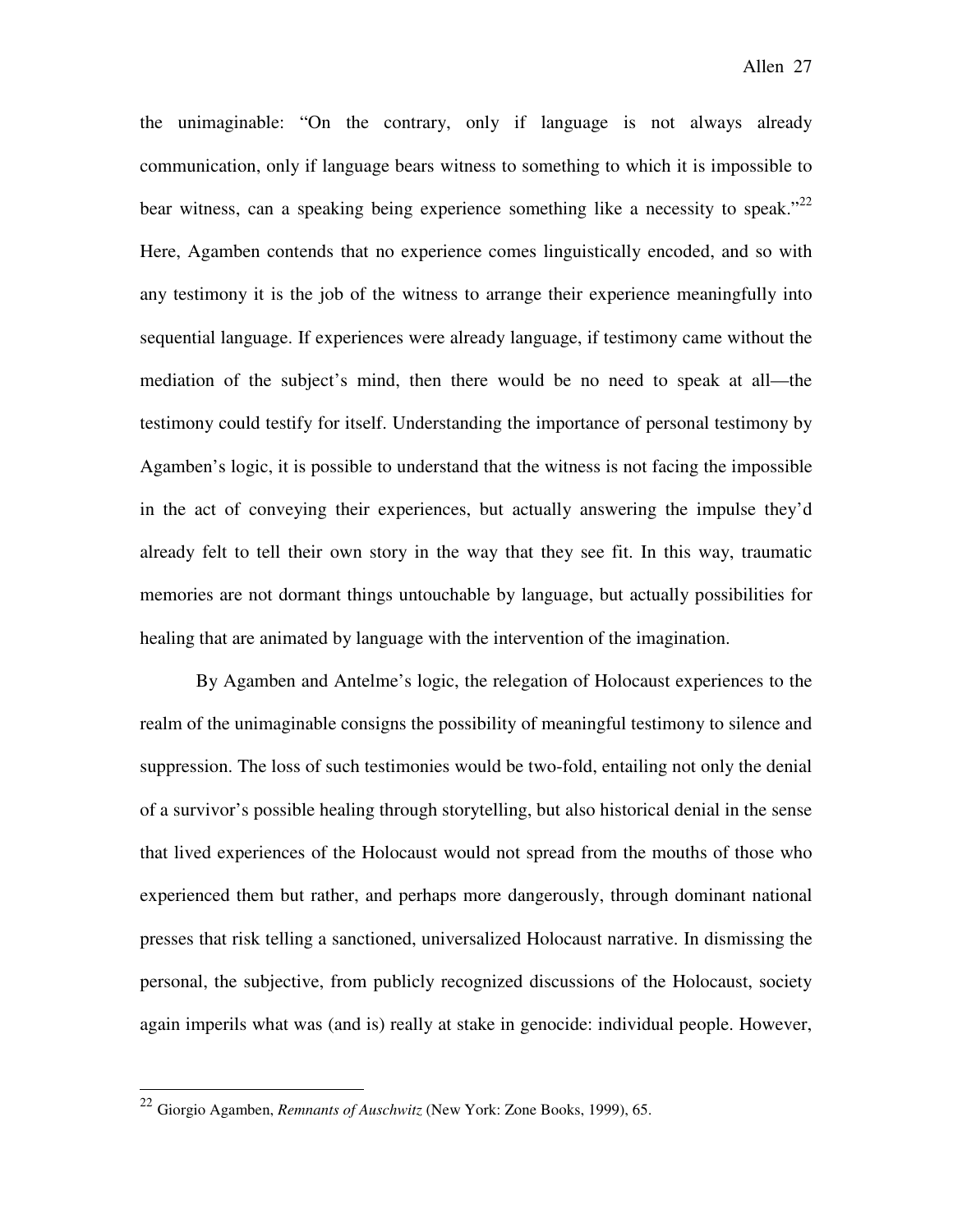the inclusion of personal testimony within official channels accepts the vulnerabilities of the individual human mind—including the shortcomings of memory, as well as of language, in the presentation of a lived past experience. As has been established, however, the subjective imagination plays a crucial role in cogently assembling emotionally dispersed memories.

In the case of Holocaust testimonies and narratives, the notion of the imagination is a tricky one to include. For Holocaust deniers, the invocation of the imagination and of subjectivity may seem an entrance point for the refutation of witness testimonies. For Anti-Zionists in particular, the negationist movement relies on the assertion that witness testimonies are fabricated in order to exaggerate the need for a Jewish home in Palestine (Eretz Israel).<sup>23</sup> On the other hand, the acknowledgement of the imagination's function in the formulation of testimony may facilitate a further examination of the ways in which testimony can affect personal and national identities. It is to this end that a discussion of Ka-Tzetnik's *Salamandra* sextet can serve to further scholarly interpretations of Yehiel De-Nur's personal transformation into a symbolic celebrity survivor in Israel, as well as the role of his works as they have been implemented in the formation of Israeli nationalism.

With Ka-Tzetnik's works, the concept of testimony and the place of the witness are particularly pertinent. Throughout his life, De-Nur published only under the name Ka-Tzetnik 135633; thereby privileging the inmate (KZ) aspect of his himself as his foremost identity to the reader's mind, his former name and life having been deprived of him in Auschwitz. Secondly, De-Nur claims accountability not only for his own traumatic

<sup>23</sup> Jeremy Popkin, "Ka-Tzetnik 135633: The Survivor as Pseudonym," *New Literary History* 33, no. 2 (Spring 2002): 345.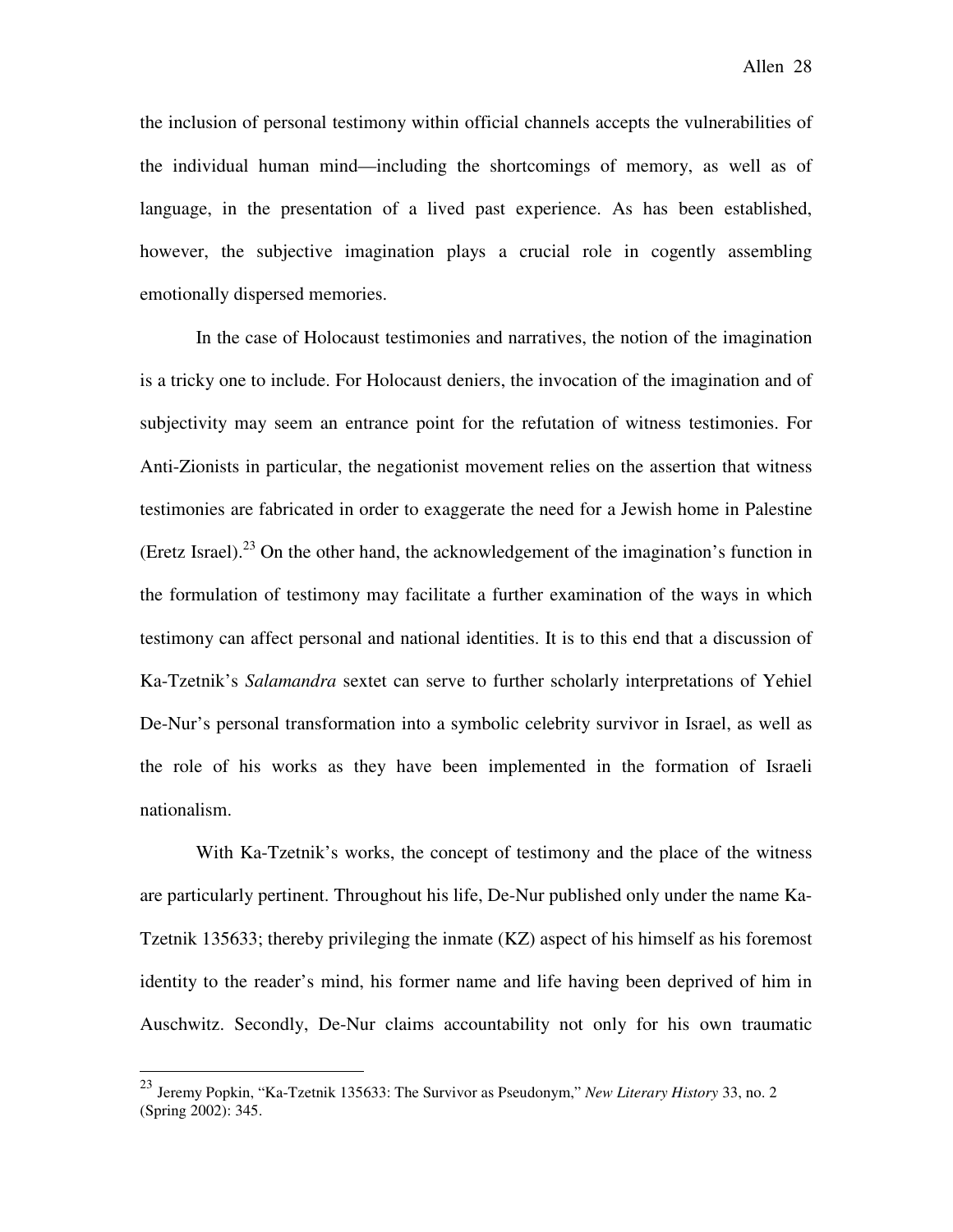narrative, but, far more so, "to record those of other victims who did not survive to speak for themselves."<sup>24</sup> In this way, Ka-Tzetnik's works seem to stand alone in their rejection of a personalized author, and in their claim to give testimony for people other than the writer—specifically, in the case of the *Salamandra* books, to bear witness for those who endured extreme sexual abuse by the Nazis and ended their lives by their own hands, and for those who did not survive the state of the Mussulman. In order to approach such incendiary subjects, it may be useful to establish what exactly is meant by the word "testimony" as it is understood in relation to its supposed antithesis, "perjury"—or, more aptly in this case, fiction.

This dualism is expertly evoked by Jacques Derrida in his work, *Demeure: Fiction and Testimony*, which examines the relationship between the two outside of a simple binary, viewing them instead as inextricable parts of the public speech act. Anchored by a discussion of Maurice Blanchot's short story, "The Instant of My Death," Derrida argues overall that it is not the job of the witness to confirm or share empirical knowledge, but to use their specifically personal knowledge "to *make truth*… where the witness alone is capable of dying his own death, testimony always goes hand in hand with at least the *possibility* of fiction, perjury and lie."<sup>25</sup> The concept of "making truth" may seem like an oxymoron, but in fact the idea agrees with what has been established about the faculty of the imagination to verbalize trauma specifically. Though Derrida explores the metonymic relationship between fiction and testimony, he nonetheless acknowledges that outright public lies still remain possible. As he indicates, because it is the witness alone who has lived their own experience and thus is the only person who can

<sup>24</sup> Jeremy Popkin, "Ka-Tzetnik 135633: The Survivor as Pseudonym," *New Literary History* 33, no. 2 (Spring 2002): 344.

<sup>25</sup> Jacques Derrida. *Demeure: Fiction and Testimony* (Stanford, CA: Stanford University Press, 1998), 27.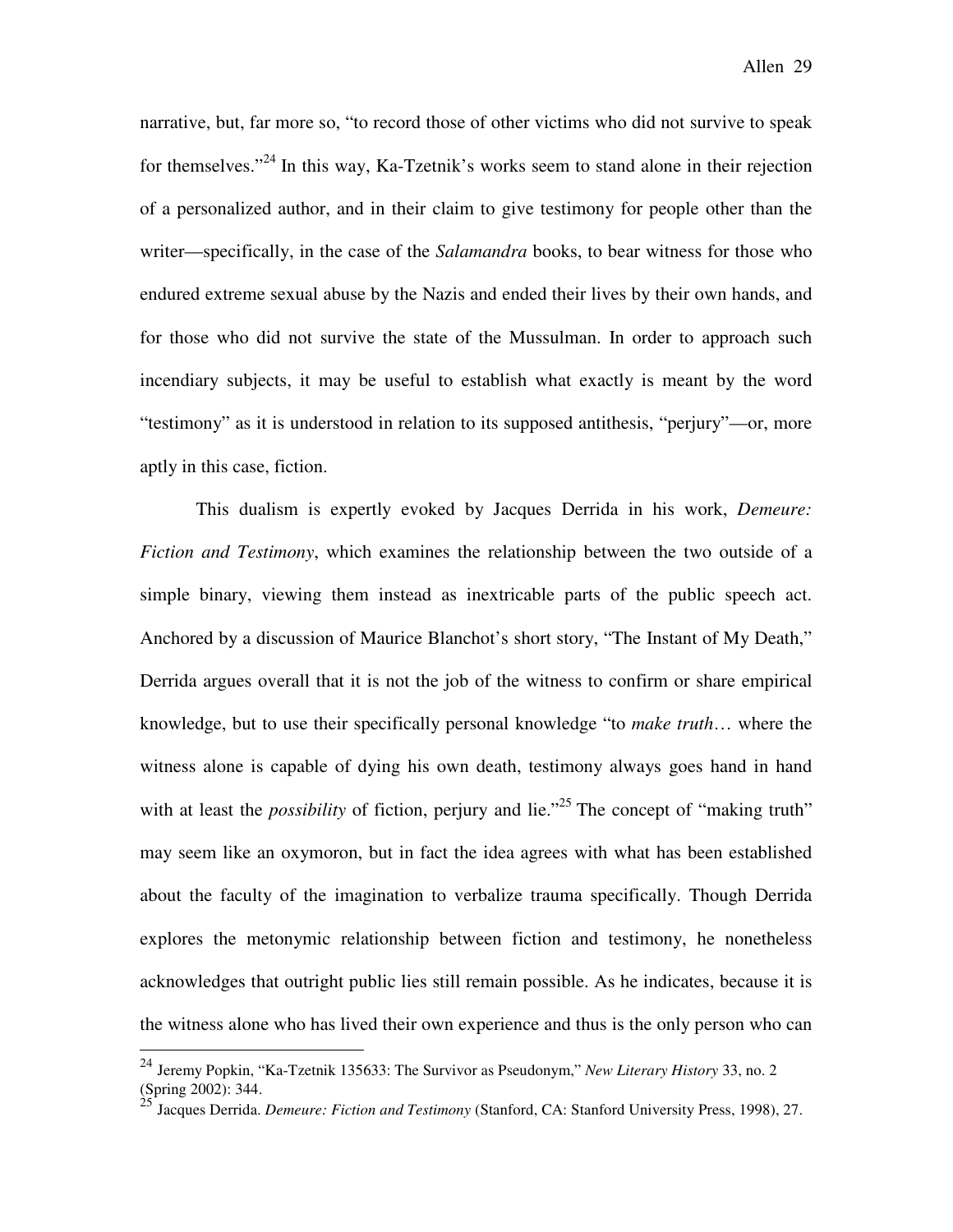attest to them, the witness retains the ability to knowingly ply their memories to suit their own personal aims. The latter here would constitute perjury, which includes the warping of personal experiences and memories into a narrative that does not align with the lived past. In either case, the conventions of fiction remain in place in the production of testimony at least insofar as they serve as a shared structure through which a memory can be externally conveyed to and understood by listeners or readers—even, or especially, in the conveyance of so-called "unimaginable" experiences that might not be accessible to those who did not live them.

When it comes to Yehiel De-Nur, the question of testimony becomes even murkier in two ways: one, that De-Nur continued to write under his pseudonym even after his identity had been revealed at the Eichmann Trial, thereby continuing his refusal to personally own his testimony to the public eye; second, that his works were not categorized as either novel or memoir at the time of publication, and that the author claimed that the work was utterly true regardless of how it was categorized.<sup>26</sup> In order to understand what may be at stake in both of these factors, a further understanding of witness accountability within the fiction-testimony dialectic may be a useful starting place. Developing his concept of testimony, Derrida goes on to describe the responsibility of the witness in offering their experiences to the public:

And, above all, he would have to be certain of the distinction between a testimony and a fiction of testimony: for example, between a discourse that is put forward seriously, in good faith, under oath, and a text that lies, pretends to tell the truth, or goes so far as to simulate the oath itself, either with a view to producing a literary work, or, further, by confusing the limit between the two in order to dissolve the criteria of responsibility. (Derrida 35-6)

 $\overline{a}$ 

<sup>26</sup> Jeremy Popkin, "Ka-Tzetnik 135633: The Survivor as Pseudonym," *New Literary History* 33, no. 2 (Spring 2002): 345.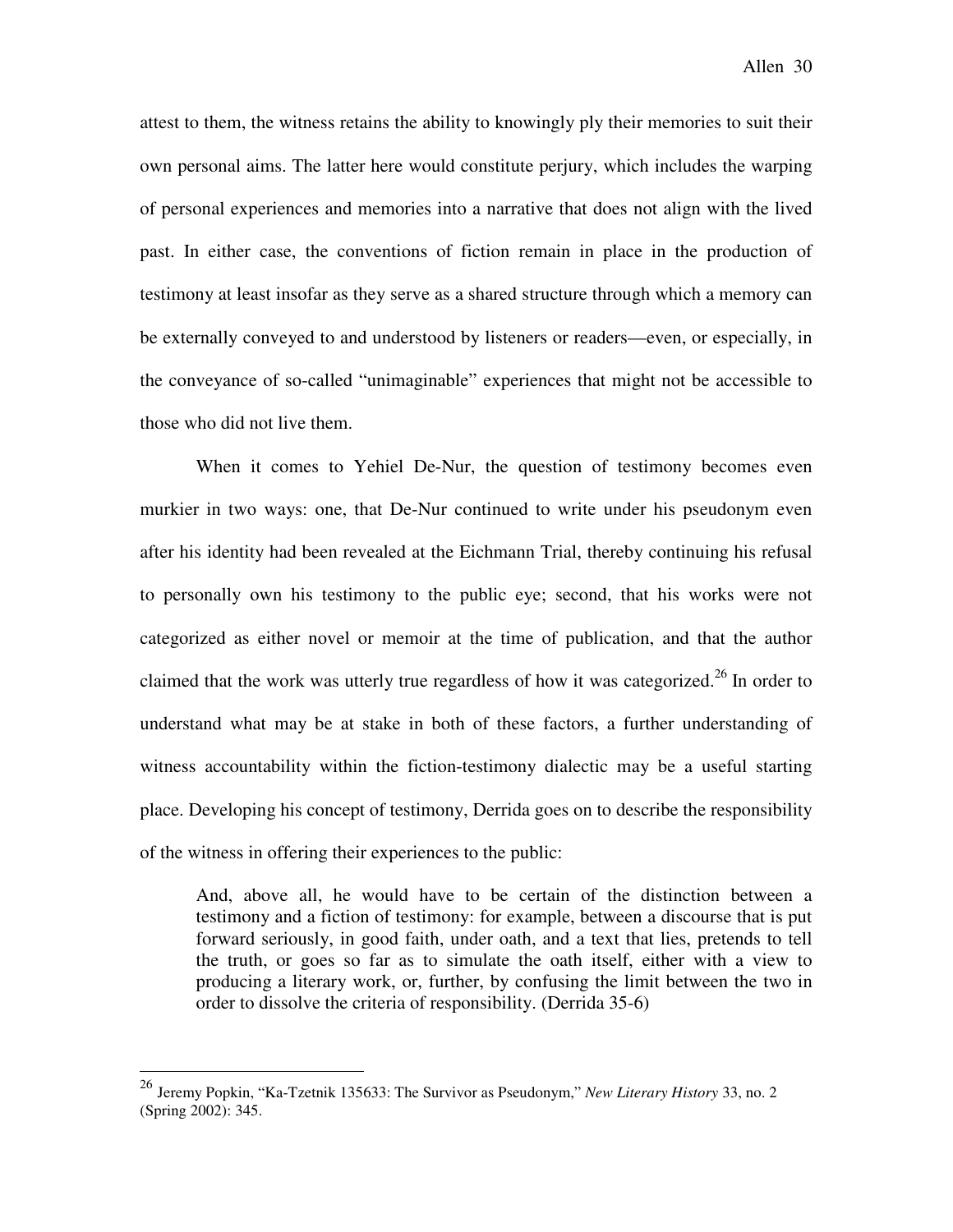Here, Derrida attests to the listener's or the reader's right to know whether or not the testimony they are receiving should be understood through the frameworks of either lived experience or fabricated narrative; the former being "in good faith," and the second feigning "good faith" in order to assure that their story will be earnestly received while retaining the possibility, in the case of empirical refutation, of claiming that the story was knowingly fictionalized and so the testifier cannot be held accountable for any misunderstanding on the reader's part. With the pseudonymous publication of his first book in 1946, Jeremy Popkin claims that Ka-Tzetnik may be viewed as guilty of the latter in his "attempt to claim the privileges of both genres [novel or memoir] and to avoid their disadvantages at a time when the stakes in the debate about the representation of the Holocaust were not yet clear."<sup>27</sup>

 In addition to his use of a pseudonym, another major criticism of Ka-Tzetnik's work as a vehicle for earnest testimony cites the work's use of the third person, as opposed to the first person of conventional memoir. Derrida notes that the use of the third person denotes a work of literature, in the sense that an artistic tool is introduced deliberately into the production of the account.<sup>28</sup> Others, however, have deviated from this stance in claiming that the use of artfulness when crafting testimony can actually make its contents more accessible to readers:

Artistic stylization is designed to diminish, rather than enlarge, the gap between the texts and the historical events they attempt to represent. Under the protective shield of both a literary persona and a literary textual construction, an unbearable truth is more accessible and more easily approached. (Milner 115)

<sup>27</sup> Jeremy Popkin, "Ka-Tzetnik 135633: The Survivor as Pseudonym," *New Literary History* 33, no. 2 (Spring 2002): 345.

<sup>28</sup> Jacques Derrida. *Demeure: Fiction and Testimony* (Stanford, CA: Stanford University Press, 1998), 38.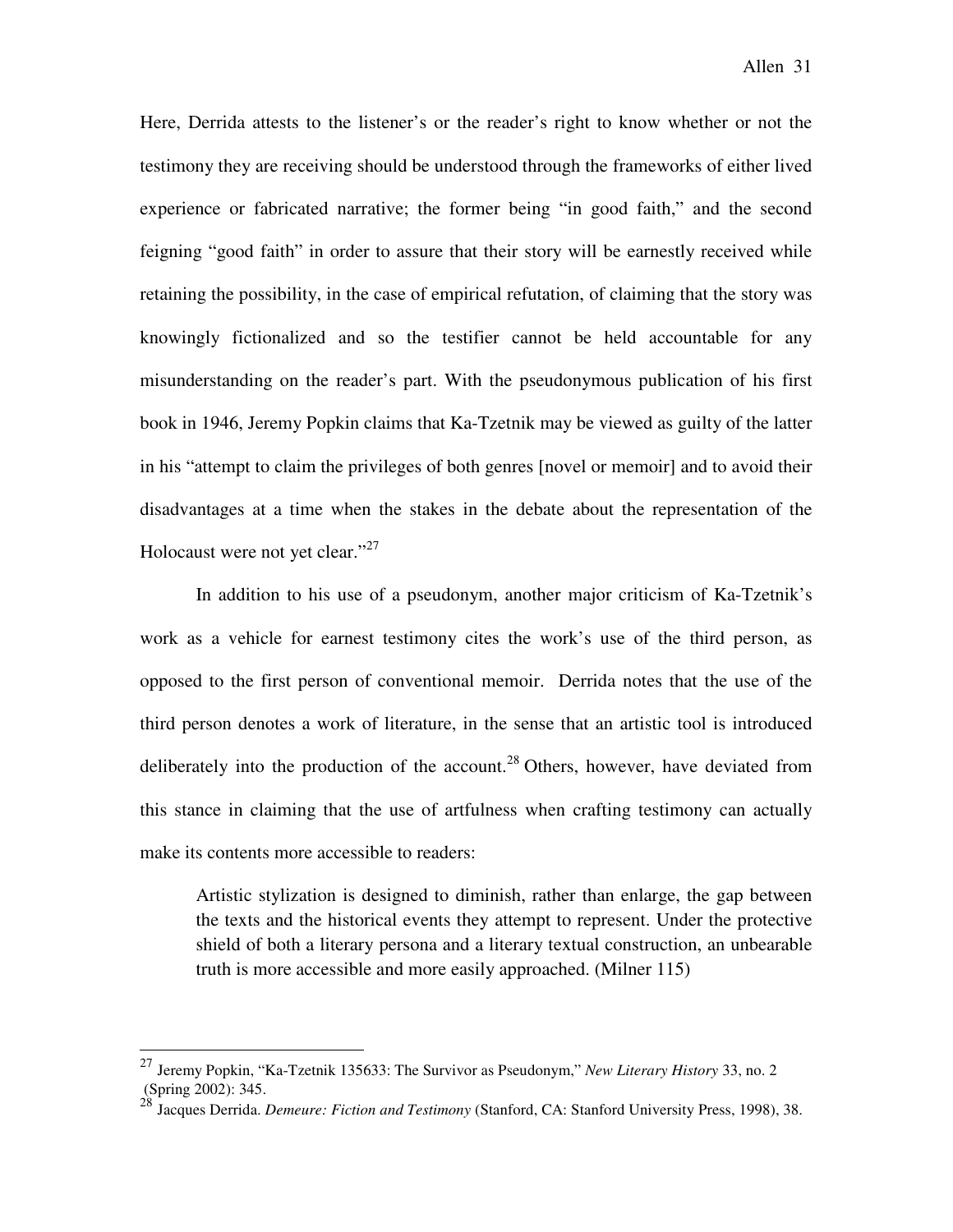Here, Iris Milner attests that De-Nur's unconventional narration actually enhances the author's mobility in terms of representing different aspects of his experience—in fact, the experiences and emotions that may have been among the most painful. By granting the imagination further license in the production of testimony, Milner argues, the author is actually able to present a closer version of the "truth" by distancing himself from it via a narrative device. Jeremy Popkin expands on this point, acknowledging the historical newness of Holocaust testimonies in general at the time that the title book of the series, *Salamandra,* was first released:

His [Ka-Tzetnik's] strategy for dealing with the experience is quite unusual among Holocaust survivors. Ka-Tzetnik was one of the first survivors to cast his story as a coherent narrative, and he had to invent his own literary strategy, rather than following already established models. At the time when he wrote *Salamandra*, it was not yet clear that the first-person narrative written by a named author would emerge as the normative form for the Holocaust story. (Popkin 345)

Combining the Milner's and Popkin's arguments, it becomes clear that De-Nur's use of a pseudonym, in conjunction with the processes of the imagination, allowed him to better access and represent his own memories and reactions by layering distance between them and his present self. In this way, the author's incarcerated self, denoted by his acronym and number, remained the only version of himself that could testify for his experiences in the Lager.

 The relegation of his public self to the world of the depersonalized victims who died without their individual identities was not to last forever, and the public acknowledgement of his personal identity caused both mental and physical reactions from the author. The revelation of the author's identity came fifteen years after books first appeared in Israel, and six years after *House of Dolls* first appeared in English. Notably, this pivotal moment in De-Nur's personal history was concurrent with a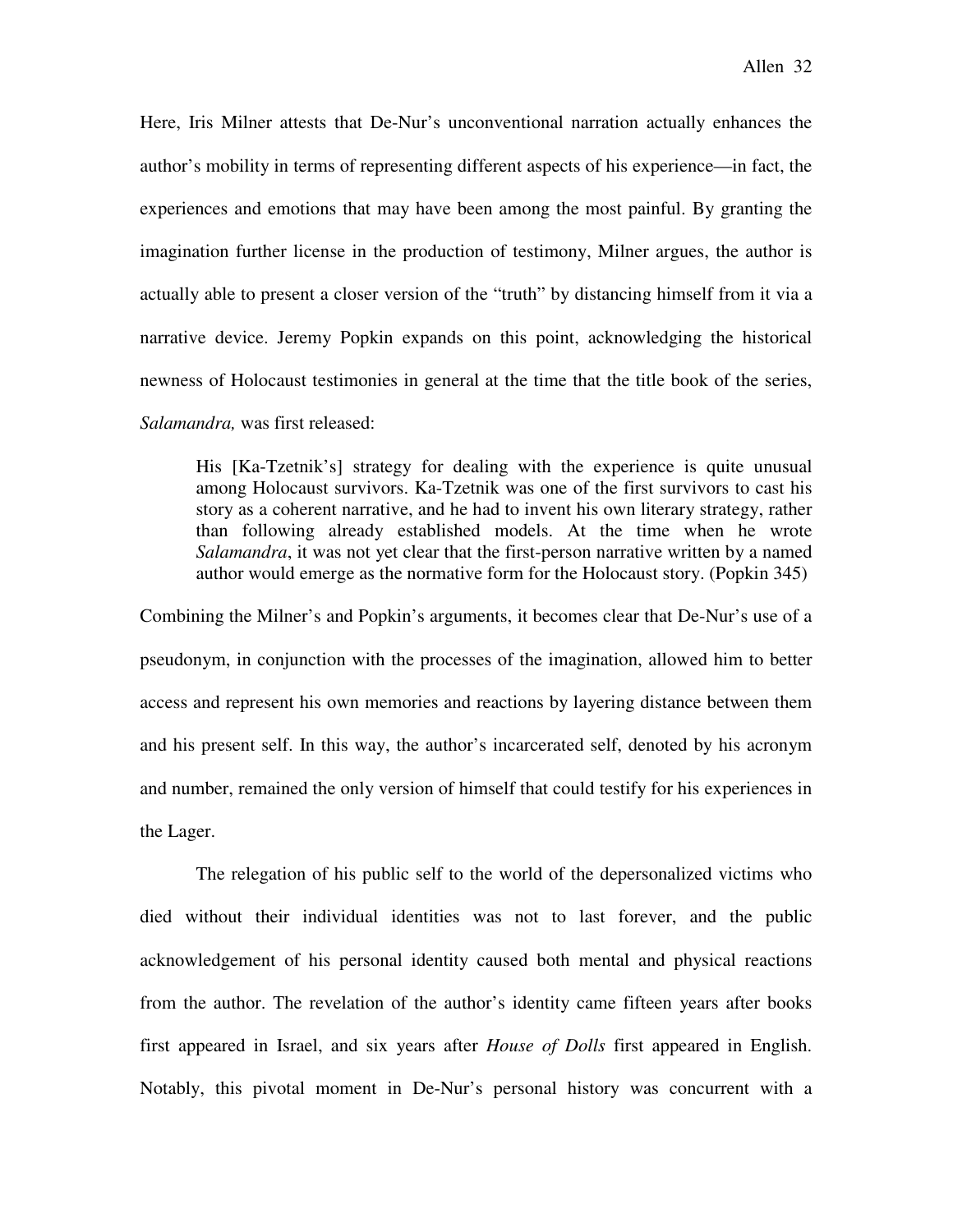crucially formative event in Israeli history, especially when "the full sessions of which were broadcast live on national radio...psycho-revolutionizing [Israeli's] self-perception" by taking a tangible stand against Nazism in an Israeli national court.<sup>29</sup> Given this context, the transformation of Ka-Tzetnik 135633 into Yehiel De-Nur in the public eye may have been bound up with a burgeoning sense of Israeli empowerment against the traumas of the past; despite this seeming correlation, De-Nur continued to publish only under his pseudonym until his death—indicating, for some, an inability to conquer his past.<sup>30</sup> By this understanding, De-Nur's retention of his incarcerated identity at the public level, especially in post-Holocaust Israel, "claimed no victory over the death camps," and thus the books came to be seen as having the potential to shore citizens up in the past when they needed to be looking toward the future.<sup>31</sup> This new understanding of Ka-Tzetnik and his books had more to do with the Israeli project of nation building and less to do with the author personally, and the final chapter of this essay will delve more deeply into the position of the *Salamandra* sextet in relation to the project of Zionism.

 It is worthwhile, however, to pause briefly in order to develop some of the historical context of the Eichmann Trial. Adolf Eichmann, one of the primary architects of the system that transported Jews to extermination and labor camps across Europe, was tried in Jerusalem under the Nazis and Nazi Collaborators (Punishment) Law, which was enacted in 1950 and, previously, had mainly been applied to survivors living in Israel who held functionary positions in the camps (more on this topic will be given in the next

 $\overline{a}$ 

<sup>29</sup> Idith Zertal. *Israel's Holocaust and the Politics of Nationhood* (Cambridge, MA: Cambridge University Press, 2005), 92.

<sup>30</sup> Galia Glasner-Heled, "Reader, Writer, and Holocaust Literature: The Case of Ka Tzetnik," *Israel Studies*  12 num. 3 (Fall 2007): 124.

<sup>31</sup> Jeremy Popkin, "Ka-Tzetnik 135633: The Survivor as Pseudonym," *New Literary History* 33, no. 2 (Spring 2002): 346.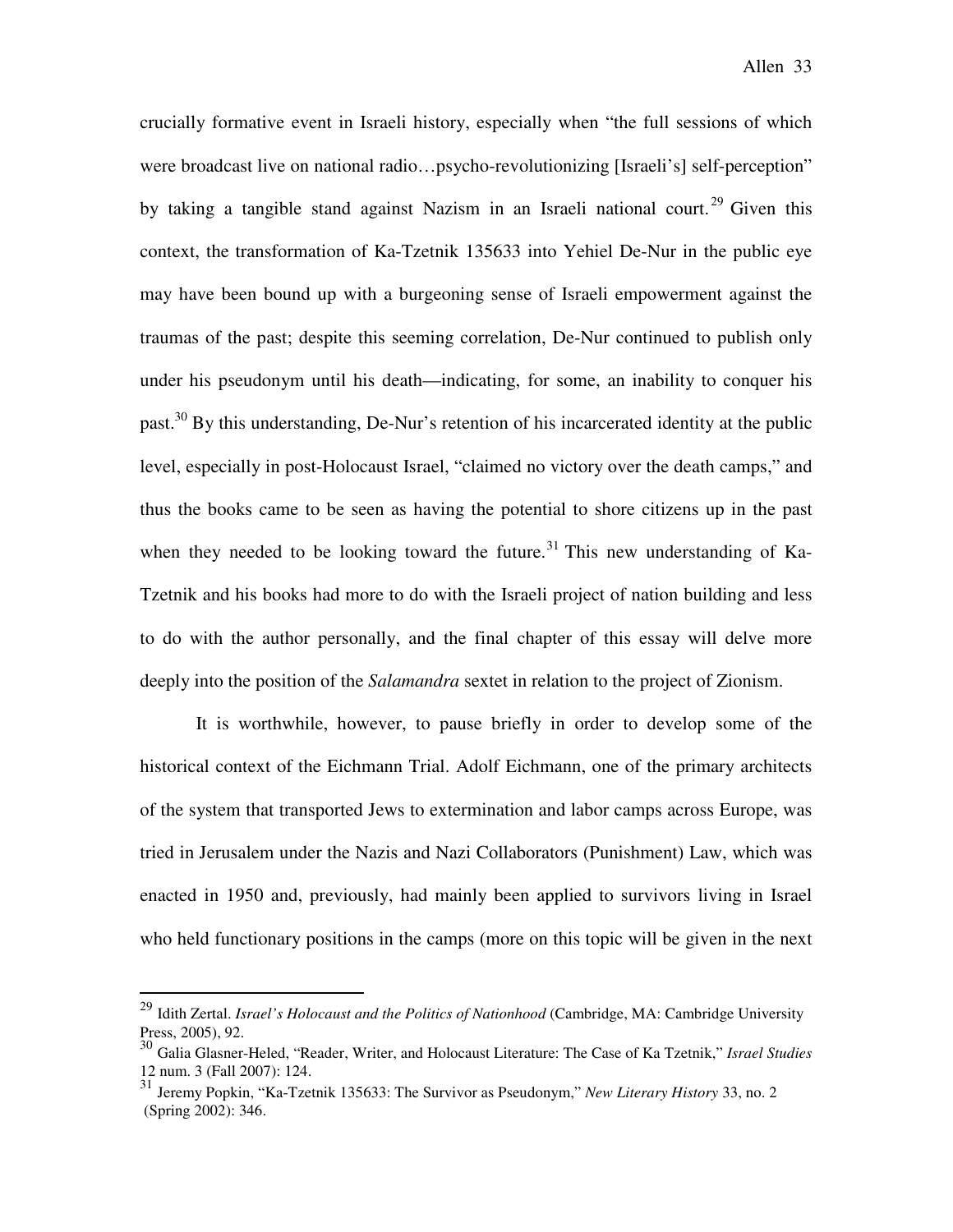section).<sup>32</sup> Eichmann was captured in Argentina, and brought to Israel where he gave  $275$ hours of pre-trial testimony,<sup>33</sup> and was personally "on the stand from June 20 to July 24, or a total of thirty-three and a half sessions. Almost twice as many sessions, sixty-two out of a total of a hundred and twenty-one, were spent on a hundred prosecution witnesses who, country after country, told their tales of horrors... from April 24 to June  $12.^{34}$ Under the direction of David Ben-Gurion, the first Prime Minister of Israel, the Trial has largely been viewed as an effort to establish the power of the nascent Israeli court system and to ideologically reinforce Zionism in the Middle East against the surrounding Arab oppositions.<sup>35</sup>

 When Ben-Gurion announced Eichmann's capture and impending Trial, the national media immediately engaged with the story and its implications for the people of Israel. A newspaper, *Ma'ariv*, developed the nationalistic dimension of the Trial in an article published the day that Ben-Gurion announced Eichmann's capture:

…from the mounds of ashes of the burned, from all the anonymous, nameless buried, rose the silent cry that shattered Israel: The greatest nations on earth could not catch him. The young men of Israel – did. In the battle with the Jewish mind, with our strong will to catch him, with the courage of Israeli security men – he failed [for all his satanic cunning] ... And justice will be done now. Justice befitting a country and a Jewish state, millions of whose potential builders and soldiers were butchered on Eichmann's order. (Zertal 96, cited from *Ma'ariv* 24 May 1960)

<u>.</u>

<sup>32</sup> Idith Zertal. *Israel's Holocaust and the Politics of Nationhood* (Cambridge, MA: Cambridge University Press, 2005), 95.

<sup>33</sup> "The Devil is a Gentleman." *60 Minutes.* New York: Jewish Media Fund, 1997, 1983. Recorded television segment. VHS.

<sup>&</sup>lt;sup>34</sup> Hannah Arendt. *Eichmann in Jerusalem: A Report on the Banality of Evil* (New York: Penguin, 1965), 223.

<sup>35</sup> Idith Zertal. *Israel's Holocaust and the Politics of Nationhood* (Cambridge, MA: Cambridge University Press, 2005), 97-8.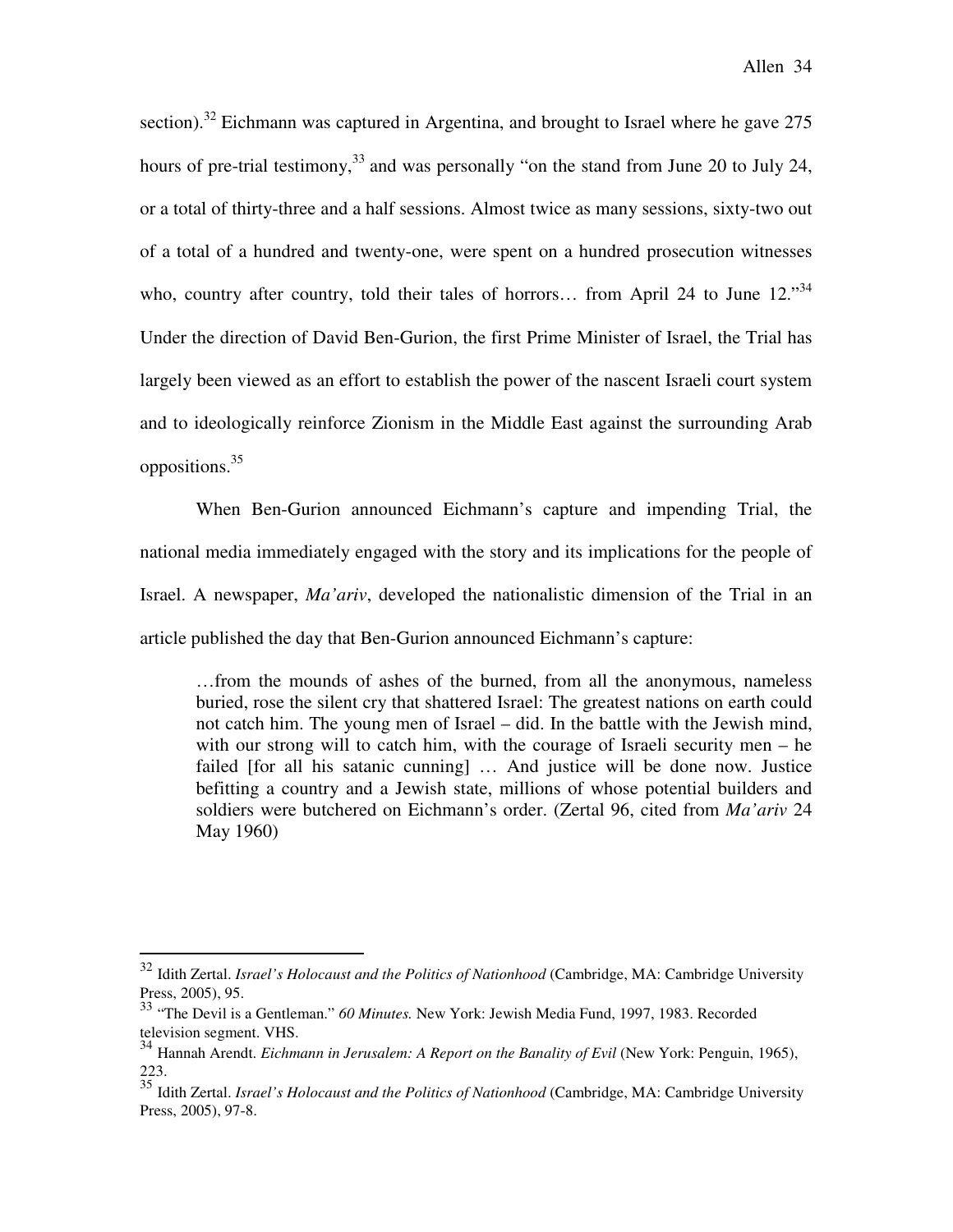It is interesting that this *Ma'ariv* article describes the "millions" who perished in the catastrophe as Israel's "potential builders and soldiers"—namely, as people who belonged in the Zionist state and who could have served it profitably. By framing the Eichmann Trial as an Israeli event and issue, *Ma'ariv* ignores the myriad of countries that were affected by the Holocaust and the multi-nationalism of the victims. This national position is reflected in the distribution of the witnesses who were selected to testify at the Trial: "There appeared one witness each from France, Holland, Denmark, Norway, Luxembourg, Italy, Greece and Society Russia; two from Yugoslavia; three each from Rumania and Slovakia; and thirteen from Hungary."<sup>36</sup> This is a fairly representative sample, nation-wise, but "All but a mere handful of the witness were Israeli citizens," and they were not chosen from the many who applied to testify, but were selected specifically by the prosecution.<sup>37</sup> Some argue that all of these factors point to the intention of the Trial to strengthen international ethos of Israel in relation to its enemies, serving as a public fulcrum by which Ben-Gurion could maintain political leverage on the global scale.

As has been mentioned, early Israel began with a marked attempt to distinguish the traumas of the past from the emergent Zionist position of heroism and strength, which is one of the reasons that the Holocaust was not largely discussed. Due to this reluctance to speak about the victims of the past, the testimonies given at the Eichmann Trial constituted some of the earliest public acknowledgments of the scope and gravity of the Nazi extermination system. Witnesses were selected "from hundreds of hundreds of applicants," based on, as Hannah Arendt has noted, "the predilection of the prosecution

<sup>&</sup>lt;sup>36</sup> Hannah Arendt. *Eichmann in Jerusalem: A Report on the Banality of Evil* (New York: Penguin, 1965), 225.

 $rac{37}{37}$  Ibid., 223.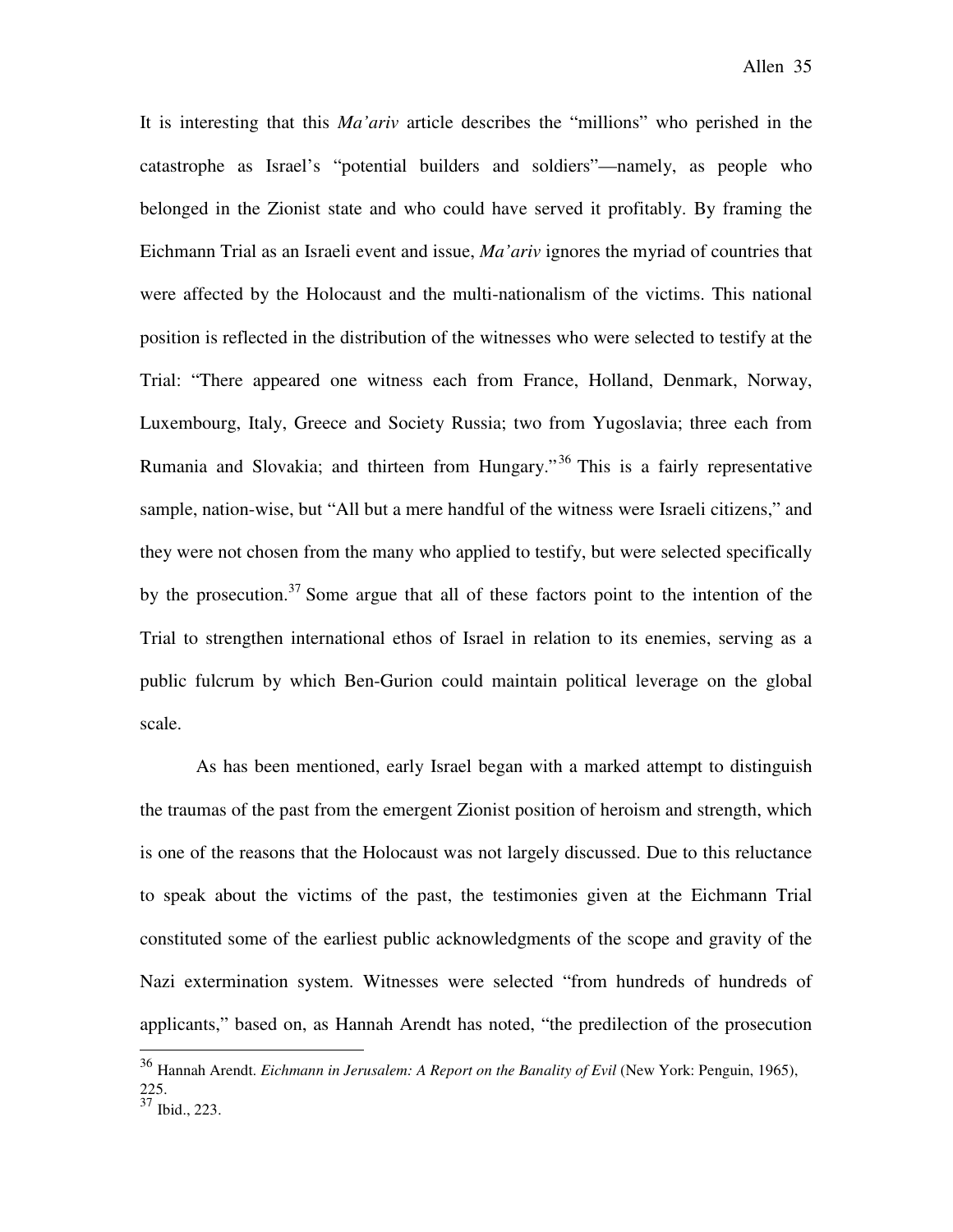for witness of some prominence, many of whom had published books about their experiences."<sup>38</sup> Ka-Tzetnik was among the witnesses called upon to testify, and was addressed by the judge as "Mr. Dinoor."<sup>39</sup> Even as he publicly stood in the name Yehiel De-Nur, the author still insisted on his KZ-self as a communal entity, in conversation with those who passed away in Auschwitz. Upon revealing his identity, the courtroom discussion proceeded this way:

In the trial, Dinur was asked by the judge: "Why did you hide behind the penname Ka-Tzetnik?" To which he replied: "It is not a pen-name. I do not see myself as an author who writes literature. This is a chronicle from the planet of Auschwitz, whose inhabitants had no names, they were neither born nor bore any children; they were neither alive nor dead. They breathed according to different laws of nature. Every fraction of a minute there revolved on a different time scale. They were called Ka-Tzetnik, they were skeletons with numbers." (Bartov para. 23)

 De-Nur's statement tacitly refutes any idea that he is an artist, "an author who writes literature." Instead, he is a "chronicler" who continues to speak for the dead, the inhabitants of another planet—for all its cruelty, hatred, and inhumanity—could not possibly be earth. After giving less than ten minutes of testimony, most of which goes on in this stark and meandering fashion, De-Nur lost consciousness on the witness stand. $40$ 

<sup>&</sup>lt;sup>38</sup> Hannah Arendt. *Eichmann in Jerusalem: A Report on the Banality of Evil* (New York: Penguin, 1965), 224.

 $39<sup>39</sup>$  Alternative spellings of the author's name include Dinur, Dinoor, and De-Nur; the latter is the most common.

<sup>40</sup> The real-time translation in the footage of the Trial differs somewhat from what Bartov has written here, but not significantly. A full video of De-Nur's testimony at the Eichmann Trial can be found at this link, or by searching "Yehiel De-Nur" on YouTube (though, given the video description posted here along with a strange intruding graphic in the footage, it seems that whoever uploaded this video may not have do so for benign reasons): https://www.youtube.com/watch?v=o0T9tZiKYl4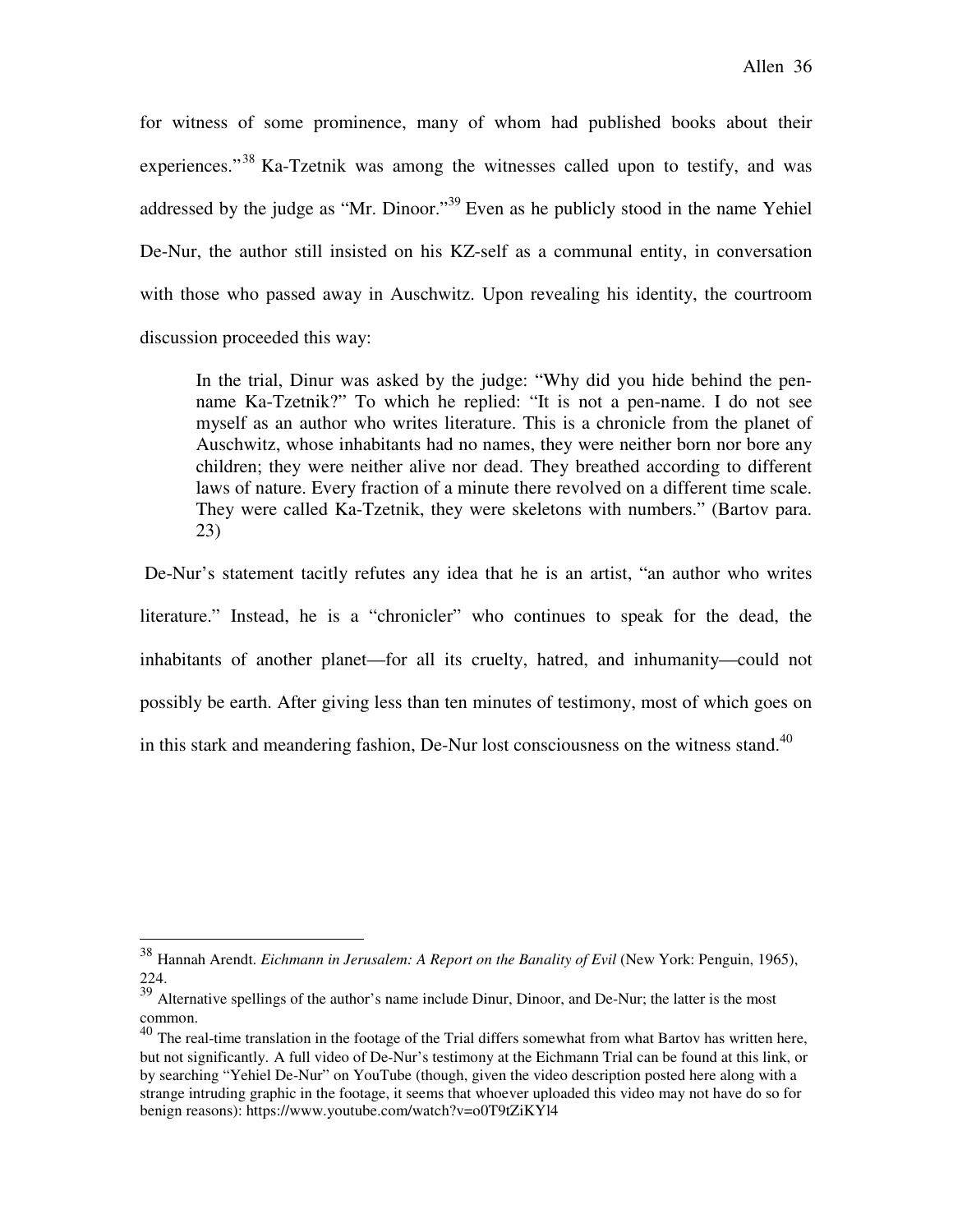

De-Nur being taken from the stand by Israeli guards.

Scholars have interpreted De-Nur's testimony and fainting spell in various ways. In recounting the testimony of "a writer, well known on both sides of the Atlantic under the name K-Zetnik,"<sup>41</sup> Hannah Arendt wrote the following:

He started off, as he had done at many of his public appearances, with an explanation of his adopted name It was not a "pen-name," he said. "I must carry the name as long as the world will not awaken after the crucifying of the nation… He continued with a little excursion into astrology: the star "influencing our fate in the same way as the star of ashes at Auschwitz is there facing our planet… even Mr. Hausner [the lead prosecutor] felt that something had to be done about this "testimony," and, very timidly, very politely, interrupted: "Could I perhaps put a few questions to you if you would consent?" Whereupon the presiding judge saw his chance as well: "Mr. Dinoor, *please, please,* listen to Mr. Hausner and to me." In response, the disappointed witness, probably deeply wounded, fainted and answered no more questions. (Arendt 224)

To begin with, Arendt's belief that the author had addressed the question of his identity before does not seem right. In none of the other (English) scholarship on Ka-Tzetnik is there any mention of a public, named appearance on the author's part prior to the Trial.

 $^{41}$  Alternative spellings of the author's pseudonym include K. Tzetnik, Ka. Tzetnik, K-Zetnik, and Ka-Tzetnik; again, the latter seems to be the most common. Hannah Arendt. *Eichmann in Jerusalem: A Report on the Banality of Evil* (New York: Penguin, 1965), 223.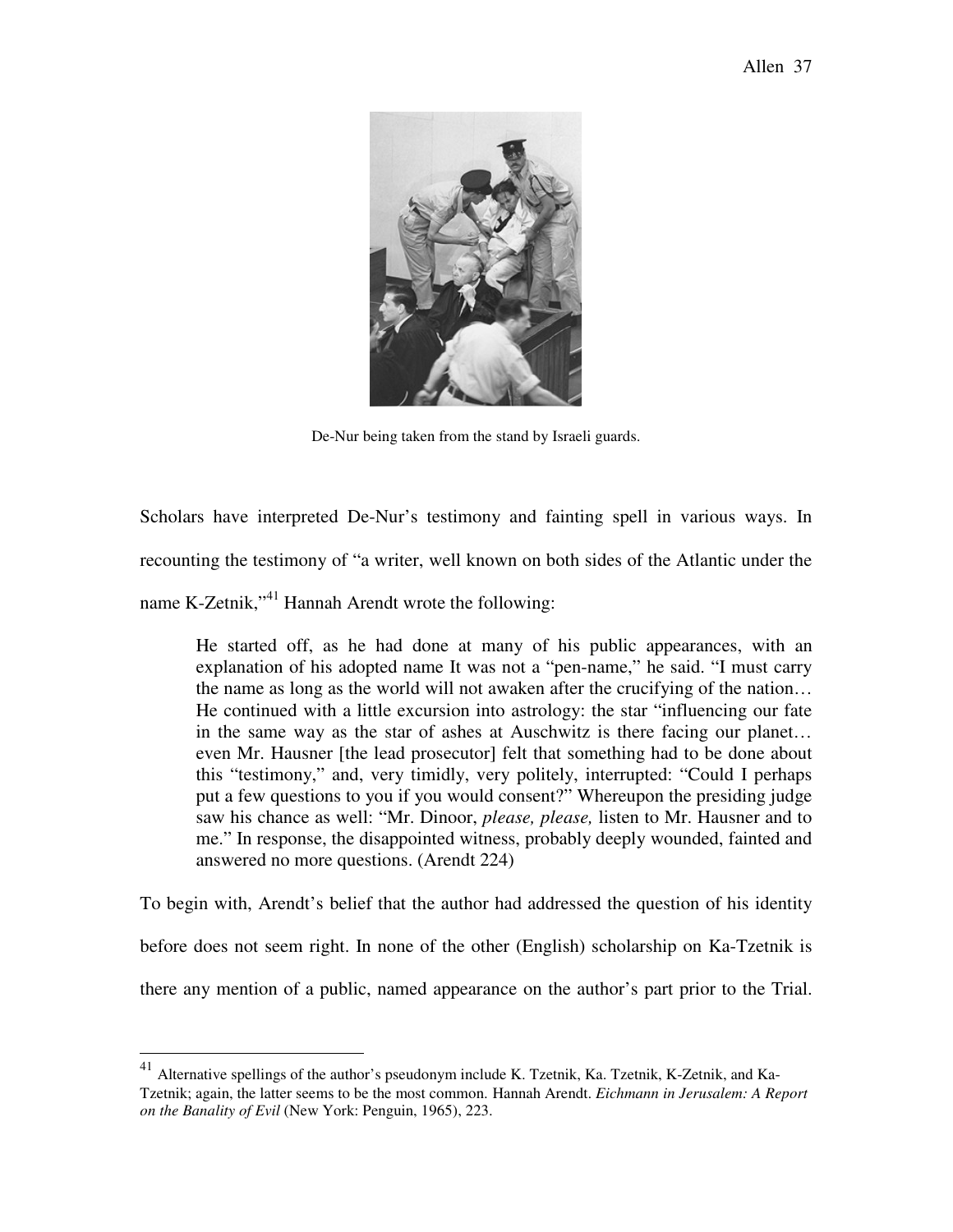Arendt may have mentioned this in order to bolster her point that the prosecution mainly appointed "celebrity" witnesses that had already captured national attention and were thus easier to mobilize toward nationalistic aims, and this point is well taken, but this statement seems unfounded. She then frames his quotes in an obliquely sarcastic manner—a reaction which might make sense for a reporter who had been sent to cover a Trial of international attention and significance, in which, conceivably, testimony this vague and mystifying might be understood to have no place. However, given the wider context of De-Nur's personal history and mental exhaustion on the public stand, his instinct to verbalize the imagined, the cosmologies and theologies he has developed in the intervening years in order to explain his experiences to himself, may make sense.

Shoshanah Felman interpreted De-Nur's inability to continue his testimony quite differently than Arendt did, aligning more with the process of the imagination. As opposed to Arendt, who appeared to perceive his testimony as marginal and performative, Felman saw it as collusive to the author's tendency toward a communal, universalized narration of the Holocaust:

K-Zetnik faints because he cannot be interpellated at this moment by his legal name, Dinoor: the dead still claim him as *their* witness, as K-Zetnik who belongs to them and is still one of them. The court reclaims him as *its* witness, as Dinoor. He cannot bridge the gap between the two names and the two claims. He plunges into the abyss between the different planets. On the frontier between the living and the dead, between the present and the past, he falls as though he himself were a corpse. (Levine 34, citing Felman 149 in *The Juridical Unconscious*)

Felman's interpretation points to the collision of the author's two identities specifically: De-Nur indicating his present, named self, and Ka-Tzetnik representing all those who perished in Auschwitz and did not live to testify. The attempt to speak as De-Nur, the individual, submerged him again in the voices of the past, and he collapsed under the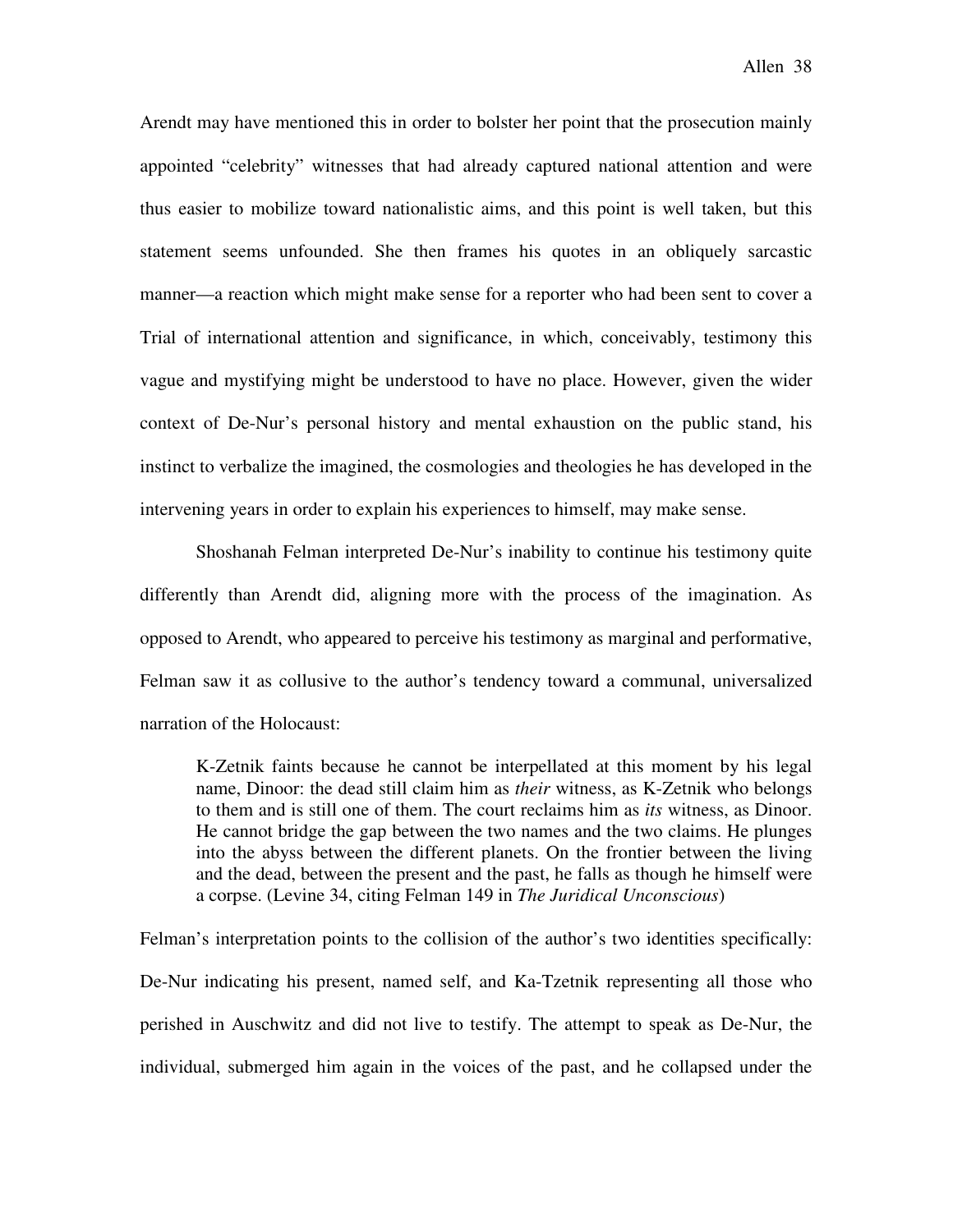pressure of attempting to reconcile this internal manifestation of "the other planet" with the immediate, tangible context of the courtroom.

 In an interview given for a piece about the Eichmann Trial on 60 Minutes, De-Nur himself provided another explanation for his behavior. De-Nur was personally connected to Eichmann, having been told that he was granted a visa to leave Poland until Eichmann entered the room and "tears up the papers"—and, consequently, including De-Nur on the next deportation to Auschwitz.<sup>42</sup> Over time, De-Nur claims that he built up an image of Eichmann in his mind that was proportional to his empowered position to send anyone to death at a whim—in a sense, dehumanizing Eichmann in his mind in order to understand how someone could be so inhuman. Upon taking the stand, De-Nur says, he saw Eichmann—this small, frail man sitting behind glass as a defendant—and he was not this apotheosized figure with the power of death, but a man just like himself and like all the other men present there.<sup>43</sup> This, for De-Nur, was the most terrifying realization of all: that it was not only Adolf Eichmann who could wield his power so cruelly, but that all men, by the fact of their humanity, are capable of depersonalizing others to the degree that their destruction seems justified.

 With all of this at play, the developing understanding of the role of the imagination in Ka-Tzetnik's works is two-fold: on one level, that the imagination allowed De-Nur to connect with the "planet Auschwitz" so that he could write about not only his own experiences, but also those of the people he lost, thereby functioning as a vehicle for his grief; secondly, that so many years of imagining Eichmann and other SS had led him to forget their real-life humanity, relegating them only to that realm of the dead, "planet

<sup>42</sup> "The Devil is a Gentleman." *60 Minutes.* New York: Jewish Media Fund, 1997, 1983. Recorded television segment. VHS.

 $43$  Ibid.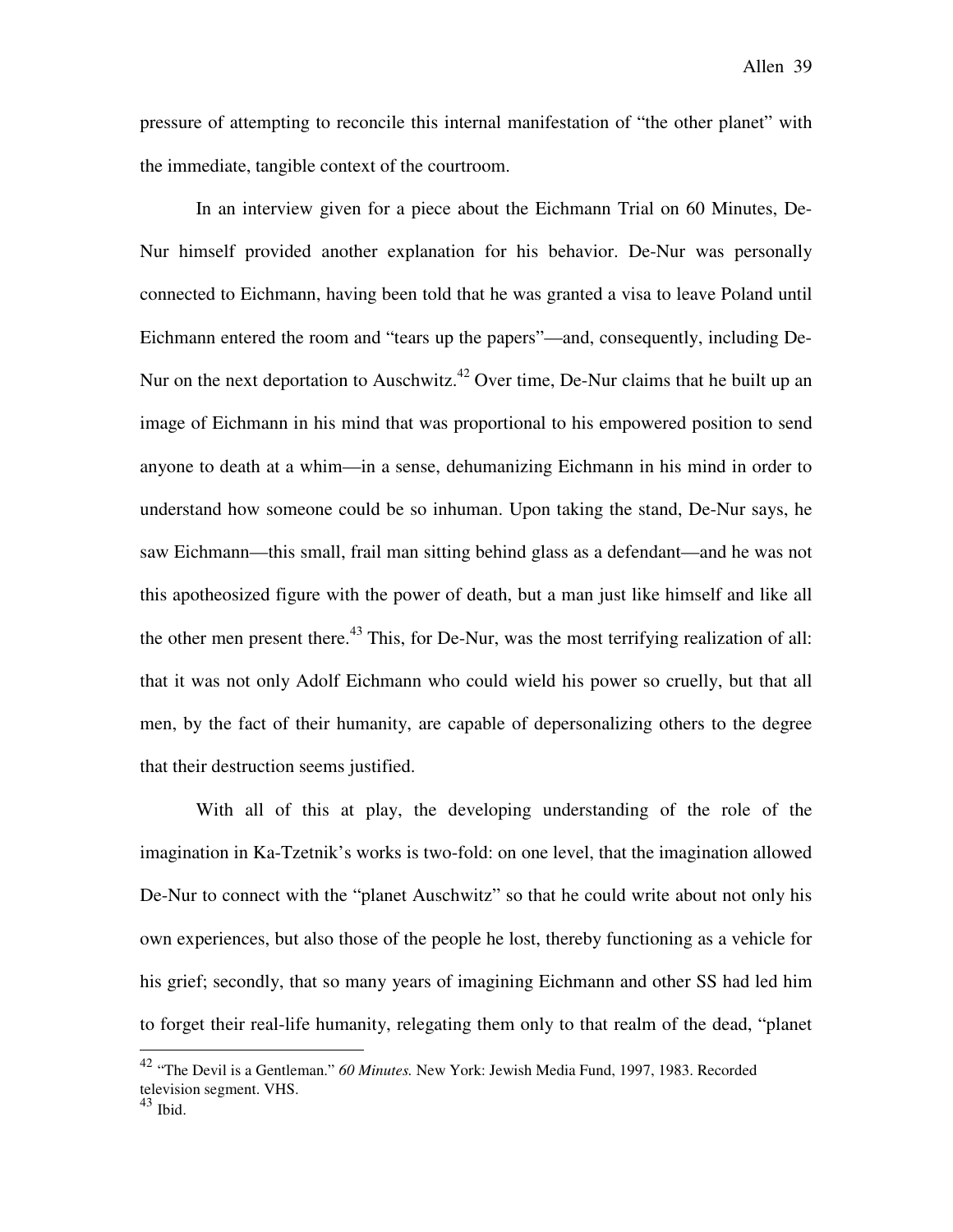Auschwitz," whose conditions were not mentally reconcilable with the present world and its inhabitants. The lines of these breaks coincide with the bifurcation of the author's identity, and, on all levels, the theme of dehumanization leading into depersonalization is incredibly pronounced. For De-Nur, the Eichmann Trial became a confrontation with the realities of the past and its players, and, in the end, De-Nur was overwhelmed and could not consciously inhabit that space. [could go in to stuff about "Partial Recall"] [This fact constitutes another form of historical knowledge—but one that cannot be drawn from a timeline or from annals, but from an analysis of the imaginative space as a uniquely insightful zone that, for a survivor, can yield the kind of meaning that can allow them to integrate their past traumas into their narrative present. In this way, a future is possible by acknowledging the path that leads out from the renewal of the subjectivity—where before the individual had been desubjectified—and into the possibility of peace on both the inner and the interpersonal levels.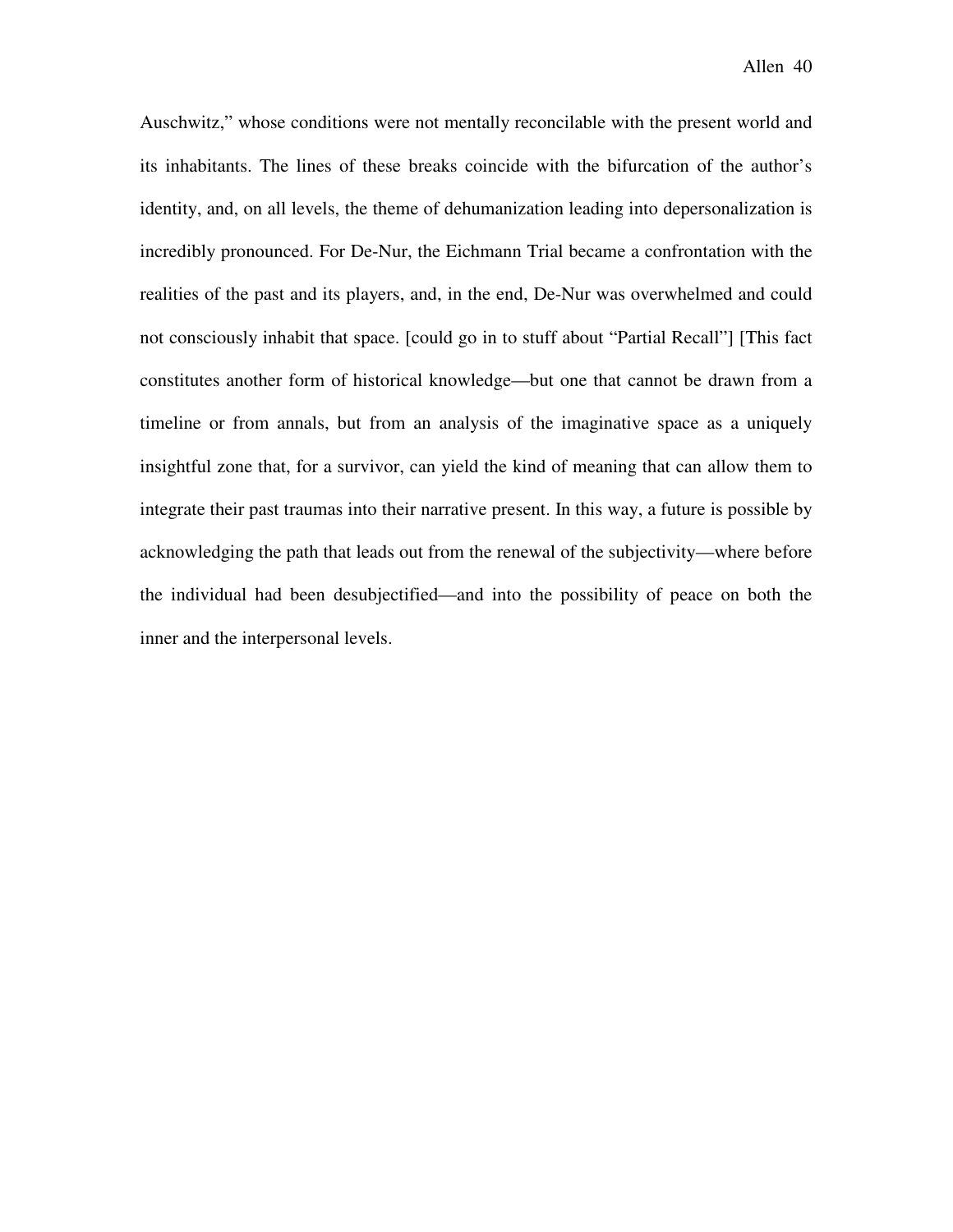## III. Representations of Sexual Violence

For the children of survivors and other Israeli readers, the experience of reading Ka-Tzetnik 135633 proved to be an appalling look at life in the Lager—comprising, for some, their total understanding of what a camp experience was. It is for this reason that many of De-Nur's critics raise the question of his work's historical and literary merits, asking whether or not readers who are historically and culturally removed from the events of the *Sho'ah* can actualize the horrors of the books in their own terms, and thereby understand an aspect of camp experience. Such a question is particularly pressing as De-Nur's works often deal with a particularly sensitive aspect of camp life: sexual abuse.

The second and third books of the *Salamandra* sextet, which ostensibly deal with the fates of his younger sister and brother, present the horrifying circumstances of sexual slavery within the camps. In *House of Dolls,* De-Nur's most widely translated book, the young Daniella is taken from the ghetto in a girl's *Aktion* to work in a brothel in Auschwitz. In *Piepel,* Moni, a boy of about seven, is separated from his father upon entering Auschwitz to serve as *piepel* to the block guards—that is, to be both maid and sex slave to a high-ranking German prisoner in Auschwitz. Though neither work is notably explicit in terms of imagery or overtly sexual language, Daniella and Moni's camp experiences are defined by their position as utterly subjugated sex objects that serve the whims of German men. As we'll see later, the historicity of such positions within the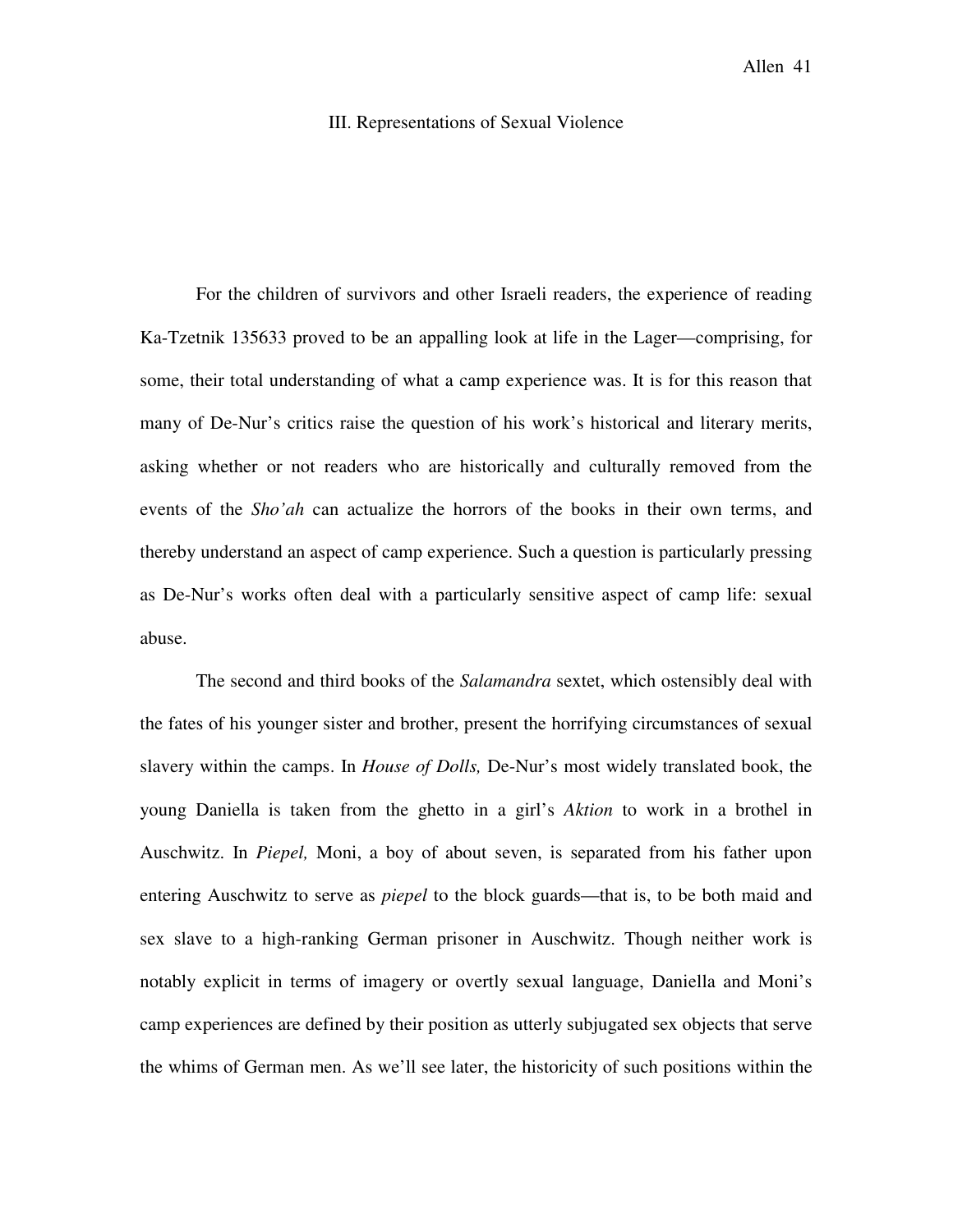camp system is dubious; however, it appears that De-Nur's emphasis on sexuality functions more as a symbol of humiliation and suffering than as a way to express what his siblings really went through—which, as neither of them survived the war, he could not have known in detail. As has been suggested, De-Nur's propensity to trust this symbol as an expedient means of evoking emotion from the reader may be rooted in mental illness and survivor's guilt.

As has been addressed, these two books exhibit differing styles of representation, which, in their divergence, constitute further evidence of the author's inability to reconcile his own identity with the traumas of the past, and his continued insistence on anonymity. As has been mentioned, the publication of the books with the Ka-Tzetnik byline offered a universalized (or universalizable) version of Holocaust reality, and the inscriptions inside of the English editions of these two works in particular demonstrate the intended scope of the events as they are depicted. *Piepel* contains two inscriptions, both of which frame the reader's reception of the work:

Piepels… boys whom the Block Chiefs of Auschwitz selected for their sexual orgies. The recorder of this account does not know the origin of the name 'Piepel', who coined it, or in what language it originates. Be that as it may, in Auschwitz the name was as familiar as the names Bread and Crematorium. (Katzenik)

K.Z. (German-pronounced Ka-tzet) are the initials of the German term for concentration camp. Every K.Z. inmate was 'Ka-tzetnik Number…' the personal number branded into the flesh of the left arm. The writer of *Piepels* was Katzetnik 135633. (Ka-Tzetnik)

Both of these inscriptions—which may or may not have been personally approved by the author prior to press—claim immediate historicality for the events depicted, as well as credibility for their author as someone who has lived the experience. The section of this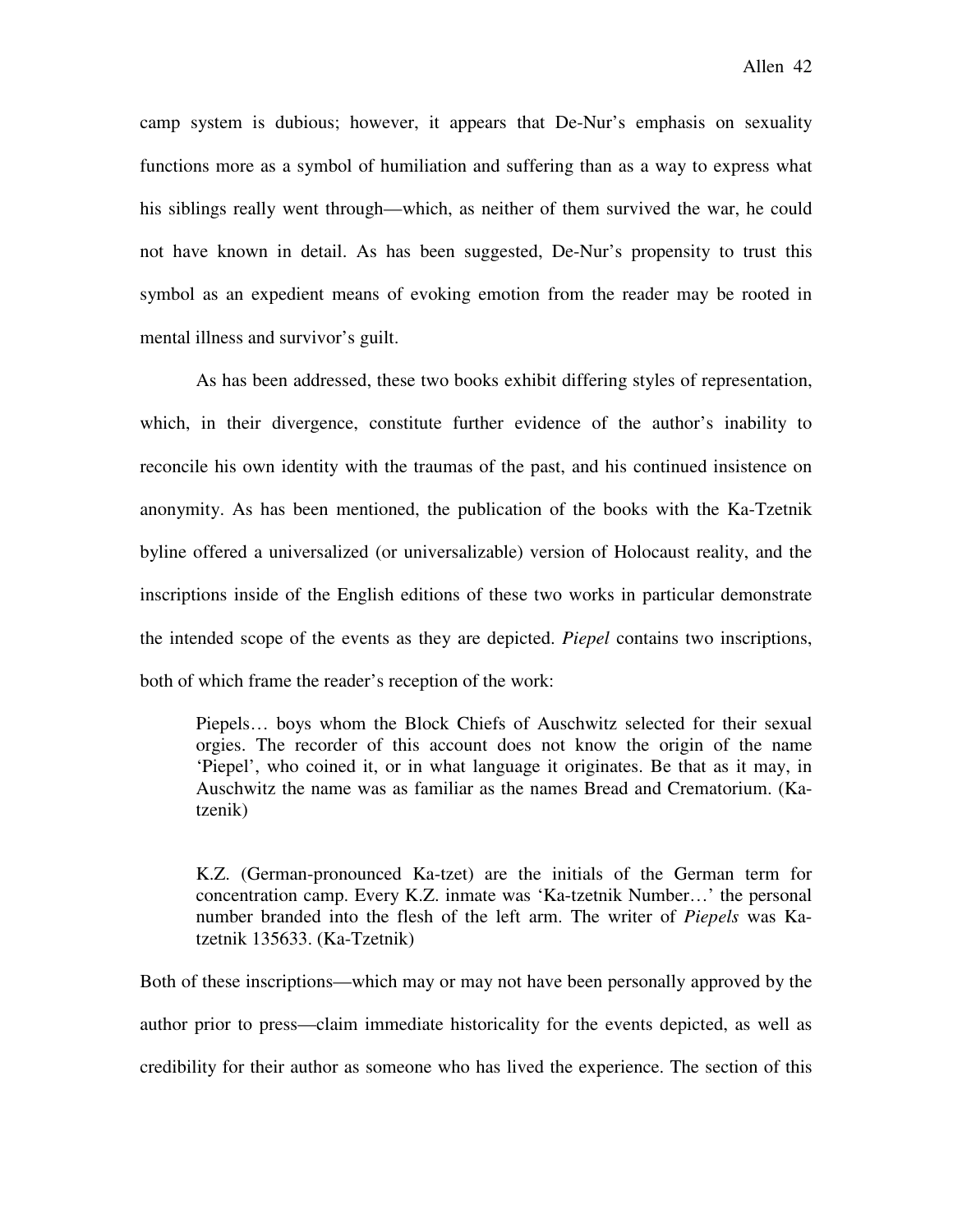essay that concerns the history of sexual violence against males specifically go into further detail about the existence of *piepels* and their role in the camps, but, for now, suffice it to say that claiming universally that all camp inmates were aware of *piepels* is a rather grand claim. Notably, this inscription uses the word "account" to describe the book, thus framing the work as a non-fictive representation of historical reality. Particularly, the use of the word "account," given that the work is in the first person, seems to suggest that the book was written *by Moni himself.* Given that this is in the beginning of the book, the reader may've forgotten this paratextual framing by the time they reach the end of the book, at the time of Moni's death. Again, this may have been a marketing technique on the part of the publisher. Similar to the way in which *Piepel* is framed, the inscription inside of *House of Dolls* positions its protagonist as representative of a female Lager experience:

THIS GIRL—

forced from her home, forced into prostitution for Hitler's legions, forced to watch the deliberate and grotesque annihilation of her loved ones…

THIS GIRL—

one alone of the six million who were plunged into the living hells of Bunchwald, Dachau, Auschwitz… but through the vivid, terrible narrative of her individual torment you will know the story of all who were caught up in this holocaust…

THIS GIRL—

witness to and unwilling participant in one of the most shameless moments of inhumanity that man has ever known... (Ka-Tzetnik)

The inscriptions inside of *Piepel* and *House of Dolls* both demonstrate the role that De-Nur's pseudonym played in the reader's reception of the work as presenting a historical reality. The inscriptions diverge, however, in the terms by which they self-identify the form of the text provided. *Piepel* is presented as an "account" while *House of Dolls*, in the second part of the inscription, is purported to be an "individual narrative." As has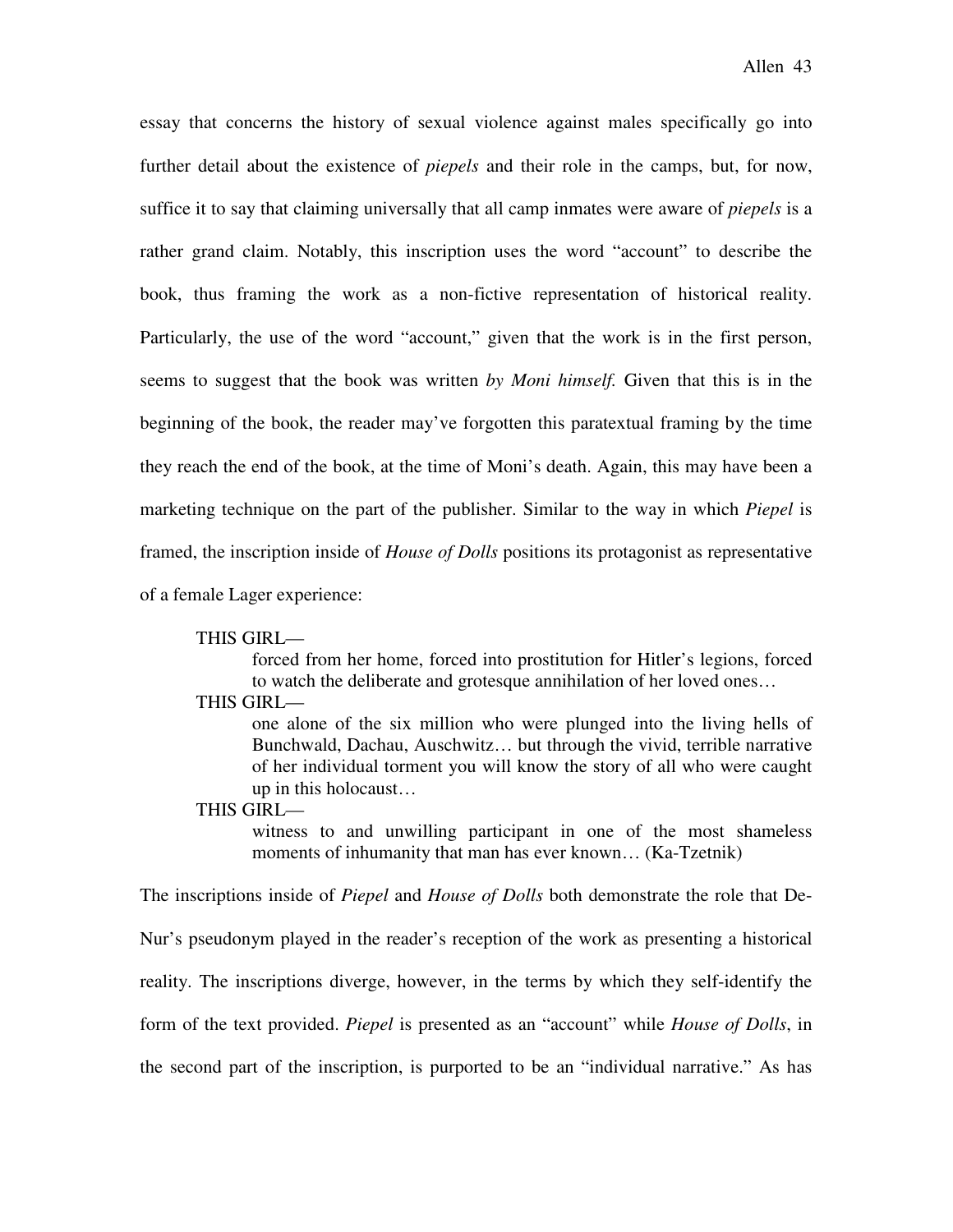been mentioned, the term "account" implies instant historicality; whereas the word "narrative" seems indicative of something much subjective, something utilizing the conventions of fiction to render its story legible to readers whether it is historically verifiable or not. Again, different companies published these books, but this discrepancy seems telling. It is important to note as well that the books are not paratextually categorized as being fiction, memoir, or historical nonfiction. Given all of these ambiguities, it is useful to launch into an investigation of the historical realities of sexual abuse during the period of the Holocaust. This framework will be useful to understand, first of all, the general relationship of female sexuality to the continued identities of nations, the specific position of Jewish sexuality within the Nazi biopolitcal schematic, and, finally, the role of all of the above in the development of Israeli nationalism.

To begin, sexual violence and the female body play a unique role in warfare and cultural continuity, on both symbolic and literal levels. Rape is an unfortunately common means of subjugating a conquered population, despite its explicit classification as a war crime. As Nomi Levenkron has noted, "Until just a few years ago, rape was considered an insignificant byproduct of armed conflicts—traditional soldiers' wages".<sup>44</sup> In the case of war, rape serves not only as a means of physical domination but also of symbolic domination. Miryam Sivan illustrates the extent to which this symbolic effect can destruct personal and national identities in saying that "rape has come to represent literally, figuratively, and allegorically, the depths of an individual's and a nation's

 $\overline{a}$ 

<sup>&</sup>lt;sup>44</sup> Nomi Levevnkron, "Death and the Maidens: 'Prostitution,' Rape, and Sexual Slavery during World War II," in *Sexual Violence Against Jewish Women During the Holocaust,* eds. Sonja M. Hedgepeth and Rochel G. Saidel (Lebanon: University Press of New England, 2010), 13.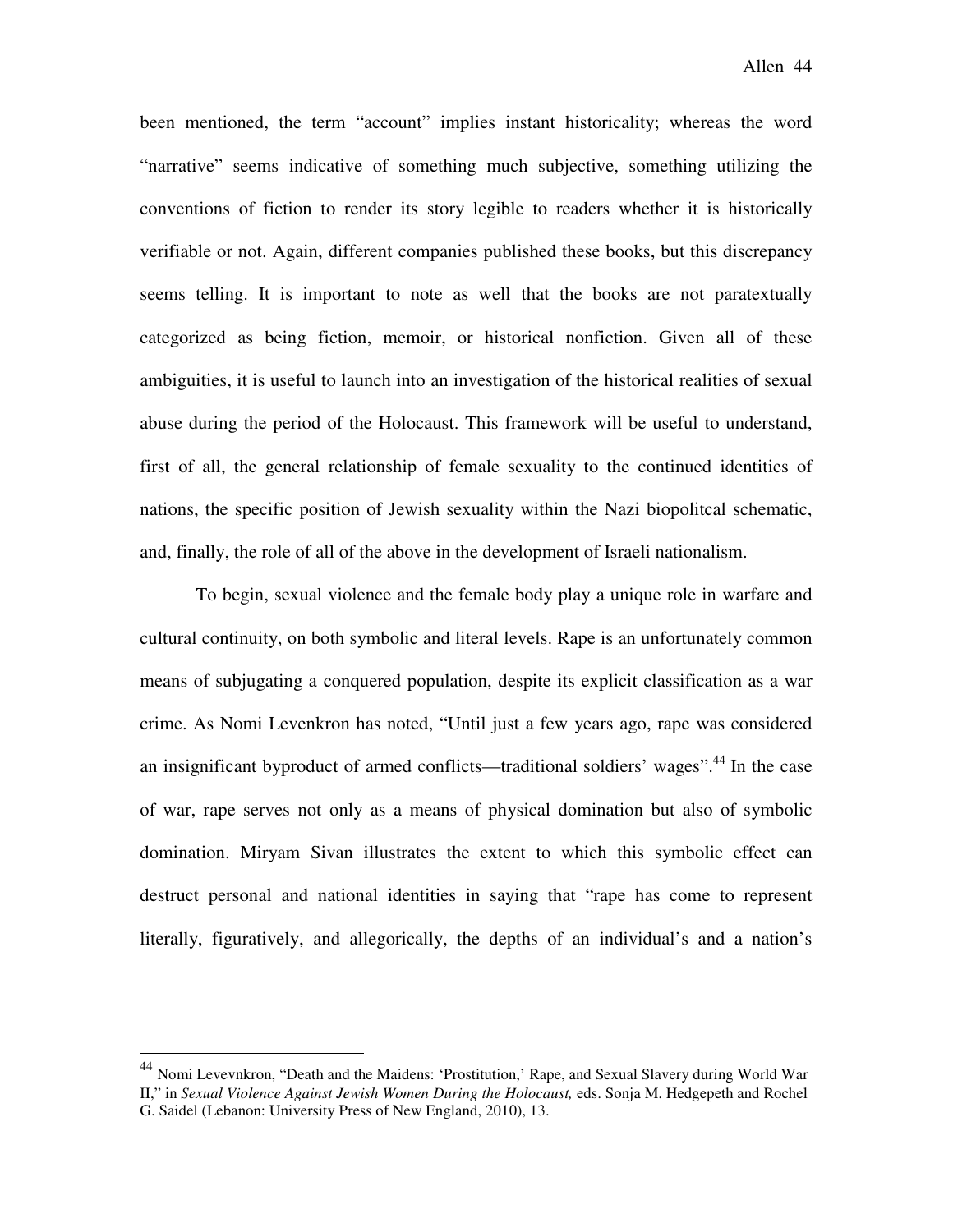helplessness."<sup>45</sup> Domestic structures are arranged by human sexuality, accommodating reproduction and cooperation in the raising of offspring, so the invasion of the family unit, via the female body, is a violation of the home in a way that combat isn't. Culturally, the female body is held as a site that must be protected, and in the case of invasion it is one of the first sites to be dominated. Such an act shames the men of the invaded population, and putrefies the possible dignity of defeat into deep humiliation. Levnekron continues, "Perhaps more than any other wartime trauma, rape is perceived as the scene of the violent encounter between the personal trauma and the collective trauma".<sup>46</sup> In this way, rape is not only a tactic of undocumented war on the front, but also a symbolic fracturing of what makes the home, and thus the population, whole.

In Nazi ideology, sexuality holds a unique position as a biopolitical issue. Though Nazism originates as an answer to economic struggles, one of its central ideals became the purification of the German population in pursuit of an Aryan state. This included the eradication of what had been deemed to be corruptive genetic components within the German citizenry that included the mentally ill, homosexuals, and the Jewish population. In this way, the unified German nation was regarded as a kind of biological body in itself, containing certain bacteria that endangered the health of that body. In his book, *Bíos: Biopolitics and Philosophy,* Roberto Esposito points out the degree to which the metaphor of the purification of the body saturated German politics: "[Nazism] demanded that politics be identified directly with biology in a completely new form of biocracy".<sup>47</sup>

<sup>45</sup> Miryam Sivan, "'Stoning the Messenger': Yehiel Dinur's *House of Dolls* and *Piepel*," in *Sexual Violence Against Jewish Women During the Holocaust,* eds. Sonja M. Hedgepeth and Rochel G. Saidel (Lebanon: University Press of New England, 2010), 200.

 $46$  Ibid., 23.

<sup>47</sup> Roberto Esposito, *Bíos: Biopolitics and Philosophy* (Minneapolis: University of Minnesota Press, 2008), 113.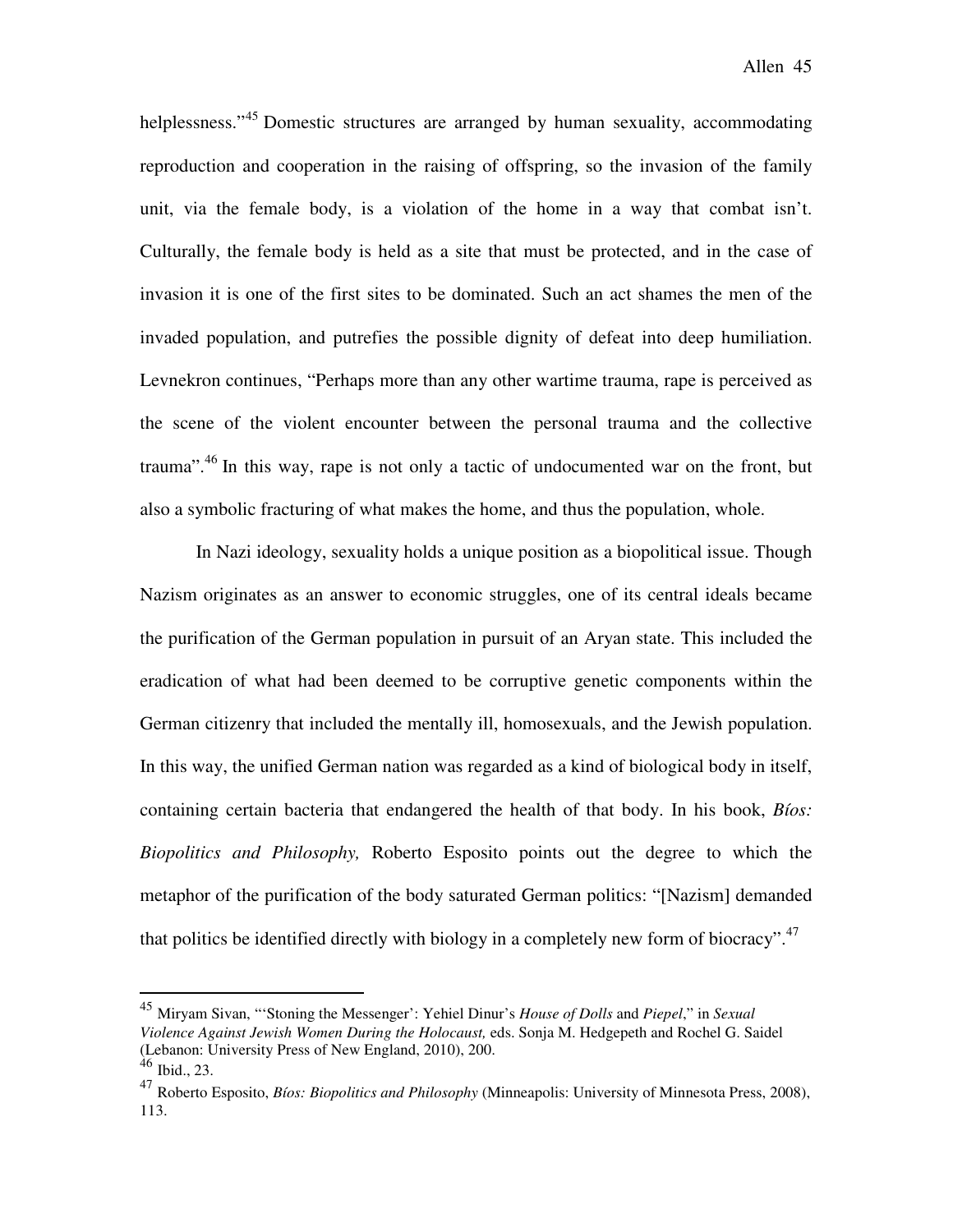Toward this aim, Fritz Lens, a geneticist and member of the Nazi Party, developed a manual titled *Rassenhygiene* (racial hygiene) that outlined the separation of the population in biological terms, and dubbed Hitler "the great German doctor" who was to cure the Aryan nation of any biological impurities.<sup>48</sup> Beginning with concerns of miscegenation and separation, as encoded in the Nuremberg Laws, this extreme form of biopower eventually categorized certain populations as degenerate and, as a result, justifiable for extermination in the interest of the health of the greater whole: "To say that the degenerate is abnormal means pushing him toward a zone of indistinction that isn't completely included in the category of the human".<sup>49</sup> Giorgio Agamben echoes this notion as well, stating how the dehumanization of the populace in favor of an abstracted, biologically separable whole allowed for a Nazi biopolitic so absolute that it coincided with thanatopolitics—the politicization of death itself.<sup>50</sup> Evidence of this extremity can be found in the word "hygiene" as it is used in Lenz's *Rassenhygiene* manual, and into the use of "showers" as a pretense for sites using Cyclon B. The very arrangement of systemic extermination implemented by the Nazis is rooted in the ideology of purity, and the metaphor of unified Germany as a purging body extends across this ideology.

 Ending in a policy of generalized extermination, the role of genetics in Nazism began at the site of the home, and, more specifically, the site of fertile female body. With the home as the constitutive unit of the nation and the woman as the bearer of future generations, invasions of the individual body advanced Nazi control of Germany's genetic makeup. In attempting to separate from and eventually rid the German body of

 $\overline{a}$ 

 $48$  Ibid., 112.

 $49$  Ibid., 119.

<sup>50</sup> Giorgio Agamben, *Remnants of Auschwitz* (New York: Zone Books, 1999), 82-3.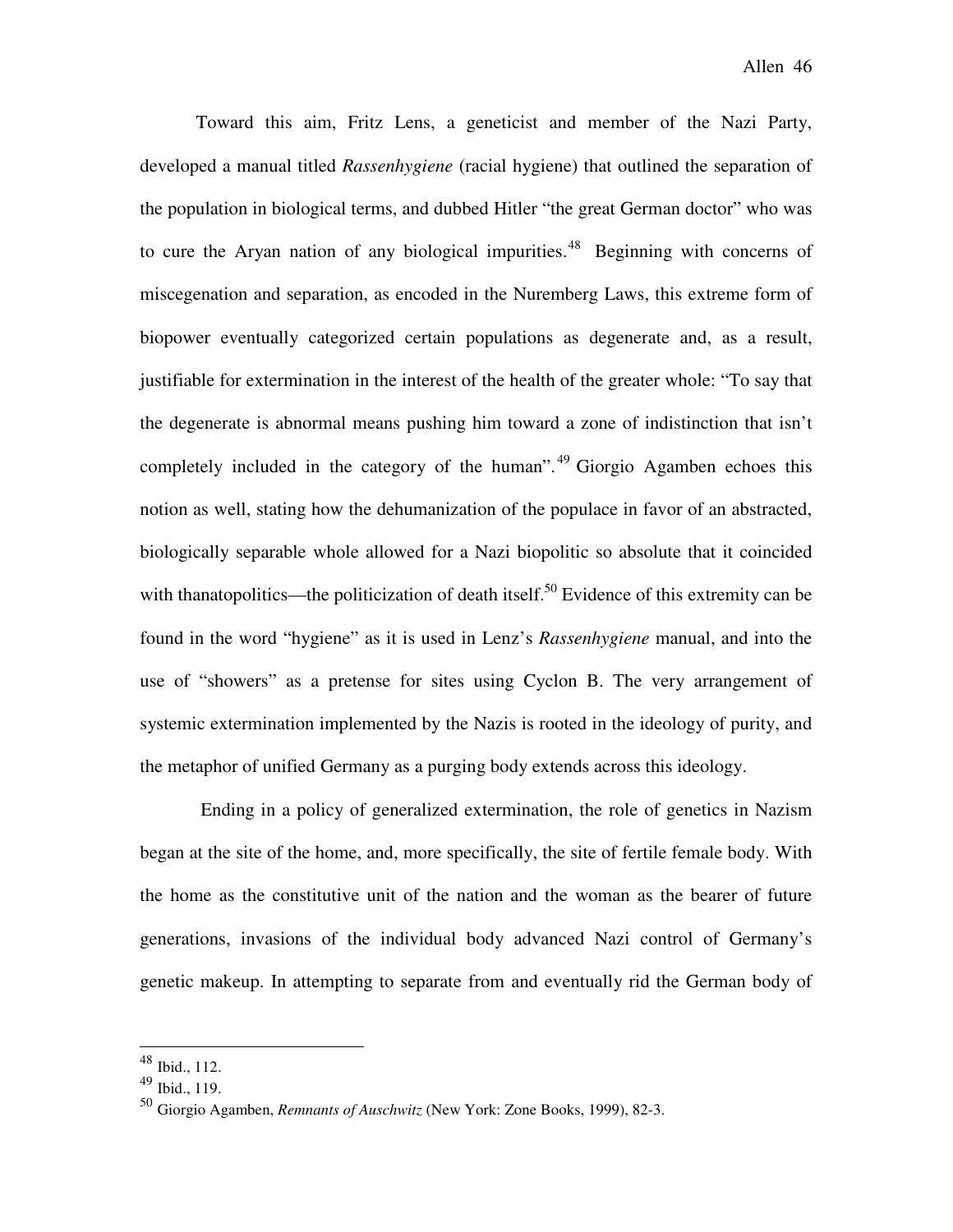any non-Aryan impurities, measures were taken to ensure that the further procreation of these undesirables within Germany's borders could not take place. Such measures took the form of forced sterilizations and abortions, which began with the passage of the *Gesetz zur Verhüng erbkranken Nachwuchses* (Law for the Prevention of Genetically Diseased Offspring) in 1933—a law that concerned people with disabilities that could be genetically inherited.<sup>51</sup> Further, Ellen Ben-Sefer notes, "Forced sterilization laws soon applied to couples if one of the partners was an 'Aryan' German and the other was Jewish or a *Mischling* (half-Jewish)"—this at the same time that Himmler promoted the *Lebensborn* program of "pure blood" selective couplings among Aryans.<sup>52</sup> To demonstrate the scope of these policies, approximately 350,000 people were sterilized during World War II—including the sterilization of between 385 and 500 children "based solely on racial background".<sup>53</sup>

Policy was also developed in regards to *Rassenschande* (race defilement), which was considered one of the most treasonous crimes that a German man could commit. It is clear sexual encounters with Jewish women were never approved of by the Nazi administration or, especially, institutionalized in the camps as it is dramatized in Ka-Tzetnik's *House of Dolls*. <sup>54</sup> However, the issue of sexual assault in the form of rape is not entirely excluded from the history of this time period. Many German men deviated from official Party ideologies in their individual actions. As Hannah Arendt has pointed out,

<u>.</u>

<sup>51</sup> Ellen Ben-Sefer, "Forced Sterilization and Abortion as Sexual Abuse" in *Sexual Violence Against Jewish Women During the Holocaust,* eds. Sonja M. Hedgepeth and Rochel G. Saidel (Lebanon: University Press of New England, 2010), 158.

 $52$  Ibid.

<sup>53</sup> Ibid., 159.

<sup>54</sup> Helene J. Sinnreich, "The Rape of Jewish Women During the Holocaust," in *Sexual Violence Against Jewish Women During the Holocaust,* eds. Sonja M. Hedgepeth and Rochel G. Saidel (Lebanon: University Press of New England, 2010), 108.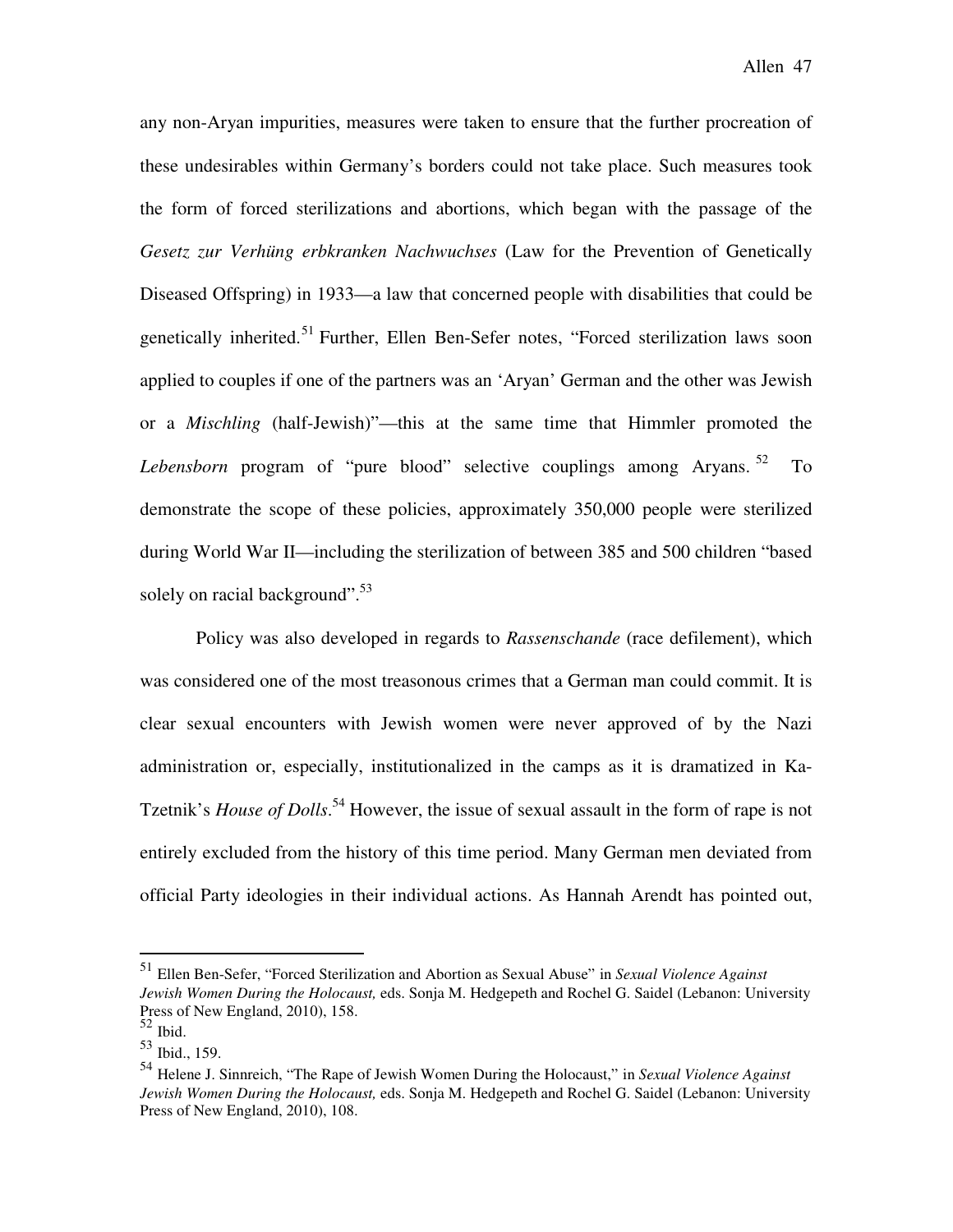"Nazi officials… prided themselves on belonging to a movement, as a distinguished from a party, and a movement could not be bound by a program".<sup>55</sup> Given this sort of attitude, it is conceivable that the imposition of the sexual will onto the subjugated person was one clear way to deliver the message of that movement in terms of interpersonal domination—even if the Party did not sanction those forms of violence. Helene J. Sinnreich calls this phenomenon "center-periphery relations," wherein Nazi-empowered German men may have acted counter to administrative ideologies while out of the sight of their superiors. Some men on the periphery may have chosen to exacerbate their already violent actions, presuming they would go unnoticed, while, on the other side of the spectrum, others chose to aid or even hide Jews themselves—a nearly equal crime. Though some of these instances may have been reported back to Berlin, "we can only uncover departures from Nazi orthodoxy only through victim testimony," and, as is all too common in any instance of sexual abuse, many women were wary of coming forward with their experiences.<sup>56</sup>

In *House of Dolls,* Daniella—the younger sister of De-Nur's literary persona, Harry Preleshnik—is taken to work in the "Joy Division" of a labor camp, where she is forced into sexual situations with the German troops who pass through the area. The German word *Feld-Hure,* or field whore, is tattooed between her breasts, along with her serial number. If the soldier feels that the girl's performance is nonchalant, stiff, or in any way unsatisfactory he only has to report her number to the Master Kalefactress (block guard) for punishment. In this way, the girls not only have to physically receive the

<sup>55</sup> Hannah Arendt, *Eichmann in Jerusalem: A Report on the Banality of Evil* (New York: Penguin, 1965), 43.

<sup>56</sup> Helene J. Sinnreich, "The Rape of Jewish Women During the Holocaust," in *Sexual Violence Against Jewish Women During the Holocaust,* eds. Sonja M. Hedgepeth and Rochel G. Saidel (Lebanon: University Press of New England, 2010), 109.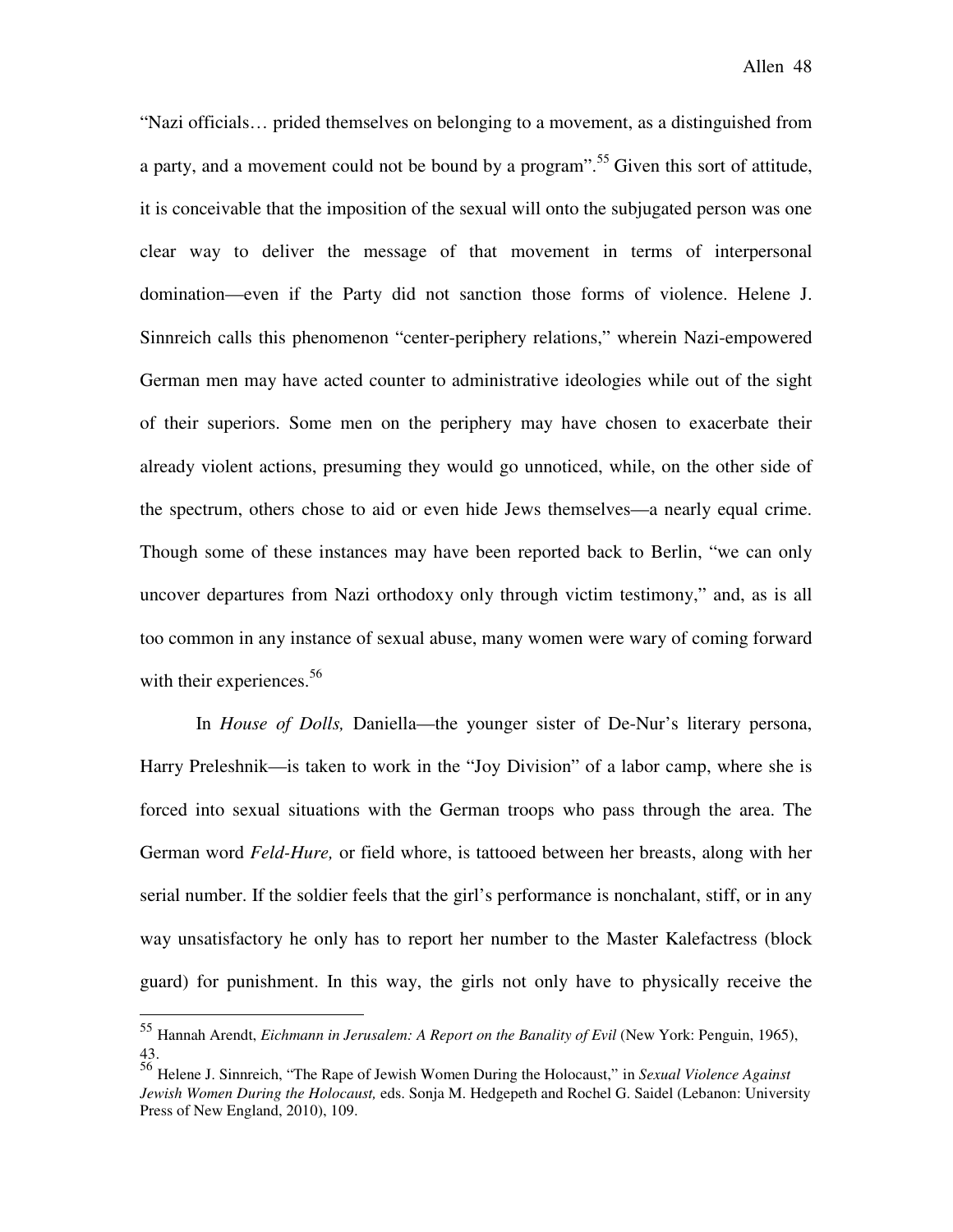power that is wielded over them, but to express it with the outward appearance of pleasure. This measure of control, which forces both victim and perpetrator to participate actively in the exchange of power, is ultimately dehumanizing for Daniella, on top of the other trying aspects of life in the camp, and she ends up feigning an escape attempt so that the camp's border sentries open fire on her.

For Daniella, the question of sexual abuse does not begin with incarceration in the camp, but in the ghetto beforehand. Fella, another girl with whom Daniella had been hiding in the ghetto, makes the following remarks about the difference between their sexual enslavement in the camp and their previous vulnerability in the ghetto:

"They've stamped us to show that we belong to the German government. From now on no one is allowed to touch us. We'll work for the Germans, and in exchange they'll feed us. From now on, till the end of the war, we're the property of the German government. Anyway, we'll have somebody looking after us. Not like in the ghetto where we were public property, and anyone who could handle a smattering of German could do as he liked with us." (Ka-Tzetnik, *House of Dolls*  127)

As has been shown, Jewish women were likely subject to sexual abuse by Nazi aggressors on the front, but these women were also vulnerable to assault from people in the ghettoes who protected them, hid them, or otherwise engaged with them. As Zoë Waxman has observed, many more women went into hiding or attempted to pass as Aryans in order to avoid deportation due to the fact that Jewish men were easier for Nazi officers to find. This was largely due to the fact that most German men of the time had been drafted into war, and so any men out of uniform were conspicuous on the streets; secondly, German men were not circumcised, and so any man who was suspected of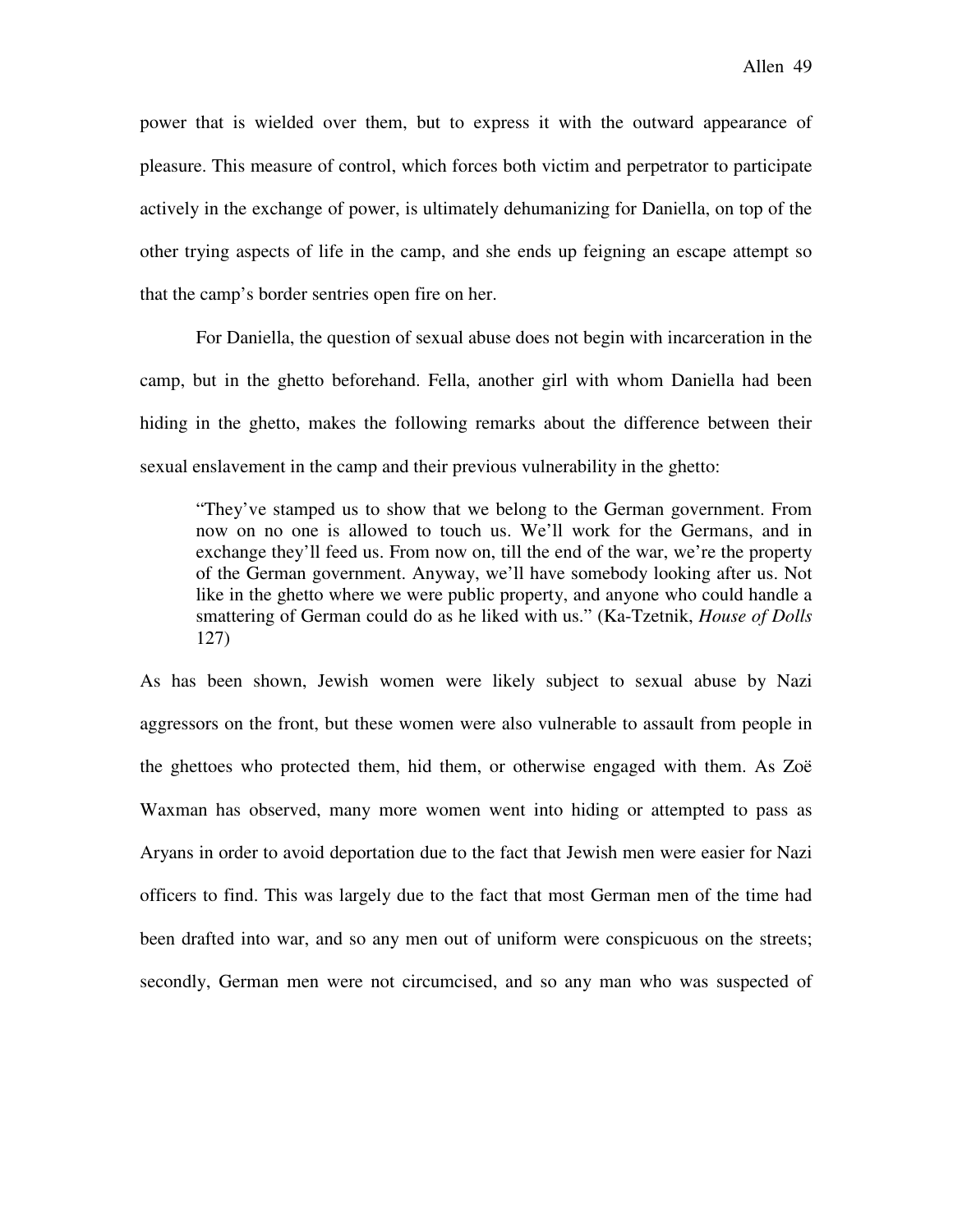being Jewish was ordered to expose himself for verification.<sup>57</sup> Women thus had a generally easier time of blending in, under the guise of forged papers or protective (and often dangerous) friendships with Nazi women or merchants. Under these circumstances, many women—either in attempting to pass as Aryans or in hiding—engaged in sexual relations to assure their own safety. Testimonies have been given on both ends of the spectrum, some describing instances of molestation by their protectors while in hiding, and others who experienced the coerced exchange of sexual favors for food, documentation, or other needs.<sup>58</sup> The unfortunate reality is that whenever people are forced to go underground in order to survive, there are always people waiting to take advantage of them. Citing Marion Kaplan, Zoë Waxman describes a specific incident of sexual abuse in hiding:

Kaplan also points to other perils of going into hiding in Germany: "Some young women even resorted to exchanging sex for shelter, including working in brothels in Berlin." But she also notes a *Rassenschande* (race defilement) court case involving Jewish women in hiding and reports that the women convicted of exchanging sex for shelter were then murdered. (Waxman 126)

It is known that some women who passed as Aryans on the public level worked in brothels that served German men, and, further, that some women in hiding (voluntarily or involuntarily) engaged in sexual intercourse that crossed the racial boundaries prescribed in the Nuremberg Laws, and were consequently removed from the German biopolitical body under the banner of genetic purification and racial hygiene.

Though Daniella's experience in the Joy Division (referred to by inmates as the "Doll House") is vividly rendered, many historians have proved that Jewish women never

<sup>57</sup> Zoë Waxman, "Rape and Sexual Abuse in Hiding" in *Sexual Violence Against Jewish Women During the Holocaust,* eds. Sonja M. Hedgepeth and Rochel G. Saidel (Lebanon: University Press of New England, 2010), 126-7.

 $rac{26}{58}$  Ibid., 125.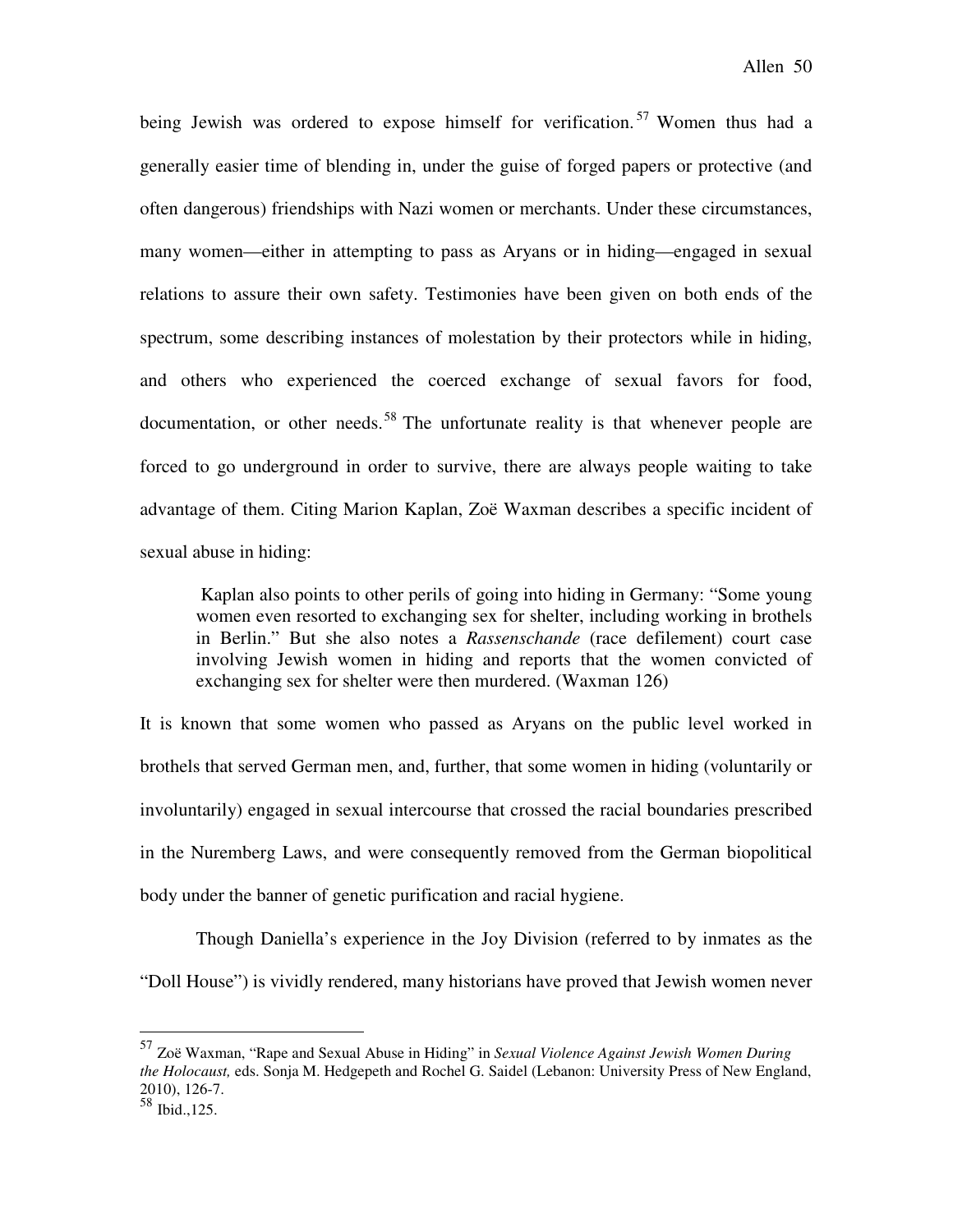experienced the kind of Party-sanctioned servitude that Daniella does in *House of Dolls*. The Nazis, however, kept excellent records of program-approved violence against other people who were deemed unfit for the purified Reich, and much is known about the implementation of camp brothels in this context. These *Sonderbauten* (or "special buildings," an SS euphemism for brothels) first began to appear in July 1942, with the first one opening at Mauthausen in annexed Austria. The idea came from Heimlich Himmler, who, upon visiting the nearby quarry where prisoners extracted granite for Hitler's plans to redesign many major German cities, "did not want to accept that the efficiency of camp prisoners was only 50 percent compared to civilian workers".  $59$ Though it seems obvious that this decreased productivity was due to malnutrition and poor hygiene, Himmler believed that it was sexual frustration that stalled the pace of work: "In his opinion, denying the necessity to 'provide' women to satisfy sexual needs of male camp prisoners would be *welt-und lebensfremd* (out of touch with the world and life)". $60$ 

By the end of the Third Reich, brothels had been opened in ten of the major concentration camps, including Auschwitz-Monowitz, despite the ineffectiveness of brothel visitations as an incentive for camp workers. From Nazi records and witness testimonies, Robert Sommer has reconstructed the nationalities of these forced sex workers: out of about 210 total female inmates, 114 were German ("88 were registered as asocial prisoners, nine as political prisoners, and four as criminals"), forty-six women were Polish, three were either Polish or German, fourteen were of Slavic origin, and one

<sup>59</sup> Robert Sommer, "Sexual Exploitation of Women in Nazi Concentration Camp Brothels," in *Sexual Violence Against Jewish Women During the Holocaust,* eds. Sonja M. Hedgepeth and Rochel G. Saidel (Lebanon: University Press of New England, 2010), 46.

 $60$  Ibid.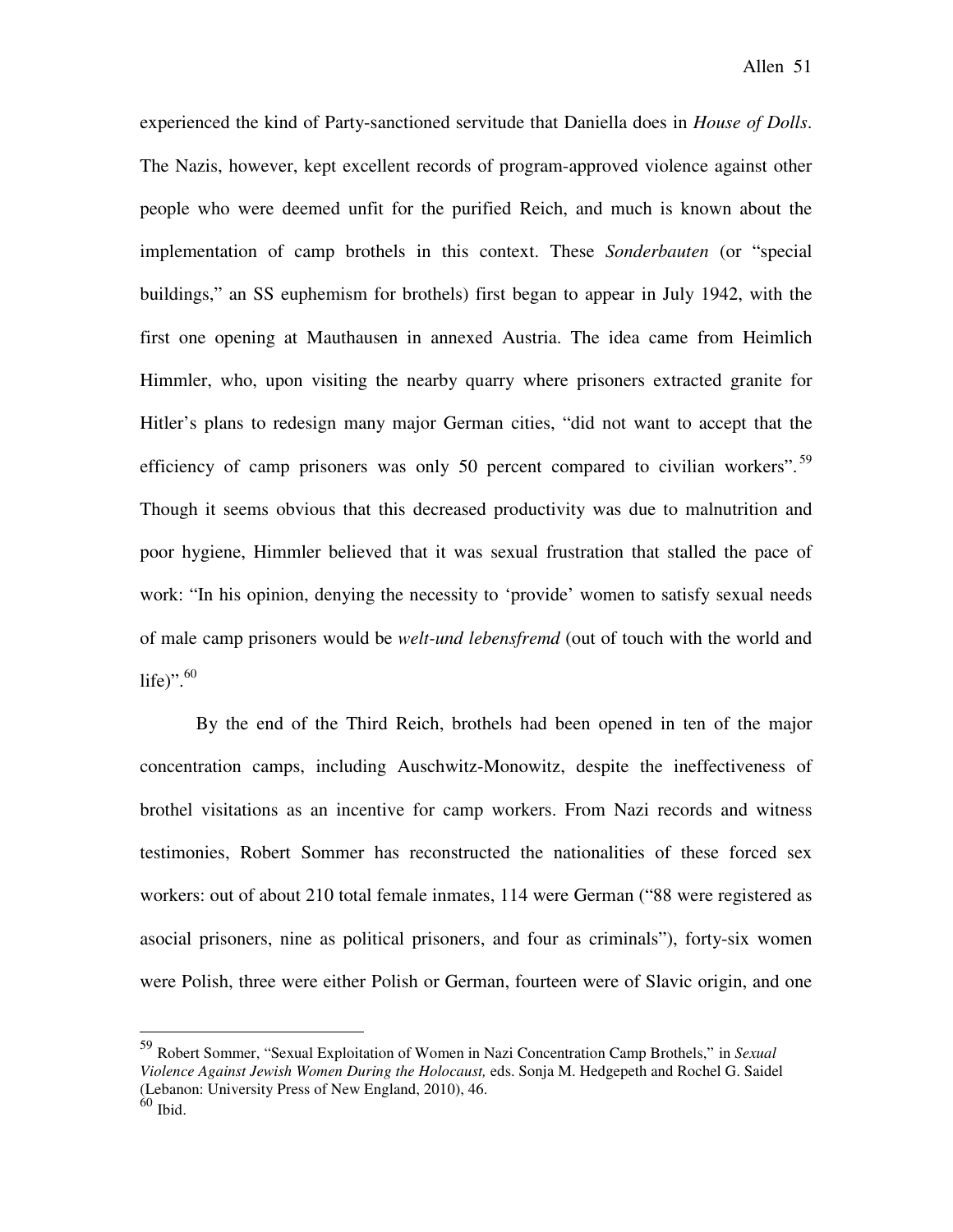was Dutch. Eleven of these women "can be identified as prisoner guards and accountants for the brothels". <sup>61</sup> Interestingly, the records indicate that sixty-six percent of these women were placed in the brothels as *punishment* for asocial behavior, while brothel visitation was provided to privileged male inmates as a *reward* for work. Women were forced to make their bodies available in order to increase male productivity in the camps, and, as a result, both men and women were humiliated under the demeaning constraints of Nazi authority. Compared to the total number of Jews who suffered atrocities at the hands of the Nazis, statistics like these may seem pithy, but one may argue that the suffering of even one person is one too many and that each individual's story belongs to the greater narratives of history. Including questions of gender and sexuality in discussions about this period brings these stories forward, thus preserving an aspect of the Holocaust that is often overlooked in scholarship.

As has been noted, De-Nur wrote these books as a way to mourn the family he lost during the Holocaust, and, given this perspective, it seems that the author intends *House of Dolls* to be not only a kind of monument but also to demonstrate his own sorrow and anger regarding the loss of his sister. Due to the time period at which these works were published, however, the books had a wider impact than on just De-Nur himself. For the children of survivors whose parents were reticent about their experiences, the liberation of the camps was followed by a pervasive culture of silence in which many of the children did not know what their parents had been through.<sup>62</sup> As a result, the experience of reading Ka-Tzetnik, for many, constituted a first glimpse into the horrors their parents endured. This glimpse, which was not published as either fiction or

 $61$  Ibid., 52.

<sup>62</sup> Omer Bartov, "Kitsch and Sadism in Ka-Tzetnik's Other Planet: Israeli Youth Imagine the Holocaust," Indiana University Press, Jan 31 1997.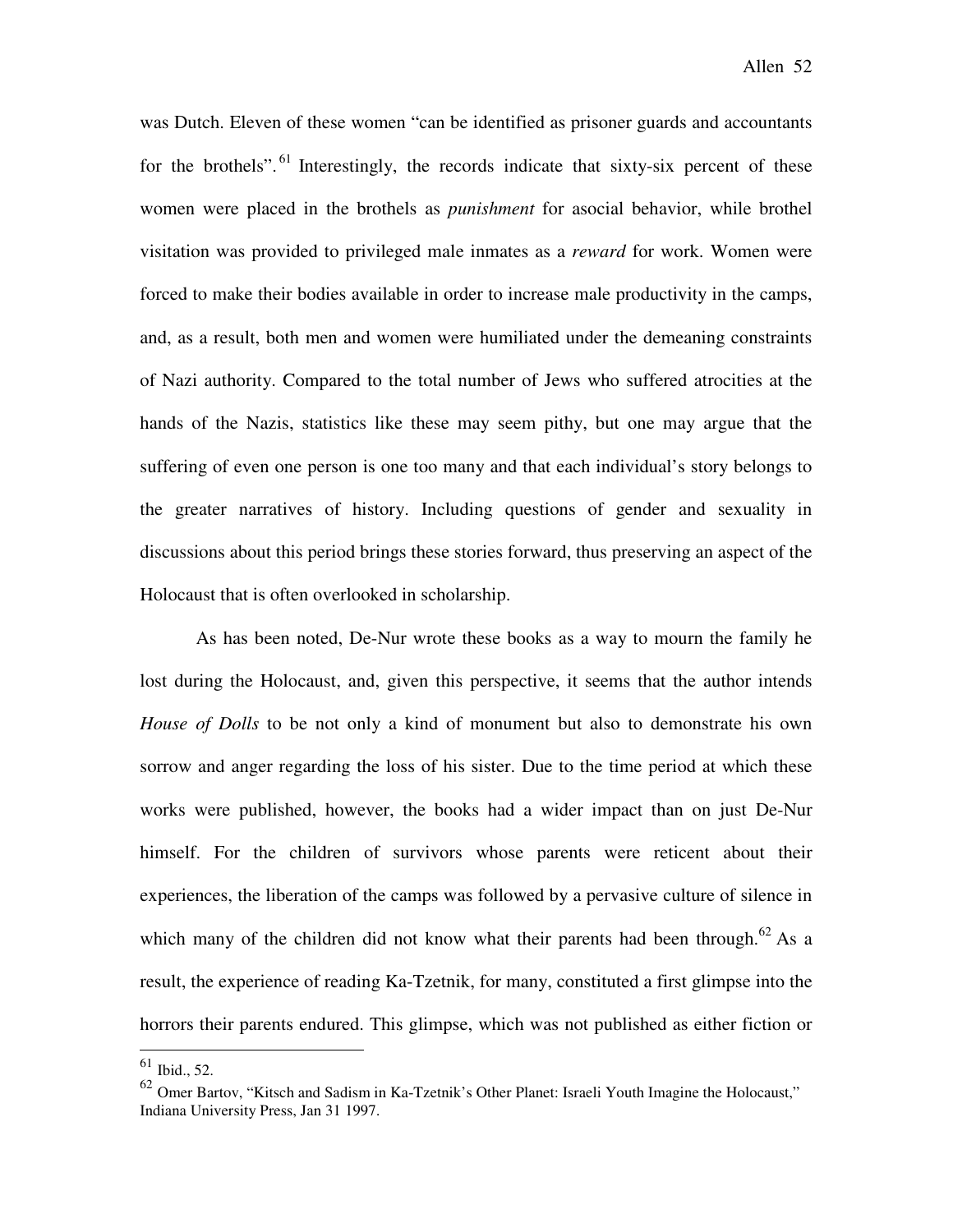nonfiction, proved a shocking and explosive look at life in the camps for many reasons. De-Nur's works are sparsely written, unadorned, and often blunt about emotionally delicate circumstances. It is for this reason that many of Ka-Tzetnik's critics ask the question of whether or not readers who are historically and culturally distanced from the events of the Holocaust can appropriate the horrors of the book in their own terms—in other words to imagine them significantly and personally, but also as accurately as possible. As Ka-Tzetnik's work deals so heavily in sexual themes—particularly, the dramatization of sexual violence in circumstances in which, historically, it did not occur—such a question is particularly pertinent.

Galia Glasner-Heled conducted a study in which she interviewed several readers of De-Nur's work and took a narrative approach to understanding how these people integrated the content of De-Nur's books into their understanding of the Holocaust in general. As she notes, "[Ka-Tzetnik] had a strong personal impact on the members of the generation of Israelis who were teenagers in the 1950s and 1960s, and many of [the interview participants] remember his book as their first and most devastating encounter with the Holocaust".<sup>63</sup> Her research was particularly relevant as, at this time in 1994, the Israeli Ministry of Education was considering reissuing the books for distribution in public schools and many scholars, as well as interview participants, greatly opposed the measure. One participant, Malka Tor, describes her feelings this way:

There is something very callous, something very crude, uh, unpitying, isn't there? It's as though he's saying 'This reality is so…pitiless that I'm not going to spare you anything. I will give you the naked facts.' And when this is your first actual encounter with the Holocaust, there's something terribly traumatizing about it, isn't there? Something very… very, very penetrating. Very profound… you're reading about real events It's really touching the truth… the bleeding flesh. (116)

<sup>63</sup> Galia Glasner-Heled, "Reader, Writer, and Holocaust Literature: The Case of Ka Tzetnik," *Israel Studies*  12 num. 3 (Fall 2007): 113.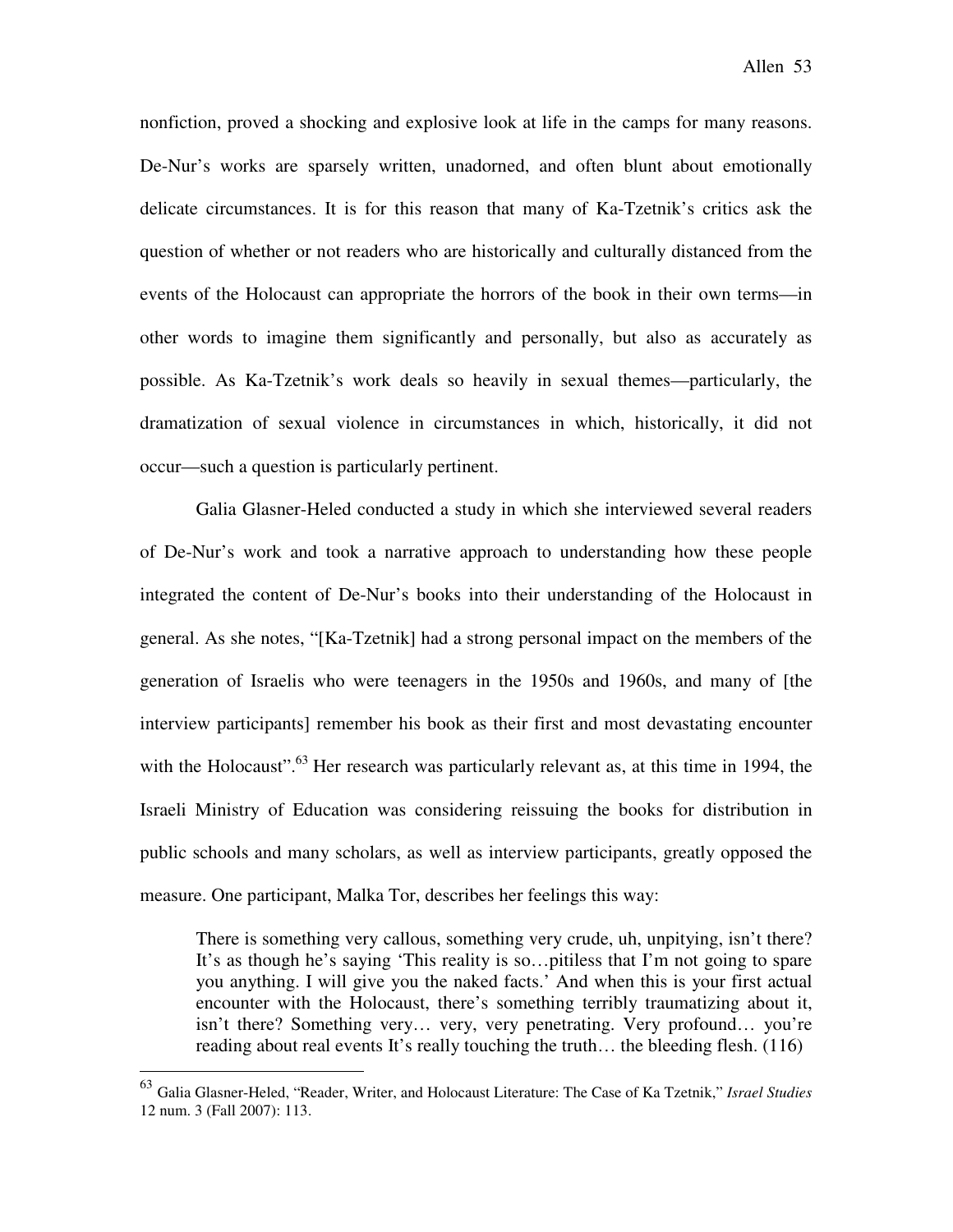Allen 54

Tor felt that Ka-Tzetnik's works conveyed historical reality, and, significantly, the lack of artfulness and skill exhibited by the writer enhanced the verisimilitude of the books. They were obviously not art, so they had to be something else, and, for many, that artlessness signified reality. Dorit Sharir, a coordinator for the project to distribute Ka-Tzetnik's books, echoes Tor's feelings: "With Ka-Tzetnik—it is without embellishment, no restraint, the whole story of what happened".<sup>64</sup> Furthermore, as Heled notes, "The phrase 'without embellishment' recurs in all these interviews"—implying that the artlessness of the text was invoked by every participant, regardless of their position on the Ministry's initiative or the books themselves.<sup>65</sup>

In terms of Ka-Tzetniks works as a means of accessing the historical reality of the Holocaust, Tor's and Sharir's position is certainly not the only one that appears in the interviews as well as the scholarship generally. One of the interviewees, Porat, said the following when asked whether or not she believed that Ka-Tzetnik's books "misrepresent" the Holocaust:

No. Piepels happened and a houses of dolls happened *[sic]*. There's no doubt about that… He made the subject inaccessible because of the overdose… There is something dark in his books, something about dark and human evil. Dreadful things that happened to people, and perhaps they don't tell us everything, he certainly doesn't say everything. I don't think he helped create a breakthrough in the public's consciousness of the Holocaust. He blocked consciousness… When you read his stories, you might, indirectly, develop a negative attitude towards the survivors. Because if these people were saved, and this what they went through, and they were saved, then who exactly are these people? (Glasner-Heled 125)

Here, Porat acknowledges the historic reality of sexual abuse during the Holocaust though, as has been shown, the sanctioned brothels did not include Jewish women, as is

 $\overline{\phantom{a}}$ 

<sup>&</sup>lt;sup>64</sup> Ibid., 117.

 $65$  Ibid.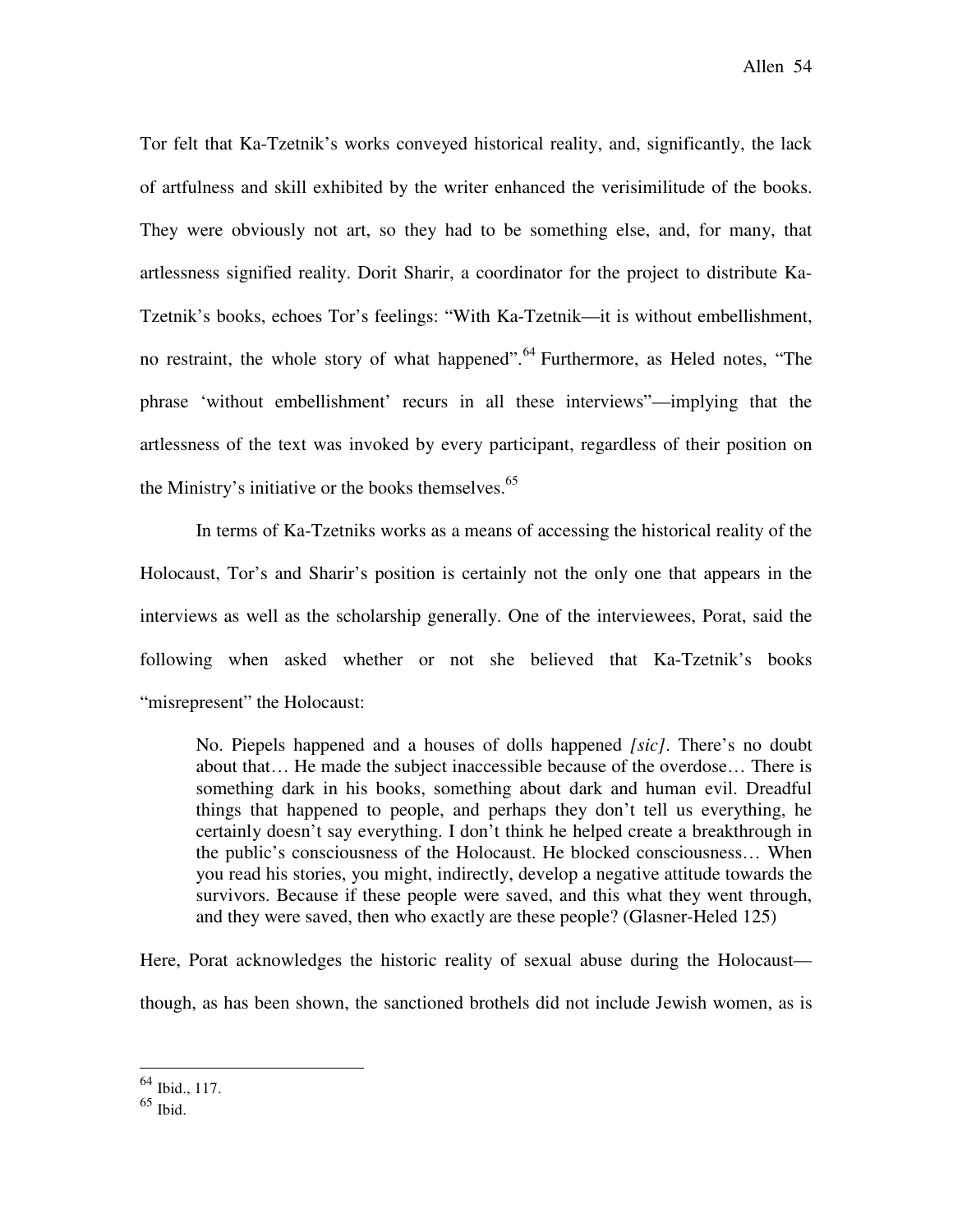portrayed in *House of Dolls*—but still argues that his books deny the reader a viable inlet to the everyday life of the camps. In Porat's view, Ka-Tzetnik's books are still capable of delivering a historical rendition of the events of the Holocaust, but the events *themselves*  are too horrifying to look at head-on, and so must be mediated by more traditional literary techniques or possibly retrospective reflection in order to be realistically digested by a modern reader—in other words, the events must refract through a lens that might give the events some kind of meaning. Here, the brutally literal and artless way that Ka-Tzetnik renders Auschwitz yields a reader who does not want to imagine something so terrifying, as opposed to the way that other authors have written about camp life in more artful ways that may be more inviting to a reader. In *House of Dolls,* the humiliation and shame that Daniella suffers due to sexual and emotional violence is heartbreaking to read. For some, it seems that the horrors she suffers, amplified by the bluntness of their rendering, bar the reader from accessing the version of Holocaust reality that De-Nur is trying to present. From this point of view, Ka-Tzetnik's sextet is an ineffective beginning to a frank conversation about the Holocaust and its implications in Israel; instead, it is a gratuitous and violating experience for the reader.

The same notion is brought up in Tor's account of reading Ka-Tzetnik, wherein she mentions that the reader feels "penetrated" while reading. Citing the writer Haim Be'er, Heled evokes the feeling of violation that many readers endure: "You mustn't overwhelm someone. What this is, to put it as vulgarly as possible, is the feeling of being raped… It's as though he [Ka-Tzetnik] is throwing you [into the Holocaust]. They [other writers] take me into hell".<sup>66</sup> In his statement, Be'er goes on to make the distinction that

<u>.</u>

<sup>&</sup>lt;sup>66</sup> Ibid., 127.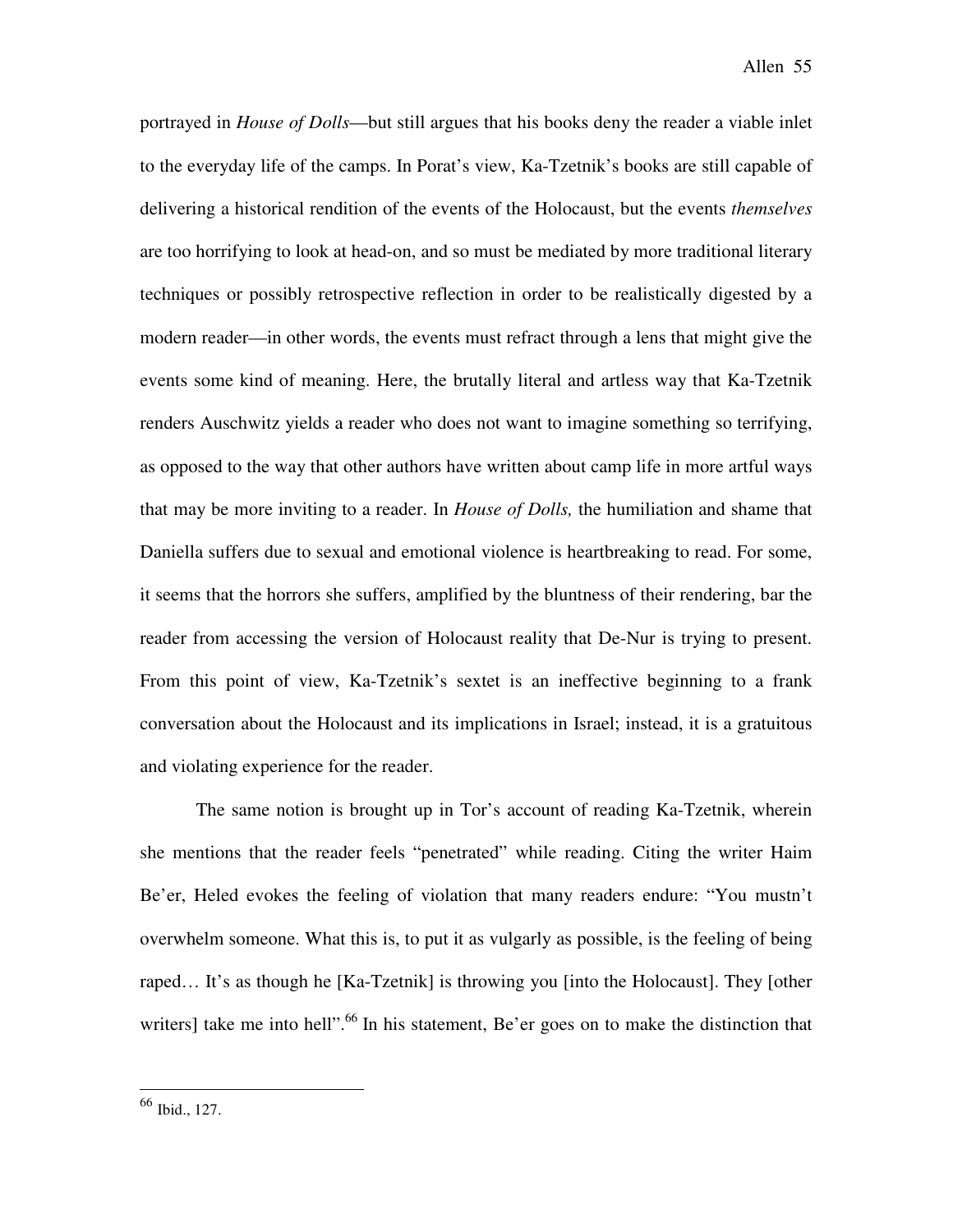other writers on the Holocaust lead the reader gently through the horrors they depict, easing them in, whereas Ka-Tzetnik throws people into that historical reality unapologetically. Furthermore, in saying that reading the books causes "the feeling of being raped", Be'er equates the experience of reading about rape with the experience of rape itself—at the emotional or mental level. Miryam Sivan, a Holocaust historian, countered this argument in saying that "those who read Ka-Tzetnik's works as voyeuristic… or who feel sexual arousal and not moral outrage, or feel themselves raped, trivializing the victim's pain, do so… not because of any inherent content or quality of the text".  $67$  In Sivan's view, Be'er's belief that the books are inconsiderate of the reader—causing shame, humiliation, and vulnerability to the degree that a person who's been raped might've experienced—is ultimately dismissive and trivializes the experience of those who actually have endured sexual abuse. Given how often the metaphor of violation and penetration came up in the interviews, however, one still wonders about the impact of the books in delivering an emotionally devastating picture of camp life that, for many, was representative of the emotional gravity that was experienced by those who were really in the camps.

 In addition to holding the reader at arm's length from the horrors they depict, Porat's statement indicates another possible consequence of the books. By including sexual abuse in his rendition of concentrationary reality, Ka-Tzetnik introduced the idea that many survivors endured not only hunger, verbal degradation, and unthinkable work conditions, but also the additional torture of forced sex labor. Whenever the issue of sexuality comes into play, cross-culturally, it seems that the question of shame and

<sup>67</sup> Miryam Sivan, "'Stoning the Messenger': Yehiel Dinur's *House of Dolls* and *Piepel*," in *Sexual Violence Against Jewish Women During the Holocaust,* eds. Sonja M. Hedgepeth and Rochel G. Saidel (Lebanon: University Press of New England, 2010), 207.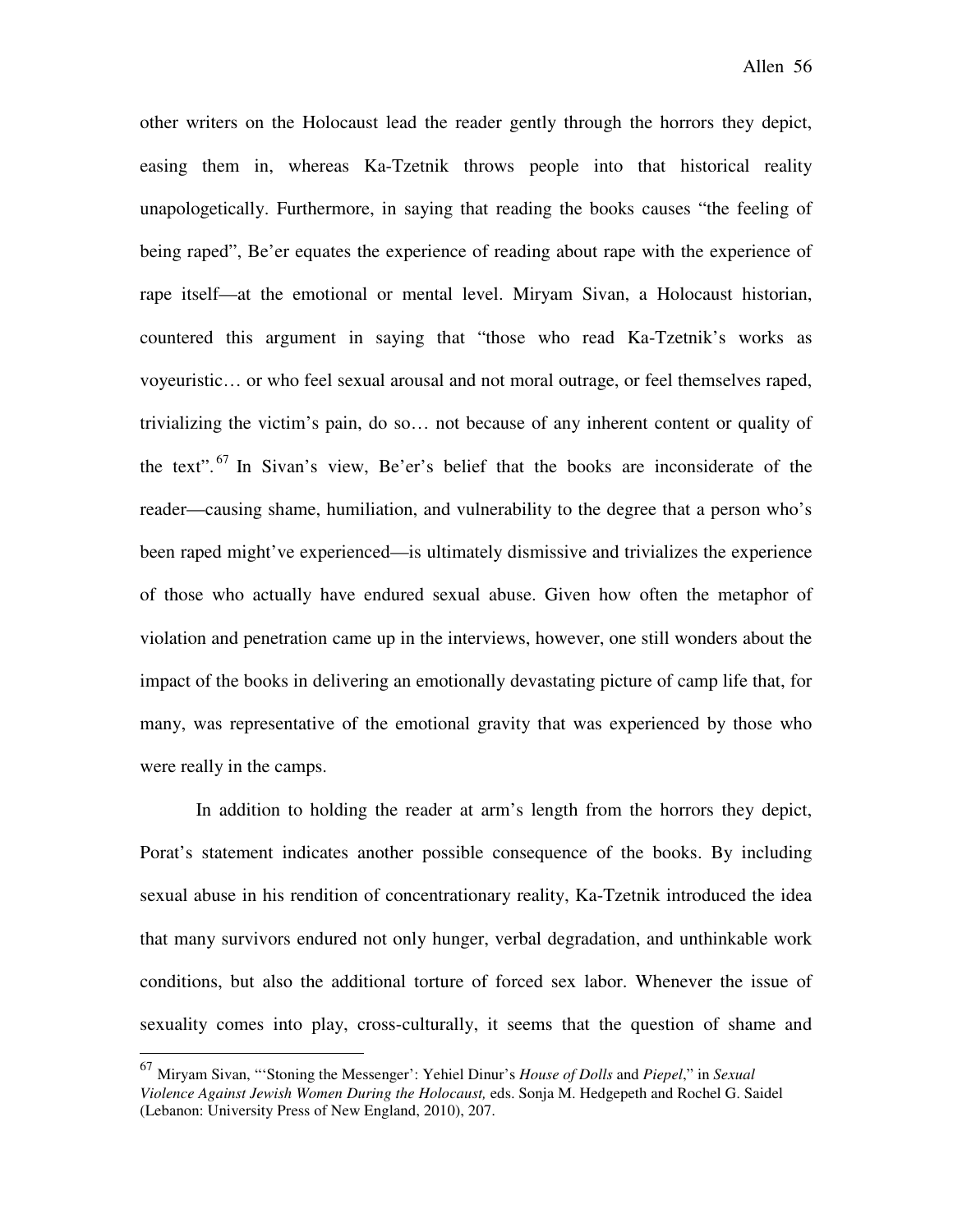complicity is never very far behind. In post-war Israel, many Holocaust survivors had a difficult time integrating with existent society there, so the added possibility of sexual deviance added a new dimension of stigmatism to an already complex social space. Nomi Levenkron describes the tepid reception of abused women back into Jewish communities wherein "modesty was women's principal or even their only admission ticket into the collective… Sexuality defined the boundaries of the collective and therefore held within it the danger of this boundary being breached".<sup>68</sup> Levenkron's understanding of the way that sexuality defines the collective synchronizes with what has been established about the way domestic structures are arranged in peacetime, and how wartime rape is an effort to break up society at the level of the family unit. Speaking to the other side of this, Levenkron evokes the way that victims of wartime rape were often seen as somehow complicit with the enemy, having broken that crucial cultural boundary, and thus had to suffer disgrace as well as, for many, "severe emotional traumas, unwanted pregnancies, and venereal diseases".<sup>69</sup> Such were the social and physical ramifications for women who came forth with their experiences or whose experiences had become public knowledge under other circumstances; certainly, many more women did not speak out and their stories are lost to time.

 By adding a sexual dimension to a conversation about the Holocaust that was still in its beginning stages, Ka-Tzetnik's books were in danger of casting all survivors into this kind of stigmatized position (as well as, some argue, sensationalizing the issue of

<sup>68</sup> Nomi Levevnkron, "Death and the Maidens: 'Prostitution,' Rape, and Sexual Slavery during World War II," in *Sexual Violence Against Jewish Women During the Holocaust,* eds. Sonja M. Hedgepeth and Rochel

G. Saidel (Lebanon: University Press of New England, 2010), 24.

 $^{69}$  Ibid.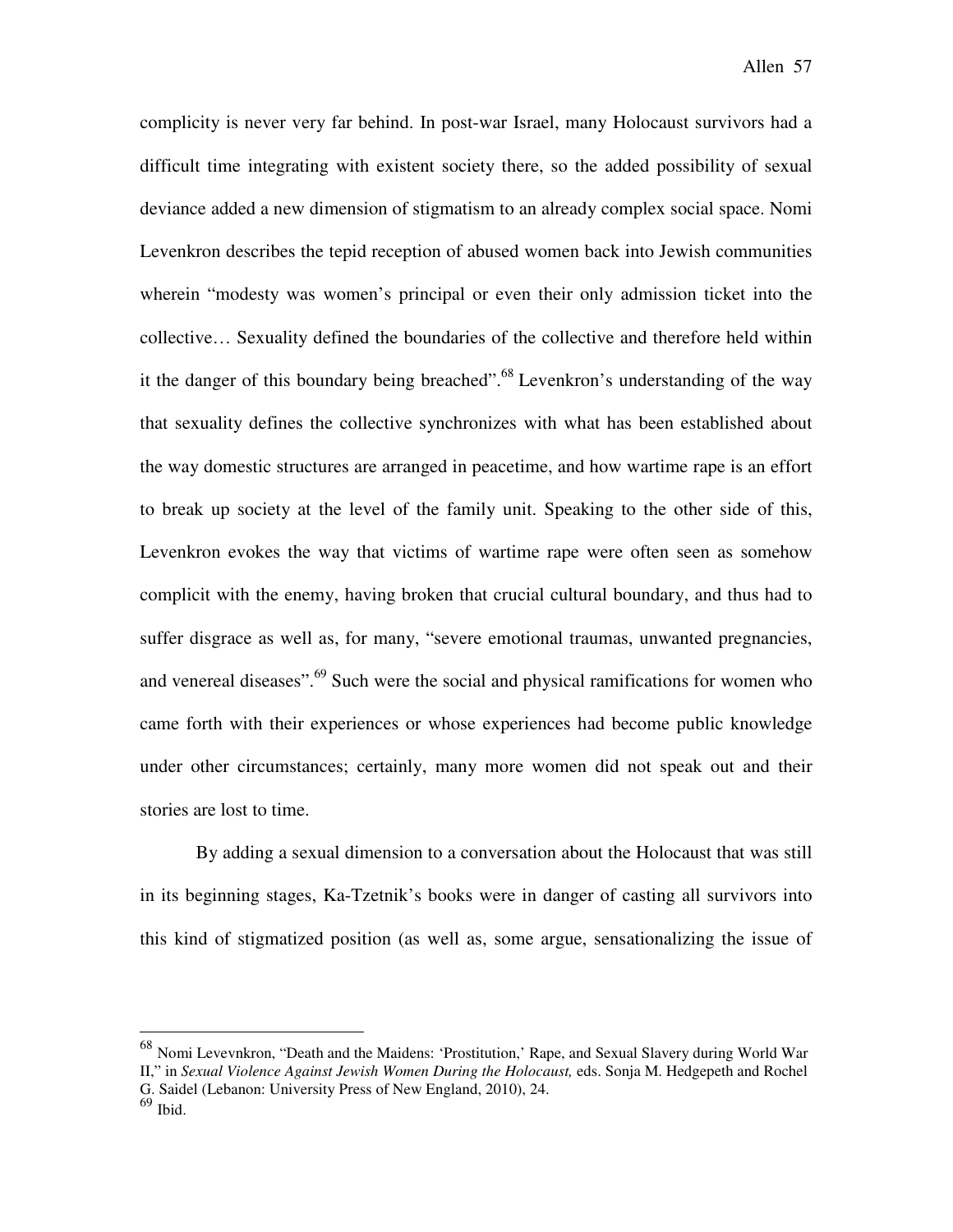sexual abuse among the youth of the Yishuv).<sup>70</sup> As Holocaust survivors were migrating to Israel and mixing the Jewish population in Palestine, the Yishuv, the question of how to form a new national identity was also in balance with the volatile understanding (and misunderstanding) of everything that occurred within the ghettoes and the camps just a few years earlier. Heled qualifies Porat's attestation that Ka-Tzetnik's books present a "negative image of the survivor" as in conversation with Israel's burgeoning nationalism, as well as with the rights of the individual to harbor their own stories: "Porat suggests that we do not need to understand and know everything that had happened in the Holocaust… She thinks that the privacy of the survivor should be respected and protected, but there is also the question of protecting the self and the society, which is shaped by memory".<sup>71</sup> By this understanding, it is not only the survivor's right to keep their stories to themselves if they wish, but possibly also in the interest of the collective to do so. At this pivotal point in Jewish culture, the people have the power to decide how they wish to proceed, reorganize, and form themselves both socially and individually. By deciding to leave certain destructive parts of their history out of collective memory, a more cohesive and forward-thinking society might be possible—one that was not still contending with the ineffable horrors of the past every day. Such an approach, however, silences not only Ka-Tzetnik but other survivors whose story may be suppressed by this approach to forming a collective Israeli memory of the Holocaust. One interviewee, the daughter of a survivor, said:

…and when I reached high school and first encountered Ka-Tzetnik, I knew that my mother… I just realized that my mother was survivor. It was unmistakable…

<sup>70</sup> Omer Bartov, "Kitsch and Sadism in Ka-Tzetnik's Other Planet: Israeli Youth Imagine the Holocaust," Indiana University Press, Jan 31 1997.

<sup>71</sup> Galia Glasner-Heled, "Reader, Writer, and Holocaust Literature: The Case of Ka Tzetnik," *Israel Studies*  12 num. 3 (Fall 2007): 125.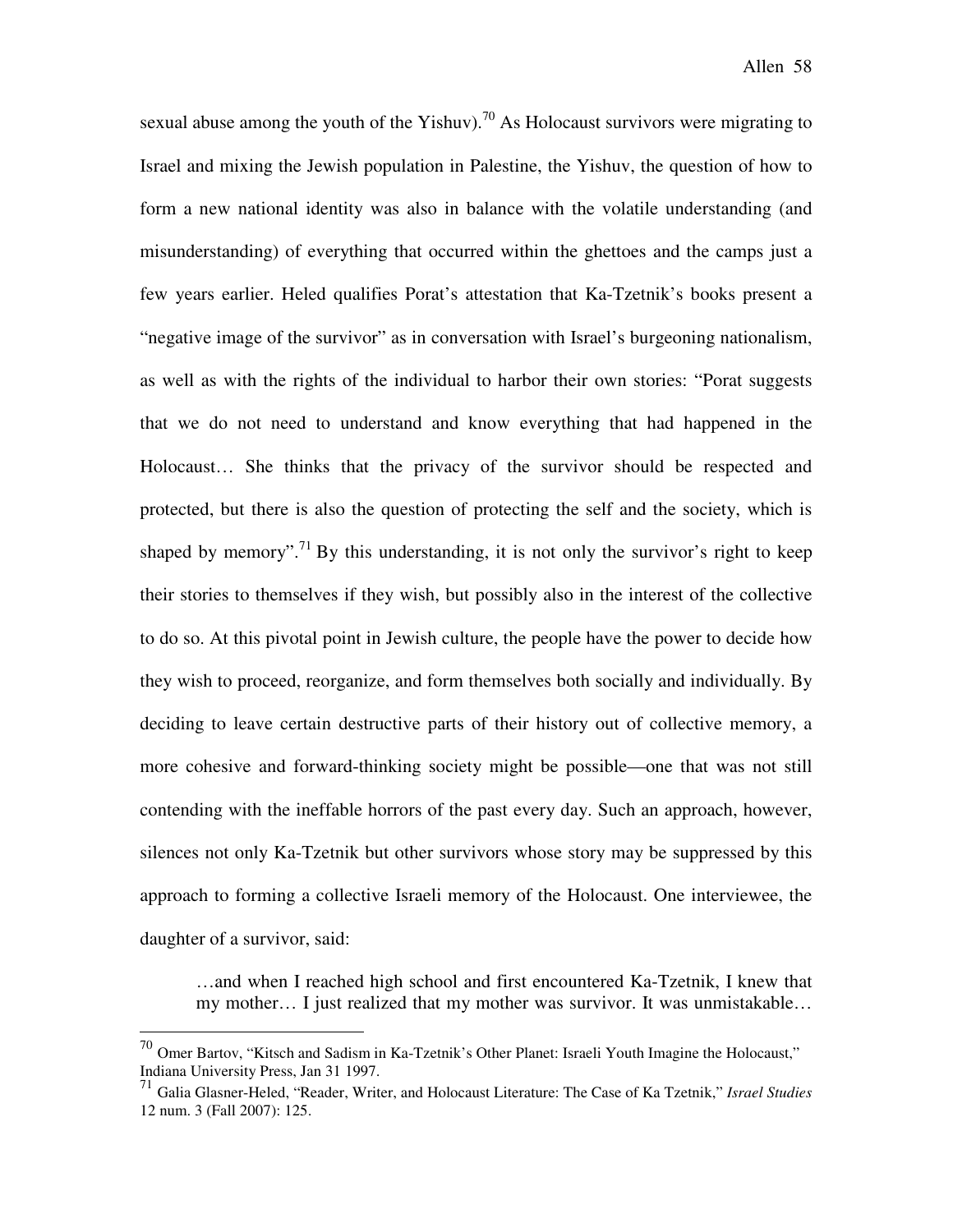His story was a tremendous catalyst, to start asking my mother more questions. (Glasner-Heled 115)

In this statement, the daughter makes no claim as to the historicity of Ka-Tztetnik's works, but insists upon their importance in opening a conversation between her and her mother that, ostensibly, was a nourishing and healing process for both parties. To deny survivors—whether they be survivors of sexual abuse or not—the possibility of giving testimony seems an extension of the violence that was wrought in the first place, and entails the further destruction of the victim's sense of self, as person with a speakable history that others can hear, accept, and frankly acknowledge.

Though discussions of gender and sexuality have largely been excluded from scholarly analysis of the Holocaust until recently,<sup>72</sup> Ka-Tzetnik's books *House of Dolls* and *Piepel* seem to insist that sexual abuse remain integral to the study of this period especially given that his was one of the first widely read survivor narratives. Though it seems unlikely that he knew nearly as much as we know now about the extent of sexual violence during the Holocaust, even given what he may have been told while in a Displaced Persons Camp post-liberation, De-Nur nonetheless attempts to represent the possible consequences of those situations for Jews at this time. Whether or not Jews experienced sexual enslavement the way that Ka-Tzetnik portrays it in these books is highly contested, crystallized perhaps by two divergent viewpoints. Miryam Sivan, who seems to believe that the stories are true, advocates De-Nur's social responsibility in voicing the repressed stories of the Holocaust: "Only because his siblings suffered this abuse, not Ka-Tzetnik himself, could he write about it. Shame and social censorship did

 $\overline{a}$ 

 $72$  Nomi Levevnkron, "Death and the Maidens: 'Prostitution,' Rape, and Sexual Slavery during World War II," in *Sexual Violence Against Jewish Women During the Holocaust,* eds. Sonja M. Hedgepeth and Rochel G. Saidel (Lebanon: University Press of New England, 2010), 28.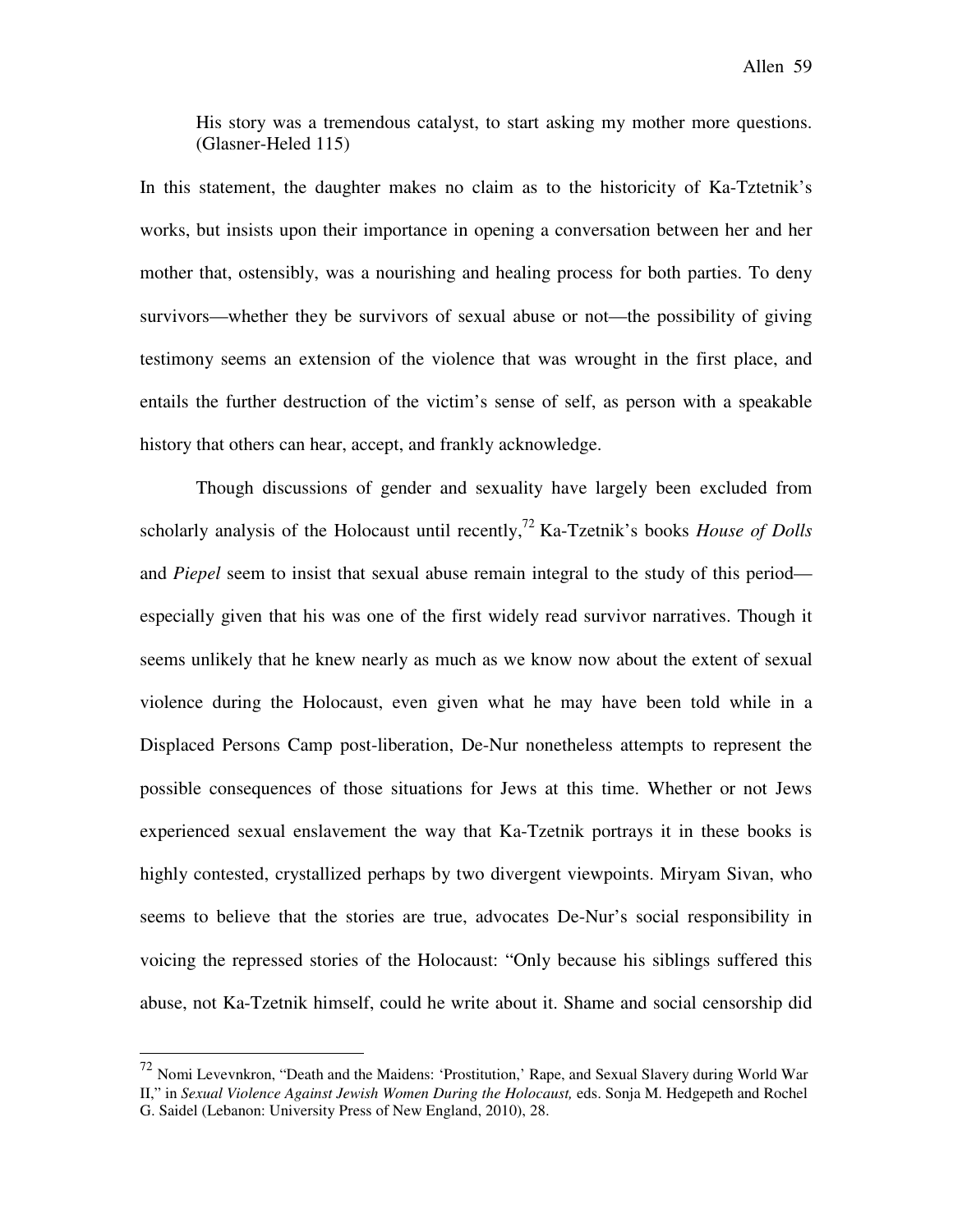not stifle him."<sup>73</sup> Omer Bartov, on the other hand, contends that Ka-Tzetnik's books (as well as his ambiguous persona) were deliberately engineered to acquire singular celebrity for their author, and, toward this aim, capitalized on this transitionary period in Jewish history: "The excitement evoked in young readers by such pulp fiction stemmed both from the encounter with forms of human activity kept tightly sealed from them by the puritanical nature of pre-1967 Israeli society, and from the fact that the central site for these actions was the concentration camps".<sup>74</sup> As for the author himself, he continued to vouch for the veracity of the works as corroborative with historical reality in his insistence that he spoke for the victims of Auschwitz, for those who did not live to testify for themselves. Whatever the motivation for writing these books, the disparate reactions listed here indicate that much has been written in response to these books—in particular, in response to their reception in the state of Israel at a politically formative time in its history.

The attempt to implement the books on a governmental level by including them in nationalized curricula seems at odds with much of the public and scholarly opinions that have been previously discussed, and the result forms a shifting picture of Israeli attempts to arrange a society that is both future-minded and rooted in the traumas of the past. Early conceptions of Holocaust survivors, the process of the Eichmann Trial, and the unique position of Ka-Tzetnik's books in Israeli culture all point toward the way that anonymized testimonies—that is, testimonies which are lumped invariably together—can be politically wielded in such a way as to result in further violence.

<sup>73</sup> Miryam Sivan, "'Stoning the Messenger': Yehiel Dinur's *House of Dolls* and *Piepel*," in *Sexual Violence Against Jewish Women During the Holocaust,* eds. Sonja M. Hedgepeth and Rochel G. Saidel (Lebanon: University Press of New England, 2010), 212.

<sup>&</sup>lt;sup>74</sup> Omer Bartov, "Kitsch and Sadism in Ka-Tzetnik's Other Planet: Israeli Youth Imagine the Holocaust," Indiana University Press, Jan 31 1997.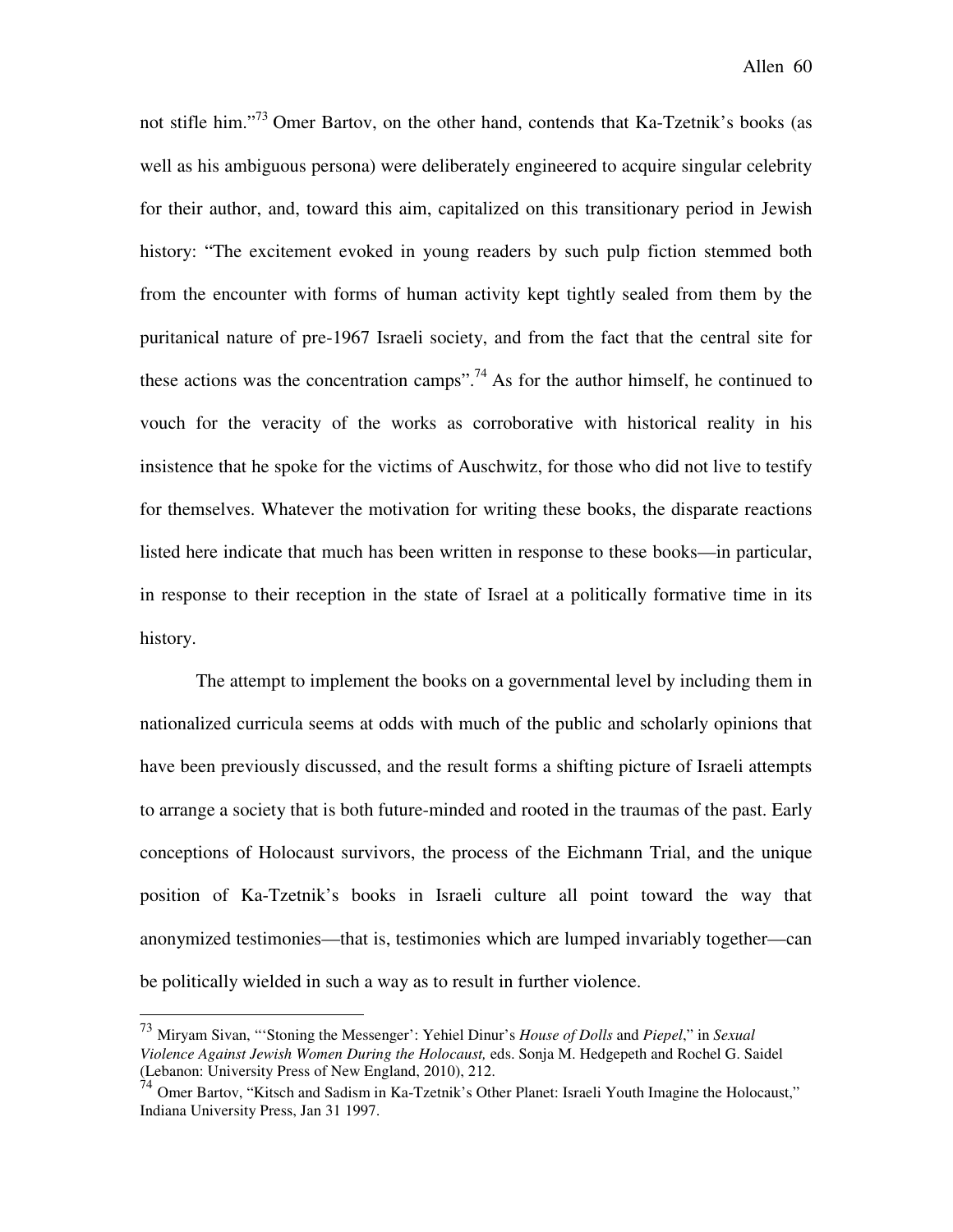The survivors who testified at the Eichmann Trial—deliberately selected though they may have been—constituted some of Israel's most concrete firsthand conceptions of the Holocaust. As has been previously discussed, De-Nur's books are largely understood to have broken the silence surrounding the issue in 1946, with both internal (on the part of the author) and external (on the part of the nation) implications. By spurring public conversation about the Holocaust, the books left an indelible impression on the minds of young Israelis at a politically and socially formative time for the state of Israel. Thus, the Ministry of Education's initiative to teach Ka-Tzetnik's books in the 1990s can be understood as an intergenerational transmission of Holocaust narratives that, given the institutional context, seem to be mobilized toward maintaining a consistent understanding of the books—and, thereby, the events they represent—through time, in pursuit of social hegemony. Glasner-Heled understands the initiative this way:

Some Israelis who grew up in the 1950s may expect [Ka-Tzetnik] to play a similar role in the life of the younger generation, a generation that knows too much and whose attitude towards the Holocaust is rational and increasingly processed, becoming distanced from the original experience. (Glasner-Heled 120)

By this line of thinking, Ka-Tzetnik's books seem to have been reinstated in public understanding for the very reason that they are explicit, haunting, and appropriately brutal in their descriptions of the Lager. In trusting that the next generation will react as strongly as the previous generation did to the version of historical reality presented in *Salamandra* and *House of Dolls*, the Ministry apparently believed that the books would shock into action "a society that seems to be rather 'accustomed' to the Holocaust today."<sup>75</sup> The goal seems to entail the promotion of Zionism: that is, to teach Ka-Tzetnik's books in order to

<sup>75</sup> Galia Glasner-Heled, "Reader, Writer, and Holocaust Literature: The Case of Ka Tzetnik," *Israel Studies*  12 num. 3 (Fall 2007): 121.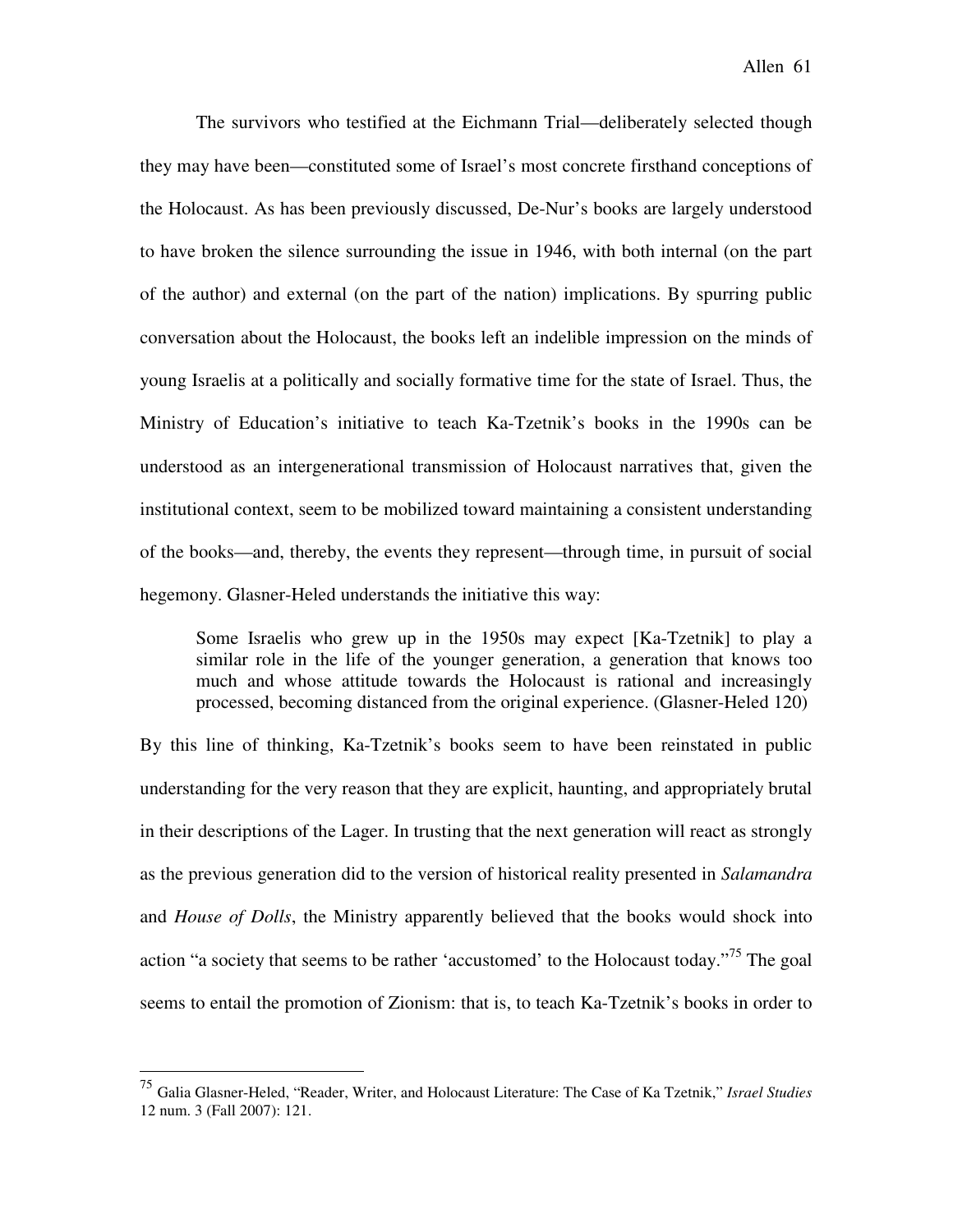intensify the youth's reactions to the Holocaust, so as to reinforce its intended lessons of protection, reactiveness, heroism, and anti-victimhood.

As has been well established, Ka-Tzetnik's books are not exactly congruous with historical reality as we now know it. Modern students, the Israeli students to whom his books would be distributed in school, now have a wealth of information with which to attempt to conceptualize the horrors of the Holocaust; such resources are antithetical to those available to the first generation of children following the survivors. Another one of Glasner-Heled's interviewees said, "You can't compare their knowledge of the Holocaust to what I knew about the Holocaust, can you?"<sup>76</sup> Some argue that the equation of the world represented in the sextet *Salamandra: The Chronicle of a Jewish Family in the Twentieth Century* with historical reality had serious consequences for the already tenuous social position of survivors in Israel. Dramatizing the extremity of the Lager experience and the perceived immorality with which some people managed to survive while most did not—further destabilized the social position of many survivors who were already marginalized from the people of the Yishuv by national, linguistic, and cultural boundaries. These social prejudices were coincident with the aggrandizement of the anonymous dead, wherein the approximated six million victims were legally granted Israeli citizenship en masse.<sup>77</sup> This symbolic gesture made toward the dead, running counter to the non-assimilation with which the living were greeted, further presents the notion of depersonalization as a tool by which the events of the past are emplotted in national narratives. Successive generations in Israel now, clearly, have much more information and testimonial material by which to attempt to understand the period of the

 $^{76}$  Ibid., 119.

<sup>77</sup> Idith Zertal. *Israel's Holocaust and the Politics of Nationhood* (Cambridge, MA: Cambridge University Press, 2005), 3.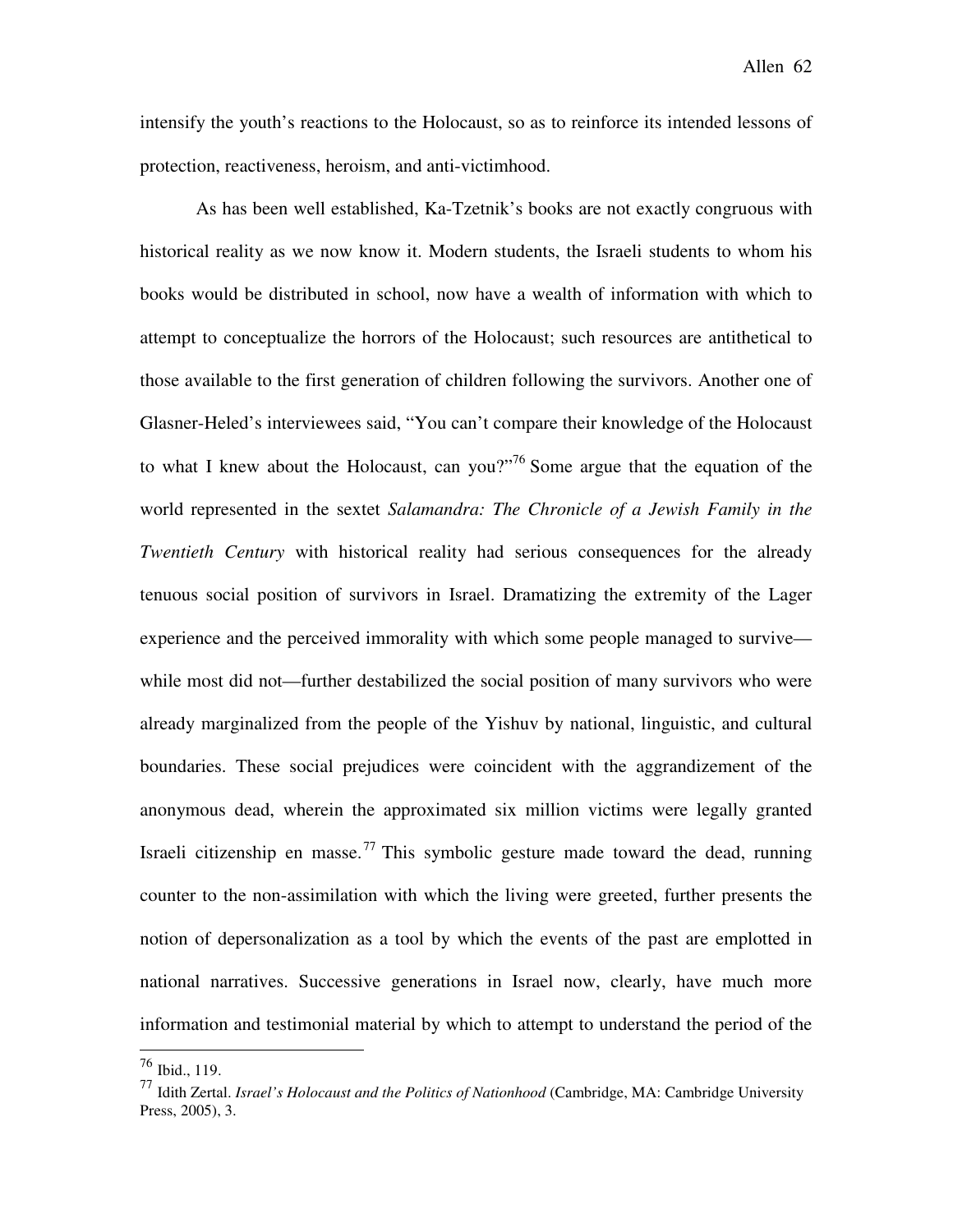*Sho'ah* for themselves, but the Ministry's decision to circulate the books in official curricula constitutes an effort to repeat the ignorance of the past in favor of emotional reactionism.

Among the goals of financial and defensive security, another was the promotion of the social bond among Israeli citizens in opposition to their enemies. Zertal further argues that many laws established in the 1950s and early '60s—such as the Nazi and Nazi Collaborators (Punishment) Law (1950) and the Holocaust and Heroism Remembrance Law (1953), among others—were designed "to fuse the mass of immigrants from more than a hundred countries into a national collective, driving a common memory and sharing a single vision of the present and future.<sup> $78$ </sup> This is certainly no small project, and the scope and emotional gravity of the Holocaust was well suited to the elicitation of social bonds between survivors, Zionists, and Sabras alike—a level of coherence that, significantly, could be legally and governmentally directed. Zertal posits that the aim here was to condition the population into militaristic obedience and loyalty—essentially, to prepare young Israelis for the glory of self-sacrifice.<sup>79</sup>

This agenda was explicitly realized in a 1994 reissue of *House of Dolls,* a special edition sponsored by the Israeli Ministry of Education. This special edition volume included an addendum written "by Yitsak Sadeh (commander of the pre-state defense organization, the Haganah) published originally in  $1946$ ."  $80$  Sadeh's essay was accompanied by what was purported to be "'an authentic photograph of Paela, heroine of

 $78$  Ibid., 85.

<sup>79</sup> Ibid., 24.

<sup>80</sup> Omer Bartov, "Kitsch and Sadism in Ka-Tzetnik's Other Planet: Israeli Youth Imagine the Holocaust," Indiana University Press, Jan 31 1997, para. 23.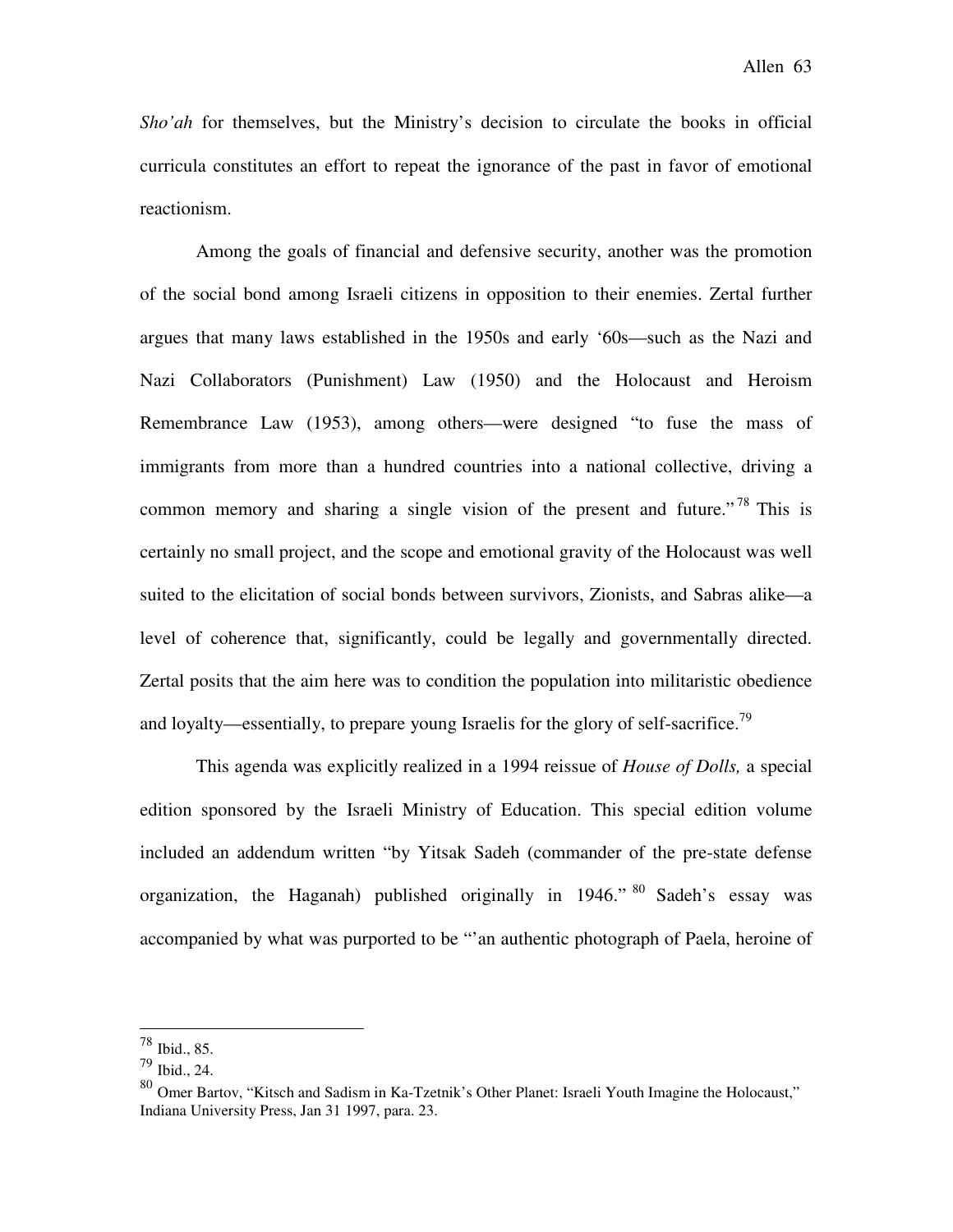the book *Bet ha-bubot'* portraying a woman whose bare chest carries the tattoo: FELD-

HURE."<sup>81</sup> Bartov provides an excerpt of Sadeh's essay:

Night. On the wet sand my sister stands before me: filthy, her clothes in disarray, her hair disheveled, barefoot, her head bowed – she stands and weeps.

I know: Her flesh is stamped with the tattoo: "for officers only."

And my sister weeps and says:

Comrade, why am I here? Why was I brought here? Am I worthy of the young and healthy lads who risk their lives for me? No, I have no place in the world. I should not go on living.

I hug my sister… and say to her: You have a place in the world, my sister, a special and unique place. Here, in this our land you should live, my sister. Here we will give you our love You are dark and beautiful, my sister. You are dark, for the suffering has scorched you, but you are beautiful, as beautiful to me as beauty itself, as sanctified to me as sanctity itself…

I know: The villains have tortured her and made her barren…

I say to her:… We love you my sister; you carry all the glow of motherhood within you, all the beauty of womanhood is in you. To you our love is given, you will be a sister to us, you will be bride to us, you will be a mother to  $us...$ 

For these sisters of mine – I am strong. For these sisters of mine – I am brave. For these sisters of mine – I will also be cruel. For you  $[I \text{ will do}]$  anything – anything.

Bartov interprets this haunting letter as simultaneously indicative of the time in which it

was written—recalling that, in 1946, survivors began to immigrate illegally into Palestine

with the help of Aliyah Beth—and the future-minded justifications for Zionism in the

Middle East:

…they [the survivors] were accepted by those who wished to see themselves as their saviors, accepted not only (or even primarily) as individuals but as the irrefutable legitimization of the struggle… to fight one's enemies as if they were the Nazis, to fear defeat as if it could only spell another Auschwitz… For weakness was the chief characteristic of those very same Jews whose genocide had made survival into the highest moral imperative and any action ensuring it not only permissible but noble. (Bartov para. 31)

<u>.</u>

 $81$  Ibid.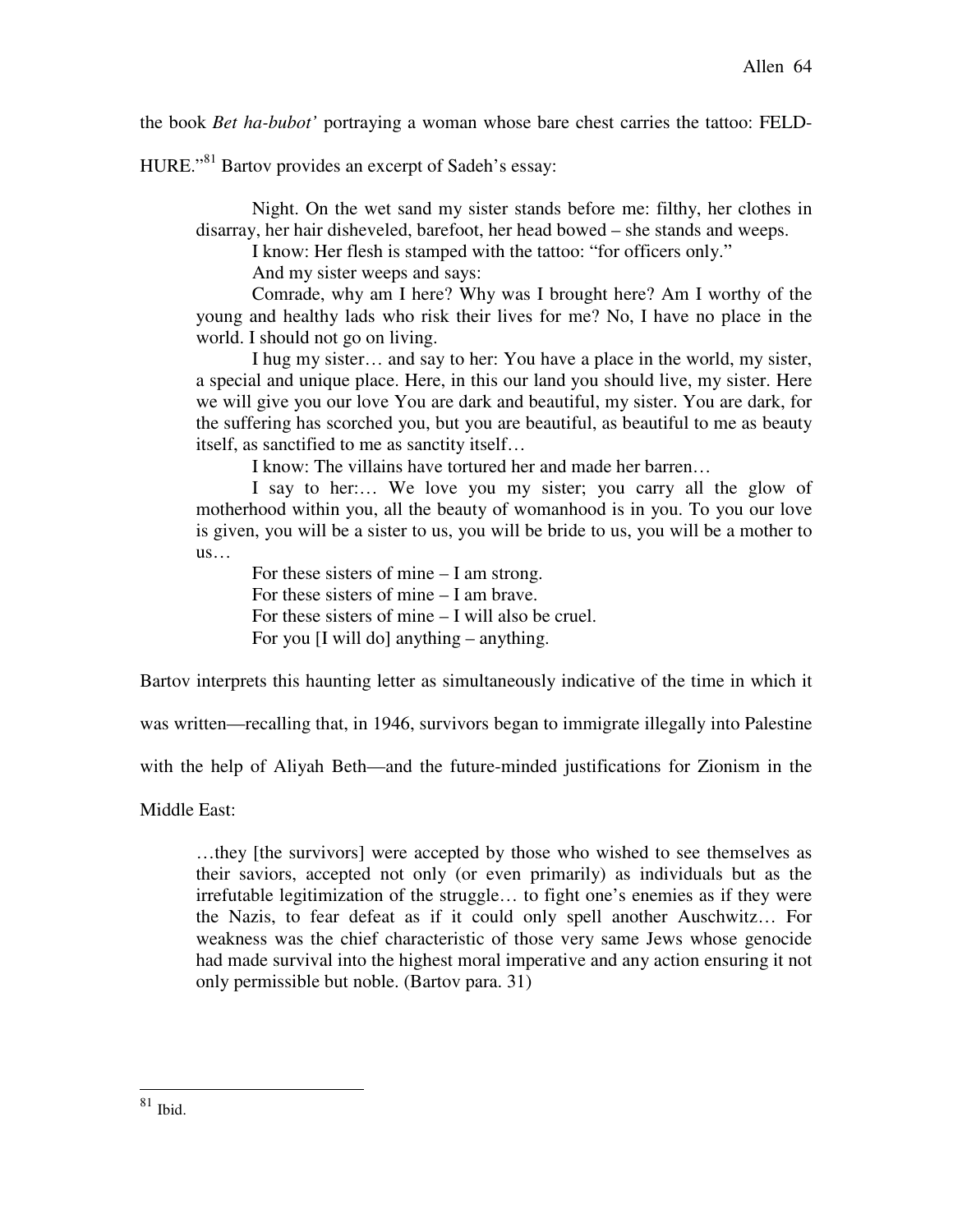To begin, a Hebrew reissue of *House of Dolls* that included an alleged photograph of its indisposed heroine denotes the desire to immediately authenticate the contents of the narrative as historically accurate. This would deepen inevitably the impact of the books, further proving to soldiers and citizens alike what is at stake in defending the Homeland—all the while, significantly maintaining the binary between Diasporic and Israeli Jewry, with the latter cast as hero and savior. In supplying the extremes of the *Sho'ah*, as embodied by the violated female form and reproductive abilities, the Ministry of Education seems to endorse the notion that cruelty against one's enemy is "moral" and, further, "noble." It is also significant that this letter was written by a prominent leader of the Hagadah, an early defensive group known for its brutality, in that these words obliquely identify the enemy straight from the defensive lines; even in 1946, without Ben-Gurion's sanction, one sees the equation of Arabs and Nazis as a justification for extreme military measures.

The theme of depersonalization is well articulated in Ka-Tzetnik's personal history, as has been discussed, but the question of the author's personal identity and acclimation to Israeli society has not yet been fully explored. Even after emerging as Yehiel De-Nur, the author continued to publish pseudonymously until his death. This seemed to further degrade the image of the survivor, in the way that he came to symbolize the kind of survivor who was unable to leave their traumas in the past. Dan Michman, chief historian at Yad Vashem,  $82$  expressed his opinion that "in some way Ka-Tzetnik symbolizes the unwillingness to leave it behind and move forward. He represents

 $82$  Yad Vashem is Israel's official monument to the victims of the Holocaust, erected in 1953 through the Yad Vashem Law passed by the Knesset (Israeli Parliament).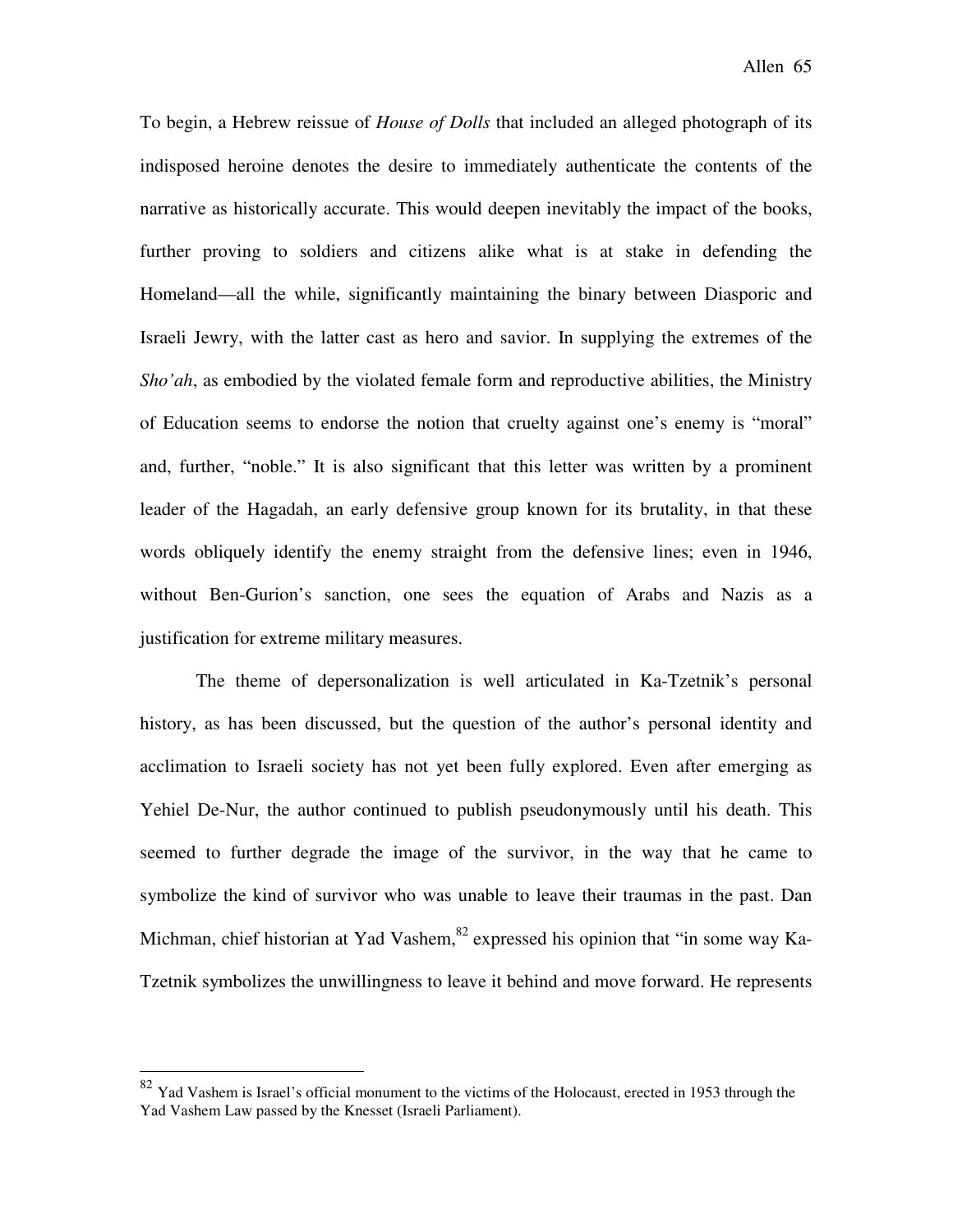the desire to remain... in that terrible event. To drag it on.<sup>383</sup> One possible implication of casting De-Nur, and other survivors, as irreparably mired in the past, is that their presence is not conducive to the developing Zionist future. Here, the tension between the traumatic, victimized past and the heroic, armed future is keenly felt.

By including Ka-Tzetnik's books in public schools and reissuing them with new paratextual frameworks, the books were appropriated by the Israeli government in order to emplot the traumas of the past on the national level toward the aim of social coherence and national security. It is only by the further desubjectification of the witness that largescale emplotments such as these are possible, justifying cycles of violence that begin with the lauding of the collective dead and result in the sacrificial aggrandizement of dying for one's country. In particular, the implementation of the female body—as both as a literal and symbolic representation of the nation's constitutive unit, the home and family toward this aim constitutes further violence against survivors and De-Nur himself by denying the possibility of their individual testimonies. This is against De-Nur's own project as, despite what his pseudonym might suggest, Ka-Tzetnik was very much in favor of spreading individual testimonies. The author saw himself as a conduit for a myriad of deceased voices, not as a single channel for the master narrative of Auschwitz. In this way, the modern reader's earnest attempt to read survivor testimonies for what they are, and to acknowledge the traumas of the past, stands against this kind of historiographic emplotment.

<sup>83</sup> Galia Glasner-Heled, "Reader, Writer, and Holocaust Literature: The Case of Ka Tzetnik," *Israel Studies*  12 num. 3 (Fall 2007): 123.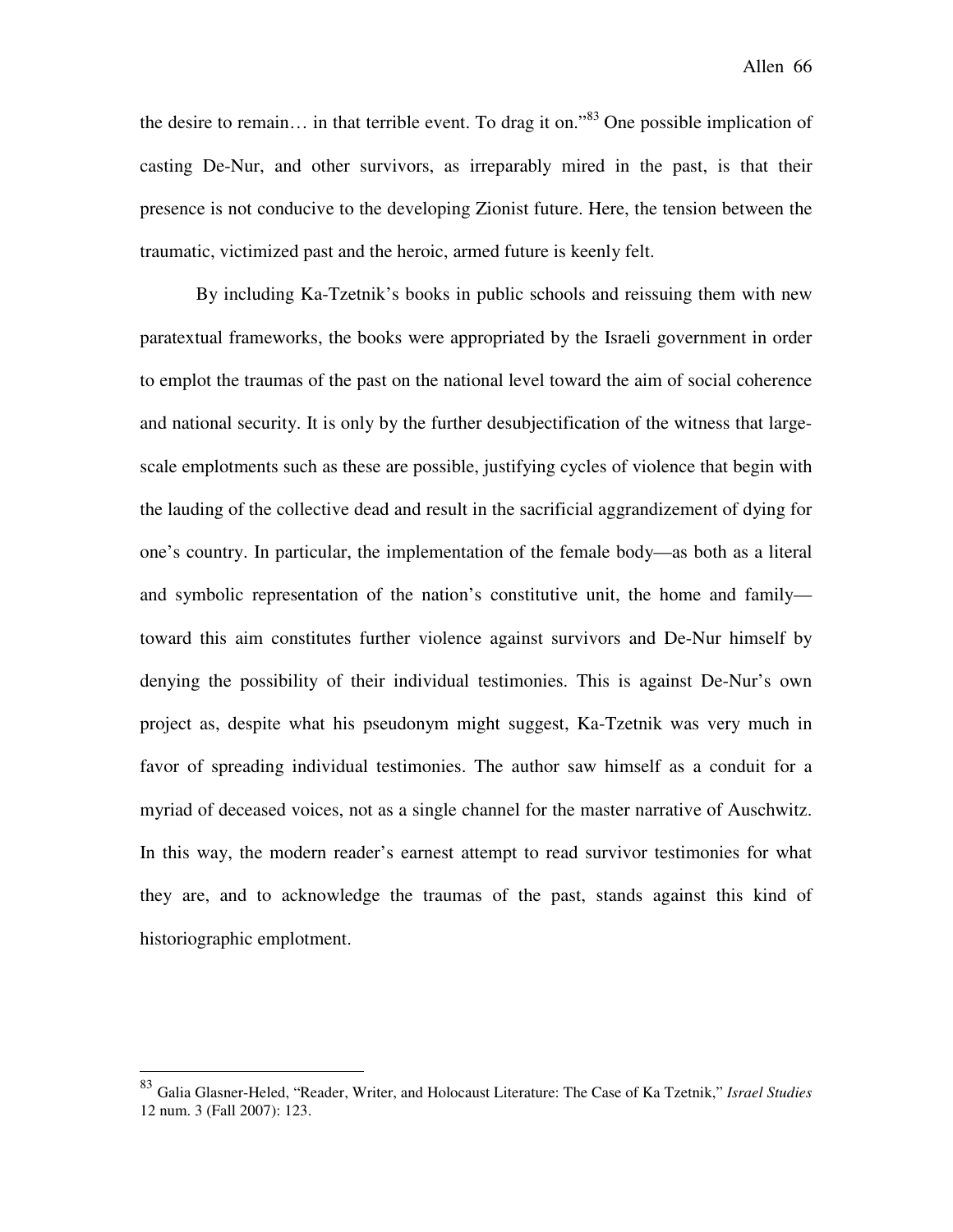## IV. The Figure of the Mussulman and the Problem of Naming

 Building upon the themes of trauma, depersonalization and testimony that have been established thus far, the final chapter of this essay will analyze the process by which De-Nur was finally able to reclaim his identity after it was taken from him in Auschwitz. This process hinges on the author's ability, over thirty years after the liberation of the camps, to relinquish his concept of the "planet Auschwitz" and to integrate his past into his understanding of life on earth. Parallel to this movement, De-Nur was finally able to integrate his traumatic experiences into his present-tense self; he was finally able to publicly answer when someone used the name "De-Nur." In order to achieve this, the author made further use of the imagination in the process of writing and testimony, as the last two books of the series illustrate.

 The first half of the *Salamandra* sextet focuses on the conditions and consequences of desubjectification in the camps and, in the second half, De-Nur focuses his attention on metaphysical interpretations of the Holocaust and a further investigation of his own identity. These questions come to the fore because De-Nur survived the state of the Mussulman—a condition that most did not survive—and resulted in his ability to tell the tale that went largely unspoken. This ability to testify—a sacred responsibility, as De-Nur describes it at length—is rooted in his survivor guilt, another probable cause of his inability to write in the first person under his own name. This distancing mechanism not only allowed him to process his own experiences and to convey what he believed to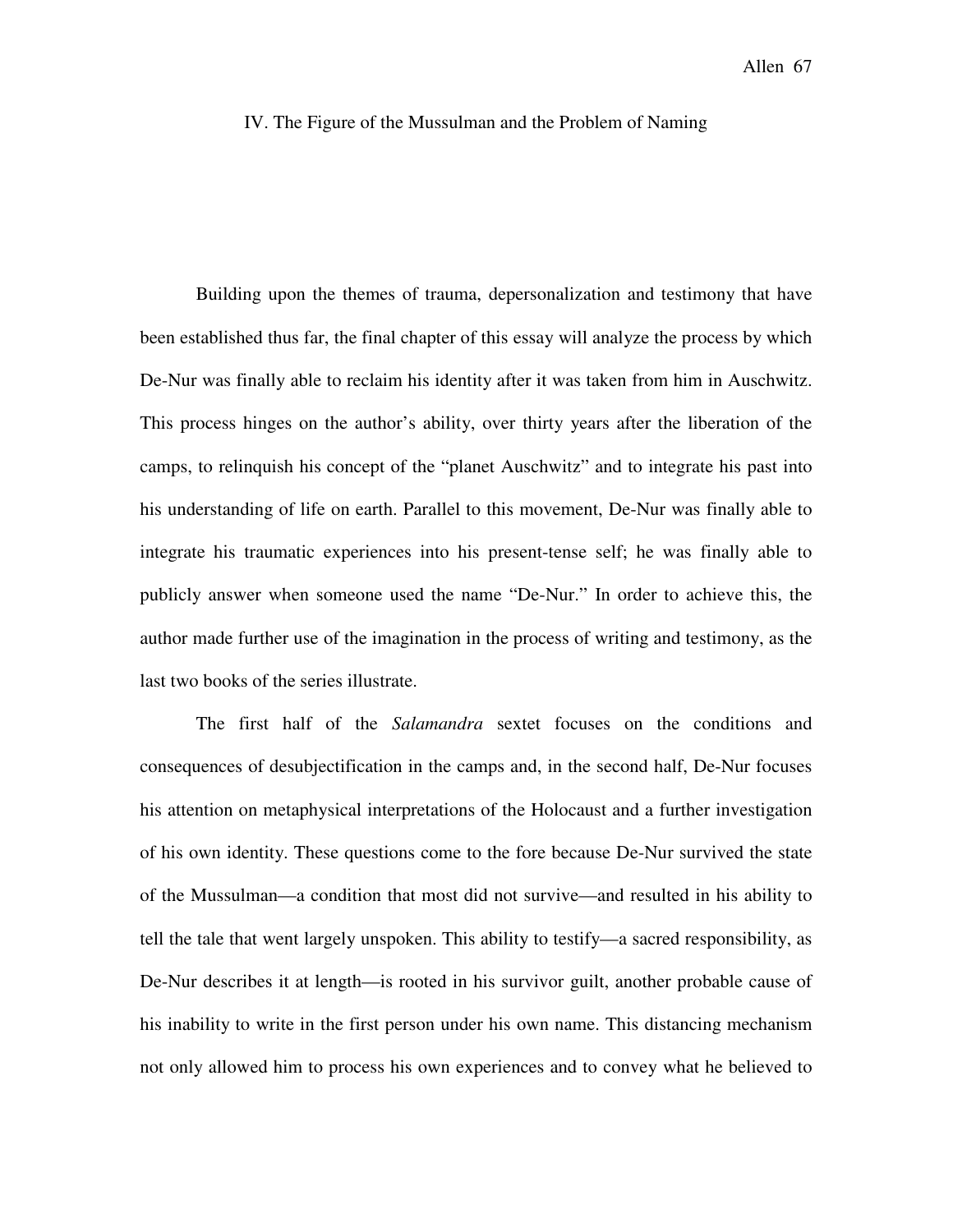have been the experiences of his siblings, but also to write under the KZ pseudonym that entailed the probability of destruction. As the final book of the series, *Shivitti: A Vision*, explores in detail, the author was not able to fully inhabit his own subjectivity until he underwent LSD therapy in 1978—that is, until he deliberately submerged himself in the chemically induced visions of his own imagination.

 In order to understand how significant De-Nur's survival is in the face of the Holocaust, it is useful to establish a basic understanding of the physical and philosophic conditions of the Mussulman. In the hierarchy of the Lager, the Mussulmen constitute the bottommost wrung, as they are emaciated, too weak to work, often among the *Häftlinge*  who have spent the duration incarcerated, and, due to malnutrition and the length of time they have spent there, have lost the will (or the physical ability) to wait in line for the thin soup, get out of bed for the *Selektions*, or engage in a conversation—much less, often, remember their own names. These are the extreme victims of the dehumanization effected by the Nazis, and so too are they the furthest from the vitality of their preincarceration selves.

Because they were no longer viable sources of production for the Reich, the Mussulmen were rooted out in *Selektions* for the crematoria, and so, coupled with their weakened condition, the survival of this state was incredibly rare. As Giorgio Agamben has observed, "The untestifiable, that to which no one has borne witness, has a name. In the jargon of the camp, it is der *Muselman*, literally 'the Muslim.'"<sup>84</sup> The lowest of the camps, this group received their name because they appeared to have completely evacuated themselves—to be animate, but not cognitively present—and this was

<sup>84</sup> Spellings of this term vary widely. Giorgio Agamben, *Remnants of Auschwitz* (New York: Zone Books, 1999), 41.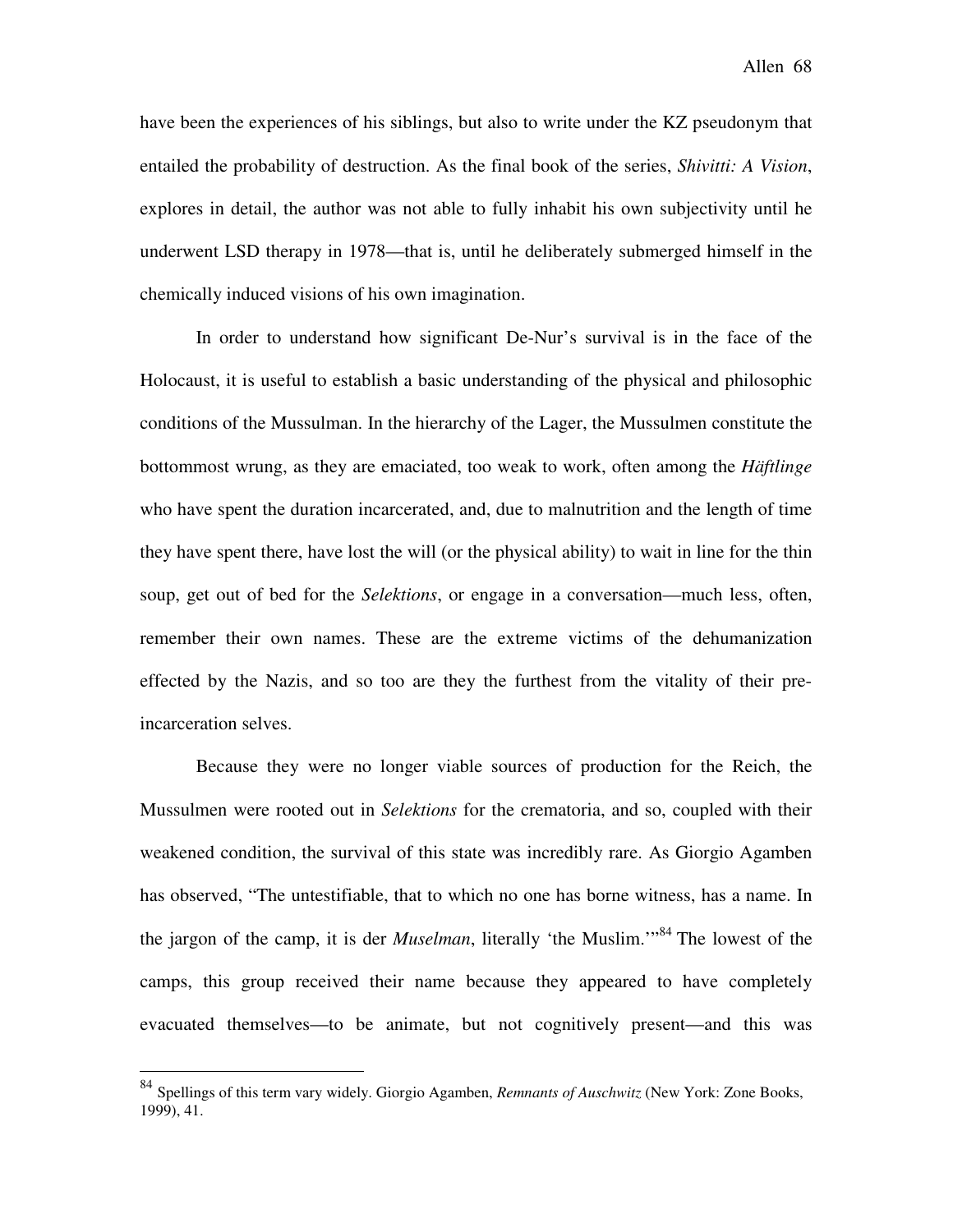compared to a Muslim's expression while in prayer. The term for the malnourished in Auschwitz seems inherently rooted in the racism of the camps and, sadly, the application of this term to individuals entailed their dismissal by both the *Häftlinge* and the SS. Because everyone was struggling to survive, the other inmates saw the Mussulman as someone with whom they could not longer work; the prisoners who "collaborated" saw them as easy targets against which to aggrandize themselves in the eyes of the SS; and the SS, finally, saw them as disposable and disgusting.<sup>85</sup> These people were seen as having given up entirely, despite the largely physical reasons for their status, and so everyone gave up on them.

 The extreme figure of the Mussulman, exhibited in many photographs and footage taken during the liberation, may be part of the reason why survivors were received with such incredulity in Israel and why so many of their testimonies were repressed. The very fact of survival in contrast with the death of so many people was often interpreted as an act of collusion with the enemy, implying that these people must have done something wrong in order to survive.<sup>86</sup> This supposition is represented in the dichotomy between the functionaries, people in the camps who held positions that did not involve manual labor and often received higher food rations, and the rest of the inmates who did not receive these benefits and, consequently, were less likely to survive.<sup>87</sup> Primo Levi, in his last book, titled these two extremes *The Drowned and the Saved,* implying that those who died were the true witnesses of Auschwitz because they experienced it at its worst without going to the often culpable lengths that others did in order to survive. Agamben

<u>.</u>

 $85$  Ibid., 43.

<sup>86</sup> Galia Glasner-Heled, "Reader, Writer, and Holocaust Literature: The Case of Ka Tzetnik," *Israel Studies*  12 num. 3 (Fall 2007): 125.

<sup>87</sup> Milner, Iris. "The 'Gray Zone' Revisited: The Concentrationary Universe in Ka. Tzetnik's Literary Testimony," *Jewish Social Studies: History, Culture, and Society* n.s. 14 no. 2 (Winter 2008), 113.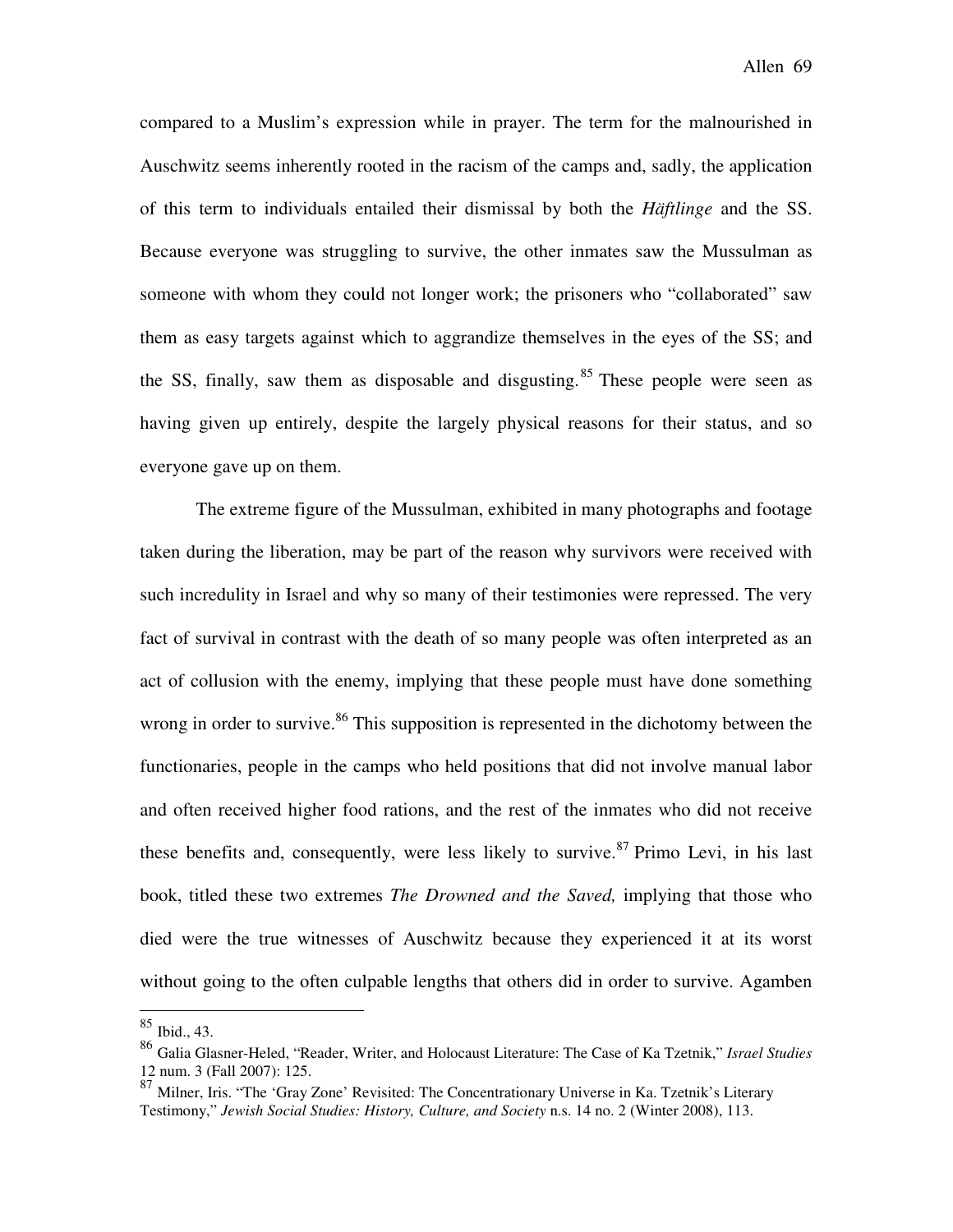captures this specific angle of survivor's guilt: "This is the specific aporia of Auschwitz: it is the site in which it is not decent to remain decent, in which those who believed themselves to preserve their dignity and self-respect experience shame with respect to those who did not." <sup>88</sup> While, in the Lager, the Mussulmen were seen as having given up the will to live, those who exercised that will later felt the Mussulmen had actually responded appropriately to the ethical situation in Auschwitz—taking, for example, that if eating meant that someone else did not, then the ethical decision would be not to eat. But the human survival instincts, combined with the strength of the narrative impulse, are simply not programmed that way, and it is likely that the Mussulmen who appeared so placid may have done so due to physical and psychological depletion rather than moral superiority.

The many shades of Jewish complicity during this period are the subject of another essay entirely, but suffice it to say that degrees range loosely from the *Judenrät*  (Jewish council members representing the ghettos and involved in selecting Jews for deportation during *Aktions*), the *Kapos* (people forced to oversee labor projects), other functionaries (such as cooks or office workers), and the *Sonderkommando* (teams almost entirely comprised of Jews, who were forced to aid in the disposal of corpses from the gas chambers)<sup>89</sup>. It seems clear from this (admittedly reductive) list that those mentioned above are largely acting within the boundaries of the enclosed Nazi system; it is difficult to judge who is better and who is worse when everyone is dehumanized by their environment. Iris Milner has argued in favor of Ka-Tzetnik's books as a more humanistic representation of the hierarchical system of the Lager: "Contrary to the assertion that the

<sup>88</sup> Giorgio Agamben, *Remnants of Auschwitz* (New York: Zone Books, 1999), 60.

<sup>89</sup> For a harrowing and moving portrait of the *Sonderkommando*, read Taduesz Borowski's "This Way for the Gas, Ladies and Gentlemen."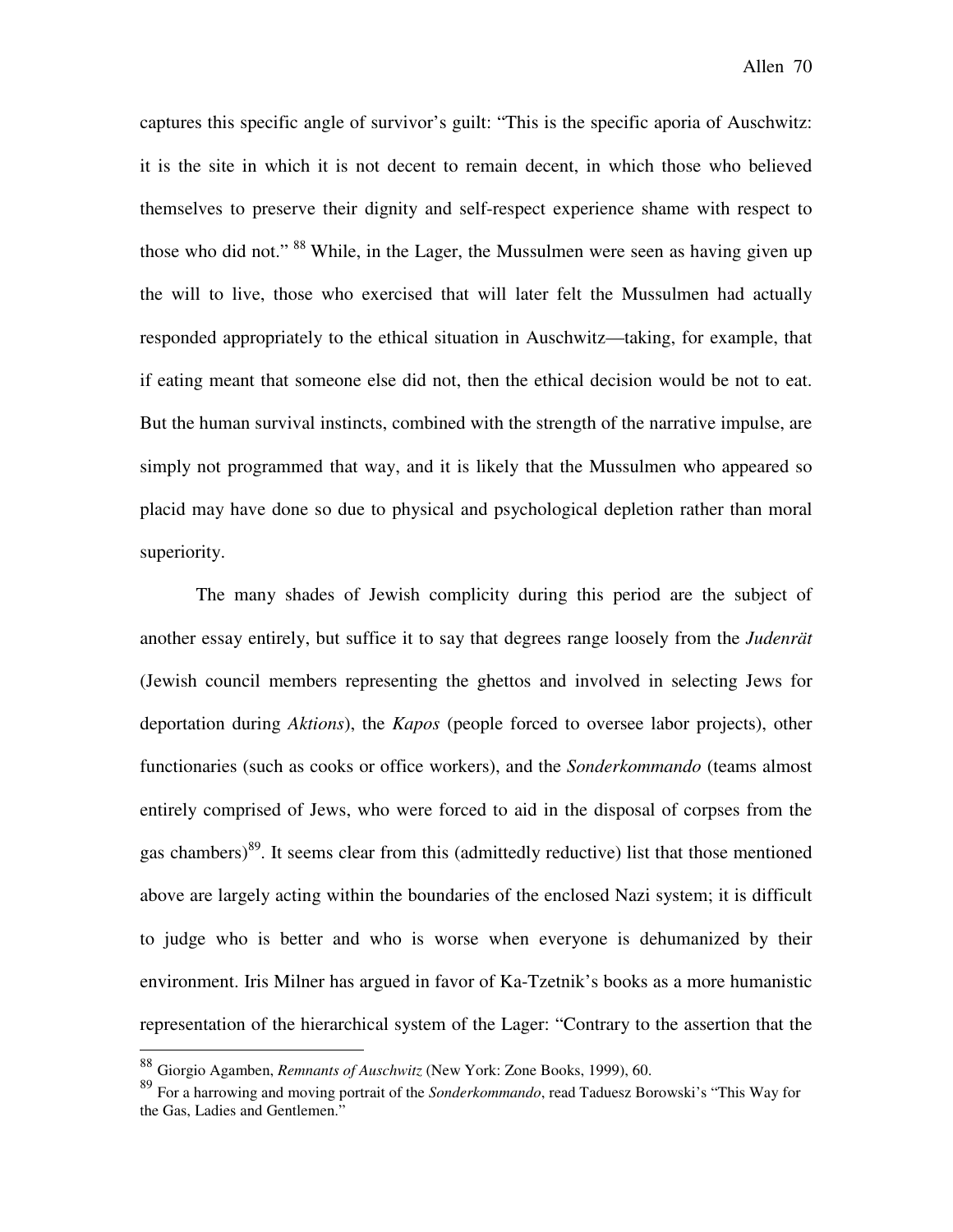novels tend to exaggerate the dichotomy between functionaries and simple inmates… the works in fact cancel the difference between them and regard these options as two poles of an unbroken spectrum of dehumanization." <sup>90</sup> The compassion with which De-Nur rendered this spectrum of human adaptions to atrocity may be due to the fact that he viewed it from the bottom up, as he himself survived the state of the Mussulman by hiding in an coal bin in the back of a van bound for the crematorium. $^{91}$ 

 De-Nur's status as a survivor is defined by his escape from the crematoria, as his name exemplifies. Yehiel De-Nur was born Yehiel Feiner in Poland in 1917, and chose the name De-Nur for himself after making his *Aliyah* to Israel.<sup>92</sup> The name, De-Nur, means "From the Fire" in Hebrew, standing as a direct reference to the crematoria and to the etymology of the word "holocaust" as well. The word comes from the Latin meaning for "burned offering," rendering it a very problematic signifier for the events of this period. In describing his rejection of the word "holocaust" as a viable signifier for the period, Agamben invokes both its religious and historical nature: "Not only does the term imply an unacceptable equation between crematoria and altars; it also continues a semantic heredity that is from its inception anti-Semitic This is why we will never make use of this term."<sup>93</sup> In Israel, this period is referred to as the *Sho'ah*, "the Catastrophe," a term that excludes the religious implications. Some have even taken issue with this terminology, claiming that "'I do not like the word 'shoah'; Shoah is a sudden event,

 $90$  Milner, Iris. "The 'Gray Zone' Revisited: The Concentrationary Universe in Ka. Tzetnik's Literary Testimony," *Jewish Social Studies: History, Culture, and Society* n.s. 14 no. 2 (Winter 2008), 116.

<sup>91</sup> Ka-Tzetnik 135633. *Shivitti: A Vision* (New York: Harper & Row, 1987), 42*.*

<sup>&</sup>lt;sup>92</sup> Omer Bartov, "Kitsch and Sadism in Ka-Tzetnik's Other Planet: Israeli Youth Imagine the Holocaust," Indiana University Press, Jan 31 1997, para. 1.

<sup>93</sup> Spellings of this term vary widely. Giorgio Agamben, *Remnants of Auschwitz* (New York: Zone Books, 1999), 31.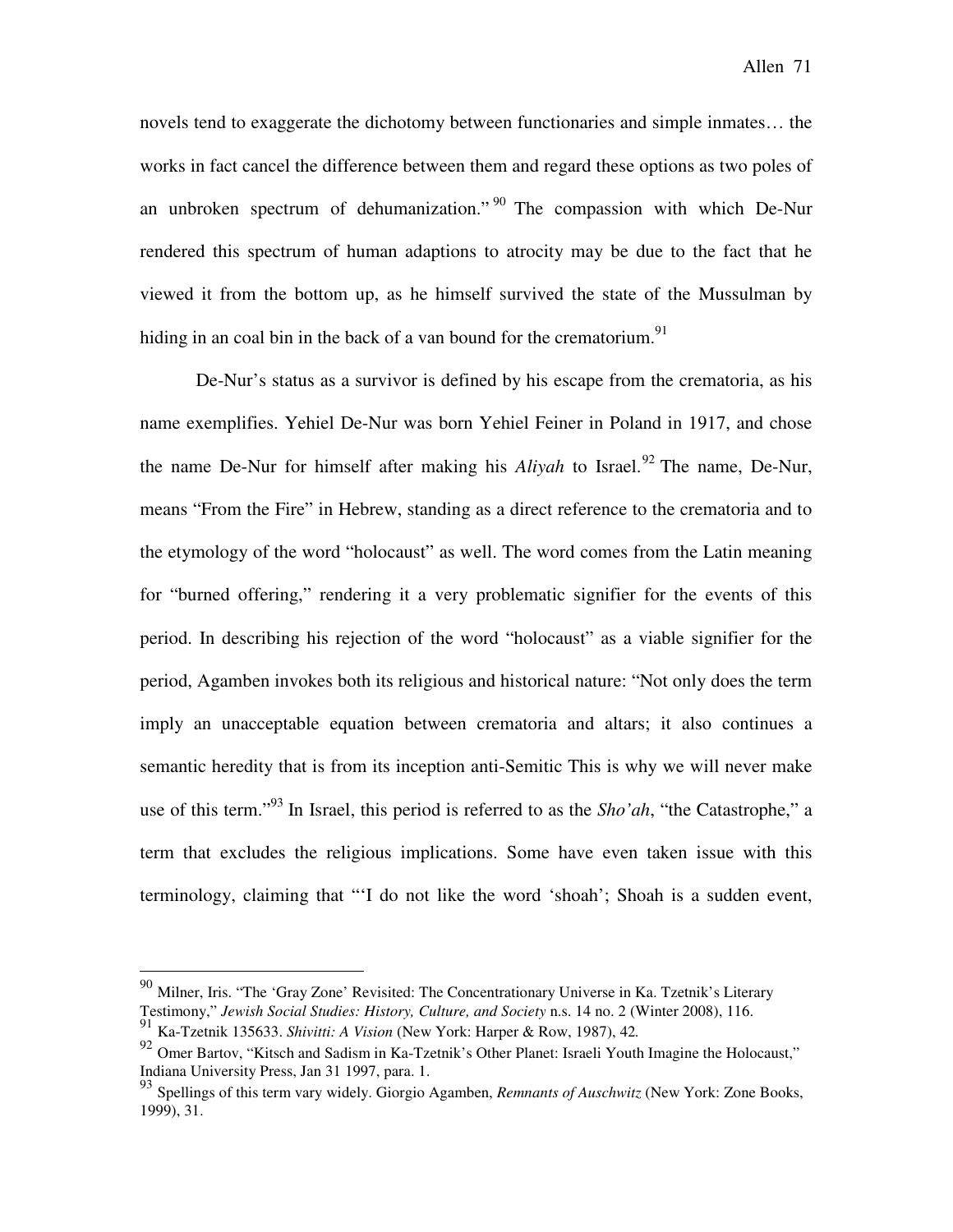whereas what happened had its own preambles."<sup>94</sup> By this line of thinking, attributed to the Israeli writer Ahron Appelfeld, even the word *Sho'ah* is an inappropriate signifier as it suggests that the large-scale extermination efforts of an entire people was an isoable event in history; whereas European Anti-Semitism had been "fermenting" for a long time and, indeed, this event would not have been possible without it.<sup>95</sup> As Peter Haidu rightly points out, "The naming of an event bears with it implications of various kinds: narratological, theological, historical, political, rhetorical, and philosophical." <sup>96</sup> Understanding it this way, the words that one uses to describe the time period between 1939 and 1945 conveys much about one's perspective on the issue, and the cultural framework within which these understandings operate.<sup>97</sup>

Upon his arrival in Israel, De-Nur chose to live under a name that implied the conditions of his survival at the same time that he wrote under a pseudonym that indicated his depersonalization in the Lager. As has been shown, the intricacies of the relationship between these two identities manifest in his writing. Questions of the ability of the imagination to refute or reclaim the past, in connection with depersonalization and identity, crystallize in *Shivitti: A Vision.* Published in Hebrew in 1987, the final book of the *Salamandra* sextet describes De-Nur's experiences in LSD therapy, a program that was designed specifically to treat the victims of the camps by the Dutch professor Jan

<sup>&</sup>lt;sup>94</sup> Yael Feldman, "Whose Story Is It, Anyway? Ideology and Psychology in the Representation of the Shoah in Israeli Literature," in *Probing the Limits of Representation: Nazism and the Final Solution*, ed. Saul Friedlander (Cambridge: Harvard University Press, 1992), 232.

<sup>95</sup> Ibid.

<sup>96</sup> Peter Haidu, "The Dialectics of Unspeakability," in *Probing the Limits of Representation: Nazism and the Final Solution*, ed. Saul Friedlander (Cambridge: Harvard University Press, 1992), 279.

 $^{97}$  If I may depart briefly into the first person, I'd like to say that I chose to use the word "Holocaust" in the construction of this essay because it is so commonly used in America. I debated about this at length, and ultimately decided that it was easier to be understood than to be politically correct. I want to stress that I mean no disrespect by this decision.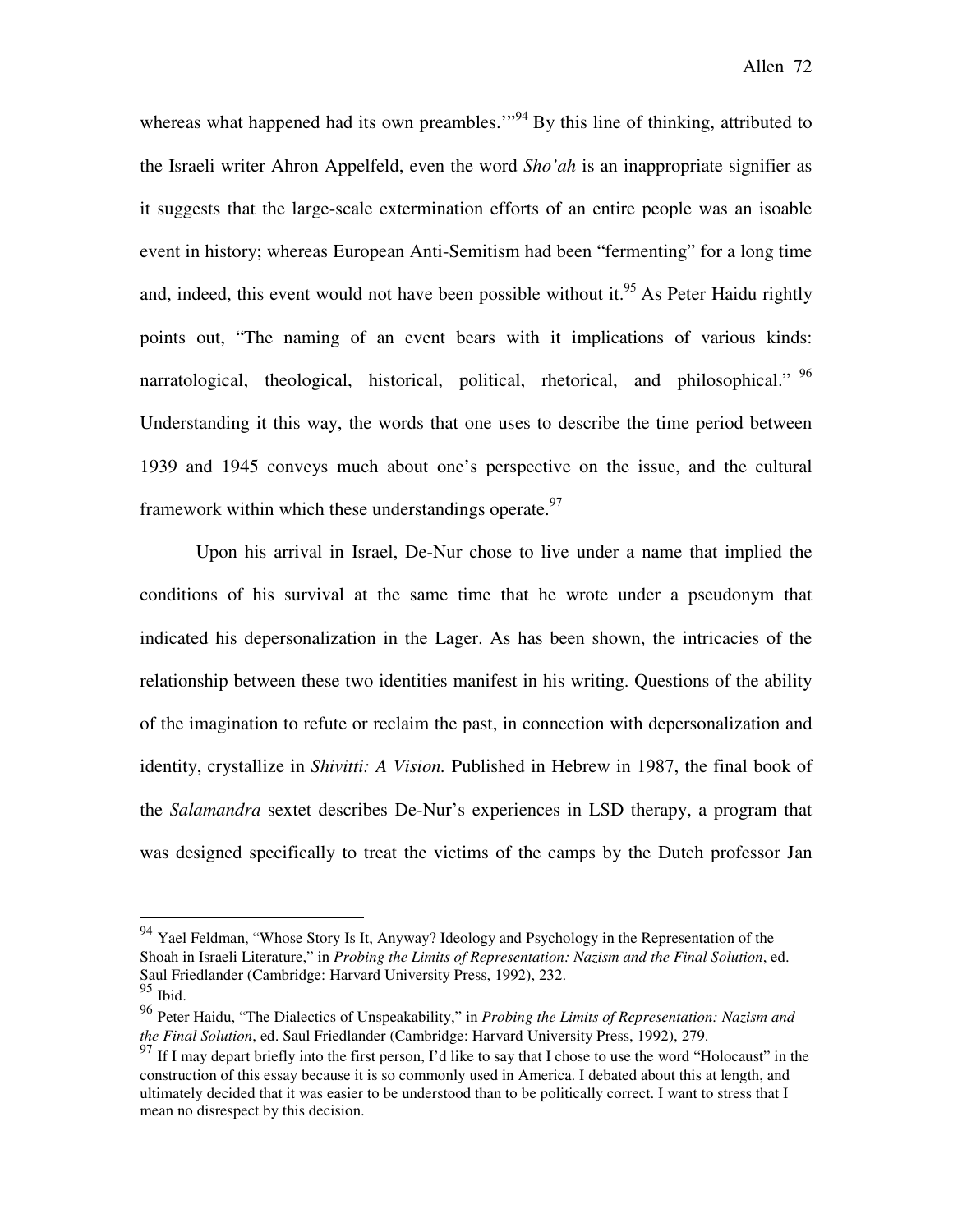Bastiaans. After having his subjects lie naked in a darkened room after an injection of LSD, Prof. Bastiaans asked questions that provoked memories of the Lager experience and recorded their responses on tape.



De-Nur, on the right, pictured with Prof. Bastiaans

With this basic premise, *Shivitti* contains two discursive levels: one, the transcribed audio recordings of De-Nur as he underwent LSD and verbalized his hallucinations; and, secondly, De-Nur's commentary on the experience and how he began to interpret it once he came down. Though De-Nur is paratextually named at the beginning of each section, with the heading "LSD treatment of Mr. De-Nur," and self-identifies in both his verbal and written responses, the book was still published under the name Ka-Tzetnik 135633.

 In *Shivitti*, the author witnesses mystical visions of Auschwitz, his experiences, and his deceased family, and considers these in relation to his identity. While describing his time in the coal bin in the back of the van to Prof. Bastiaans, De-Nur reenacts his plea to God:

I lift my eyes to the skies of Auschwitz and I see Nucleus on his throne, under his majestic mushroom dome. And the dome outgrows Auschwitz, his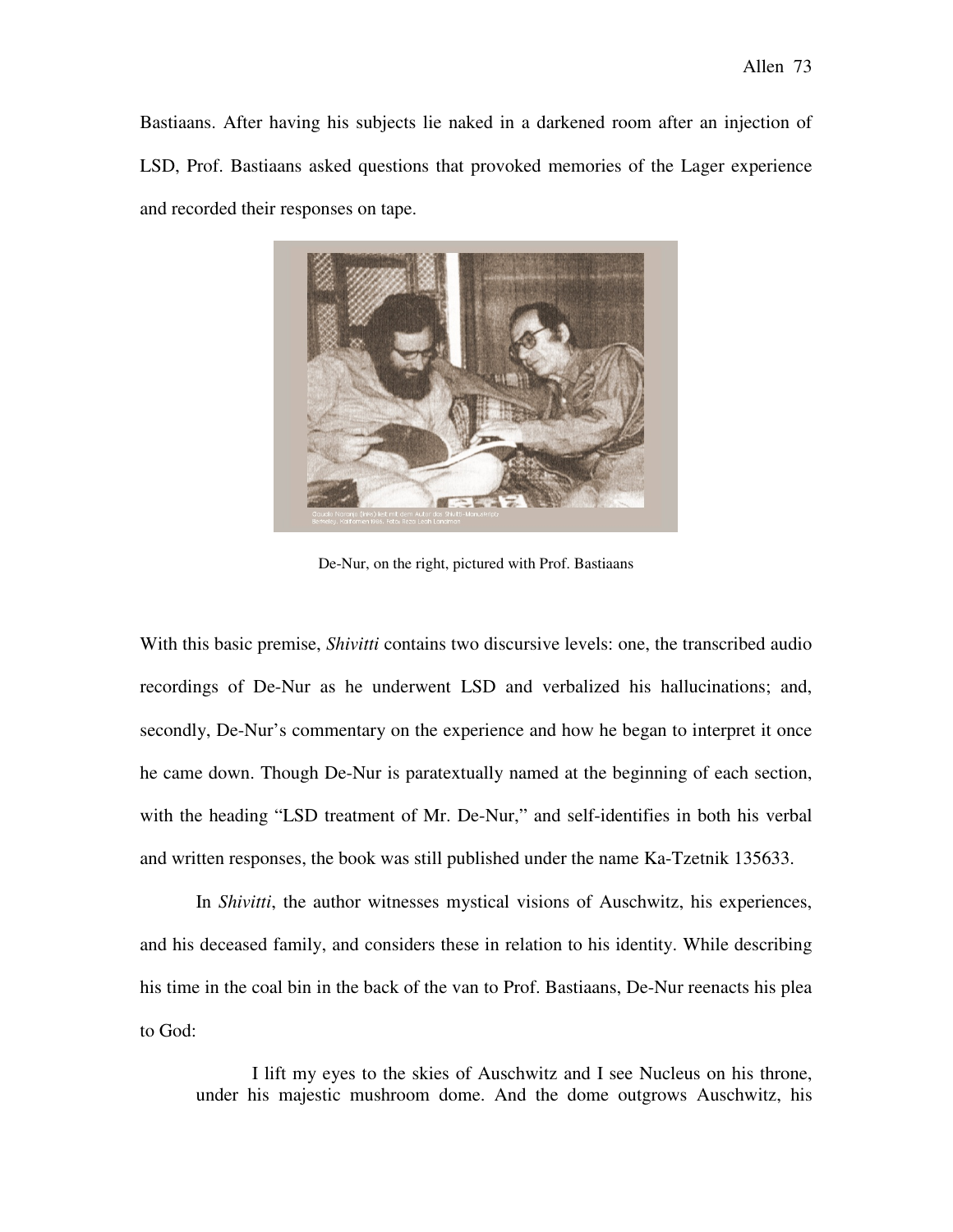birthplace, and is borne to the four directions of the celestial compass, till it has completely blotted out the sun and the firmament…

Oh, Lord, let me survive, Let me hold out… I took an oath, I made a vow to be their voice. Spare me, Lord, spare me! No one will be left alive. Oh, God, I'll be witness to your fulgent presence in the letters of your name! I'll be witness to your face in Auschwitz! Lord! Lord! (Ka-Tzetnik 41-2)

The Nucleus and mushroom cloud, among other symbols, occupy their own position in the unique arrangement of Ka-Tzetnik's personal mythos—one that cannot be fully explored here. In short, the "Nucleus" to which De-Nur refers is the god of Auschwitz, the singularity of evil that commanded the wills of men to harm each other and themselves. The Nucleus is the impetus of the "mushroom dome," the cloud of ashes that rise from the crematoria and darken the air. Seeing this, De-Nur recounts his promise to his Lord, the Hebrew God, that he will bear witness for all of those who could not do so for themselves; if survived, he would channel the voices of the dead into the world of the living so that they would never be forgotten. Given all of this background, De-Nur's choice to retain his KZ identity in favor of a personal name further indicates his intention to testify for the dead in the rejection of himself due to survivor's guilt. This rejection began when, after the liberation of Auschwitz, De-Nur returned to Poland and sought out the remaining copy of the only book he wrote before his incarceration, a book of poetry published under the name Yehiel Feiner, and burned it.<sup>98</sup>

 All of these aspects of De-Nur's identity and status as an author seem rooted in survivor's guilt, as has been discussed, and it is precisely this condition that Prof. Bastiaan's program was designed to treat. Throughout the first half of the book, De-Nur remains skeptical that the program will work and is more honest about his visions in his written analyses than in the transcriptions of his speech, by both his own and Prof.

-

<sup>&</sup>lt;sup>98</sup> Omer Bartov, "Kitsch and Sadism in Ka-Tzetnik's Other Planet: Israeli Youth Imagine the Holocaust," Indiana University Press, Jan 31 1997, para. 4.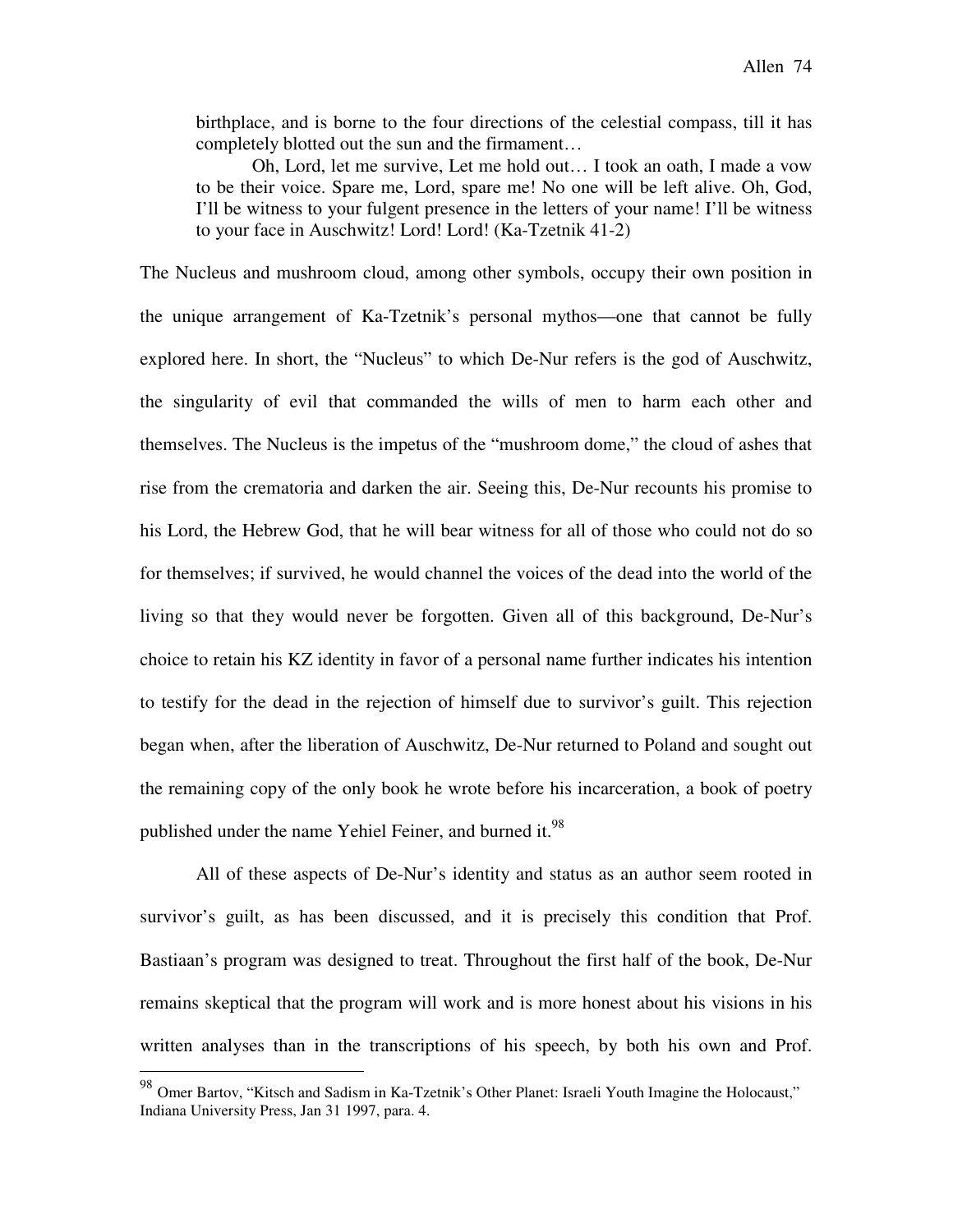Bastiaans accounts, but a pivotal realization in the middle of the book sheds new light on

the entire *Salamandra* series:

The number on top of this page of manuscript has just jumped out at me. I can't believe my eyes: I've filled dozens of folio pages with tiny letters without even realizing the newness of what I'm doing: I am writing in the first person! … All I've ever written is in essence a personal journal, a testimonial on paper of I, I, I: I who witnessed…I who experienced…I who lived through….I, I, I, till half through a piece, I suddenly had to transform *I* to *he*. I felt the split, the ordeal, the alienation of it, and worst of all—may God forgive me—I felt like the Writer of Literature. But still I knew unless I hid behind the third person, I wouldn't have been able to write at all. And lo and behold, here I am in the thick of the manuscript and totally unaware of how naturally I am allowing—from the first line onward—the connection with *I.* (Ka-Tzetnik 135633)

Here, De-Nur becomes consciously aware of the process that has been advancing since the beginning of the book: with the advent of LSD therapy, causing him to mentally confront his past in the form of mystic visions, the author has subconsciously merged his pre- and post-incarceration identities into a unified, writing whole. He is able to stand in his own testimony, his own name, and to deliver it undeterred by fear of judgment and exposed individuality against the collective to whom he felt that his life was owed.

 As he comes to terms with himself, so he also de-mystifies his experience in the Lager and reconciles the reality of Auschwitz as having occurred on the same planet as the one he now inhabits, a post-Holocaust world. There is a crucial turning point in De-Nur's visions, wherein he imagines one of the SS guards yawning in the morning over a vanload of corpses to be taken to the crematorium, and he understands that this man, the guard, is human too.<sup>99</sup> Under the influence of LSD, De-Nur finds the compassion and mobility of mind to see that this man is not yawning because is evil and without feeling, but because it is early in the morning and if De-Nur himself were in that situation, then he

<u>.</u>

<sup>99</sup> Ka-Tzetnik 135633. *Shivitti: A Vision* (New York: Harper & Row, 1987), 113-4*.*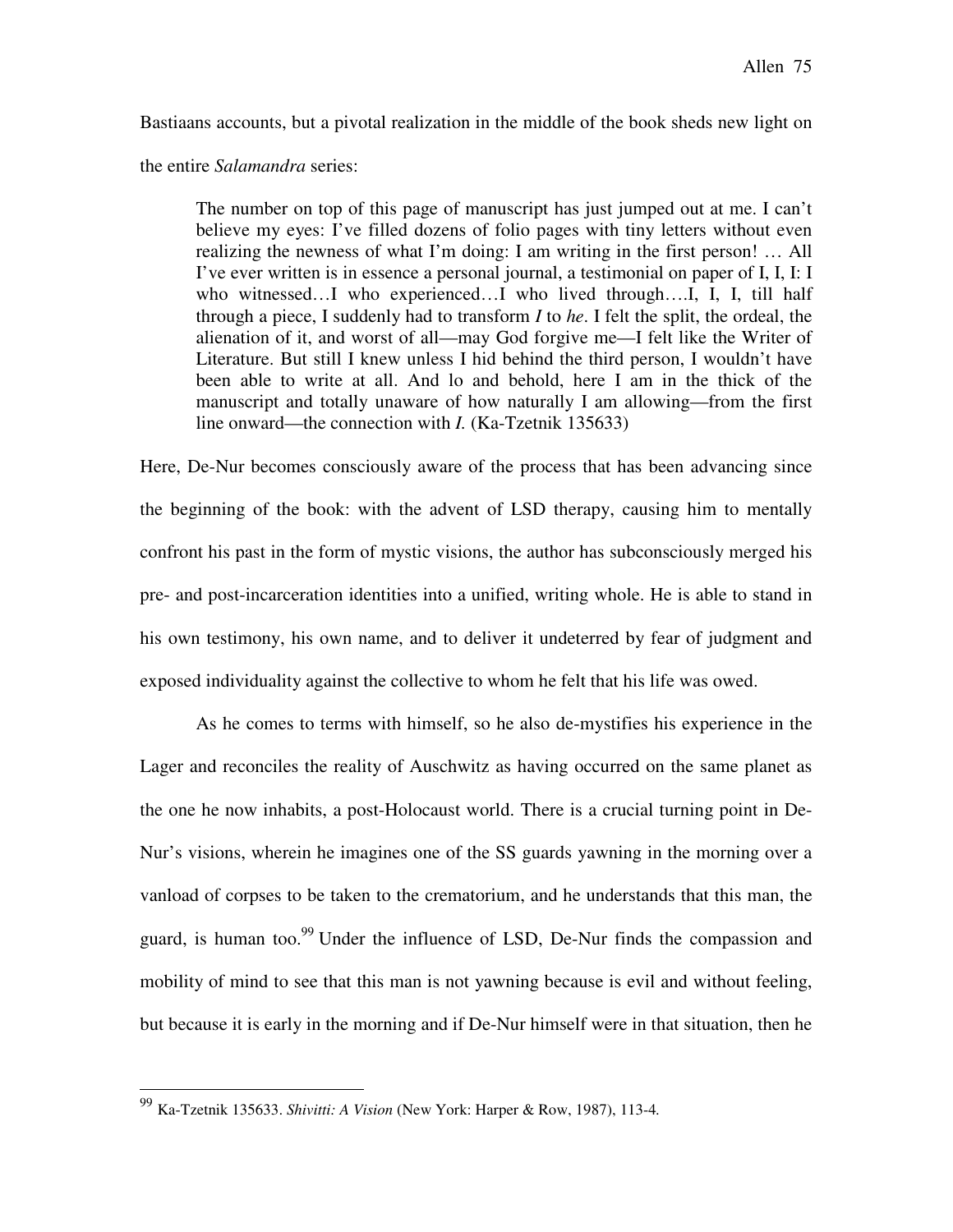might yawn as well.<sup>100</sup> In this way, spurred by a vision of a yawn, De-Nur realizes that *humanity* is capable of this kind of evil, and that it does not take supernatural or extraterrestrial influence to drive man to such atrocious lengths. De-Nur develops his new understanding of "planet Auschwitz" as the planet earth in the afterword of the text:

Long ago I was a seeker of solitude, distancing myself from human contact and interference, so that I could be alone with Auschwitz. But nowadays Auschwitz has lumbered its way to everyone's doorstep. Wherever there is humankind, there is Auschwitz. It wasn't Satan who created the Nucleus, but you and I! (Ka-Tzetnik 107)

The extent of De-Nur's survival guilt is exemplified by his desire to "be alone with the Auschwitz," and, by extension, all those who died nameless in its crematoria. Here, De-Nur moves away from the mystified explanation of his experiences that he developed for himself over the years, in order to compartmentalize the past from the present, though this actually resulted in the continued presence of the dead in his life via his inability to integrate trauma into his post-incarceration life. In place of this, De-Nur moves toward the realistic, empirical realization that all the members of the Lager system were human beings, and so all understandings of humanity must be adjusted to accommodate for the possibility (and historical reality) of atrocity.<sup>101</sup> This sentiment connects with De-Nur's explanation of his loss of consciousness at the Eichmann Trial—an interpretation that was delivered firsthand in an interview given on 60 Minutes in  $1983$ .<sup>102</sup> Given that De-Nur underwent Prof. Bastiaan's therapy in 1978, it is likely that this insight into his own behavior was only emerged after he had engaged in this practice. This means that, after

<u>.</u>

 $100$  Ibid.

<sup>101</sup> David Engel. *The Holocaust: The Third Reich and the Jews* (Essex: Pearson Education Ltd., 2000), 84- 5.

<sup>102</sup> The Devil is a Gentleman." *60 Minutes.* New York: Jewish Media Fund, 1997, 1983. Recorded television segment. VHS.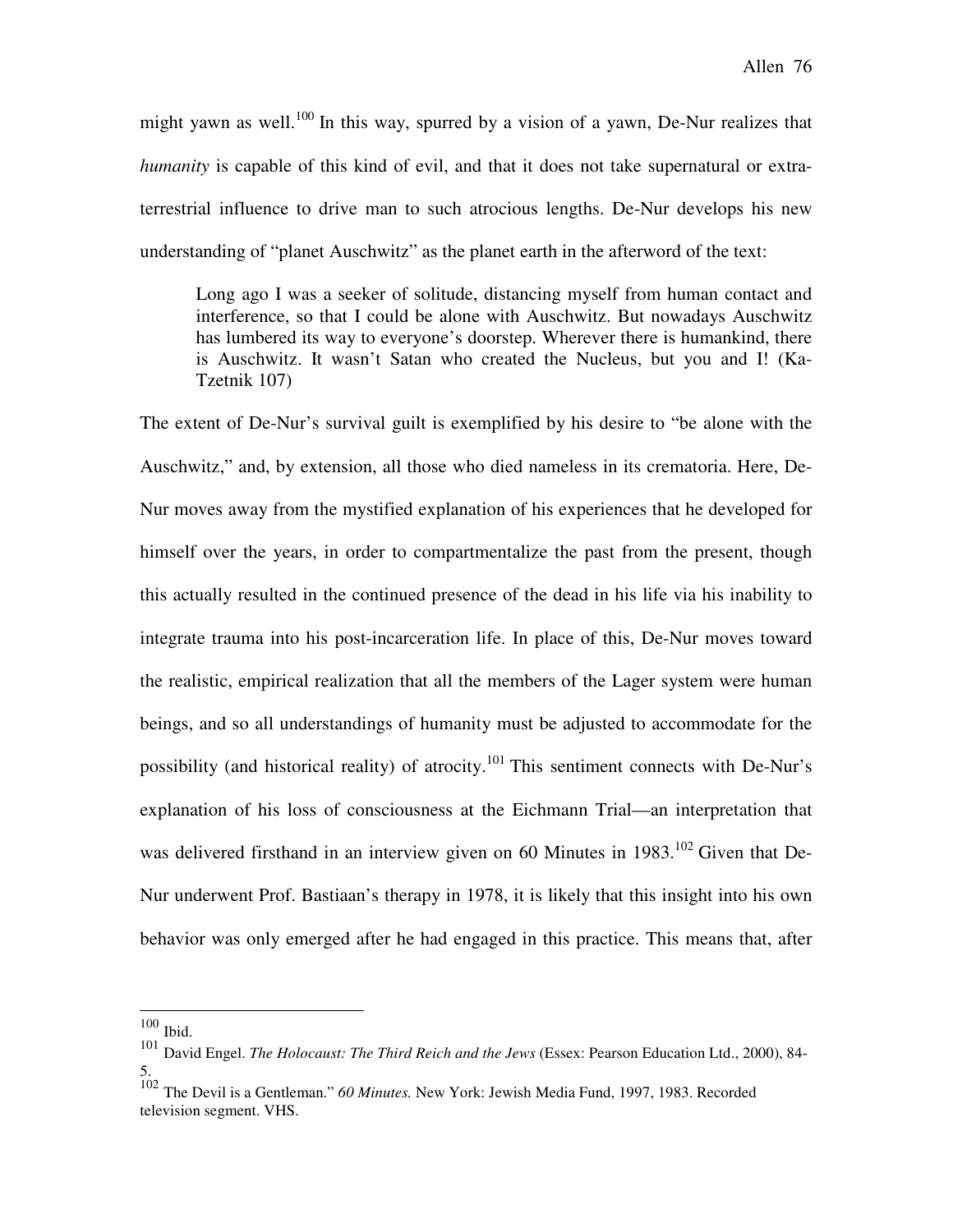all, De-Nur was finally able to connect with empirical reality only after the deliberate exercise of his imagination at the chemical level.

 Over the course of the *Salamandra* series, Ka-Tzetnik grapples with his past, his grief, and his identity—culminating, finally, in the author's ability to integrate the past into the continued narrative of his life. The insights he gained about the reality of Auschwitz on earth, however, may have been less than comforting, as he realized that it had occurred not in another world but in the same one in which he now lived peaceably. The extreme events of the Holocaust, "an event at the limits," have shown the ethical lows to which people can sink in order to survive, the form of the Mussulman who seemed (and was treated as) inhuman, and the degree to which people can be cruel to each other—indeed, cruel enough to bring the latter forms into existence. In this way, the dignity of the human species is lowered by the tactics of dehumanization and depersonalization; acknowledging this, De-Nur was able to reclaim his subjectivity and identity from these tactics by the processes of the imagination, memory, and the externalization of narratives to a willing listener.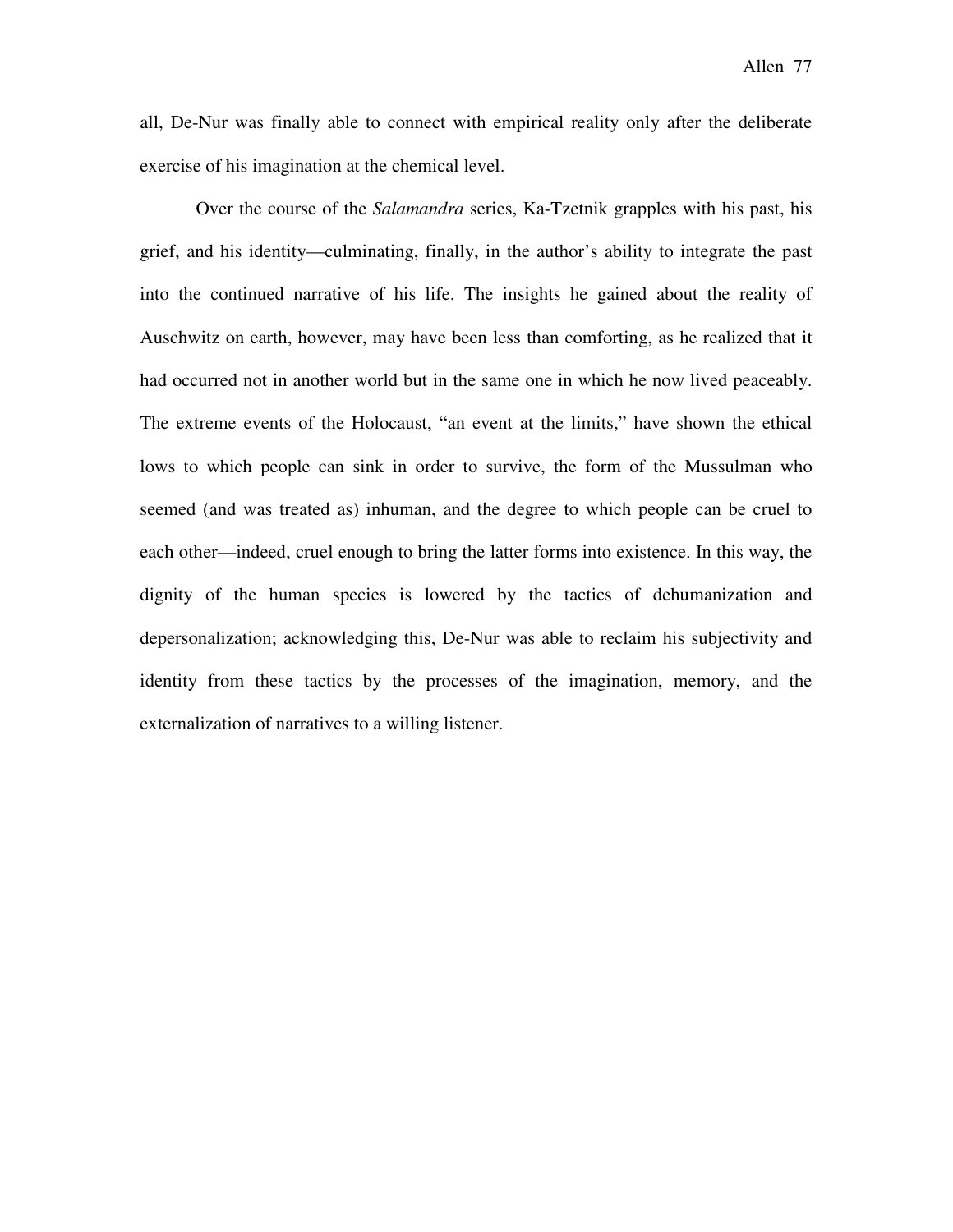## V. Conclusion

 Due to the extreme violence and dehumanizing conditions that Jews, and others, endured during the Holocaust, many have purported that the period is unrepresentable because of the non-survivor's inability to imagine such terrible conditions and the ineptitude of language to appropriately depict them.<sup>103</sup> This essay has argued, however, that the imagination actually facilitates this kind of representation, despite the problematic nature of this claim, by allowing the dehumanized individual to reclaim their subjectivity via the creation of testimony. By developing a narrative that is uniquely meaningful to the individual, it is possible to integrate trauma into the greater selfnarrative of one's life, and so the relegation of extreme trauma to the realm of the unspeakable entails further violence against individuals who have already experienced dehumanizing conditions and, consequently, the loss of their identity.

Ka-Tzetnik's books crystallize this notion, in the way that they explore the rupture of identity between the pre- and post-incarceration selves, the conditions and ramifications of sexual violence against Jews, the figure of the Mussulman, and the subsequent process of reclaiming one's individuality from the chorus of voices that remain on that "other planet" he tried to represent both in legal and written testimonies. Though the historical veracity of his representations are largely contested, the work of Ka-Tzetnik 135633 remains an intriguing entry point into the historical realities of the Holocaust in the way that they pose questions such as these for consideration, and, moreover, insist that these difficult concepts remain integral to modern studies of the

-

<sup>103</sup> Saul Friedlander, "Introduction," in *Probing the Limits of Representation: Nazism and the Final Solution*, ed. Saul Friedlander (Cambridge: Harvard University Press, 1992), 3.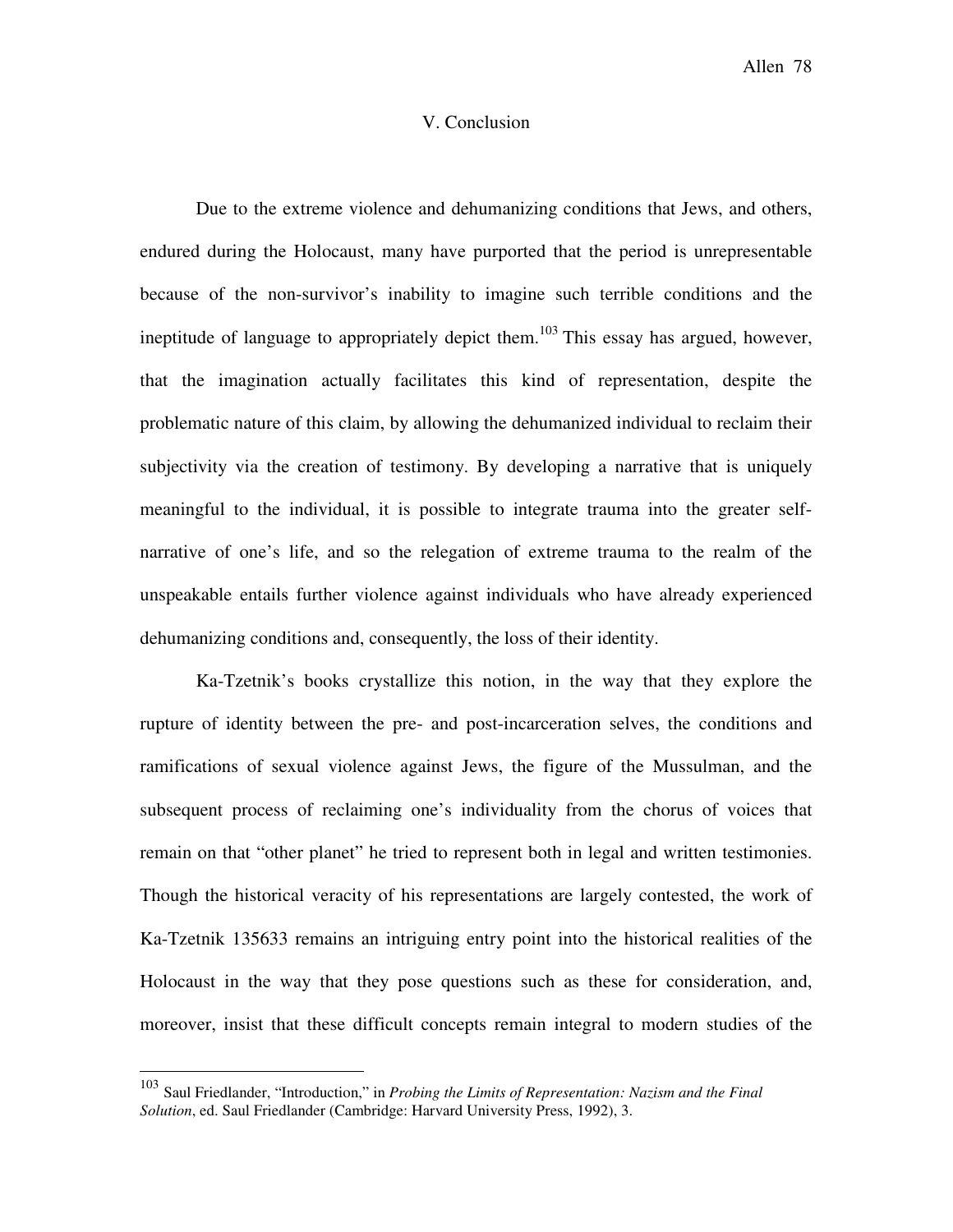period. In particular, the study of female experiences and sexual traumas during the Holocaust should not be swept aside, and neither should the earnest study of the Mussulman in modern scholarship.

During the Holocaust, Nazi tactics of dehumanization led to the depersonalization of the people they persecuted. This loss of identity, rooted in constant inhumane treatment, produced an immense narrative impulse in many survivors—an impulse to not only convey what they had been through, so as to inhabit their personal identities and experiences, but also to preserve the individual self against the generalizing modes of historiography. The imagination's function in the process of narrativizing memories is as a gateway that allows a survivor to reclaim their subjectivity from the desubjectified space of the Lager; whereas, on the cultural level, the viability of the imagination—that is, the subjective—may be dismissed in favor of timelines, chronicles, and annals as a superior form of "truth."<sup>104</sup> Whether or not history is acknowledged as such, scholars such as Haydn White have argued that history is a narrative in itself, and thus is itself inextricable from human subjectivities and imaginative processes in the sense that many disparate events must be assembled into a coherent narrative. By this understanding, histories are nationally constructed narratives that are pliable to the cultural and political positions of the nation, and historical events can be emplotted in those histories more easily if the subjective is removed from them and refitted to suit the nation's tangible, forward-thinking goals in a generalized mode.

The danger of this, of course, is that historiographic representations of the past are necessarily inflected by the dominant wills for the future, which risk distorting the

 $\overline{a}$ 

<sup>104</sup> Haydn White, "Historical Emplotment and the Problem of Truth," in *Probing the Limits of Representation: Nazism and the Final Solution*, ed. Saul Friedlander (Cambridge: Harvard University Press, 1992), 44.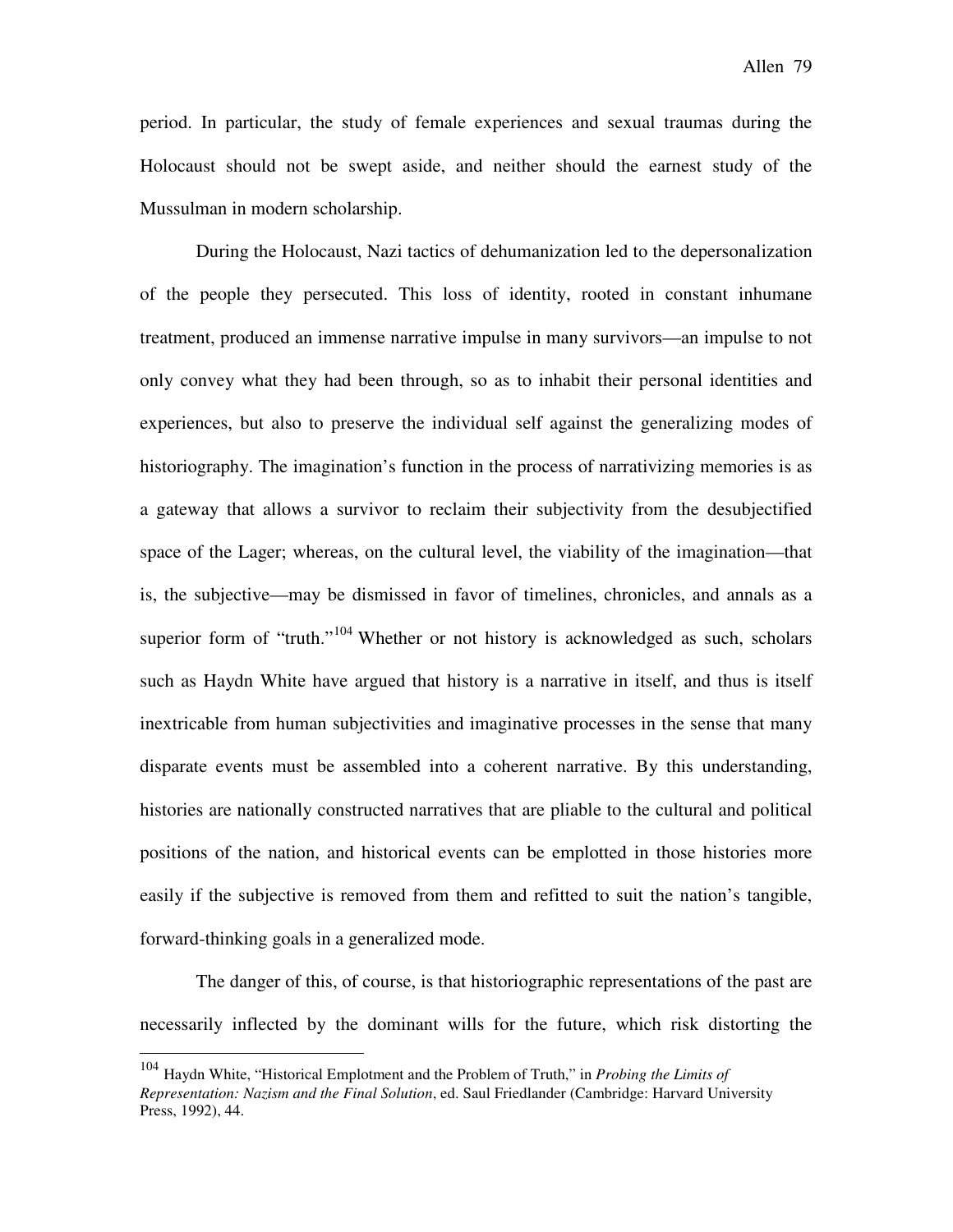realities of the past. In this sense, the role of national memory in the construction of historographic narratives entails the possibility—and, sometimes, the necessity—of forgetting and elision. Taduesz Borowski's description of his fear that the Germans would win the war and efface its subjugating history from its annals reflects the cultural possibility of various emplotments:

If the Germans win the war, what will the world know about us? They will erect huge buildings, highways, factories, soaring monuments. Our hands will be placed under every brick, and our backs will carry the steel rails and the slabs of concrete. They will kill off our families, our sick, our aged. They will murder our children.

And we shall be forgotten… (Borowski 132)

Borowski's sentiment denotes the possibility that history will be rewritten by the conqueror, casting itself as hero and negating the history of the slaves whose labor constructed this new society. By denying the witness a position in historical representation, nationalized narratives prevail over the violence they have already wrought. Given this understanding, in addition to everything that has been established about the narrative processes of testimony, the subjective stands as an additional form of historical knowledge—despite the difficulties that this may suggest.

 Overall, the many moving pieces of this issue point to the preservation of the individual, the subjective, in addition to the generalizing narratives of historiography. Taking only the latter, which are pliable to the positions and goals of the nations of who generate them, too often denies the uniqueness of individual circumstances and perspectives—indeed, the very conditions of personhood that are at stake in genocide. By including the individual and the imaginative in historical understandings of the Holocaust—despite the dubious veracity of these representations—history remembers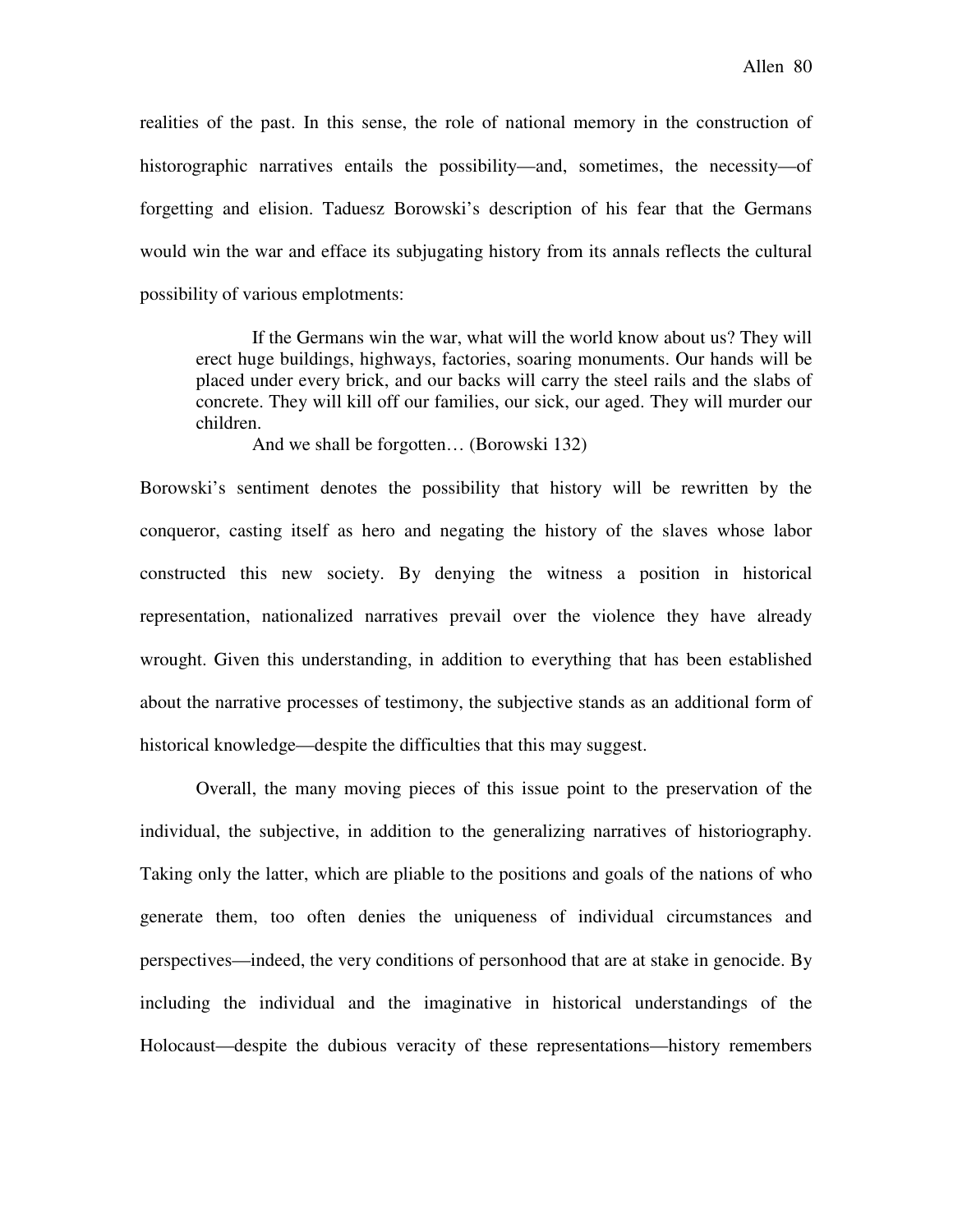people instead of numbers, and stories instead of statistics. As Peter Haidu points out, it must indeed be both, as one contextualizes the other:

German sources reveal the bureaucratic complexity of the process of extermination, but they deal with people only in the aggregate. The situation is reversed in Jewish sources, which tell of particular experiences, but without grasping the larger process in which they were involved. (Haidu 280)

Understanding that the Nazi annihilation system dehumanized everyone involved, the importance of both testimony and documentation are crucial to not only reclaiming one's subjectivity from the traumatic past but also to understanding the degree to which real people can be treated as less than, thereby justifying further violence.

In what may be the culminating passage of his memoir, *The Human Race*, Robert Antelme insists on the fact of personhood despite the efforts of racism, hierarchies, and divisive violence among populations:

Yet there is no ambiguity: we're still men, and we shall not end otherwise than as men… It's an SS fantasy to believe that we have an historical mission to change species, and as this mutation is occurring too slowly, they kill. No, this extraordinary sickness is nothing other than a culminating moment in man's history. And that means two things. First, that the solidity and stability of the species is being put to the test. Next, that the variety of the relationships between men, their color, their customs, the classes they are formed into mask a truth that here, at the boundary of nature, at the point where we approach our limits, appears with absolute clarity: namely, that there are not several human races, there is only one human race. (Antelme 218)

Antelme's moving plea for unity and interpersonal equality—a condition that, he claims, is already existent among humanity but is broken down by the social constructions of racism and other forms of subjugation—demonstrates the survivor's ability to reclaim personhood from their desubjectified past, because their innate humanity cannot be taken from them. Narrative is one of the ways in which the traumatic past can be overcome in order to achieve an "interior liberation," a reclamation of personhood and culturally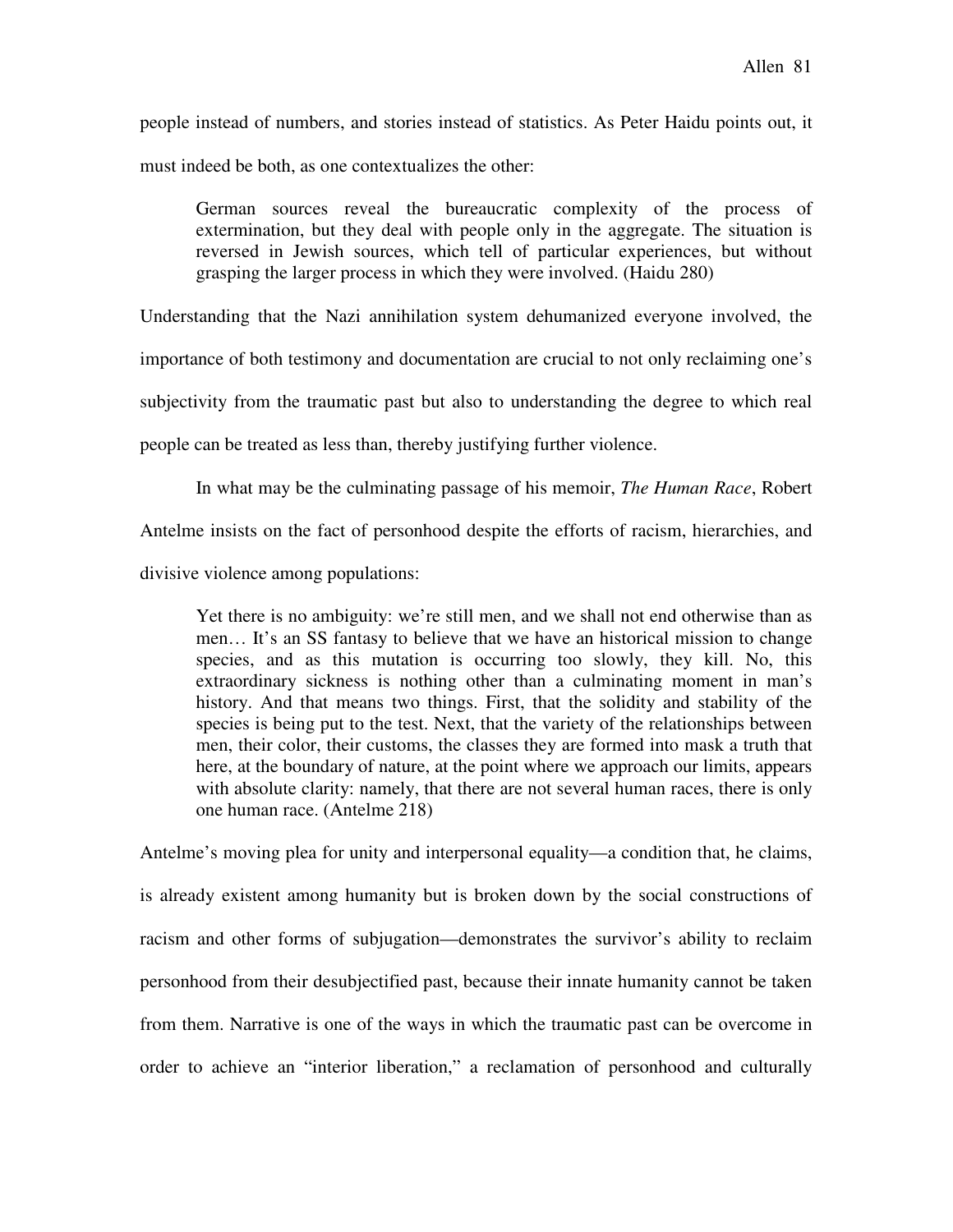reciprocal discourse, in a post-Holocaust world.<sup>105</sup> In effect, the depths of misogyny and racism that studies of this period conveys should not be taken as isolable extremes, but as examples of the extensive violence that the human race is capable of when divided into subhuman categories.

Against this, the study of the imagination as well as history stand as a reminder to never repeat the hatred and genocides of the past, in that they remind of us the value of the individual. A passage from *House of Dolls* depicts the depersonalization of the victims, on the other side of which we may draw a crucial conclusion:

Ranks of girls march along. Precisely six abreast. Each is vigilant not to step out of line or lag behind an iota. The gun barrels are fixed at them like the pupils of German eyes… The captives forgot where they came from. Forgot that once past, there had been years when they had lived. (Ka-Tzetnik 118)

The duty of modern civilization, then, is never to forget.<sup>106</sup>

 $\overline{a}$ 

<sup>105</sup> Primo Levi, *Survival in Auschwitz* (New York: Touchstone Books, 1993), 9.

<sup>106</sup> To view an interactive archive of the names, photographs, and histories of the known victims of the *Sho'ah*, please visit the Yad Vashem website, where you can also found a wealth of other materials such as video survivor testimonies: http://db.yadvashem.org/names/search.html?language=en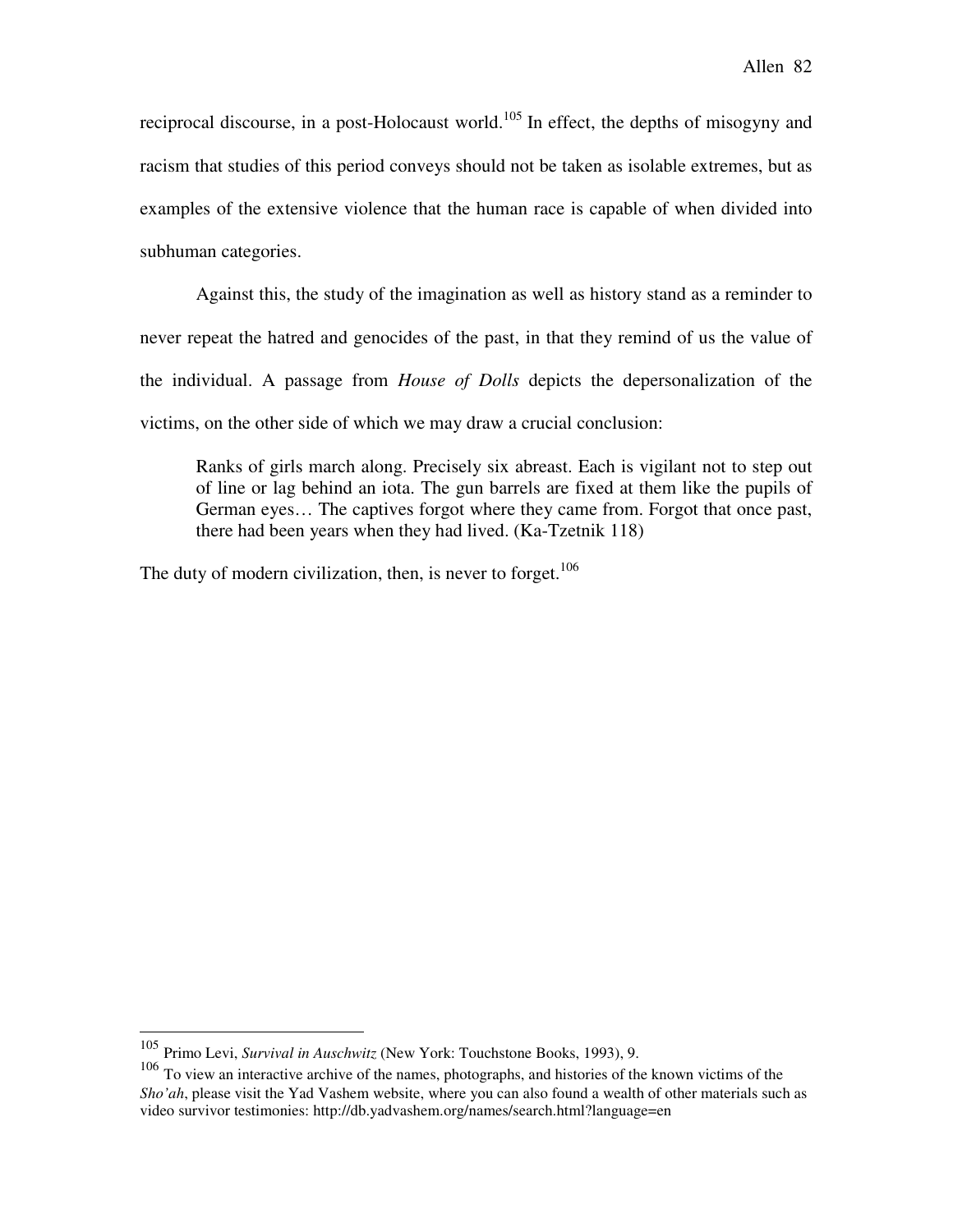## Bibliography

- *Adam Resurrected.* Dir. Paul Shrader. Perf. Jeff Goldblum, Willem Defoe, Derek, Jacobi. Image Entertainment & 3L Filmverleih, 2008. DVD.
- Agamben, Giorgio, trans. Daniel Heller-Roazen. *Remnants of Auschwitz: The Witness and the Archive.* New York: Zone Books, 1999.
- Anderson, Benedict. *Imagined Communities: Reflections on the Origin and Spread of Nationalism.* London: Verso, 2006.
- Antelme, Robert, trans. Jeffrey Haight and Annie Mahler. *The Human Race.* Evanston: The Marlboro Press/Northwestern, 1992.
- Arendt, Hannah. *Eichmann in Jerusalem: A Report on the Banality of Evil*. New York: Penguin, 1965.
- Bartov, Omer. "Kitsch and Sadism in Ka-Tzetnik's Other Planet: Israeli Youth Imagine the Holocaust," Indiana University Press, Jan 31 1997.
- Borowski, Taduesz, trans. Michael Kandel. *This Way for the Gas, Ladies and Gentlemen.*  New York: Penguin, 1959.
- Brison, Susan. *Aftermath: Violence and the Remaking of a Self.* Princeton, NJ: Princeton University Press, 2002.
- Celan, Paul, trans. Susan H. Gillespie. *Corona: Selected Poems of Paul Celan.*  Barrytown, NY: Station Hill, 2013.
- Derrida, Jacques, trans. Elizabeth Rottenberg. *Demeure: Fiction and Testimony.*  Stanford: Stanford University Press, 1999.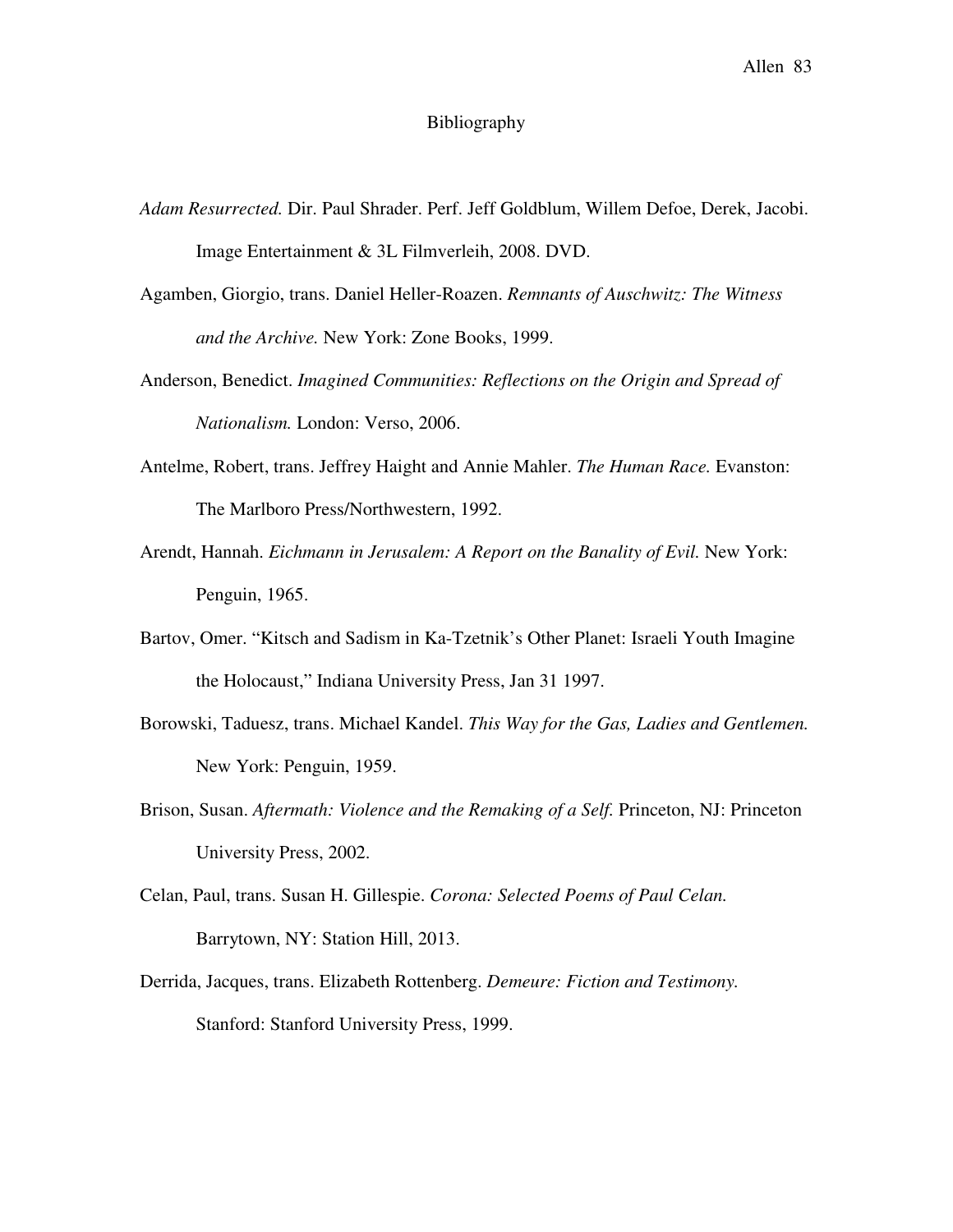- Edvardson, Cordelia, trans. Joel Agee. *Burned Child Seeks the Fire.* Boston: Beacon Press, 1987.
- Engle, David. *The Holocaust: The Third Reich and the Jews.* Essex: Pearson Education, Ltd., 2000.
- Esposito, Roberto, trans. Timonthy Campbell. *Bíos: Biopolitics and Philosophy.*  Minneapolis: University of Minnesota Press, 2008.
- Friedlander, Saul, ed. *Probing the Limits of Representation: Nazism and the "Final Solution."* Cambridge: Harvard University Press, 1992.
- Glasner-Heled, Galia. "Reader, Writer, and Holocaust Literature: The Case of Ka- Tzetnik," *Israel Studies* 12 num. 3 (Fall 2007): 109-133.
- Hedgepeth, Sonja M. and Rochel G. Saidel, Eds. *Sexual Violence Against Jewish Women During the Holocaust.* Lebanon: University Press of New England, 2010.
- Levi, Primo, trans. Stuart Woolf. *Survival in Auschwitz* (orig. *If This is a Man*)*.* New York: Touchstone, 1993.
- Levine, Michael G. *A Weak Messianic Power: Figures of a Time to Come in Benjamin, Derrida, and Celan.* New York: Fordham University Press, 2014.
- Ka-Tzetnik 135633, trans. Moshe M. Kohn. *House of Dolls.* New York: Simon and Shuster, Inc., 1956.
- Ka-Tzetnik 135633, trans. Nina De-Nur. *Phoenix Over the Galilee.* New York: Pyramid Publications, 1977.
- Ka-Tzetnik 135633, trans. Moshe M. Kohn. *Piepel.* Anthony Blond Ltd., 1961.
- Ka-Tzetnik 135633, trans. Eliyah Nike De-Nur and Lisa Herman. *Shivitti: A Vision.* New York: Harper and Row, 1987.